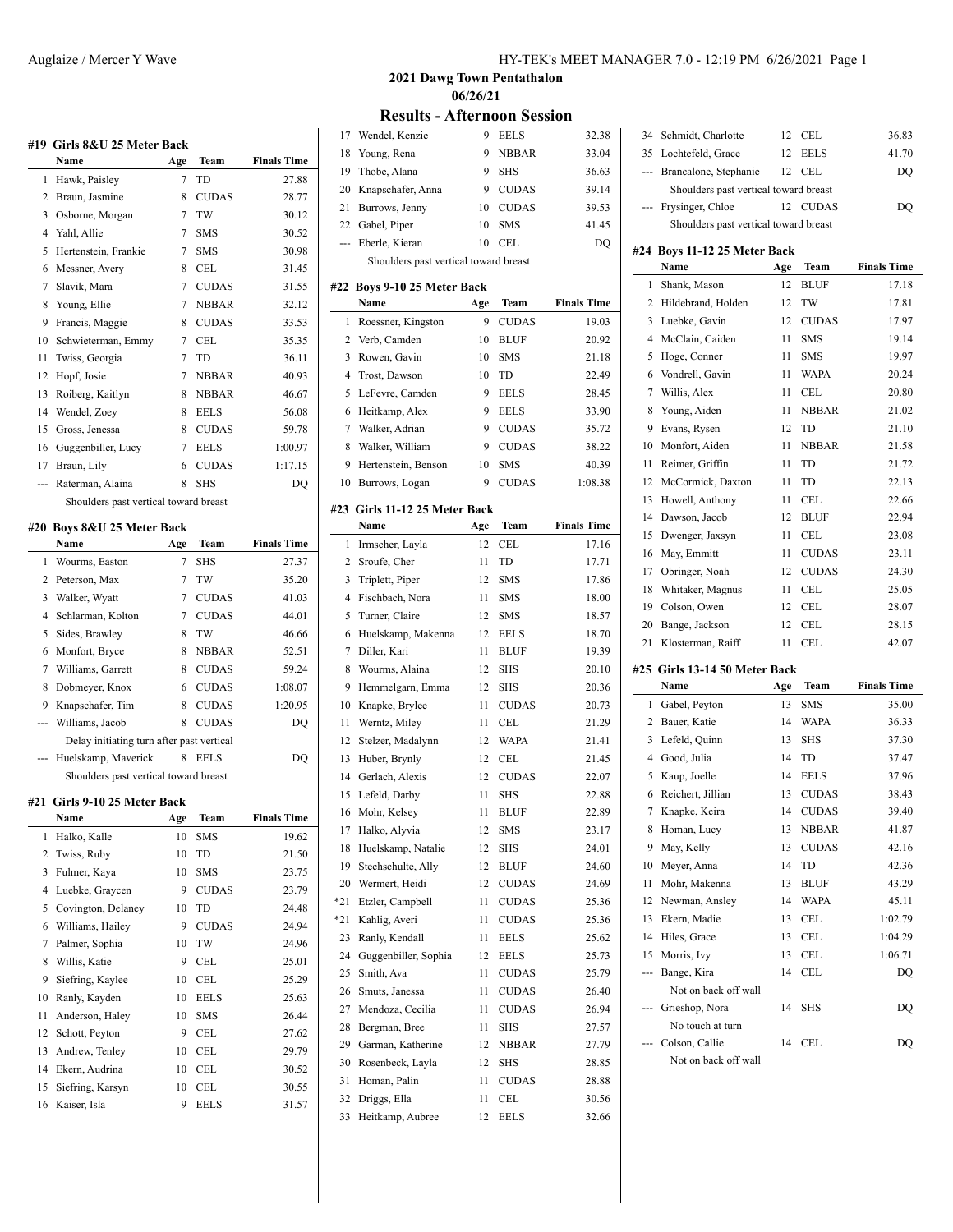|          | #26 Boys 13-14 50 Meter Back<br>Name           | Age      | Team                     | <b>Finals Time</b> |
|----------|------------------------------------------------|----------|--------------------------|--------------------|
| 1        | Jiang, Andy                                    | 14       | <b>NBBAR</b>             | 31.79              |
| 2        | Rohr, Avery                                    | 13       | <b>NBBAR</b>             | 36.08              |
| 3        | Vondrell, Connor                               | 13       | <b>WAPA</b>              | 41.95              |
| 4        | Obringer, Eddie                                | 13       | <b>CUDAS</b>             | 43.11              |
| 5        | Brandon, Quinn                                 | 13       | <b>CUDAS</b>             | 43.23              |
| 6        | Doseck, Aaron                                  | 14       | <b>CEL</b>               | 49.75              |
| $\tau$   | Hertenstein, Luke                              | 14       | <b>SMS</b>               | 50.91              |
| 8        | Spring, Eli                                    | 13       | <b>CEL</b>               | 56.22              |
| 9        | Montage, Elon                                  | 13       | CEL                      | 1:04.54            |
| 10       | Gross, Rudi                                    | 14       | <b>CUDAS</b>             | 1:10.55            |
| 11       | Hiles, Tim                                     | 14       | CEL                      | 1:22.18            |
|          |                                                |          |                          |                    |
|          | #27  Girls 15&O 50 Meter Back                  |          |                          |                    |
|          | Name                                           | Age      | Team                     | <b>Finals Time</b> |
| 1        | Fortkamp, Teigen                               | 15       | <b>EELS</b>              | 31.77              |
| 2        | Rupert, Ciera                                  | 15       | SMS                      | 34.02              |
| 3        | Jiang, Annie                                   | 16       | <b>NBBAR</b>             | 35.57              |
| 4        | Newman, Addisyn                                | 16       | <b>WAPA</b>              | 35.89              |
| 5        | Gesler, Elizabeth                              | 18       | WAPA                     | 36.82              |
| 6        | Stechschulte, Izzy                             | 15       | <b>BLUF</b>              | 37.68              |
| 7        | Bubp, Ava                                      | 18       | <b>EELS</b>              | 37.76              |
| 8        | Sidener, Elizabeth                             | 15       | <b>WAPA</b>              | 38.55              |
| 9        | Kitta, Kiley                                   | 15       | TD                       | 38.67              |
| 10       | Tobe, Olivia                                   | 15       | <b>CUDAS</b>             | 42.34              |
| 11       | Smith, Payton                                  | 17       | CEL                      | 44.16              |
| 12       | Borger, Lydia                                  | 15       | <b>CUDAS</b>             | 45.65              |
|          |                                                |          |                          |                    |
| 13       | Hertenstein, Amy                               | 15       | <b>SMS</b>               | 53.53              |
| #28      | Boys 15&O 50 Meter Back                        |          |                          |                    |
|          | Name                                           | Age      | Team                     | <b>Finals Time</b> |
| 1        | Triplett, Reese                                | 15       | <b>SMS</b>               | 31.12              |
| 2        | McClain, Marcus                                | 16       | SMS                      | 32.70              |
| 3        | Luebke, Griffin                                | 15       | <b>CUDAS</b>             | 32.97              |
| 4        | Hertenstein, Austin                            | 18       | <b>SMS</b><br><b>SMS</b> | 33.10              |
| 5        | Krebs, Charlie                                 | 18       |                          | 33.60              |
| 6        | Partington, Kevin                              | 17       | <b>CUDAS</b>             | 36.30              |
| 7        | Reimer, Quinten                                | 15       | TD                       | 37.01              |
| 8        | Partington, Simon                              | 15       | <b>CUDAS</b>             | 37.47              |
| 9        | Wendel, Sage                                   | 15       | <b>EELS</b>              | 37.94              |
| 10       | Doenges, Carson                                | 15       | <b>CUDAS</b>             | 39.33              |
| 11       | Hertenstein, Dylan                             | 15       | SMS                      | 41.57              |
| 12       | Spees, Jaxton                                  | 15       | SMS                      | 43.97              |
| 13<br>14 | Fishbaugh, Keaton                              | 15<br>15 | CEL                      | 46.56              |
|          | Lefeld, Tate<br>#29  Girls 8&U 25 Meter Breast |          | SHS                      | 49.59              |
|          | Name                                           | Age      | Team                     | <b>Finals Time</b> |
| 1        | Hertenstein, Frankie                           | 7        | <b>SMS</b>               | 29.01              |
| 2        | Hawk, Paisley                                  | 7        | TD                       | 29.54              |
| 3        | Slavik, Mara                                   | 7        | <b>CUDAS</b>             | 33.15              |
| $*_{4}$  | Twiss, Georgia                                 | 7        | TD                       | 33.47              |
| $*4$     | Braun, Jasmine                                 | 8        | <b>CUDAS</b>             | 33.47              |
| 6        | Hopf, Josie                                    | 7        | NBBAR                    | 52.26              |
| 7        | Wendel, Zoey<br>Roiberg, Kaitlyn               | 8        | <b>EELS</b>              | 1:00.88            |

**2021 Dawg Town Pentathalon 06/26/21**

**Results - Afternoon Session**

|                | RESUITS - WHEI HOOH DESSION                  |          |                  |                    |
|----------------|----------------------------------------------|----------|------------------|--------------------|
|                | Messner, Avery                               | 8        | CEL              | DQ                 |
|                | Scissors kick                                |          |                  |                    |
|                | Schwieterman, Emmy                           | 7        | <b>CEL</b>       | DQ                 |
|                | <b>Alternating Kick</b>                      |          |                  |                    |
|                | --- Raterman, Alaina                         | 8        | SHS              | DQ                 |
|                | --- Yahl, Allie                              | 7        | <b>SMS</b>       | DO                 |
|                | Non-simultaneous kick                        |          |                  |                    |
| $\overline{a}$ | Young, Ellie                                 | 7        | <b>NBBAR</b>     | DQ                 |
|                | <b>Alternating Kick</b><br>Anderson, Presley | 7        | <b>SMS</b>       | DQ                 |
|                | Downward butterfly kick                      |          |                  |                    |
|                | Gross, Jenessa                               | 8        | <b>CUDAS</b>     | DQ                 |
|                | Downward butterfly kick                      |          |                  |                    |
| ---            | Braun, Lily                                  | 6        | <b>CUDAS</b>     | DQ                 |
|                | <b>Alternating Kick</b>                      |          |                  |                    |
| ---            | Francis, Maggie                              | 8        | <b>CUDAS</b>     | DQ                 |
|                | Downward butterfly kick                      |          |                  |                    |
|                |                                              |          |                  |                    |
|                | #30 Boys 8&U 25 Meter Breast<br><b>Name</b>  | Age      | Team             | <b>Finals Time</b> |
| 1              | Wourms, Easton                               | 7        | <b>SHS</b>       | 31.30              |
|                | 2 Huelskamp, Maverick                        |          | 8 EELS           | 32.70              |
|                | 3 Peterson, Max                              | 7        | TW               | 33.71              |
|                | 4 Williams, Garrett                          | 8        | <b>CUDAS</b>     | 39.83              |
|                | --- Williams, Jacob                          | 8        | <b>CUDAS</b>     | DQ                 |
|                | Non-simultaneous kick                        |          |                  |                    |
|                | --- Walker, Wyatt                            | 7        | <b>CUDAS</b>     | DQ                 |
|                | Alternating Kick                             |          |                  |                    |
|                | Dobmeyer, Knox                               | 6        | <b>CUDAS</b>     | DQ                 |
|                | Downward butterfly kick                      |          |                  |                    |
| ---            | Knapschafer, Tim                             | 8        | <b>CUDAS</b>     | DQ                 |
|                | Alternating Kick                             |          |                  |                    |
| ---            | Monfort, Bryce                               | 8        | NBBAR            | DQ                 |
|                | Non-simultaneous kick                        |          |                  |                    |
| ---            | Sides, Brawley                               | 8        | TW               | DQ                 |
|                | Scissors kick                                |          |                  |                    |
|                | Schlarman, Kolton                            | 7        | <b>CUDAS</b>     | DQ                 |
|                | <b>Alternating Kick</b>                      |          |                  |                    |
|                | #31 Girls 9-10 25 Meter Breast               |          |                  |                    |
|                | Name                                         | Age      | Team             | <b>Finals Time</b> |
| 1              | Halko, Kalle                                 | 10       | SMS              | 21.55              |
| 2              | Twiss, Ruby                                  | 10       | TD               | 23.87              |
| 3              | Palmer, Sophia                               | 10       | TW               | 23.90              |
| 4              | Luebke, Graycen                              | 9        | <b>CUDAS</b>     | 25.50              |
| 5              | Willis, Katie                                | 9        | CEL              | 26.77              |
| 6              | Ranly, Kayden                                | 10       | <b>EELS</b>      | 27.20              |
| 7              | Siefring, Kaylee                             | 10       | CEL              | 27.78<br>29.03     |
| 8<br>9         | Fulmer, Kaya                                 | 10       | <b>SMS</b>       |                    |
| 10             | Covington, Delaney<br>Anderson, Haley        | 10<br>10 | TD<br><b>SMS</b> | 29.45<br>29.90     |
| 11             | Ekern, Audrina                               | 10       | CEL              | 30.59              |
| 12             | Schott, Peyton                               | 9        | CEL              | 31.33              |
| 13             | Gabel, Piper                                 | 10       | <b>SMS</b>       | 31.49              |
| 14             | Young, Rena                                  | 9        | <b>NBBAR</b>     | 32.18              |
| 15             | Andrew, Tenley                               | 10       | CEL              | 32.52              |
| 16             | Siefring, Karsyn                             | 10       | CEL              | 35.07              |
|                |                                              |          |                  |                    |

| 17  | Kaiser, Isla                          | 9      | <b>EELS</b>  | 35.41              |
|-----|---------------------------------------|--------|--------------|--------------------|
| 18  | Grieshop, Emma                        | 10     | <b>SHS</b>   | 37.36              |
| 19  | Eberle, Kieran                        | 10     | <b>CEL</b>   | 55.03              |
| --- | Knapschafer, Anna                     | 9      | <b>CUDAS</b> | DQ                 |
|     | <b>Alternating Kick</b>               |        |              |                    |
|     | Williams, Hailey                      | 9      | <b>CUDAS</b> | DQ                 |
|     | Non-simultaneous kick                 |        |              |                    |
|     | Wendel, Kenzie                        | 9      | <b>EELS</b>  | DQ                 |
|     | Non-simultaneous kick                 |        |              |                    |
| --- | Thobe, Alana                          | 9      | SHS          | DQ                 |
|     | <b>Alternating Kick</b>               |        |              |                    |
| --- | Burrows, Jenny                        | 10     | <b>CUDAS</b> | DQ                 |
|     | <b>Alternating Kick</b>               |        |              |                    |
|     |                                       |        |              |                    |
|     | #32 Boys 9-10 25 Meter Breast<br>Name | Age    | Team         | <b>Finals Time</b> |
| 1   | Verb, Camden                          | 10     | <b>BLUF</b>  | 21.78              |
| 2   | Roessner, Kingston                    | 9      | <b>CUDAS</b> | 23.00              |
| 3   | Trost, Dawson                         | 10     | TD           | 23.51              |
| 4   | Rowen, Gavin                          | 10     | <b>SMS</b>   | 23.88              |
| 5   |                                       |        | <b>EELS</b>  |                    |
| 6   | Heitkamp, Alex                        | 9<br>9 | <b>EELS</b>  | 34.45              |
| 7   | LeFevre, Camden<br>Walker, William    |        |              | 38.34              |
|     |                                       | 9      | <b>CUDAS</b> | 47.19              |
| --- | Burrows, Logan                        | 9      | <b>CUDAS</b> | DQ                 |
|     | Downward butterfly kick               | 9      |              | DO                 |
|     | Walker, Adrian                        |        | <b>CUDAS</b> |                    |
|     | Downward butterfly kick               |        |              |                    |
|     | #33  Girls 11-12 25 Meter Breast      |        |              |                    |
|     |                                       |        |              |                    |
|     | Name                                  | Age    | Team         | <b>Finals Time</b> |
| 1   | Huelskamp, Makenna                    | 12     | <b>EELS</b>  | 18.62              |
| 2   | Triplett, Piper                       | 12     | <b>SMS</b>   | 18.99              |
| 3   | Irmscher, Layla                       | 12     | <b>CEL</b>   | 19.03              |
| 4   | Sroufe, Cher                          | 11     | TD           | 19.64              |
| 5   | Turner, Claire                        | 12     | <b>SMS</b>   | 20.22              |
| 6   | Knapke, Brylee                        | 11     | <b>CUDAS</b> | 21.12              |
| 7   | Fischbach, Nora                       | 11     | <b>SMS</b>   | 21.28              |
| 8   | Werntz, Miley                         | 11     | <b>CEL</b>   | 21.59              |
| 9   | Huber, Brynly                         | 12     | <b>CEL</b>   | 21.63              |
| 10  | Lefeld, Darby                         | 11     | <b>SHS</b>   | 22.00              |
|     | 11 Hemmelgarn, Emma                   |        | 12 SHS       | 22.29              |
| 12  | Wourms, Alaina                        | 12     | SHS          | 22.33              |
| 13  | Kahlig, Averi                         | 11     | <b>CUDAS</b> | 22.41              |
| 14  | Gerlach, Alexis                       | 12     | <b>CUDAS</b> | 22.49              |
| 15  | Halko, Alyvia                         | 12     | SMS          | 22.60              |
| 16  | Stechschulte, Ally                    | 12     | <b>BLUF</b>  | 23.08              |
| 17  | Frysinger, Chloe                      | 12     | <b>CUDAS</b> | 23.49              |
| 18  | Diller, Kari                          | 11     | <b>BLUF</b>  | 23.60              |
| 19  | Huelskamp, Natalie                    | 12     | SHS          | 24.23              |
| 20  | Rosenbeck, Layla                      | 12     | SHS          | 24.40              |
| 21  | Guggenbiller, Sophia                  | 12     | <b>EELS</b>  | 25.27              |
| *22 | Etzler, Campbell                      | 11     | <b>CUDAS</b> | 25.70              |
| *22 | Wermert, Heidi                        | 12     | <b>CUDAS</b> | 25.70              |
| 24  | Ranly, Kendall                        | 11     | <b>EELS</b>  | 25.86              |
| 25  | Homan, Palin                          | 11     | <b>CUDAS</b> | 26.62              |
| 26  | Stelzer, Madalynn                     | 12     | WAPA         | 27.31              |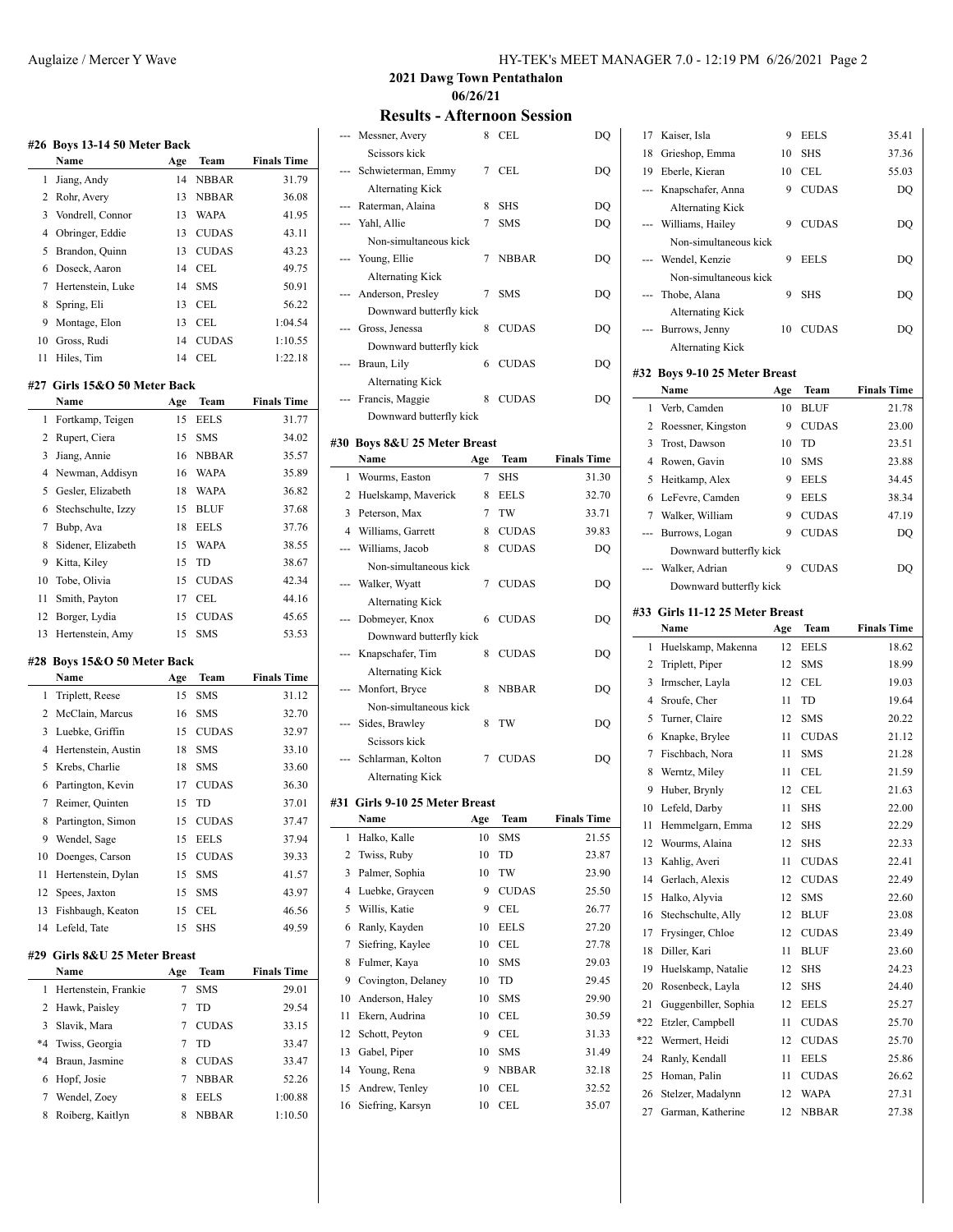|     | (#33 Girls 11-12 25 Meter Breast) |    |              |       |
|-----|-----------------------------------|----|--------------|-------|
|     |                                   |    |              |       |
| 28. | Smuts, Janessa                    | 11 | <b>CUDAS</b> | 27.96 |
|     | 29 Smith, Ava                     | 11 | <b>CUDAS</b> | 28.20 |
|     | 30 Driggs, Ella                   | 11 | CEL.         | 29.02 |
|     | 31 Lochtefeld, Grace              |    | 12 EELS      | 29.24 |
|     | 32 Mohr, Kelsey                   | 11 | <b>BLUF</b>  | 29.39 |
| 33  | Bergman, Bree                     | 11 | <b>SHS</b>   | 31.40 |
|     | 34 Mendoza, Cecilia               | 11 | <b>CUDAS</b> | 34.52 |
|     | --- Brancalone, Stephanie         | 12 | CEL.         | DO    |
|     | Seissors kiek                     |    |              |       |
|     | --- Schmidt, Charlotte            | 12 | CEL.         | DO    |
|     | <b>Alternating Kick</b>           |    |              |       |
|     | --- Heitkamp, Aubree              | 12 | <b>EELS</b>  | DO    |
|     | Non-simultaneous kick             |    |              |       |
|     |                                   |    |              |       |

# **#34 Boys 11-12 25 Meter Breast**

|                 | Name                                           | Age | Team         | <b>Finals Time</b> |
|-----------------|------------------------------------------------|-----|--------------|--------------------|
| $\mathbf{1}$    | Shank, Mason                                   | 12  | <b>BLUF</b>  | 17.53              |
| 2               | Luebke, Gavin                                  | 12  | <b>CUDAS</b> | 18.73              |
| 3               | Hoge, Conner                                   | 11  | <b>SMS</b>   | 20.22              |
| 4               | McClain, Caiden                                | 11  | <b>SMS</b>   | 21.21              |
| 5               | Reimer, Griffin                                | 11  | <b>TD</b>    | 21.87              |
| 6               | Monfort, Aiden                                 | 11  | <b>NBBAR</b> | 22.26              |
| 7               | Willis, Alex                                   | 11  | CEL          | 22.31              |
| 8               | Vondrell, Gavin                                | 11  | <b>WAPA</b>  | 23.04              |
| 9               | Evans, Rysen                                   | 12  | <b>TD</b>    | 23.80              |
| 10              | May, Emmitt                                    | 11  | <b>CUDAS</b> | 24.29              |
| 11              | Dwenger, Jaxsyn                                | 11  | CEL          | 25.08              |
| 12 <sup>2</sup> | Bange, Jackson                                 | 12  | CEL.         | 25.50              |
| 13              | Howell, Anthony                                | 11  | CEL          | 27.76              |
| 14              | McCormick, Daxton                              | 11  | TD.          | 28.75              |
| 15              | Obringer, Noah                                 | 12  | <b>CUDAS</b> | 28.85              |
|                 | 16 Colson, Owen                                | 12  | CEL          | 29.95              |
| 17              | Whitaker, Magnus                               | 11  | CEL          | 30.73              |
| 18              | Dawson, Jacob                                  | 12  | <b>BLUF</b>  | 32.73              |
| ---             | Hildebrand, Holden                             | 12  | TW           | DQ                 |
|                 | Hands brought beyond the hipline during stroke |     |              |                    |
| ---             | Young, Aiden                                   | 11  | <b>NBBAR</b> | DQ                 |
|                 | Non-simultaneous touch                         |     |              |                    |
|                 | Klosterman, Raiff                              | 11  | CEL.         | DQ                 |
|                 | Non-simultaneous kick                          |     |              |                    |
|                 |                                                |     |              |                    |

### **#35 Girls 13-14 50 Meter Breast**

|    | Name              | Age | Team         | <b>Finals Time</b> |
|----|-------------------|-----|--------------|--------------------|
| 1  | Gabel, Peyton     | 13  | <b>SMS</b>   | 40.95              |
|    | 2 Lefeld, Quinn   | 13  | <b>SHS</b>   | 41.18              |
| 3  | May, Kelly        | 13  | <b>CUDAS</b> | 42.27              |
|    | 4 Knapke, Keira   | 14  | <b>CUDAS</b> | 42.75              |
| 5. | Bauer, Katie      | 14  | <b>WAPA</b>  | 42.99              |
| 6  | Good, Julia       | 14  | TD.          | 43.21              |
|    | 7 Newman, Ansley  | 14  | <b>WAPA</b>  | 43.23              |
| 8  | Homan, Lucy       | 13  | <b>NBBAR</b> | 45.57              |
| 9  | Reichert, Jillian | 13  | <b>CUDAS</b> | 45.89              |
| 10 | Mohr, Makenna     | 13  | <b>BLUF</b>  | 45.99              |
| 11 | Kaup, Joelle      | 14  | <b>EELS</b>  | 46.34              |
|    | 12 Meyer, Anna    | 14  | TD.          | 49.15              |

**2021 Dawg Town Pentathalon 06/26/21**

### **Results - Afternoon Session**

| 13             | Bange, Kira                            | 14  | CEL                  | 55.25              |
|----------------|----------------------------------------|-----|----------------------|--------------------|
| 14             | Ekern, Madie                           | 13  | <b>CEL</b>           | 57.78              |
| 15             | Grieshop, Nora                         | 14  | <b>SHS</b>           | 59.71              |
| 16             | Colson, Callie                         | 14  | <b>CEL</b>           | 1:03.70            |
| ---            | Morris, Ivy                            | 13  | <b>CEL</b>           | DQ                 |
|                | <b>Alternating Kick</b>                |     |                      |                    |
|                | Hiles, Grace                           | 13  | <b>CEL</b>           | DQ                 |
|                | <b>Alternating Kick</b>                |     |                      |                    |
|                |                                        |     |                      |                    |
|                | #36 Boys 13-14 50 Meter Breast<br>Name |     |                      | <b>Finals Time</b> |
|                |                                        | Age | Team<br><b>NBBAR</b> |                    |
| 1              | Jiang, Andy                            | 14  |                      | 34.52              |
| 2              | Rohr, Avery                            | 13  | <b>NBBAR</b>         | 43.10              |
| 3              | Hertenstein, Luke                      | 14  | <b>SMS</b>           | 45.42              |
| $\overline{4}$ | Doseck, Aaron                          | 14  | <b>CEL</b>           | 45.95              |
| 5              | Brandon, Quinn                         | 13  | <b>CUDAS</b>         | 45.97              |
| 6              | Obringer, Eddie                        | 13  | <b>CUDAS</b>         | 46.73              |
| 7              | Vondrell, Connor                       | 13  | <b>WAPA</b>          | 53.42              |
| 8              | Montage, Elon                          | 13  | <b>CEL</b>           | 1:03.97            |
| ---            | Spring, Eli                            | 13  | CEL                  | DO                 |
|                | <b>Alternating Kick</b>                |     |                      |                    |
| ---            | Gross, Rudi                            | 14  | <b>CUDAS</b>         | DQ                 |
| $---$          | Hiles, Tim                             | 14  | <b>CEL</b>           | DO                 |
|                | Scissors kick                          |     |                      |                    |
|                | #37 Girls 15&O 50 Meter Breast         |     |                      |                    |
|                | Name                                   | Age | Team                 | <b>Finals Time</b> |
| 1              | Newman, Addisyn                        | 16  | WAPA                 | 36.83              |
| 2              | Rupert, Ciera                          | 15  | <b>SMS</b>           | 37.84              |
| 3              | Gesler, Elizabeth                      | 18  | <b>WAPA</b>          | 38.00              |
| 4              | Fortkamp, Teigen                       | 15  | <b>EELS</b>          | 39.98              |
|                |                                        |     |                      |                    |
|                |                                        |     |                      |                    |
| 5              | Stechschulte, Izzy                     | 15  | <b>BLUF</b>          | 40.43              |
| 6              | Sidener, Elizabeth                     | 15  | <b>WAPA</b>          | 40.67              |
| 7              | Bubp, Ava                              | 18  | <b>EELS</b>          | 41.69              |
| 8              | Jiang, Annie                           | 16  | <b>NBBAR</b>         | 41.71              |
| 9              | Kitta, Kiley                           | 15  | TD                   | 42.95              |
| 10             | Tobe, Olivia                           | 15  | <b>CUDAS</b>         | 44.54              |
| 11             | Smith, Payton                          | 17  | <b>CEL</b>           | 47.54              |
| 12             | Borger, Lydia                          | 15  | <b>CUDAS</b>         | 47.76              |
| 13             | Hertenstein, Amy                       | 15  | <b>SMS</b>           | 53.39              |
|                | #38 Boys 15&O 50 Meter Breast          |     |                      |                    |
|                | Name                                   | Age | Team                 | <b>Finals Time</b> |
| 1              | Luebke, Griffin                        | 15  | <b>CUDAS</b>         | 32.87              |
| 2              | Hertenstein, Austin                    | 18  | SMS                  | 34.89              |
| 3              | Triplett, Reese                        | 15  | SMS                  | 35.57              |
| 4              | McClain, Marcus                        | 16  | <b>SMS</b>           | 36.00              |
| 5              | Krebs, Charlie                         | 18  | SMS                  | 36.39              |
| 6              | Partington, Simon                      | 15  | <b>CUDAS</b>         | 38.10              |
| 7              | Spees, Jaxton                          | 15  | <b>SMS</b>           | 38.50              |
| 8              | Doenges, Carson                        | 15  | <b>CUDAS</b>         | 38.69              |
| 9              | Partington, Kevin                      | 17  | <b>CUDAS</b>         | 39.09              |
| 10             | Reimer, Quinten                        | 15  | TD                   | 39.35              |
| 11             | Hertenstein, Dylan                     | 15  | SMS                  | 41.23              |
| 12             | Wendel, Sage                           | 15  | <b>EELS</b>          | 41.92              |
| 13             | Fishbaugh, Keaton                      | 15  | CEL                  | 47.52              |
| 14             | Lefeld, Tate                           | 15  | <b>SHS</b>           | 48.00              |

|     | #39 Girls 8&U 25 Meter Free<br>Name |     | Team         |                    |
|-----|-------------------------------------|-----|--------------|--------------------|
|     |                                     | Age |              | <b>Finals Time</b> |
| 1   | Hawk, Paisley                       | 7   | TD           | 21.05              |
| 2   | Messner, Avery                      | 8   | CEL          | 21.09              |
| 3   | Hertenstein, Frankie                | 7   | <b>SMS</b>   | 24.22              |
| 4   | Slavik, Mara                        | 7   | <b>CUDAS</b> | 24.40              |
| 5   | Twiss, Georgia                      | 7   | TD           | 24.66              |
| 6   | Yahl, Allie                         | 7   | <b>SMS</b>   | 26.67              |
| 7   | Braun, Jasmine                      | 8   | <b>CUDAS</b> | 27.43              |
| 8   | Young, Ellie                        | 7   | <b>NBBAR</b> | 27.66              |
| 9   | Francis, Maggie                     | 8   | <b>CUDAS</b> | 28.45              |
| 10  | Schwieterman, Emmy                  | 7   | CEL          | 31.78              |
| 11  | Raterman, Alaina                    | 8   | <b>SHS</b>   | 33.64              |
| 12  | Roiberg, Kaitlyn                    | 8   | NBBAR        | 34.71              |
| 13  | Hopf, Josie                         | 7   | <b>NBBAR</b> | 37.00              |
| 14  | Wendel, Zoey                        | 8   | <b>EELS</b>  | 39.09              |
| 15  | Anderson, Presley                   | 7   | SMS          | 49.35              |
| 16  | Gross, Jenessa                      | 8   | <b>CUDAS</b> | 50.15              |
| 17  | Guggenbiller, Lucy                  | 7   | <b>EELS</b>  | 55.60              |
| 18  | Braun, Lily                         | 6   | <b>CUDAS</b> | 1:17.59            |
|     | #40 Boys 8&U 25 Meter Free          |     |              |                    |
|     | Name                                | Age | Team         | <b>Finals Time</b> |
| 1   | Wourms, Easton                      | 7   | <b>SHS</b>   | 24.04              |
| 2   | Peterson, Max                       | 7   | TW           | 28.11              |
| 3   | Huelskamp, Maverick                 | 8   | <b>EELS</b>  | 32.42              |
| 4   | Sides, Brawley                      | 8   | TW           | 33.25              |
| 5   | Knapschafer, Tim                    | 8   | <b>CUDAS</b> | 37.97              |
| 6   | Williams, Jacob                     | 8   | <b>CUDAS</b> | 40.87              |
| 7   | Williams, Garrett                   | 8   | <b>CUDAS</b> | 43.23              |
| 8   | Monfort, Bryce                      | 8   | <b>NBBAR</b> | 47.28              |
| 9   | Walker, Wyatt                       | 7   | <b>CUDAS</b> | 49.17              |
| 10  | Dobmeyer, Knox                      | 6   | <b>CUDAS</b> | 1:00.88            |
| 11  | Schlarman, Kolton                   | 7   | <b>CUDAS</b> | 1:02.39            |
| #41 | Girls 9-10 25 Meter Free            |     |              |                    |
|     | Name                                | Age | Team         | <b>Finals Time</b> |
| 1   | Halko, Kalle                        | 10  | <b>SMS</b>   | 16.71              |
| 2   | Twiss, Ruby                         | 10  | TD           | 17.59              |
| 3   | Palmer, Sophia                      | 10  | TW           | 19.41              |
|     | 4 Luebke, Graycen                   | 9   | <b>CUDAS</b> | 19.57              |
| 5   | Fulmer, Kaya                        | 10  | SMS          | 19.66              |
| 6   | Willis, Katie                       | 9   | CEL          | 20.66              |
| 7   | Ranly, Kayden                       | 10  | <b>EELS</b>  | 20.73              |
| 8   | Young, Rena                         | 9   | <b>NBBAR</b> | 20.84              |
| 9   | Siefring, Kaylee                    | 10  | CEL          | 21.17              |
|     | Williams, Hailey                    |     |              |                    |
| 10  |                                     | 9   | <b>CUDAS</b> | 21.48              |
| 11  | Anderson, Haley                     | 10  | SMS          | 21.50              |
| 12  | Schott, Peyton                      | 9   | CEL          | 22.30              |
| 13  | Siefring, Karsyn                    | 10  | CEL          | 22.45              |
| 14  | Kaiser, Isla                        | 9   | EELS         | 23.13              |
| 15  | Ekern, Audrina                      | 10  | CEL          | 23.88              |
| 16  | Grieshop, Emma                      | 10  | SHS          | 24.38              |
| 17  | Andrew, Tenley                      | 10  | CEL          | 25.41              |
| 18  | Gabel, Piper                        | 10  | <b>SMS</b>   | 26.62              |
| 19  | Wendel, Kenzie                      | 9   | EELS         | 28.44              |
|     |                                     |     |              |                    |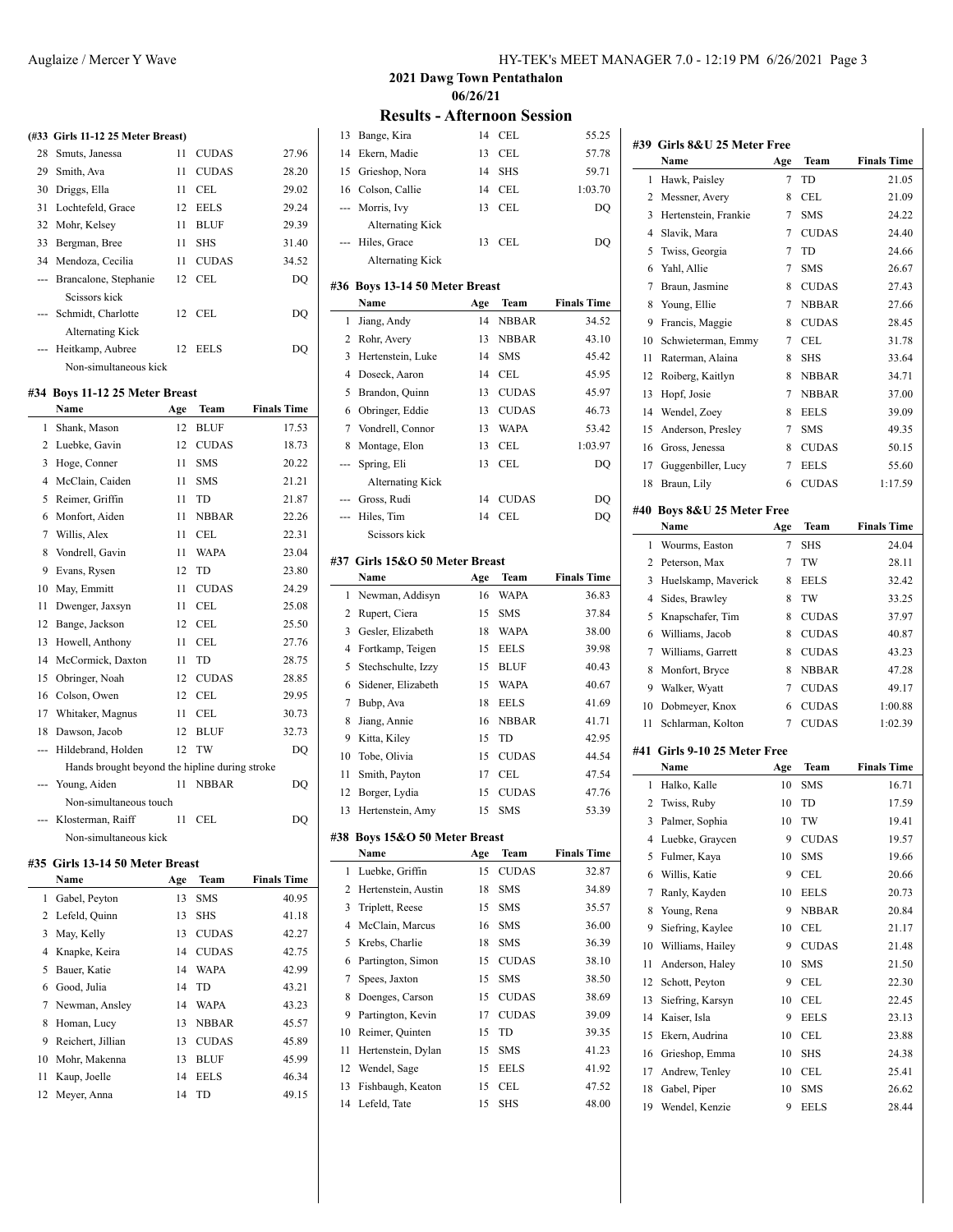# **(#41 Girls 9-10 25 Meter Free)** Knapschafer, Anna 9 CUDAS 28.91 Burrows, Jenny 10 CUDAS 29.37

### Covington, Delaney 10 TD 33.01 23 Thobe, Alana 9 SHS 35.68 Eberle, Kieran 10 CEL 39.78

### **#42 Boys 9-10 25 Meter Free**

 $\overline{a}$ 

 $\overline{a}$ 

|    | <b>Name</b>           | Age | <b>Team</b>  | <b>Finals Time</b> |
|----|-----------------------|-----|--------------|--------------------|
|    | 1 Roessner, Kingston  | 9   | <b>CUDAS</b> | 15.80              |
|    | 2 Verb, Camden        | 10  | <b>BLUF</b>  | 16.14              |
|    | Trost, Dawson         | 10  | <b>TD</b>    | 17.50              |
|    | 4 Rowen, Gavin        | 10  | <b>SMS</b>   | 17.75              |
|    | 5 LeFevre, Camden     | 9   | <b>EELS</b>  | 26.07              |
|    | 6 Hertenstein, Benson | 10  | <b>SMS</b>   | 27.76              |
|    | Walker, Adrian        | 9   | <b>CUDAS</b> | 27.81              |
| 8  | Heitkamp, Alex        | 9   | <b>EELS</b>  | 30.13              |
| 9  | Walker, William       | 9   | <b>CUDAS</b> | 31.56              |
| 10 | Burrows, Logan        | 9   | CUDAS        | 1:23.87            |

#### **#43 Girls 11-12 25 Meter Free**

|              | Name                  | Age | Team         | <b>Finals Time</b> |
|--------------|-----------------------|-----|--------------|--------------------|
| $\mathbf{1}$ | Huelskamp, Makenna    | 12  | <b>EELS</b>  | 14.41              |
| 2            | Turner, Claire        | 12  | <b>SMS</b>   | 14.45              |
| 3            | Irmscher, Layla       | 12  | CEL          | 14.76              |
| 4            | Triplett, Piper       | 12  | <b>SMS</b>   | 15.42              |
| 5            | Sroufe, Cher          | 11  | TD           | 15.66              |
| 6            | Fischbach, Nora       | 11  | <b>SMS</b>   | 15.67              |
| 7            | Hemmelgarn, Emma      | 12  | <b>SHS</b>   | 16.10              |
| 8            | Diller, Kari          | 11  | <b>BLUF</b>  | 16.46              |
| 9            | Huber, Brynly         | 12  | CEL          | 16.51              |
| 10           | Wourms, Alaina        | 12  | <b>SHS</b>   | 16.55              |
| 11           | Knapke, Brylee        | 11  | <b>CUDAS</b> | 16.63              |
| 12           | Wermert, Heidi        | 12  | <b>CUDAS</b> | 16.92              |
| 13           | Mohr, Kelsey          | 11  | <b>BLUF</b>  | 17.03              |
| 14           | Werntz, Miley         | 11  | CEL          | 17.09              |
| 15           | Stelzer, Madalynn     | 12  | <b>WAPA</b>  | 17.31              |
| 16           | Halko, Alyvia         | 12  | SMS          | 17.48              |
| 17           | Frysinger, Chloe      | 12  | <b>CUDAS</b> | 18.14              |
| 18           | Lefeld, Darby         | 11  | SHS          | 18.16              |
| 19           | Ranly, Kendall        | 11  | <b>EELS</b>  | 18.31              |
| 20           | Stechschulte, Ally    | 12  | <b>BLUF</b>  | 18.42              |
| 21           | Kahlig, Averi         | 11  | <b>CUDAS</b> | 18.78              |
| 22           | Guggenbiller, Sophia  | 12  | <b>EELS</b>  | 18.81              |
| 23           | Huelskamp, Natalie    | 12  | SHS          | 18.88              |
| 24           | Etzler, Campbell      | 11  | <b>CUDAS</b> | 19.03              |
| 25           | Garman, Katherine     | 12  | <b>NBBAR</b> | 19.08              |
| 26           | Gerlach, Alexis       | 12  | <b>CUDAS</b> | 19.40              |
| 27           | Smith, Ava            | 11  | <b>CUDAS</b> | 19.42              |
| 28           | Rosenbeck, Layla      | 12  | <b>SHS</b>   | 20.63              |
| 29           | Bergman, Bree         | 11  | <b>SHS</b>   | 21.16              |
| 30           | Mendoza, Cecilia      | 11  | <b>CUDAS</b> | 22.32              |
| 31           | Brancalone, Stephanie | 12  | <b>CEL</b>   | 22.56              |
| 32           | Driggs, Ella          | 11  | CEL          | 22.82              |
| 33           | Heitkamp, Aubree      | 12  | <b>EELS</b>  | 22.90              |
| 34           | Homan, Palin          | 11  | <b>CUDAS</b> | 23.06              |
|              |                       |     |              |                    |

### Auglaize / Mercer Y Wave HY-TEK's MEET MANAGER 7.0 - 12:19 PM 6/26/2021 Page 4

**2021 Dawg Town Pentathalon 06/26/21**

**Results - Afternoon Session**

| 35             | Smuts, Janessa            | 11  | <b>CUDAS</b> | 23.91              |
|----------------|---------------------------|-----|--------------|--------------------|
| 36             | Lochtefeld, Grace         | 12  | <b>EELS</b>  | 26.11              |
| 37             | Schmidt, Charlotte        | 12  | CEL          | 28.90              |
|                |                           |     |              |                    |
| #44            | Boys 11-12 25 Meter Free  |     |              |                    |
|                | Name                      | Age | Team         | <b>Finals Time</b> |
| 1              | Shank, Mason              | 12  | <b>BLUF</b>  | 13.74              |
| 2              | Luebke, Gavin             | 12  | <b>CUDAS</b> | 14.77              |
| 3              | Hildebrand, Holden        | 12  | TW           | 15.50              |
| 4              | Vondrell, Gavin           | 11  | <b>WAPA</b>  | 15.95              |
| 5              | McClain, Caiden           | 11  | <b>SMS</b>   | 16.36              |
| 6              | Hoge, Conner              | 11  | <b>SMS</b>   | 16.73              |
| 7              | Obringer, Noah            | 12  | <b>CUDAS</b> | 17.02              |
| 8              | May, Emmitt               | 11  | <b>CUDAS</b> | 17.26              |
| 9              | Young, Aiden              | 11  | <b>NBBAR</b> | 17.41              |
| 10             | Reimer, Griffin           | 11  | TD           | 17.48              |
| 11             | Evans, Rysen              | 12  | TD           | 17.49              |
| 12             | Willis, Alex              | 11  | <b>CEL</b>   | 18.05              |
| 13             | Monfort, Aiden            | 11  | <b>NBBAR</b> | 18.13              |
| 14             | McCormick, Daxton         | 11  | TD           | 18.43              |
| 15             | Whitaker, Magnus          | 11  | CEL          | 18.69              |
| 16             | Bange, Jackson            | 12  | <b>CEL</b>   | 18.86              |
| 17             | Dawson, Jacob             | 12  | <b>BLUF</b>  | 19.22              |
| 18             | Howell, Anthony           | 11  | <b>CEL</b>   | 19.53              |
| 19             | Dwenger, Jaxsyn           | 11  | <b>CEL</b>   | 20.13              |
| 20             | Colson, Owen              | 12  | CEL          | 21.13              |
| 21             | Klosterman, Raiff         | 11  | <b>CEL</b>   | 22.68              |
| #45            | Girls 13-14 50 Meter Free |     |              |                    |
|                |                           |     |              |                    |
|                |                           |     |              |                    |
|                | Name                      | Age | Team         | <b>Finals Time</b> |
| 1              | Bauer, Katie              | 14  | <b>WAPA</b>  | 30.73              |
| 2              | Knapke, Keira             | 14  | <b>CUDAS</b> | 31.12              |
| 3              | Gabel, Peyton             | 13  | <b>SMS</b>   | 32.15              |
| 4              | Lefeld, Quinn             | 13  | <b>SHS</b>   | 32.22              |
| 5              | May, Kelly                | 13  | <b>CUDAS</b> | 32.60              |
| 6              | Reichert, Jillian         | 13  | <b>CUDAS</b> | 32.62              |
| 7              | Good, Julia               | 14  | TD           | 32.94              |
| 8              | Kaup, Joelle              | 14  | <b>EELS</b>  | 33.40              |
| 9              | Mohr, Makenna             | 13  | <b>BLUF</b>  | 34.18              |
| 10             | Newman, Ansley            | 14  | <b>WAPA</b>  | 34.34              |
| $\frac{11}{2}$ | Homan, Lucy               | 13  | NBBAR        | 34.41              |
| 12             | Meyer, Anna               | 14  | TD           | 37.04              |
| 13             | Bange, Kira               | 14  | CEL          | 42.14              |
| 14             | Colson, Callie            | 14  | CEL          | 42.82              |
| 15             | Grieshop, Nora            | 14  | SHS          | 44.50              |
| 16             | Ekern, Madie              | 13  | CEL          | 47.25              |
| 17             | Morris, Ivy               | 13  | CEL          | 54.56              |
| 18             | Hiles, Grace              | 13  | CEL          | 1:05.57            |
| #46            | Boys 13-14 50 Meter Free  |     |              |                    |
|                | Name                      | Age | Team         | <b>Finals Time</b> |
| 1              | Jiang, Andy               | 14  | <b>NBBAR</b> | 26.97              |
| 2              | Rohr, Avery               | 13  | <b>NBBAR</b> | 30.65              |
| 3              | Hertenstein, Luke         | 14  | SMS          | 34.26              |
| 4              | Brandon, Quinn            | 13  | CUDAS        | 34.39              |
| 5              | Obringer, Eddie           | 13  | <b>CUDAS</b> | 35.78              |

| 7   | Doseck, Aaron                | 14  | CEL          | 37.49              |
|-----|------------------------------|-----|--------------|--------------------|
| 8   | Spring, Eli                  | 13  | CEL          | 40.58              |
| 9   | Gross, Rudi                  | 14  | <b>CUDAS</b> | 48.33              |
| 10  | Hiles, Tim                   | 14  | CEL          | 52.42              |
| 11  | Montage, Elon                | 13  | CEL          | 53.46              |
|     | #47 Girls 15&O 50 Meter Free |     |              |                    |
|     | Name                         | Age | Team         | <b>Finals Time</b> |
| 1   | Fortkamp, Teigen             | 15  | <b>EELS</b>  | 28.14              |
| 2   | Newman, Addisyn              | 16  | <b>WAPA</b>  | 29.20              |
| 3   | Jiang, Annie                 | 16  | <b>NBBAR</b> | 29.58              |
| 4   | Rupert, Ciera                | 15  | <b>SMS</b>   | 30.52              |
| 5   | Gesler, Elizabeth            | 18  | <b>WAPA</b>  | 30.73              |
| 6   | Stechschulte, Izzy           | 15  | <b>BLUF</b>  | 31.21              |
| 7   | Bubp, Ava                    | 18  | <b>EELS</b>  | 31.34              |
| 8   | Sidener, Elizabeth           | 15  | <b>WAPA</b>  | 31.89              |
| 9   | Tobe, Olivia                 | 15  | <b>CUDAS</b> | 32.69              |
| 10  | Kitta, Kiley                 | 15  | TD           | 34.12              |
| 11  | Smith, Payton                | 17  | CEL          | 34.75              |
| 12  | Borger, Lydia                | 15  | <b>CUDAS</b> | 35.74              |
| 13  | Hertenstein, Amy             | 15  | <b>SMS</b>   | 48.67              |
|     |                              |     |              |                    |
|     | #48 Boys 15&O 50 Meter Free  |     |              |                    |
|     | Name                         | Age | Team         | <b>Finals Time</b> |
| 1   | Krebs, Charlie               | 18  | <b>SMS</b>   | 26.45              |
| 2   | Luebke, Griffin              | 15  | <b>CUDAS</b> | 27.10              |
| 3   | McClain, Marcus              | 16  | <b>SMS</b>   | 27.38              |
| 4   | Triplett, Reese              | 15  | <b>SMS</b>   | 27.75              |
| 5   | Hertenstein, Austin          | 18  | <b>SMS</b>   | 28.21              |
| 6   | Partington, Kevin            | 17  | <b>CUDAS</b> | 29.24              |
| 7   | Partington, Simon            | 15  | <b>CUDAS</b> | 29.61              |
| 8   | Reimer, Quinten              | 15  | TD           | 29.85              |
| 9   | Doenges, Carson              | 15  | <b>CUDAS</b> | 30.14              |
| 10  | Hertenstein, Dylan           | 15  | <b>SMS</b>   | 30.35              |
| 11  | Wendel, Sage                 | 15  | <b>EELS</b>  | 31.69              |
| 12  | Fishbaugh, Keaton            | 15  | CEL          | 32.37              |
| 13  | Spees, Jaxton                | 15  | <b>SMS</b>   | 33.89              |
| 14  | Lefeld, Tate                 | 15  | SHS          | 36.45              |
|     | #49 Girls 8&U 100 Meter IM   |     |              |                    |
|     | Name                         | Age | Team         | <b>Finals Time</b> |
| 1   | Hawk, Paisley                | 7   | TD           | 1:59.94            |
| 2   | Slavik, Mara                 | 7   | <b>CUDAS</b> | 2:20.22            |
| 3   | Hertenstein, Frankie         | 7   | <b>SMS</b>   | 2:22.40            |
| 4   | Twiss, Georgia               | 7   | TD           | 2:32.07            |
| --- | Braun, Jasmine               | 8   | <b>CUDAS</b> | DQ                 |
| --- | Young, Ellie                 | 7   | <b>NBBAR</b> | DQ                 |
| --- | Yahl, Allie                  | 7   | <b>SMS</b>   | DQ                 |
| --- | Gross, Jenessa               | 8   | <b>CUDAS</b> | DQ                 |
| --- | Francis, Maggie              | 8   | <b>CUDAS</b> | DO                 |
|     | #50 Boys 8&U 100 Meter IM    |     |              |                    |
|     | Name                         | Age | Team         | <b>Finals Time</b> |
| 1   | Wourms, Easton               | 7   | SHS          | 2:23.92            |
| 2   | Monfort, Bryce               | 8   | <b>NBBAR</b> | 3:51.91            |
|     | Walker, Wyatt                | 7   | <b>CUDAS</b> | DQ                 |
|     | Knapschafer, Tim             | 8   | <b>CUDAS</b> | DQ                 |
|     |                              |     |              |                    |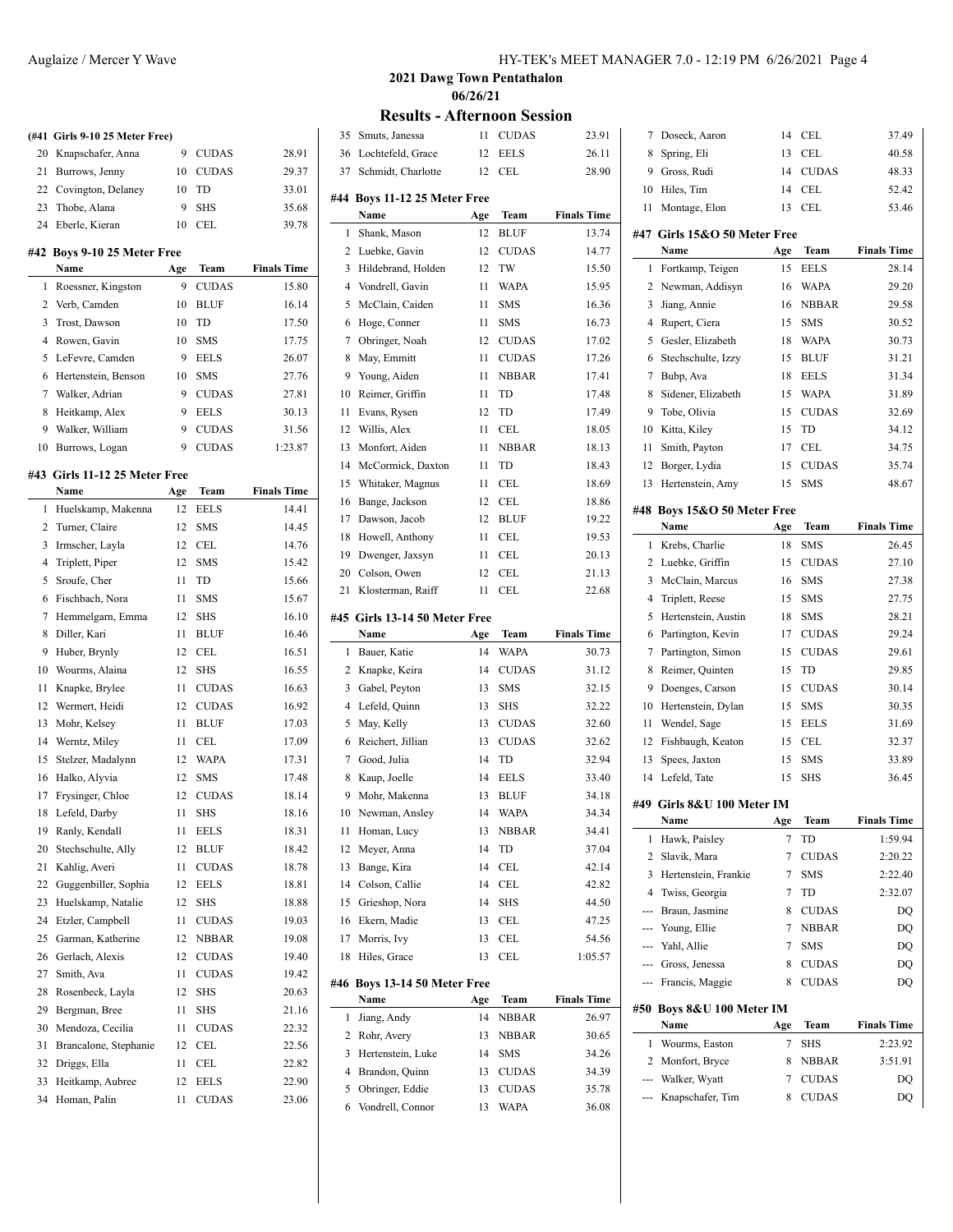**#1 Girls 9-10 100 Meter IM**

| #1  | GHTS 2-TO TOO METEL TM  |     |              |                    |
|-----|-------------------------|-----|--------------|--------------------|
|     | Name                    | Age | Team         | <b>Finals Time</b> |
| 1.  | Halko, Kalle            | 10  | <b>SMS</b>   | 1:32.93            |
| 2   | Twiss, Ruby             | 10  | TD           | 1:36.28            |
| 3   | Luebke, Graycen         | 9   | <b>CUDAS</b> | 1:45.20            |
| 4   | Palmer, Sophia          | 10  | TW           | 1:56.38            |
| 5   | Siefring, Kaylee        | 10  | CEL          | 2:05.42            |
| 6   | Ranly, Kayden           | 10  | <b>EELS</b>  | 2:05.87            |
| 7   | Fulmer, Kaya            | 10  | <b>SMS</b>   | 2:07.52            |
| 8   | Schott, Peyton          | 9   | <b>CEL</b>   | 2:09.78            |
| 9   | Willis, Katie           | 9   | <b>CEL</b>   | 2:13.62            |
| 10  | Anderson, Haley         | 10  | <b>SMS</b>   | 2:20.55            |
| 11  | Ekern. Audrina          | 10  | <b>CEL</b>   | 2:20.91            |
| 12  | Kaiser, Isla            | 9   | <b>EELS</b>  | 2:22.11            |
| 13  | Young, Rena             | 9   | <b>NBBAR</b> | 2:27.13            |
| 14  | Siefring, Karsyn        | 10  | <b>CEL</b>   | 2:28.34            |
| 15  | Andrew, Tenley          | 10  | <b>CEL</b>   | 2:38.49            |
| 16  | Gabel, Piper            | 10  | <b>SMS</b>   | 2:54.76            |
| --- | Knapschafer, Anna       | 9   | <b>CUDAS</b> | DQ                 |
|     | Alternating Kick - fly  |     |              |                    |
|     | Williams, Hailey        | 9   | <b>CUDAS</b> | DQ                 |
|     | One hand touch - breast |     |              |                    |
|     | Burrows, Jenny          | 10  | <b>CUDAS</b> | DQ                 |
|     | One hand touch - fly    |     |              |                    |
| --- | Eberle, Kieran          | 10  | <b>CEL</b>   | DQ                 |
|     | Alternating Kick - fly  |     |              |                    |
|     | --- Covington, Delaney  | 10  | TD           | DQ                 |
| --- | Grieshop, Emma          | 10  | <b>SHS</b>   | DQ                 |
|     | Alternating Kick - fly  |     |              |                    |
|     |                         |     |              |                    |

# **#2 Boys 9-10 100 Meter IM**

|              | Name                        | Age | Team         | <b>Finals Time</b> |
|--------------|-----------------------------|-----|--------------|--------------------|
| $\mathbf{1}$ | Verb, Camden                | 10  | <b>BLUF</b>  | 1:31.81            |
| 2            | Roessner, Kingston          | 9   | <b>CUDAS</b> | 1:31.94            |
| 3            | Trost, Dawson               | 10  | TD           | 1:49.22            |
|              | 4 Rowen, Gavin              | 10  | <b>SMS</b>   | 1:57.86            |
|              | --- Walker, William         | 9   | <b>CUDAS</b> | DQ                 |
|              | Alternating Kick - fly      |     |              |                    |
|              | --- Walker, Adrian          | 9   | <b>CUDAS</b> | DQ                 |
|              | Alternating Kick - breast   |     |              |                    |
|              | --- Burrows, Logan          | 9   | <b>CUDAS</b> | DQ                 |
|              | Non-simultaneous arms - fly |     |              |                    |
|              | --- Heitkamp, Alex          | 9   | <b>EELS</b>  | DQ                 |
|              | --- LeFevre, Camden         | 9   | <b>EELS</b>  | DQ                 |
|              | Scissors kick - breast      |     |              |                    |
|              | --- Hertenstein, Benson     | 10  | <b>SMS</b>   | DQ                 |
|              | Alternating Kick - breast   |     |              |                    |
|              | #3 Girls 11-12 100 Meter IM |     |              |                    |
|              | Name                        | Age | Team         | <b>Finals Time</b> |
|              |                             |     |              |                    |

| гуаше                | А2С | теаш       | гинану типе |
|----------------------|-----|------------|-------------|
| 1 Irmscher, Layla    |     | 12 CEL     | 1:20.02     |
| 2 Huelskamp, Makenna |     | 12 FELS    | 1:20.79     |
| 3 Sroufe, Cher       | 11  | TD.        | 1:22.80     |
| 4 Fischbach, Nora    | 11  | <b>SMS</b> | 1:24.06     |
| 5 Triplett, Piper    | 12. | <b>SMS</b> | 1:24.82     |
| 6 Turner, Claire     | 12. | <b>SMS</b> | 1:25.60     |
|                      |     |            |             |

**2021 Dawg Town Pentathalon 06/26/21**

# **Results - Morning Session**

| 7                       | Hemmelgarn, Emma                             | 12  | SHS          | 1:31.41            |   |
|-------------------------|----------------------------------------------|-----|--------------|--------------------|---|
| 8                       | Wourms, Alaina                               | 12  | SHS          | 1:32.03            |   |
| 9                       | Diller, Kari                                 | 11  | <b>BLUF</b>  | 1:32.09            |   |
| 10                      | Werntz, Miley                                | 11  | <b>CEL</b>   | 1:33.98            |   |
| 11                      | Huber, Brynly                                | 12  | <b>CEL</b>   | 1:36.56            |   |
| 12                      | Knapke, Brylee                               | 11  | <b>CUDAS</b> | 1:38.24            | ħ |
| 13                      | Halko, Alyvia                                | 12  | <b>SMS</b>   | 1:44.90            |   |
| 14                      | Ranly, Kendall                               | 11  | <b>EELS</b>  | 1:45.34            |   |
| 15                      | Mohr, Kelsey                                 | 11  | <b>BLUF</b>  | 1:45.60            |   |
| 16                      | Gerlach, Alexis                              | 12  | <b>CUDAS</b> | 1:46.17            |   |
| 17                      | Lefeld, Darby                                | 11  | <b>SHS</b>   | 1:47.62            |   |
| 18                      | Stelzer, Madalynn                            | 12  | WAPA         | 1:48.10            |   |
| 19                      | Huelskamp, Natalie                           | 12  | <b>SHS</b>   | 1:49.23            |   |
| 20                      | Kahlig, Averi                                | 11  | <b>CUDAS</b> | 1:53.24            |   |
| 21                      | Etzler, Campbell                             | 11  | <b>CUDAS</b> | 1:54.75            |   |
| 22                      |                                              | 12  |              | 1:55.94            |   |
|                         | Stechschulte, Ally                           |     | BLUF         |                    |   |
| 23                      | Rosenbeck, Layla                             | 12  | <b>SHS</b>   | 2:03.61            |   |
| 24                      | Smith, Ava                                   | 11  | <b>CUDAS</b> | 2:05.18            |   |
| 25                      | Bergman, Bree                                | 11  | <b>SHS</b>   | 2:08.63            |   |
| 26                      | Driggs, Ella                                 | 11  | <b>CEL</b>   | 2:24.62            |   |
|                         | 27 Mendoza, Cecilia                          | 11  | <b>CUDAS</b> | 2:26.29            |   |
|                         | --- Homan, Palin                             | 11  | <b>CUDAS</b> | DQ                 |   |
| ---                     | Smuts, Janessa                               | 11  | <b>CUDAS</b> | DO                 |   |
|                         | Alternating Kick - fly                       |     |              |                    |   |
| ---                     | Frysinger, Chloe                             | 12  | <b>CUDAS</b> | DO                 |   |
|                         | One hand touch - breast                      |     |              |                    | ħ |
| ---                     | Brancalone, Stephanie                        | 12  | CEL          | DQ                 |   |
| ---                     | Wermert, Heidi                               | 12  | <b>CUDAS</b> | DQ                 |   |
|                         | Shoulders past vertical toward breast - back |     |              |                    |   |
| ---                     | Heitkamp, Aubree                             | 12  | EELS         | DQ                 |   |
|                         | Alternating Kick - breast                    |     |              |                    |   |
| ---                     | Garman, Katherine                            | 12  | <b>NBBAR</b> | DQ                 |   |
|                         | Non-simultaneous kick - breast               |     |              |                    |   |
|                         | Schmidt, Charlotte                           | 12  | CEL          | DQ                 |   |
|                         | Alternating Kick - breast                    |     |              |                    |   |
|                         | #4 Boys 11-12 100 Meter IM                   |     |              |                    |   |
|                         | Name                                         | Age | Team         | <b>Finals Time</b> |   |
| 1                       | Shank, Mason                                 | 12  | <b>BLUF</b>  | 1:15.09            |   |
| $\overline{\mathbf{c}}$ | Luebke, Gavin                                | 12  | <b>CUDAS</b> | 1:17.72            |   |
| 3                       | McClain, Caiden                              | 11  | SMS          | 1:23.37            |   |
| 4                       | Hildebrand, Holden                           | 12  | TW           | 1:28.98            |   |
| 5                       | Hoge, Conner                                 | 11  | SMS          | 1:30.56            |   |
| 6                       | Evans, Rysen                                 | 12  | TD           | 1:31.15            | ħ |
| 7                       | Reimer, Griffin                              | 11  | TD           | 1:35.83            |   |
|                         | Young, Aiden                                 |     |              |                    |   |
| 8                       |                                              | 11  | <b>NBBAR</b> | 1:38.70            |   |
| 9                       | Vondrell, Gavin                              | 11  | WAPA         | 1:39.32            |   |
| 10                      | Monfort, Aiden                               | 11  | <b>NBBAR</b> | 1:39.35            |   |
| 11                      |                                              | 11  | CEL          | 1:42.53            |   |
| 12                      | Willis, Alex                                 |     |              |                    |   |
| 13                      | May, Emmitt                                  | 11  | <b>CUDAS</b> | 1:45.53            |   |
|                         | Obringer, Noah                               | 12  | <b>CUDAS</b> | 1:55.69            |   |
| 14                      | McCormick, Daxton                            | 11  | TD           | 2:02.49            |   |
| 15                      | Howell, Anthony                              | 11  | CEL          | 2:03.77            |   |
| 16                      | Bange, Jackson                               | 12  | CEL          | 2:07.80            |   |
| 17                      | Dwenger, Jaxsyn                              | 11  | CEL          | 2:07.92            |   |
| 18                      | Colson, Owen                                 | 12  | CEL          | 2:17.06            |   |

| ---          | Dawson, Jacob                  | 12       | <b>BLUF</b>  | DQ                 |
|--------------|--------------------------------|----------|--------------|--------------------|
|              | Non-simultaneous arms - fly    |          |              |                    |
|              | Klosterman, Raiff              | 11       | CEL          | DQ                 |
|              | Scissors kick - breast         |          |              |                    |
|              | #5 Girls 13-14 100 Meter IM    |          |              |                    |
|              | Name                           | Age      | Team         | <b>Finals Time</b> |
| 1            | Bauer, Katie                   | 14       | <b>WAPA</b>  | 1:18.85            |
|              | 2 Gabel, Peyton                | 13       | <b>SMS</b>   | 1:21.28            |
|              | 3 Lefeld, Quinn                | 13       | SHS          | 1:21.85            |
| 4            | Good, Julia                    | 14       | TD           | 1:23.78            |
| 5            | May, Kelly                     | 13       | <b>CUDAS</b> | 1:23.89            |
| 6            | Knapke, Keira                  | 14       | <b>CUDAS</b> | 1:25.55            |
| 7            | Reichert, Jillian              | 13       | <b>CUDAS</b> | 1:26.10            |
| 8            | Homan, Lucy                    | 13       | <b>NBBAR</b> | 1:26.25            |
| 9            | Kaup, Joelle                   | 14       | <b>EELS</b>  | 1:26.97            |
| 10           | Mohr, Makenna                  | 13       | <b>BLUF</b>  | 1:28.95            |
| 11           | Newman, Ansley                 | 14       | <b>WAPA</b>  | 1:36.44            |
| 12           | Meyer, Anna                    | 14       | TD           | 1:40.12            |
| 13           | Bange, Kira                    | 14       | CEL          | 1:48.96            |
|              | 14 Grieshop, Nora              | 14       | <b>SHS</b>   | 1:57.01            |
|              | 15 Colson, Callie              | 14       | CEL          | 1:58.36            |
|              |                                | 13       | CEL          | 2:12.03            |
|              | 16 Ekern, Madie                |          |              |                    |
| ---          | --- Hiles, Grace               | 13<br>13 | CEL<br>CEL   | DQ                 |
|              | Morris, Ivy                    |          |              | DQ                 |
|              | #6 Boys 13-14 100 Meter IM     |          |              |                    |
|              | Name                           | Age      | Team         | <b>Finals Time</b> |
| 1            | Jiang, Andy                    | 14       | <b>NBBAR</b> | 1:05.13            |
| $\mathbf{2}$ | Rohr, Avery                    | 13       | <b>NBBAR</b> | 1:16.18            |
| 3            | Brandon, Quinn                 | 13       | <b>CUDAS</b> | 1:27.82            |
|              |                                |          |              |                    |
| 4            | Obringer, Eddie                | 13       | <b>CUDAS</b> | 1:28.93            |
| 5            | Hertenstein, Luke              | 14       | SMS          | 1:36.67            |
| 6            | Doseck, Aaron                  | 14       | CEL          | 1:37.14            |
| 7            | Vondrell, Connor               | 13       | <b>WAPA</b>  | 1:38.09            |
| ---          | Spring, Eli                    | 13       | CEL          | DO                 |
|              | One hand touch - fly           |          |              |                    |
| ---          | Montage, Elon                  | 13       | CEL          | DQ                 |
|              | Non-simultaneous arms - fly    |          |              |                    |
| ---          | Gross, Rudi                    | 14       | <b>CUDAS</b> | DQ                 |
|              | Alternating Kick - fly         |          |              |                    |
|              | Hiles, Tim                     | 14       | CEL          | DQ                 |
|              | Arms underwater recovery - fly |          |              |                    |
|              | #7 Girls 15&O 100 Meter IM     |          |              |                    |
|              | Name                           | Age      | Team         | <b>Finals Time</b> |
| 1            | Newman, Addisyn                | 16       | <b>WAPA</b>  | 1:14.21            |
| 2            | Fortkamp, Teigen               | 15       | <b>EELS</b>  | 1:14.50            |
| 3            | Jiang, Annie                   | 16       | <b>NBBAR</b> | 1:15.57            |
| 4            | Rupert, Ciera                  | 15       | SMS          | 1:15.86            |
| 5            | Gesler, Elizabeth              | 18       | <b>WAPA</b>  | 1:17.24            |
| 6            | Bubp, Ava                      | 18       | <b>EELS</b>  | 1:17.65            |
| 7            | Stechschulte, Izzy             | 15       | <b>BLUF</b>  | 1:19.32            |
| 8            | Sidener, Elizabeth             | 15       | <b>WAPA</b>  | 1:21.51            |
| 9            | Kitta, Kiley                   | 15       | TD           | 1:24.40            |
| 10           | Tobe, Olivia                   | 15       | <b>CUDAS</b> | 1:27.14            |
| 11           | Borger, Lydia                  | 15       | <b>CUDAS</b> | 1:32.73            |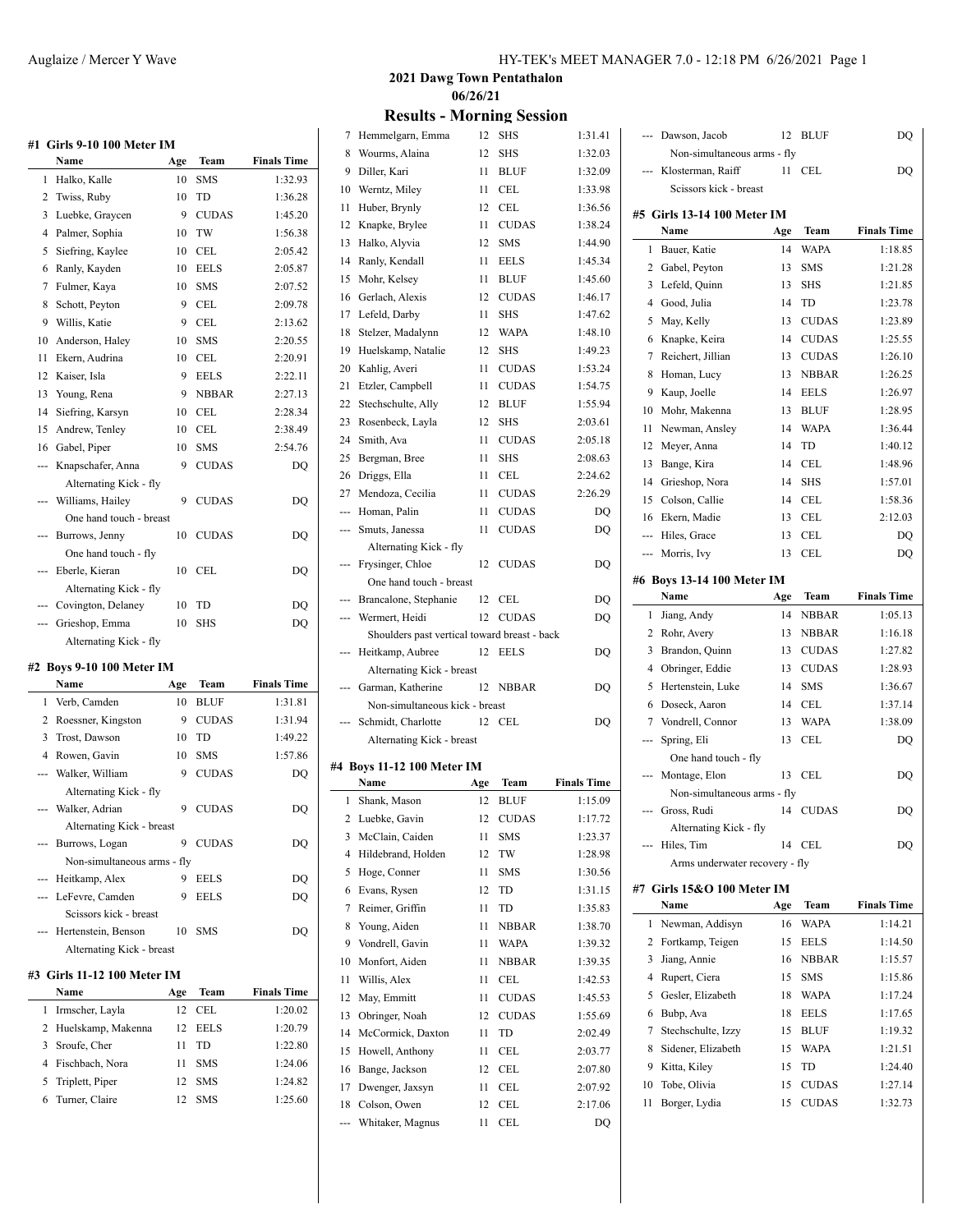| (#7 Girls 15&O 100 Meter IM) |                                    |           |                      |                               |  |
|------------------------------|------------------------------------|-----------|----------------------|-------------------------------|--|
| 12                           | Smith, Payton                      | 17        | CEL                  | 1:34.77                       |  |
| 13                           | Hertenstein, Amy                   | 15        | <b>SMS</b>           | 1:57.07                       |  |
|                              |                                    |           |                      |                               |  |
|                              | #8 Boys 15&O 100 Meter IM          |           |                      |                               |  |
| 1                            | Name<br>Luebke, Griffin            | Age<br>15 | Team<br><b>CUDAS</b> | <b>Finals Time</b><br>1:06.01 |  |
| 2                            |                                    | 15        | <b>SMS</b>           | 1:07.73                       |  |
| 3                            | Triplett, Reese<br>McClain, Marcus | 16        | <b>SMS</b>           | 1:09.47                       |  |
| 4                            | Krebs, Charlie                     | 18        | <b>SMS</b>           | 1:10.92                       |  |
| 5                            | Hertenstein, Austin                | 18        | <b>SMS</b>           | 1:11.68                       |  |
| 6                            | Partington, Kevin                  | 17        | <b>CUDAS</b>         | 1:16.41                       |  |
| 7                            | Partington, Simon                  | 15        | <b>CUDAS</b>         | 1:17.11                       |  |
| 8                            |                                    | 15        | <b>CUDAS</b>         | 1:18.23                       |  |
| 9                            | Doenges, Carson<br>Reimer, Quinten | 15        | TD                   | 1:19.74                       |  |
|                              |                                    |           |                      |                               |  |
| 10                           | Wendel, Sage                       | 15        | <b>EELS</b>          | 1:20.89                       |  |
| 11                           | Hertenstein, Dylan                 | 15        | <b>SMS</b>           | 1:22.12                       |  |
| 12                           | Spees, Jaxton                      | 15        | <b>SMS</b>           | 1:29.90                       |  |
| 13                           | LeFevre, Isaac                     | 15        | <b>EELS</b>          | 1:31.37                       |  |
| 14                           | Fishbaugh, Keaton                  | 15        | CEL                  | 1:33.91                       |  |
| 15                           | Lefeld, Tate                       | 15        | <b>SHS</b>           | 1:40.97                       |  |
|                              | #9 Girls 8&U 25 Meter Fly          |           |                      |                               |  |
|                              | Name                               | Age       | Team                 | <b>Finals Time</b>            |  |
| 1                            | Hawk, Paisley                      | $\tau$    | TD                   | 25.07                         |  |
| 2                            | Slavik, Mara                       | 7         | <b>CUDAS</b>         | 27.44                         |  |
| 3                            | Osborne, Morgan                    | 7         | TW                   | 27.80                         |  |
| 4                            | Messner, Avery                     | 8         | CEL                  | 29.96                         |  |
| 5                            | Braun, Jasmine                     | 8         | <b>CUDAS</b>         | 31.46                         |  |
| 6                            | Hertenstein, Frankie               | 7         | <b>SMS</b>           | 31.51                         |  |
| 7                            | Young, Ellie                       | 7         | <b>NBBAR</b>         | 35.34                         |  |
| 8                            | Twiss, Georgia                     | 7         | TD                   | 37.58                         |  |
| 9                            | Roiberg, Kaitlyn                   | 8         | <b>NBBAR</b>         | 56.51                         |  |
|                              | Hohenbrink, Kaidree                | 8         | <b>BLUF</b>          | DQ                            |  |
| ---                          | Wendel, Zoey                       | 8         | <b>EELS</b>          | DQ                            |  |
|                              | <b>Alternating Kick</b>            |           |                      |                               |  |
|                              | Schwieterman, Emmy                 | 7         | CEL                  | DQ                            |  |
|                              | <b>Alternating Kick</b>            |           |                      |                               |  |
| ---                          | Hopf, Josie                        | 7         | <b>NBBAR</b>         | DQ                            |  |
|                              | Non-simultaneous arms              |           |                      |                               |  |
| ---                          | Francis, Maggie                    | 8         | <b>CUDAS</b>         | DO                            |  |
|                              | <b>Alternating Kick</b>            |           |                      |                               |  |
|                              | Anderson, Presley                  | 7         | <b>SMS</b>           | DQ                            |  |
|                              | -- Yahl, Allie                     | 7         | <b>SMS</b>           | DQ                            |  |
|                              | One hand touch                     |           |                      |                               |  |
|                              | Braun, Lily                        | 6         | <b>CUDAS</b>         | DQ                            |  |
|                              | <b>Alternating Kick</b>            |           |                      |                               |  |
|                              | --- MtCastle, Kynley               | 7         | <b>CUDAS</b>         | DQ                            |  |
|                              | --- Gross, Jenessa                 | 8         | <b>CUDAS</b>         | DQ                            |  |
|                              | <b>Alternating Kick</b>            |           |                      |                               |  |
| #10                          | Boys 8&U 25 Meter Fly              |           |                      |                               |  |
|                              | Name                               | Age       | Team                 | <b>Finals Time</b>            |  |
| 1                            | Wourms, Easton                     | 7         | SHS                  | 31.96                         |  |
| 2                            | Peterson, Max                      | 7         | TW                   | 33.57                         |  |
| 3                            | Huelskamp, Maverick                | 8         | EELS                 | 35.59                         |  |
|                              |                                    |           |                      |                               |  |

**2021 Dawg Town Pentathalon 06/26/21**

**Results - Morning Session**

|     | <b>ULLUJ</b>                              |     | $11101 \text{ mm}$ |                    |
|-----|-------------------------------------------|-----|--------------------|--------------------|
| 4   | Williams, Jacob                           | 8   | <b>CUDAS</b>       | 35.94              |
| --- | Dobmeyer, Knox                            | 6   | <b>CUDAS</b>       | DQ                 |
|     | Alternating Kick                          |     |                    |                    |
| --- | Knapschafer, Tim                          | 8   | <b>CUDAS</b>       | DQ                 |
|     | Arms underwater recovery                  |     |                    |                    |
| --- | Monfort, Bryce                            | 8   | <b>NBBAR</b>       | DQ                 |
|     | <b>Alternating Kick</b>                   |     |                    |                    |
|     | Walker, Wyatt                             | 7   | <b>CUDAS</b>       | DQ                 |
|     | Arms underwater recovery                  |     |                    |                    |
|     | Schlarman, Kolton                         | 7   | <b>CUDAS</b>       | DQ                 |
| --- | <b>Alternating Kick</b><br>Sides, Brawley | 8   | TW                 | DQ                 |
|     | <b>Alternating Kick</b>                   |     |                    |                    |
|     | Williams, Garrett                         | 8   | <b>CUDAS</b>       | DQ                 |
|     | Alternating Kick                          |     |                    |                    |
|     |                                           |     |                    |                    |
|     | #11 Girls 9-10 25 Meter Fly               |     |                    |                    |
|     | Name                                      | Age | Team               | <b>Finals Time</b> |
| 1   | Halko, Kalle                              | 10  | <b>SMS</b>         | 18.30              |
| 2   | Twiss, Ruby                               | 10  | TD                 | 19.73              |
| 3   | Willis, Katie                             | 9   | <b>CEL</b>         | 22.80              |
| 4   | Luebke, Graycen                           | 9   | <b>CUDAS</b>       | 23.09              |
| 5   | Palmer, Sophia                            | 10  | TW                 | 23.62              |
| 6   | Young, Rena                               | 9   | <b>NBBAR</b>       | 24.47              |
| 7   | Fulmer, Kaya                              | 10  | <b>SMS</b>         | 24.89              |
| 8   | Siefring, Kaylee                          | 10  | <b>CEL</b>         | 24.92              |
| 9   | Kaiser, Isla                              | 9   | <b>EELS</b>        | 25.15              |
| 10  | Covington, Delaney                        | 10  | TD                 | 25.46              |
| 11  | Schott, Peyton                            | 9   | CEL                | 25.54              |
| 12  | Ranly, Kayden                             | 10  | <b>EELS</b>        | 26.80              |
| 13  | Knapschafer, Anna                         | 9   | <b>CUDAS</b>       | 31.12              |
| 14  | Grieshop, Emma                            | 10  | <b>SHS</b>         | 31.14              |
| 15  | Siefring, Karsyn                          | 10  | <b>CEL</b>         | 31.94              |
| 16  | Andrew, Tenley                            | 10  | CEL                | 31.96              |
| 17  | Ekern, Audrina                            | 10  | CEL                | 32.65              |
| 18  | Williams, Hailey                          | 9   | <b>CUDAS</b>       | 33.51              |
| 19  | Gabel, Piper                              | 10  | <b>SMS</b>         | 38.98              |
| 20  | Burrows, Jenny                            | 10  | <b>CUDAS</b>       | 42.88              |
| 21  | Eberle, Kieran                            | 10  | CEL                | 51.72              |
|     | Wendel, Kenzie                            | 9   | EELS               | DQ                 |
|     | Scissors kick                             |     |                    |                    |
|     | Anderson, Haley                           | 10  | SMS                | DQ                 |
|     | <b>Alternating Kick</b>                   | 9   |                    |                    |
|     | Thobe, Alana                              |     | <b>SHS</b>         | DQ                 |
|     | #12 Boys 9-10 25 Meter Fly                |     |                    |                    |
|     | Name                                      | Age | Team               | <b>Finals Time</b> |
| 1   | Verb, Camden                              | 10  | <b>BLUF</b>        | 18.59              |
| 2   | Roessner, Kingston                        | 9   | <b>CUDAS</b>       | 18.72              |
| 3   | Rowen, Gavin                              | 10  | SMS                | 20.81              |
| 4   | Trost, Dawson                             | 10  | TD                 | 21.77              |
| 5   | LeFevre, Camden                           | 9   | <b>EELS</b>        | 27.77              |
| 6   | Heitkamp, Alex                            | 9   | <b>EELS</b>        | 32.88              |
| --- | Walker, Adrian                            | 9   | <b>CUDAS</b>       | DQ                 |
|     | <b>Alternating Kick</b>                   |     |                    |                    |
|     | Walker, William                           | 9   | <b>CUDAS</b>       | DQ                 |
|     | <b>Alternating Kick</b>                   |     |                    |                    |

| --- | Burrows, Logan               | 9   | CUDAS        | DQ                 |
|-----|------------------------------|-----|--------------|--------------------|
|     | Arms underwater recovery     |     |              |                    |
|     | Hertenstein, Benson          | 10  | <b>SMS</b>   | DO                 |
|     | Non-simultaneous arms        |     |              |                    |
|     | #13 Girls 11-12 25 Meter Fly |     |              |                    |
|     | Name                         | Age | Team         | <b>Finals Time</b> |
| 1   | Irmscher, Layla              | 12  | CEL          | 15.39              |
| 2   | Turner, Claire               | 12  | <b>SMS</b>   | 15.93              |
| 3   | Triplett, Piper              | 12  | <b>SMS</b>   | 16.09              |
| 4   | Sroufe, Cher                 | 11  | TD           | 16.45              |
| 5   | Huelskamp, Makenna           | 12  | <b>EELS</b>  | 16.75              |
| 6   | Fischbach, Nora              | 11  | SMS          | 16.87              |
| 7   | Huber, Brynly                | 12  | CEL          | 17.33              |
| 8   | Wourms, Alaina               | 12  | <b>SHS</b>   | 17.48              |
| 9   | Hemmelgarn, Emma             | 12  | <b>SHS</b>   | 17.53              |
| 10  | Werntz, Miley                | 11  | CEL          | 17.73              |
| 11  | Knapke, Brylee               | 11  | <b>CUDAS</b> | 18.28              |
| 12  | Diller, Kari                 | 11  | <b>BLUF</b>  | 18.84              |
|     |                              |     |              |                    |
| 13  | Ranly, Kendall               | 11  | <b>EELS</b>  | 20.05              |
| 14  | Kahlig, Averi                | 11  | <b>CUDAS</b> | 20.40              |
| 15  | Halko, Alyvia                | 12  | <b>SMS</b>   | 20.57              |
| 16  | Wermert, Heidi               | 12  | <b>CUDAS</b> | 20.59              |
| 17  | Stelzer, Madalynn            | 12  | <b>WAPA</b>  | 21.19              |
| 18  | Mohr, Kelsey                 | 11  | <b>BLUF</b>  | 21.26              |
| 19  | Frysinger, Chloe             | 12  | <b>CUDAS</b> | 21.56              |
| 20  | Stechschulte, Ally           | 12  | <b>BLUF</b>  | 21.80              |
| 21  | Lefeld, Darby                | 11  | SHS          | 21.87              |
| 22  | Huelskamp, Natalie           | 12  | SHS          | 22.63              |
| 23  | Gerlach, Alexis              | 12  | <b>CUDAS</b> | 22.87              |
| 24  | Garman, Katherine            | 12  | <b>NBBAR</b> | 23.65              |
| 25  | Guggenbiller, Sophia         | 12  | <b>EELS</b>  | 23.66              |
| 26  | Etzler, Campbell             | 11  | <b>CUDAS</b> | 23.88              |
| 27  | Bergman, Bree                | 11  | <b>SHS</b>   | 25.15              |
| 28  | Rosenbeck, Layla             | 12  | <b>SHS</b>   | 25.19              |
| 29  | Smith, Ava                   | 11  | <b>CUDAS</b> | 25.62              |
| 30  | Homan, Palin                 | 11  | <b>CUDAS</b> | 26.06              |
| 31  | Driggs, Ella                 | 11  | CEL          | 31.04              |
| 32  | Mendoza, Cecilia             | 11  | <b>CUDAS</b> | 32.99              |
| 33  | Heitkamp, Aubree             | 12  | <b>EELS</b>  | 33.04              |
|     | 34 Schmidt, Charlotte        | 12  | CEL          | 33.29              |
|     | Brancalone, Stephanie        | 12  | CEL          | DQ                 |
|     | <b>Alternating Kick</b>      |     |              |                    |
| --- | Smuts, Janessa               | 11  | <b>CUDAS</b> | DQ                 |
|     | <b>Alternating Kick</b>      |     |              |                    |
|     | Lochtefeld, Grace            | 12  | <b>EELS</b>  | DO                 |
|     | Non-simultaneous touch       |     |              |                    |
|     |                              |     |              |                    |
|     | #14 Boys 11-12 25 Meter Fly  |     |              | <b>Finals Time</b> |
| 1   | Name                         | Age | Team         |                    |
|     | Shank, Mason                 | 12  | BLUF         | 15.39              |
| 2   | McClain, Caiden              | 11  | SMS          | 16.17              |
| 3   | Luebke, Gavin                | 12  | <b>CUDAS</b> | 16.28              |
| 4   | Hildebrand, Holden           | 12  | TW           | 17.30              |
| 5   | Vondrell, Gavin              | 11  | WAPA         | 18.53              |
| 6   | Hoge, Conner                 | 11  | <b>SMS</b>   | 18.58              |
| 7   | Reimer, Griffin              | 11  | TD           | 18.68              |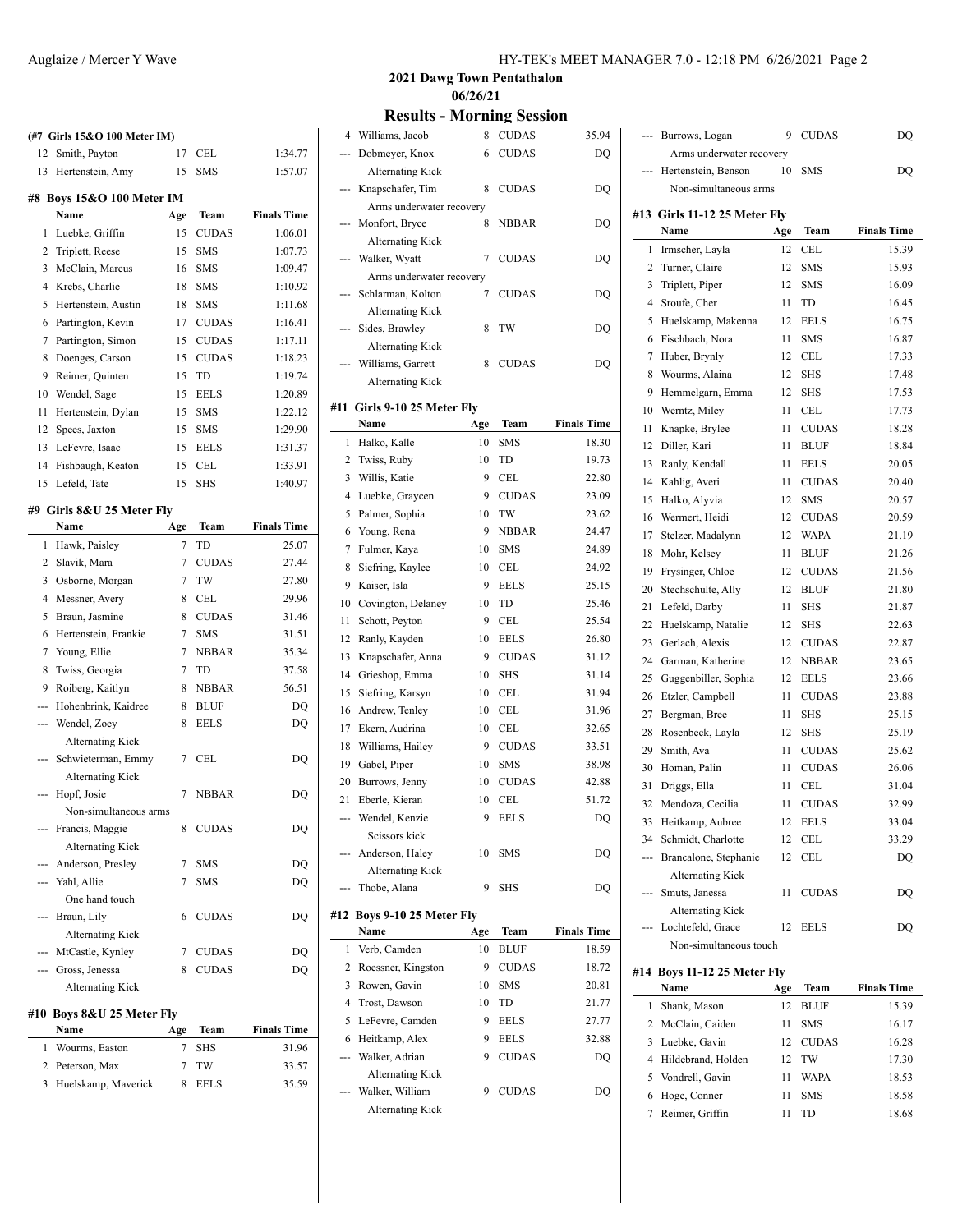#### **(#14 Boys 11-12 25 Meter Fly)**

| 8 Evans, Rysen          |    | 12 TD        | 18.69 |
|-------------------------|----|--------------|-------|
| 9 Monfort, Aiden        | 11 | <b>NBBAR</b> | 20.09 |
| 10 Obringer, Noah       |    | 12 CUDAS     | 20.52 |
| 11 May, Emmitt          | 11 | <b>CUDAS</b> | 21.49 |
| 12 Willis, Alex         | 11 | CEL          | 21.78 |
| 13 Young, Aiden         | 11 | <b>NBBAR</b> | 24.20 |
| 14 Howell, Anthony      | 11 | CEL          | 24.40 |
| 15 Whitaker, Magnus     | 11 | <b>CEL</b>   | 24.94 |
| 16 Bange, Jackson       |    | 12 CEL       | 25.86 |
| 17 Dwenger, Jaxsyn      | 11 | <b>CEL</b>   | 27.11 |
| 18 McCormick, Daxton    | 11 | TD           | 27.54 |
| 19 Colson, Owen         | 12 | CEL          | 32.33 |
| 20 Klosterman, Raiff    | 11 | CEL          | 32.53 |
| --- Dawson, Jacob       | 12 | <b>BLUF</b>  | DQ    |
| <b>Alternating Kick</b> |    |              |       |

### **#15 Girls 13-14 50 Meter Fly**

|     | Name                    | Age | Team         | <b>Finals Time</b> |
|-----|-------------------------|-----|--------------|--------------------|
| 1   | Bauer, Katie            | 14  | <b>WAPA</b>  | 33.12              |
| 2   | Gabel, Peyton           | 13  | <b>SMS</b>   | 34.64              |
| 3   | Good, Julia             | 14  | TD           | 36.11              |
| 4   | Homan, Lucy             | 13  | <b>NBBAR</b> | 36.93              |
| 5   | Reichert, Jillian       | 13  | <b>CUDAS</b> | 37.57              |
| 6   | May, Kelly              | 13  | <b>CUDAS</b> | 37.84              |
| 7   | Lefeld, Quinn           | 13  | <b>SHS</b>   | 38.36              |
| 8   | Kaup, Joelle            | 14  | <b>EELS</b>  | 39.34              |
| 9   | Mohr, Makenna           | 13  | <b>BLUF</b>  | 40.11              |
| 10  | Knapke, Keira           | 14  | <b>CUDAS</b> | 40.81              |
| 11  | Newman, Ansley          | 14  | <b>WAPA</b>  | 43.68              |
| 12  | Meyer, Anna             | 14  | TD           | 49.03              |
| 13  | Colson, Callie          | 14  | CEL          | 52.07              |
| 14  | Grieshop, Nora          | 14  | <b>SHS</b>   | 57.58              |
| 15  | Ekern, Madie            | 13  | CEL          | 1:05.44            |
| --- | Hiles, Grace            | 13  | CEL          | DQ                 |
|     | One hand touch          |     |              |                    |
|     | Morris, Ivy             | 13  | CEL          | DQ                 |
|     | Scissors kick           |     |              |                    |
|     | Bange, Kira             | 14  | CEL          | DO                 |
|     | <b>Alternating Kick</b> |     |              |                    |

#### **#16 Boys 13-14 50 Meter Fly**

 $\overline{a}$ 

|   | Name                     | Age | Team         | <b>Finals Time</b> |
|---|--------------------------|-----|--------------|--------------------|
| 1 | Jiang, Andy              | 14  | <b>NBBAR</b> | 27.90              |
| 2 | Rohr, Avery              | 13  | <b>NBBAR</b> | 34.10              |
|   | 3 Brandon, Quinn         | 13  | <b>CUDAS</b> | 41.83              |
|   | 4 Obringer, Eddie        | 13  | <b>CUDAS</b> | 42.39              |
|   | 5 Hertenstein, Luke      | 14  | <b>SMS</b>   | 46.83              |
|   | 6 Spring, Eli            | 13  | <b>CEL</b>   | 49.32              |
| 7 | Vondrell, Connor         | 13  | <b>WAPA</b>  | 49.67              |
| 8 | Doseck, Aaron            | 14  | - CEL        | 50.23              |
|   | --- Montage, Elon        | 13  | CEL.         | DO                 |
|   | Arms underwater recovery |     |              |                    |
|   | Gross, Rudi              | 14  | <b>CUDAS</b> | DO                 |
|   | <b>Alternating Kick</b>  |     |              |                    |

**2021 Dawg Town Pentathalon 06/26/21**

# **Results - Morning Session**

| ---            | Hiles, Tim                         | 14  | CEL          | DQ                 |
|----------------|------------------------------------|-----|--------------|--------------------|
|                | Arms underwater recovery           |     |              |                    |
|                | #17 Girls 15&O 50 Meter Fly        |     |              |                    |
|                | Name                               | Age | Team         | <b>Finals Time</b> |
| $\mathbf{1}$   | Fortkamp, Teigen                   | 15  | <b>EELS</b>  | 32.28              |
| 2              | Newman, Addisyn                    | 16  | <b>WAPA</b>  | 32.95              |
| 3              | Jiang, Annie                       | 16  | <b>NBBAR</b> | 33.35              |
| 4              | Stechschulte, Izzy                 | 15  | <b>BLUF</b>  | 33.57              |
| 5              | Rupert, Ciera                      | 15  | <b>SMS</b>   | 33.74              |
| 6              | Bubp, Ava                          | 18  | <b>EELS</b>  | 33.75              |
| 7              | Gesler, Elizabeth                  | 18  | <b>WAPA</b>  | 33.81              |
| 8              | Sidener, Elizabeth                 | 15  | <b>WAPA</b>  | 34.70              |
| 9              | Tobe, Olivia                       | 15  | <b>CUDAS</b> | 35.85              |
| 10             | Kitta, Kiley                       | 15  | TD           | 36.97              |
| 11             | Smith, Payton                      | 17  | CEL          | 39.67              |
| 12             | Borger, Lydia                      | 15  | <b>CUDAS</b> | 43.62              |
| 13             | Hertenstein, Amy                   | 15  | <b>SMS</b>   | 1:00.65            |
|                |                                    |     |              |                    |
|                |                                    |     |              |                    |
|                | #18 Boys 15&O 50 Meter Fly<br>Name | Age | Team         | <b>Finals Time</b> |
| $\mathbf{1}$   | Luebke, Griffin                    | 15  | <b>CUDAS</b> | 28.04              |
| $\overline{2}$ | Krebs, Charlie                     | 18  | <b>SMS</b>   | 28.49              |
| 3              | Hertenstein, Austin                | 18  | <b>SMS</b>   | 29.61              |
| 4              | McClain, Marcus                    | 16  | <b>SMS</b>   | 29.81              |
| 5              | Triplett, Reese                    | 15  | SMS          | 30.48              |
| 6              | Partington, Simon                  | 15  | <b>CUDAS</b> | 32.98              |
| 7              | Doenges, Carson                    | 15  | <b>CUDAS</b> | 33.44              |
| 8              | Partington, Kevin                  | 17  | <b>CUDAS</b> | 33.76              |
| 9              | Wendel, Sage                       | 15  | <b>EELS</b>  | 35.10              |
| 10             | Hertenstein, Dylan                 | 15  | <b>SMS</b>   | 35.14              |
| 11             | Reimer, Quinten                    | 15  | TD           | 36.19              |
| 12             | Fishbaugh, Keaton                  | 15  | CEL          | 40.75              |
| 13             | Spees, Jaxton                      | 15  | <b>SMS</b>   | 41.53              |
| 14             | Lefeld, Tate                       | 15  | <b>SHS</b>   | 45.80              |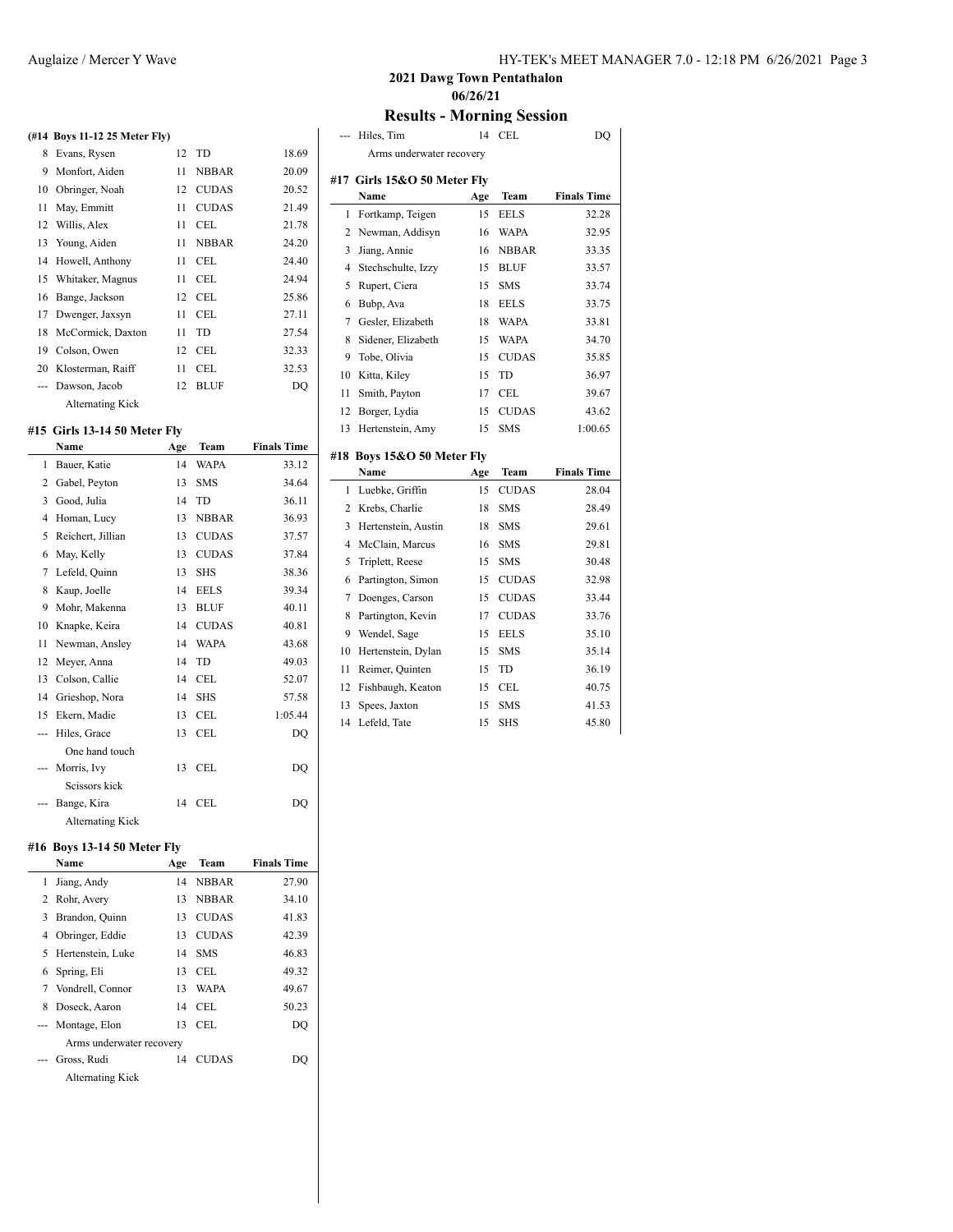# **2021 Tri County A Championships - 7/17/2021**

# **Team Rankings - Through Event 72**

# **Girls - Team Scores**

| Place        | <b>Team</b>               |                             |       |          | <b>Points</b> |
|--------------|---------------------------|-----------------------------|-------|----------|---------------|
| $\mathbf{1}$ | Coldwater Cuda's          | Coldwater Cuda's            |       |          | 429           |
| 2            | St. Marys Seahawks        | St. Marys Seahawks          |       |          | 403           |
| 3            | <b>Troy Dolphin</b>       | <b>Troy Dolphin</b>         |       |          | 379.50        |
| 4            | <b>St Henry Stingrays</b> | <b>St Henry Stingrays</b>   |       |          | 139           |
| 5            | New Bremen Barracudas     | New Bremen Barracudas       |       |          | 132.50        |
| 6            | <b>Tecumseh Woods</b>     | <b>Tecumseh Woods</b>       |       |          | 132           |
| 7            | 2018 Celina Dolphins      | 2018 Celina Dolphins        |       |          | 79            |
|              |                           |                             | Total | 1,694.00 |               |
|              |                           | <b>Boys - Team Scores</b>   |       |          |               |
| Place        | <b>Team</b>               |                             |       |          | <b>Points</b> |
| $\mathbf{1}$ | St. Marys Seahawks        | St. Marys Seahawks          |       |          | 459           |
| 2            | Coldwater Cuda's          | Coldwater Cuda's            |       |          | 435           |
| 3            | Troy Dolphin              | <b>Troy Dolphin</b>         |       |          | 213.50        |
| 4            | New Bremen Barracudas     | New Bremen Barracudas       |       |          | 198.50        |
| 5            | <b>St Henry Stingrays</b> | <b>St Henry Stingrays</b>   |       |          | 127           |
| 6            | <b>Tecumseh Woods</b>     | <b>Tecumseh Woods</b>       |       |          | 90            |
| 7            | 2018 Celina Dolphins      | 2018 Celina Dolphins        |       |          | 78            |
|              |                           |                             | Total | 1,601.00 |               |
|              |                           | <b>Combined Team Scores</b> |       |          |               |
| Place        | <b>Team</b>               |                             |       |          | <b>Points</b> |
| $\mathbf{1}$ | Coldwater Cuda's          | Coldwater Cuda's            |       |          | 864           |
| 2            | St. Marys Seahawks        | St. Marys Seahawks          |       |          | 862           |
| 3            | <b>Troy Dolphin</b>       | <b>Troy Dolphin</b>         |       |          | 593           |
| 4            | New Bremen Barracudas     | New Bremen Barracudas       |       |          | 331           |
| 5            | <b>St Henry Stingrays</b> | <b>St Henry Stingrays</b>   |       |          | 266           |
| 6            | <b>Tecumseh Woods</b>     | <b>Tecumseh Woods</b>       |       |          | 222           |
| 7            | 2018 Celina Dolphins      | 2018 Celina Dolphins        |       |          | 157           |
|              |                           |                             | Total | 3,295.00 |               |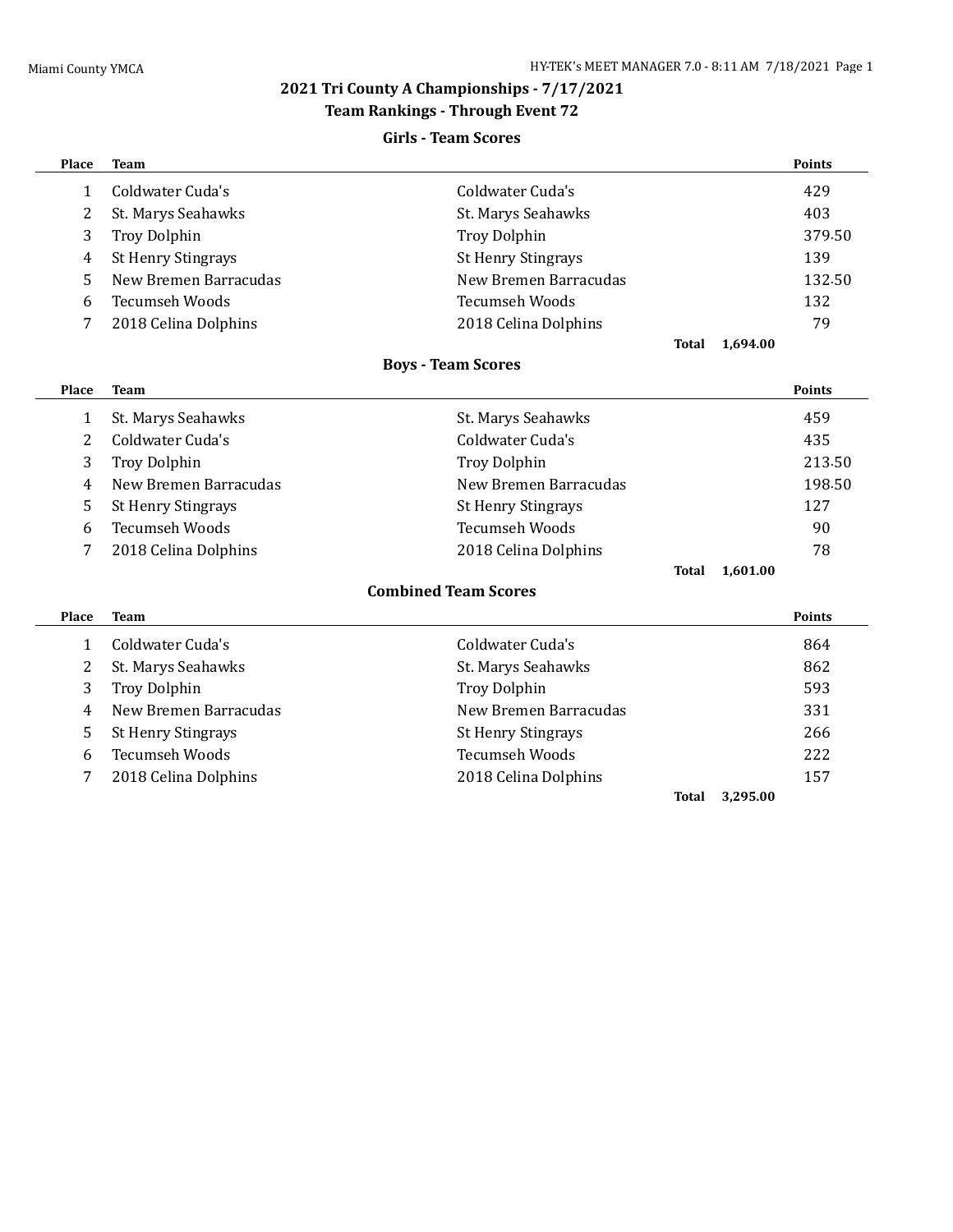| Team                                    | Relay        |                  | <b>Finals Time</b>                                             |
|-----------------------------------------|--------------|------------------|----------------------------------------------------------------|
| TD-OH<br>1                              |              | A                | 2:11.56                                                        |
| Huber, Lean 8                           |              | Hawk, Paisley 7  |                                                                |
| Twiss, Georgia 7                        |              |                  | Wuebker, Brenna 7                                              |
| #3 Girls 9-10 100 Meter Medley Relay    |              |                  |                                                                |
| Team                                    |              | Relay            | <b>Finals Time</b>                                             |
| TD-OH<br>1                              |              | A                | 1:31.11                                                        |
| Alexander, Emily 10                     |              |                  | Poffenberger, Izzy 10                                          |
| Twiss, Ruby 10                          |              |                  | Wuebker, Kate 9                                                |
| 2 CEL                                   |              | A                | 2:05.90                                                        |
| Andrew, Tenley 10                       |              |                  | Eberle, Kieran 10                                              |
| Willis, Katie 9                         |              |                  | Ekern, Audrina 10                                              |
| #5 Girls 11-12 100 Meter Medley Relay   |              |                  |                                                                |
| Team                                    | <b>Relay</b> |                  | <b>Finals Time</b>                                             |
| $\mathbf{1}$<br>TD-OH                   |              | A                | 1:25.39                                                        |
| Chesko, Adelynn 12                      |              | Dues, Adler 12   |                                                                |
| Garrity, Olivia 11                      |              | Hake, Colby 12   |                                                                |
| 2 TD-OH                                 |              | В                | 1:32.47                                                        |
| Rammel, Eva 12                          |              | Sophia, Fogt 11  |                                                                |
| Reaver, Harper 12                       |              | Peffly, Chloe 12 |                                                                |
| 3 CEL                                   |              | A                | 1:37.51                                                        |
|                                         |              |                  |                                                                |
| Driggs, Ella 11                         |              |                  | Irmscher, Layla 7                                              |
| Huber, Brynly 12                        |              |                  | Schmidt, Charlotte 12                                          |
| #6 Boys 11-12 100 Meter Medley Relay    |              |                  |                                                                |
| Team                                    | Relay        |                  | <b>Finals Time</b>                                             |
| TD-OH<br>1                              |              | A                | 1:23.25                                                        |
| Evans, Rysen 12                         |              |                  | Reimer, Griffin 11                                             |
| Dunkle, Liam 11                         |              |                  | Anderson, Jaxen 11                                             |
| 2 CEL                                   |              | A                | 1:32.59                                                        |
|                                         |              |                  | Howell, Anthony J 11                                           |
| Hoenie, Jackson 11                      |              |                  |                                                                |
| Willis, Alex 11                         |              |                  | Whitaker, Magnus 11                                            |
| #8 Boys 13-14 200 Meter Medley Relay    |              |                  |                                                                |
| Team                                    | Relay        |                  |                                                                |
| TD-OH<br>1                              |              | A                |                                                                |
| Knott, Ian 14                           |              | Rowe, Jack 14    |                                                                |
| Campbell, Colin 14                      |              |                  | <b>Finals Time</b><br>2:58.85<br>Bodey, Gavin 13               |
| #9 Girls 15&O 200 Meter Medley Relay    |              |                  |                                                                |
| Team                                    | Relay        |                  |                                                                |
| TD-OH<br>1                              |              | A                |                                                                |
| Fields, Addie 17                        |              |                  | Thomas, Celia 17                                               |
| Hake, Carson 15                         |              |                  | Carlisle, Megan 16                                             |
| Boys 15&O 200 Meter Medley Relay<br>#10 |              |                  |                                                                |
| Team                                    | <b>Relay</b> |                  |                                                                |
| TD-OH<br>1                              |              | A                | <b>Finals Time</b><br>2:39.55<br><b>Finals Time</b><br>2:23.35 |
| Godwin, Jackson 17                      |              |                  |                                                                |
| Reimer, Quinten 15                      |              |                  | Rowe, Marcus 16                                                |
| #11 Girls 8&U 25 Meter Free             |              |                  |                                                                |
| Name                                    | Age          | Team             |                                                                |
| Messner, Avery<br>1                     | 8            | CEL              | Christenson, Matthew 16<br><b>Finals Time</b><br>21.95         |
| 2 Hawk, Paisley                         | 7            | TD-OH            | 22.01                                                          |
| 3<br>Twiss, Georgia                     | 7            | TD-OH            | 24.44                                                          |

# **Celina vs Troy - 6/15/2021 to 6/16/2021 Results**

 $\overline{\phantom{a}}$ 

 $\frac{1}{2}$ 

 $\overline{\phantom{a}}$ 

 $\overline{\phantom{a}}$ 

| 5              | Schwieterman, Emmy            | 7   | <b>CEL</b> | 31.22              |
|----------------|-------------------------------|-----|------------|--------------------|
| 6              | Johnson, Claire               | 8   | TD-OH      | 34.83              |
| 7              | Fuelling, Katelyn             | 7   | CEL        | 38.06              |
| 8              | Coffey, Madalyn               | 8   | CEL        | 54.61              |
| $\overline{a}$ | Rowe, Zoe                     | 8   | TD-OH      | X27.47             |
| ---            | Wuebker, Brooke               | 7   | TD-OH      | X27.68             |
| ---            | Wuebker, Brenna               | 7   | TD-OH      | X33.22             |
| ---            | Johnson, Sophia               | 6   | TD-OH      | X42.58             |
| ---            | Johnson, Madelyn              | 6   | TD-OH      | X48.20             |
|                |                               |     |            |                    |
| #12            | Boys 8&U 25 Meter Free        |     |            |                    |
|                | Name                          | Age | Team       | <b>Finals Time</b> |
| 1              | Ayers, Abram                  | 7   | TD-OH      | 28.17              |
| 2              | Chaney, Jack                  | 8   | TD-OH      | 34.87              |
| 3              | Patterson, Ryker              | 8   | CEL        | 36.41              |
| 4              | Heath, Brandon                | 8   | CEL        | 48.27              |
| #13            | Girls 9-10 25 Meter Free      |     |            |                    |
|                | Name                          | Age | Team       | <b>Finals Time</b> |
|                |                               |     | TD-OH      | 17.44              |
| 1              | Twiss, Ruby                   | 10  | TD-OH      |                    |
| 2              | Alexander, Emily              | 10  |            | 19.13              |
| 3              | Wuebker, Kate                 | 9   | TD-OH      | 19.80              |
| 4              | Astor, Hayley                 | 10  | TD-OH      | 20.93              |
| 5              | Ekern, Audrina                | 10  | CEL        | 23.10              |
| 6              | Smith, Scarlett               | 9   | CEL        | 34.13              |
| ---            | Ayers, Alyvia                 | 10  | TD-OH      | X20.32             |
| ---            | Poffenberger, Izzy            | 10  | TD-OH      | X20.76             |
| ---            | Ayers, Adley                  | 9   | TD-OH      | X25.01             |
| ---            | Stamps, Madison               | 9   | TD-OH      | X34.44             |
| ---            | Eberle, Kieran                | 10  | CEL        | DQ                 |
|                | No Show Penalty Event         |     |            |                    |
| ---            | Tolpin, Alexandra             | 10  | TD-OH      | XDQ                |
|                | No Show Penalty Event         |     |            |                    |
|                | Andrew, Tenley                | 10  | CEL        | DQ                 |
|                | No Show Penalty Event         |     |            |                    |
| ---            | Rammel, Brie                  | 9   | TD-OH      | XDQ                |
|                | No Show Penalty Event         |     |            |                    |
| ---            | Bodey, Alyssa                 | 10  | TD-OH      | <b>XDO</b>         |
|                | No Show Penalty Event         |     |            |                    |
|                | #14 Boys 9-10 25 Meter Free   |     |            |                    |
|                | Name                          | Age | Team       | <b>Finals Time</b> |
| 1              | Spring, Isaiah                | 9   | CEL        | 38.61              |
| 2              | Fuelling, William             | 9   | CEL        | 41.11              |
| 3              | McClellan, Tyler              | 10  | CEL        | 41.23              |
| 4              | Rocke, Nolan                  | 9   | TD-OH      | 42.56              |
| --             | Heath, Devin                  | 10  | <b>CEL</b> | DQ                 |
|                | No Show Penalty Event         |     |            |                    |
|                |                               |     |            |                    |
|                | #15 Girls 11-12 25 Meter Free |     |            |                    |
|                | Name                          | Age | Team       | <b>Finals Time</b> |
| 1              | Sophia, Fogt                  | 11  | TD-OH      | 21.10              |
| 2              | Reaver, Harper                | 12  | TD-OH      | 21.45              |
| 3              | Peffly, Chloe                 | 12  | TD-OH      | 25.25              |
| $\overline{4}$ | Coffey, Shelby                | 11  | CEL        | 26.21              |
| ---            | Rammel, Eva                   | 12  | TD-OH      | X17.49             |
| --             | Schmidt, Charlotte            | 12  | CEL        | DQ                 |
|                | No Show Penalty Event         |     |            |                    |
|                |                               |     |            |                    |
|                |                               |     |            |                    |

|                | #16 Boys 11-12 25 Meter Free      |     |            |                                                          |
|----------------|-----------------------------------|-----|------------|----------------------------------------------------------|
|                | Name                              | Age | Team       | <b>Finals Time</b>                                       |
| 1              | Bodey, Kaden                      | 12  | TD-OH      | 18.46                                                    |
| 2              | Poffenberger, Drew                | 12  | TD-OH      | 19.32                                                    |
| 3              | Campbell, Paul                    | 12  | TD-OH      | 20.49                                                    |
| 4              | Colson, Owen                      | 12  | CEL        | 20.96                                                    |
| 5              | Howell, Anthony J                 | 11  | CEL        | 23.39                                                    |
| 6              | Larson, Jaxyn                     | 12  | TD-OH      | 26.39                                                    |
| 7              | Klosterman, Raiff                 | 11  | CEL        | 26.54                                                    |
| 8              | Schmidt, Phoenix                  | 11  | CEL        | 42.67                                                    |
| ---            | Rowe, Nathan                      | 11  | TD-OH      | X19.53                                                   |
| ---            | Rocke, Newton                     | 11  | TD-OH      | X26.40                                                   |
| ---            | Browder, Matt                     | 11  | CEL        | X36.04                                                   |
| #17            | Girls 8&U 25 Meter Breast         |     |            |                                                          |
|                | Name                              | Age | Team       | <b>Finals Time</b>                                       |
| 1              | Hawk, Paisley                     | 7   | TD-OH      | 31.81                                                    |
| 2              | Twiss, Georgia                    | 7   | TD-OH      | 34.11                                                    |
| 3              | Schwieterman, Emmy                | 7   | CEL        | 1:30.65                                                  |
|                | #19 Girls 9-10 50 Meter Free      |     |            |                                                          |
|                | Name                              | Age | Team       | <b>Finals Time</b>                                       |
| 1              | Alexander, Emily                  | 10  | TD-OH      | 42.48                                                    |
| 2              | Wuebker, Kate                     | 9   | TD-OH      | 44.84                                                    |
| 3              | Poffenberger, Izzy                | 10  | TD-OH      | 46.05                                                    |
| 4              | Willis, Katie                     | 9   | CEL        | 49.86                                                    |
|                | #20 Boys 9-10 50 Meter Free       |     |            |                                                          |
|                | Name                              | Age | Team       | <b>Finals Time</b>                                       |
| 1              | Rocke, Nolan                      | 9   | TD-OH      | 1:43.24                                                  |
| #21            | Girls 11-12 50 Meter Free<br>Name | Age | Team       | <b>Finals Time</b>                                       |
| 1              | Irmscher, Layla                   | 7   | CEL        | 32.41                                                    |
| 2              | Chesko, Adelynn                   | 12  | TD-OH      | 36.57                                                    |
| 3              | Hake, Colby                       | 12  | TD-OH      | 36.96                                                    |
| 4              | Reaver, Harper                    | 12  | TD-OH      | 38.13                                                    |
| 5              | Sophia, Fogt                      | 11  | TD-OH      | 48.36                                                    |
| 6              | Driggs, Ella                      | 11  | CEL        | 53.57                                                    |
|                |                                   |     |            |                                                          |
|                | #22 Boys 11-12 50 Meter Free      |     |            |                                                          |
|                | Name                              | Age | Team       | <b>Finals Time</b>                                       |
| 1              | Dunkle, Liam                      | 11  | TD-OH      | 35.64                                                    |
| $\overline{c}$ | Reimer, Griffin                   | 11  | TD-OH      | 38.56                                                    |
| 3              | Poffenberger, Drew                | 12  | TD-OH      | 41.69                                                    |
| 4              | Whitaker, Magnus                  | 11  | CEL        | 42.11                                                    |
| 5              | Bange, Jackson                    | 12  | <b>CEL</b> | 42.19                                                    |
| 6              |                                   |     |            |                                                          |
|                | Colson, Owen                      | 12  | CEL        |                                                          |
| 7              | Anderson, Jaxen                   | 11  | TD-OH      |                                                          |
| 8              | Klosterman, Raiff                 | 11  | CEL        |                                                          |
|                | #23 Girls 13-14 50 Meter Free     |     |            |                                                          |
|                | Name                              | Age | Team       |                                                          |
| 1              | Meyer, Anna                       | 14  | TD-OH      | 45.53<br>49.06<br>1:37.50<br><b>Finals Time</b><br>34.95 |
| 2              | Rocke, Norah                      | 14  | TD-OH      |                                                          |
| 3              | Bange, Kira                       | 14  | CEL        |                                                          |
| 4              | Colson, Callie                    | 14  | CEL        | 36.80<br>40.55<br>43.65                                  |
| 5              | Hiles, Grace                      | 13  | CEL        | 53.78                                                    |
| ---            | Doussa, Joli                      | 14  | CEL        | X1:02.80                                                 |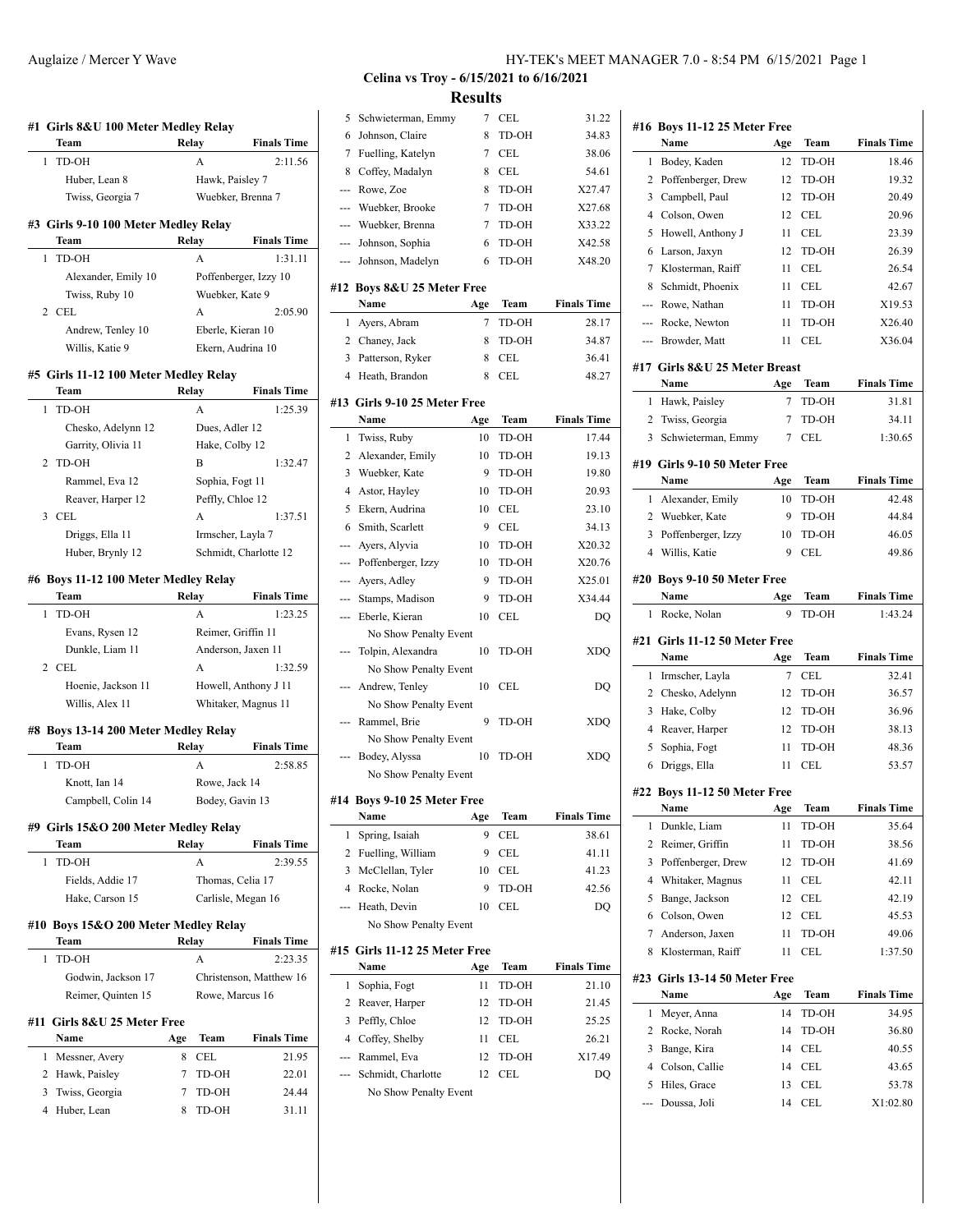|                | (#23 Girls 13-14 50 Meter Free)          |     |                   |                    |
|----------------|------------------------------------------|-----|-------------------|--------------------|
|                | Rammel, Alex                             | 14  | TD-OH             | DQ                 |
|                | No Show Penalty Event                    |     |                   |                    |
|                | --- Morris, Ivy                          | 13  | CEL               | DQ                 |
|                | No Show Penalty Event                    |     |                   |                    |
|                | #24 Boys 13-14 50 Meter Free             |     |                   |                    |
|                | Name                                     | Age | Team              | <b>Finals Time</b> |
|                | 1 Knott, Ian                             | 14  | TD-OH             | 33.05              |
|                | 2 Spring, Eli                            | 13  | <b>CEL</b>        | 37.56              |
|                | 3 Bodey, Gavin                           | 13  | TD-OH             | 38.70              |
|                | 4 Rowe, Jack                             | 14  | TD-OH             | 43.54              |
|                | #25 Girls 15&O 50 Meter Free             |     |                   |                    |
|                | Name                                     | Age | Team              | <b>Finals Time</b> |
|                | 1 Fields, Addie                          | 17  | TD-OH             | 32.42              |
|                | 2 Hake, Carson                           | 15  | TD-OH             | 34.66              |
|                | 3 Carlisle, Megan                        | 16  | TD-OH             | 35.98              |
|                | 4 Thomas, Celia                          | 17  | TD-OH             | 40.12              |
|                |                                          |     |                   |                    |
|                | #26 Boys 15&O 50 Meter Free<br>Name      | Age | Team              | <b>Finals Time</b> |
|                | 1 Christenson, Matthew                   |     | 16 TD-OH          | 29.39              |
|                | 2 Rowe, Marcus                           |     | 16 TD-OH          | 31.24              |
|                |                                          |     | 15 CEL            | 31.58              |
|                | 3 Fishbaugh, Keaton<br>4 Reimer, Quinten |     |                   | 32.09              |
|                | 5 Godwin, Jackson                        |     | 15 TD-OH<br>TD-OH | 33.82              |
|                |                                          | 17  |                   |                    |
|                | #27 Girls 8&U 25 Meter Fly               |     |                   |                    |
|                | Name                                     | Age | Team              | <b>Finals Time</b> |
|                | 1 Hawk, Paisley                          | 7   | TD-OH             | 25.52              |
| $\overline{2}$ | Twiss, Georgia                           | 7   | TD-OH             | 40.54              |
|                | #29 Girls 9-10 25 Meter Fly              |     |                   |                    |
|                | Name                                     | Age | Team              | <b>Finals Time</b> |
| 1              | Twiss, Ruby                              | 10  | TD-OH             | 20.70              |
|                | 2 Astor, Hayley                          | 10  | TD-OH             | 25.76              |
|                | 3 Wuebker, Kate                          | 9   | TD-OH             | 26.57              |
|                | --- Willis, Katie                        | 9   | CEL               | DQ                 |
|                | #31 Girls 11-12 25 Meter Fly             |     |                   |                    |
|                | Name                                     | Age | Team              | <b>Finals Time</b> |
| 1              | Huber, Brynly                            | 12  | <b>CEL</b>        | 17.67              |
| 2              | Chesko, Adelynn                          | 12  | TD-OH             | 18.54              |
| 3              | Rammel, Eva                              | 12  | TD-OH             | 19.98              |
| $\overline{4}$ | Garrity, Olivia                          | 11  | TD-OH             | 22.57              |
|                |                                          |     |                   |                    |
|                |                                          |     |                   |                    |
|                | Schmidt, Charlotte                       | 12  | CEL               | DQ                 |
|                | Non-simultaneous arms<br>Hake, Colby     | 12  | TD-OH             |                    |
|                |                                          |     |                   | DQ                 |
|                | #32 Boys 11-12 25 Meter Fly              |     |                   |                    |
|                | Name                                     | Age | Team              | <b>Finals Time</b> |
| 1              | Dunkle, Liam                             | 11  | TD-OH             | 18.22              |
| 2              | Evans, Rysen                             | 12  | TD-OH             | 18.29              |
| 3              | Reimer, Griffin                          | 11  | TD-OH             | 19.36              |
| 4              | Whitaker, Magnus                         | 11  | CEL               | 25.96              |
| 5              | Anderson, Jaxen                          | 11  | TD-OH             | 26.62              |

### Auglaize / Mercer Y Wave HY-TEK's MEET MANAGER 7.0 - 8:54 PM 6/15/2021 Page 2

# **Celina vs Troy - 6/15/2021 to 6/16/2021 Results**

| #33 | Girls 8&U 25 Meter Back            |           |                     |                             |
|-----|------------------------------------|-----------|---------------------|-----------------------------|
|     | Name                               | Age       | Team                | <b>Finals Time</b>          |
| 1   | Messner, Avery                     | 8         | CEL                 | 29.27                       |
| 2   | Huber, Lean                        | 8         | TD-OH               | 31.27                       |
| 3   | Johnson, Claire                    | 8         | TD-OH               | 37.21                       |
| 4   | Schwieterman, Emmy                 | 7         | <b>CEL</b>          | 38.95                       |
| 5   | Johnson, Sophia                    | 6         | TD-OH               | 46.58                       |
| 6   | Fuelling, Katelyn                  | 7         | <b>CEL</b>          | 53.69                       |
| 7   | Johnson, Madelyn                   | 6         | TD-OH               | 1:09.11                     |
| --- | Rowe, Zoe                          | 8         | TD-OH               | X38.44                      |
| --- | Wuebker, Brooke                    | 7         | TD-OH               | X39.38                      |
| --- | Wuebker, Brenna                    | 7         | TD-OH               | X39.68                      |
|     |                                    |           |                     |                             |
|     | #34 Boys 8&U 25 Meter Back<br>Name | Age       | Team                | <b>Finals Time</b>          |
| 1   |                                    | 7         | TD-OH               | 34.31                       |
|     | Ayers, Abram<br>2 Chaney, Jack     | 8         | TD-OH               | 40.56                       |
|     |                                    |           |                     |                             |
| 3   | Patterson, Ryker                   | 8         | CEL                 | 52.96                       |
|     | #35 Girls 13-14 50 Meter Fly       |           |                     |                             |
|     | Name                               | Age       | Team                | <b>Finals Time</b>          |
| 1   | Rocke, Norah                       | 14        | TD-OH               | 47.07                       |
|     | 2 Meyer, Anna                      | 14        | TD-OH               | 47.73                       |
| 3   | Bange, Kira                        | 14        | <b>CEL</b>          | 55.39                       |
|     |                                    |           |                     |                             |
|     | #36 Boys 13-14 50 Meter Fly        |           |                     |                             |
| 1   | Name                               | Age<br>14 | Team<br>TD-OH       | <b>Finals Time</b><br>41.20 |
|     | Campbell, Colin                    |           |                     |                             |
|     | #37 Girls 15&O 50 Meter Fly        |           |                     |                             |
|     | Name                               | Age       | Team                | <b>Finals Time</b>          |
| 1   | Hake, Carson                       | 15        | TD-OH               | 42.09                       |
| #38 | Boys 15&O 50 Meter Fly             |           |                     |                             |
|     | Name                               | Age       | Team                | <b>Finals Time</b>          |
| 1   | Reimer, Quinten                    | 15        | TD-OH               | 38.96                       |
|     | 2 Fishbaugh, Keaton                | 15        | CEL                 | 42.20                       |
| 3   | Godwin, Jackson                    | 17        | TD-OH               | 43.39                       |
|     |                                    |           |                     |                             |
|     | #39 Girls 8&U 100 Meter Free Relav |           |                     |                             |
|     | Team                               | Relay     |                     | <b>Finals Time</b>          |
| 1   | TD-OH                              |           | A                   | 1:56.92                     |
|     | Hawk, Paisley 7                    |           | Twiss, Georgia 7    |                             |
|     | Huber, Lean 8                      |           | Johnson, Claire 8   |                             |
| 2   | <b>CEL</b>                         |           | A                   | 2:28.42                     |
|     | Schwieterman, Emmy 7               |           | Coffey, Madalyn 8   |                             |
|     | Messner, Avery 8                   |           | Fuelling, Katelyn 7 |                             |
| #41 | <b>Girls 9-10 100 Meter IM</b>     |           |                     |                             |
|     | Name                               | Age       | Team                | <b>Finals Time</b>          |
| 1   | Twiss, Ruby                        | 10        | TD-OH               | 1:40.15                     |
|     |                                    | 10        |                     |                             |
| 2   | Astor, Hayley                      |           | TD-OH               | 1:56.81                     |
| 3   | Willis, Katie                      | 9         | CEL                 | 2:09.62                     |
|     | #42 Boys 9-10 100 Meter IM         |           |                     |                             |
|     | Name                               | Age       | Team                | <b>Finals Time</b>          |
| 1   | Trost, Dawson                      | 10        | TD-OH               | 1:47.16                     |
|     |                                    |           |                     |                             |

|     | #43 Girls 11-12 100 Meter IM<br>Name                            | Age      | Team           | <b>Finals Time</b>                                                                                                                                                                                                          |
|-----|-----------------------------------------------------------------|----------|----------------|-----------------------------------------------------------------------------------------------------------------------------------------------------------------------------------------------------------------------------|
| 1   | Irmscher, Layla                                                 | 7        | CEL            | 1:21.75                                                                                                                                                                                                                     |
| 2   | Huber, Brynly                                                   | 12       | CEL            | 1:36.85                                                                                                                                                                                                                     |
|     | 3 Chesko, Adelynn                                               | 12       | TD-OH          | 1:37.88                                                                                                                                                                                                                     |
|     | 4 Reaver, Harper                                                | 12       | TD-OH          | 1:42.65                                                                                                                                                                                                                     |
| 5   | Garrity, Olivia                                                 | 11       | TD-OH          | 1:50.87                                                                                                                                                                                                                     |
|     |                                                                 |          |                |                                                                                                                                                                                                                             |
|     | #44 Boys 11-12 100 Meter IM<br>Name                             | Age      | Team           | <b>Finals Time</b>                                                                                                                                                                                                          |
| 1   | Evans, Rysen                                                    | 12       | TD-OH          | 1:33.76                                                                                                                                                                                                                     |
|     | 2 Willis, Alex                                                  | 11       | CEL            | 1:34.67                                                                                                                                                                                                                     |
|     | 3 Dunkle, Liam                                                  | 11       | TD-OH          | 1:39.40                                                                                                                                                                                                                     |
|     | #45 Girls 13-14 100 Meter IM                                    |          |                |                                                                                                                                                                                                                             |
|     | Name                                                            | Age      | Team           | <b>Finals Time</b>                                                                                                                                                                                                          |
| 1   | Meyer, Anna                                                     | 14       | TD-OH          | 1:36.40                                                                                                                                                                                                                     |
|     | 2 Colson, Callie                                                | 14       | CEL            | 1:59.72                                                                                                                                                                                                                     |
|     | #46 Boys 13-14 100 Meter IM                                     |          |                |                                                                                                                                                                                                                             |
|     | Name                                                            | Age      | Team           | <b>Finals Time</b>                                                                                                                                                                                                          |
| 1   | Knott, Ian                                                      | 14       | TD-OH          | 1:29.98                                                                                                                                                                                                                     |
|     | 2 Campbell, Colin                                               | 14       | TD-OH          | 1:36.42                                                                                                                                                                                                                     |
|     | 3 Rowe, Jack                                                    | 14       | TD-OH          | 2:02.92                                                                                                                                                                                                                     |
|     | #47 Girls 15&O 100 Meter IM                                     |          |                |                                                                                                                                                                                                                             |
|     | Name                                                            | Age      | Team           | <b>Finals Time</b><br>1:28.11                                                                                                                                                                                               |
|     |                                                                 |          |                |                                                                                                                                                                                                                             |
|     | 1 Fields, Addie                                                 | 17       | TD-OH          |                                                                                                                                                                                                                             |
| 3   | 2 Carlisle, Megan<br>Hake, Carson<br>#48 Boys 15&O 100 Meter IM | 16<br>15 | TD-OH<br>TD-OH | 1:31.93<br>1:37.20                                                                                                                                                                                                          |
|     | Name                                                            | Age      | Team           |                                                                                                                                                                                                                             |
| 1   | Christenson, Matthew                                            | 16       | TD-OH          |                                                                                                                                                                                                                             |
| 2   | Reimer, Quinten                                                 | 15       | TD-OH          |                                                                                                                                                                                                                             |
|     | #49 Girls 9-10 25 Meter Back                                    |          |                |                                                                                                                                                                                                                             |
|     | Name                                                            | Age      | Team           |                                                                                                                                                                                                                             |
| 1   | Alexander, Emily                                                | 10       | TD-OH          |                                                                                                                                                                                                                             |
|     | 2 Andrew, Tenley                                                | 10       | <b>CEL</b>     |                                                                                                                                                                                                                             |
| 3   | Tolpin, Alexandra                                               | 10       | TD-OH          |                                                                                                                                                                                                                             |
|     | 4 Ekern, Audrina                                                |          | 10 CEL         |                                                                                                                                                                                                                             |
| 5   | Stamps, Madison                                                 | 9        | TD-OH          |                                                                                                                                                                                                                             |
| 6   | Smith, Scarlett                                                 | 9        | CEL            |                                                                                                                                                                                                                             |
| 7   | Eberle, Kieran                                                  | 10       | CEL            |                                                                                                                                                                                                                             |
|     | --- Ayers, Alyvia                                               | 10       | TD-OH          |                                                                                                                                                                                                                             |
|     | --- Bodey, Alyssa                                               | 10       | TD-OH          |                                                                                                                                                                                                                             |
| --- | Ayers, Adley                                                    | 9        | TD-OH          |                                                                                                                                                                                                                             |
|     | Rammel, Brie                                                    | 9        | TD-OH          |                                                                                                                                                                                                                             |
|     | No Show Penalty Event                                           |          |                |                                                                                                                                                                                                                             |
|     | #50 Boys 9-10 25 Meter Back<br>Name                             | Age      | Team           |                                                                                                                                                                                                                             |
| 1   | Trost, Dawson                                                   | 10       | TD-OH          |                                                                                                                                                                                                                             |
| 2   | Spring, Isaiah                                                  | 9        | CEL            |                                                                                                                                                                                                                             |
| 3   | Rocke, Nolan                                                    | 9        | TD-OH          |                                                                                                                                                                                                                             |
| 4   | Fuelling, William                                               | 9        | CEL            | <b>Finals Time</b><br>1:15.42<br>1:21.76<br><b>Finals Time</b><br>24.52<br>31.54<br>32.91<br>33.00<br>35.95<br>42.56<br>45.72<br>X24.08<br>X26.23<br>X31.55<br>DQ<br><b>Finals Time</b><br>24.61<br>43.58<br>47.21<br>53.07 |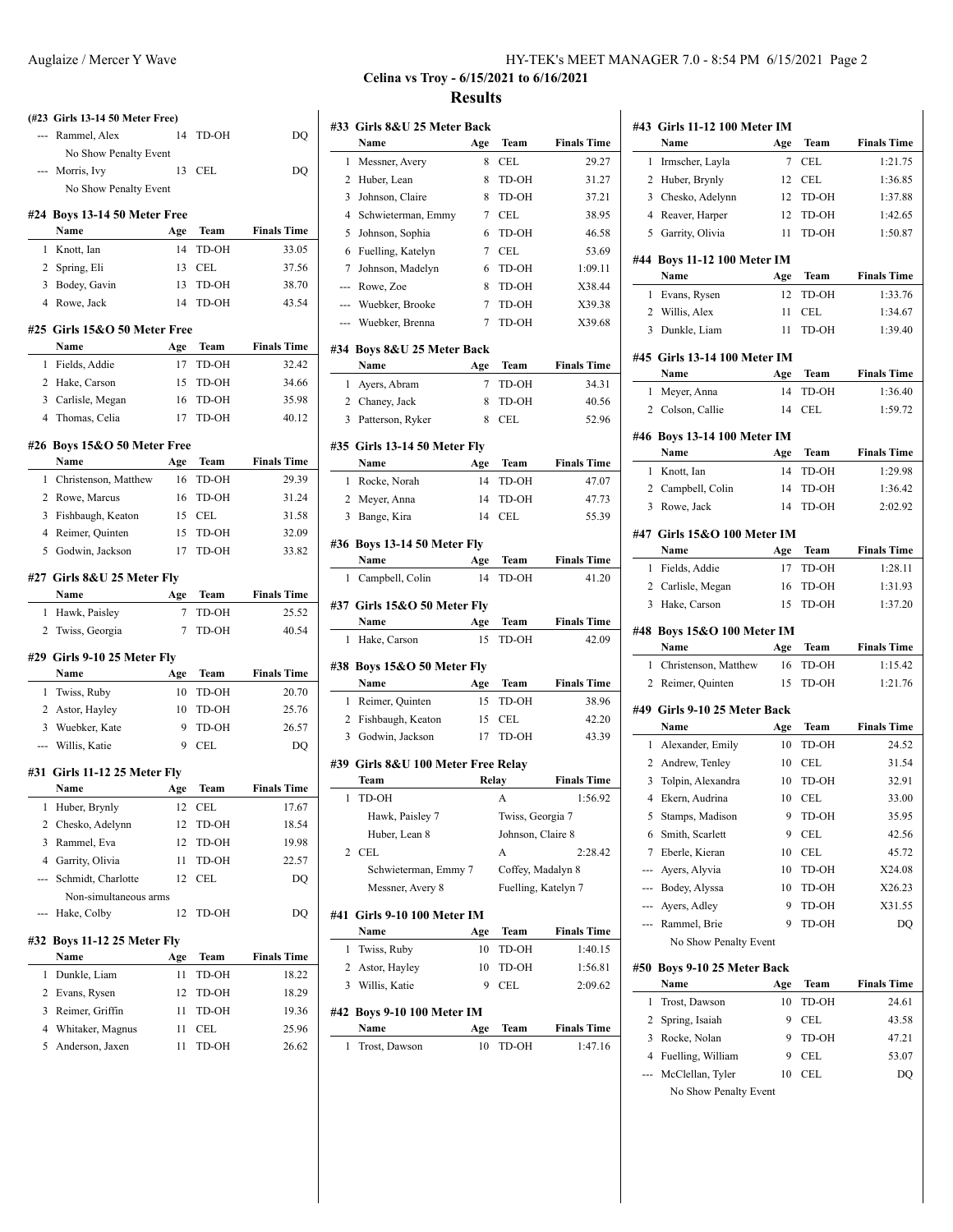|                | #51 Girls 11-12 25 Meter Back          |     |              |                    |
|----------------|----------------------------------------|-----|--------------|--------------------|
|                | Name                                   | Age | Team         | <b>Finals Time</b> |
| 1              | Huber, Brynly                          | 12  | CEL          | 22.18              |
| 2              | Hake, Colby                            | 12  | TD-OH        | 23.35              |
| 3              | Sophia, Fogt                           | 11  | TD-OH        | 27.69              |
| 4              | Driggs, Ella                           | 11  | CEL          | 36.29              |
| 5              | Coffey, Shelby                         | 11  | CEL          | 38.63              |
| 6              | Rammel, Eva                            | 12  | TD-OH        | 39.60              |
|                | Peffly, Chloe                          | 12  | TD-OH        | X28.95             |
|                | #52 Boys 11-12 25 Meter Back           |     |              |                    |
|                | Name                                   | Age | Team         | <b>Finals Time</b> |
| 1              | Willis, Alex                           | 11  | <b>CEL</b>   | 20.82              |
| 2              | Evans, Rysen                           | 12  | TD-OH        | 21.27              |
| 3              | Howell, Anthony J                      | 11  | CEL          | 24.22              |
| 4              | Anderson, Jaxen                        | 11  | TD-OH        | 24.78              |
| 5              | Poffenberger, Drew                     | 12  | TD-OH        | 26.09              |
| 6              | Colson, Owen                           | 12  | CEL          | 26.92              |
| 7              | Bange, Jackson                         | 12  | CEL          | 29.00              |
| 8              | Campbell, Paul                         | 12  | TD-OH        | 29.69              |
| ---            | Bodey, Kaden                           | 12  | TD-OH        | X20.14             |
|                | Rocke, Newton                          | 11  | TD-OH        | X26.41             |
|                | Rowe, Nathan                           | 11  | TD-OH        | X28.10             |
| ---            | Larson, Jaxyn                          | 12  | TD-OH        | X34.26             |
| ---            | Schmidt, Phoenix                       | 11  | CEL          | X39.51             |
|                | Klosterman, Raiff                      | 11  | CEL          | X41.05             |
|                | Browder, Matt                          | 11  | CEL          | X55.57             |
|                | #53 Girls 13-14 50 Meter Back<br>Name  |     | Team         |                    |
|                |                                        | Age |              | <b>Finals Time</b> |
| 1              | Hiles, Grace                           | 13  | CEL          | 1:04.11            |
| 2              | Morris, Ivy                            | 13  | CEL          | 1:10.77            |
| $\overline{a}$ | Rammel, Alex                           | 14  | TD-OH        | DQ                 |
|                | No Show Penalty Event                  |     |              |                    |
|                | #54 Boys 13-14 50 Meter Back           |     |              |                    |
|                | Name                                   | Age | Team         | <b>Finals Time</b> |
| 1              | Knott, Ian                             | 14  | TD-OH        |                    |
| 2              | Spring, Eli                            | 13  | CEL          | 41.14<br>47.16     |
| 3              | Bodey, Gavin                           | 13  | <b>TD-OH</b> | 58.63              |
|                |                                        |     |              |                    |
|                | #55 Girls 15&O 50 Meter Back<br>Name   | Age | Team         | <b>Finals Time</b> |
| 1              |                                        | 17  | TD-OH        | 42.15              |
|                | Fields, Addie<br>2 Carlisle, Megan     | 16  | TD-OH        | 45.42              |
|                |                                        |     |              |                    |
|                | #56 Boys 15&O 50 Meter Back            |     |              |                    |
|                | Name                                   | Age | Team         | <b>Finals Time</b> |
| 1              | Fishbaugh, Keaton                      | 15  | <b>CEL</b>   | 43.04              |
|                | 2 Godwin, Jackson                      | 17  | TD-OH        | 43.77              |
| 3              | Rowe, Marcus                           | 16  | TD-OH        | 45.94              |
|                | #57 Girls 9-10 25 Meter Breast<br>Name | Age | Team         | <b>Finals Time</b> |
| 1              | Poffenberger, Izzy                     | 10  | TD-OH        | 28.44              |
| $\overline{2}$ |                                        | 10  | CEL          |                    |
| 3              | Andrew, Tenley<br>Ekern, Audrina       | 10  | <b>CEL</b>   | 32.16<br>32.17     |

| Auglaize / Mercer Y Wave | HY-TEK's MEET MANAGER 7.0 - 8:54 PM 6/15/2021 Page 3 |
|--------------------------|------------------------------------------------------|
|                          |                                                      |

# **Celina vs Troy - 6/15/2021 to 6/16/2021 Results**

|                | #58 Boys 9-10 25 Meter Breast<br>Name        | Age   | Team                   | <b>Finals Time</b> |  |  |
|----------------|----------------------------------------------|-------|------------------------|--------------------|--|--|
| 1              | Trost, Dawson                                | 10    | TD-OH                  | 26.46              |  |  |
|                |                                              |       |                        |                    |  |  |
|                | #59 Girls 11-12 25 Meter Breast              |       | <b>Team</b>            | <b>Finals Time</b> |  |  |
|                | Name                                         | Age   |                        |                    |  |  |
| 1              | Irmscher, Layla                              | 7     | CEL                    | 20.01              |  |  |
| $\overline{2}$ | Garrity, Olivia                              | 11    | TD-OH                  | 24.69              |  |  |
|                | 3 Driggs, Ella                               | 11    | <b>CEL</b>             | 29.66              |  |  |
| $\overline{4}$ | Coffey, Shelby                               | 11    | <b>CEL</b>             | 41.33              |  |  |
| 5              | Schmidt, Charlotte                           | 12    | $\sf CEL$              | 45.53              |  |  |
|                | #60 Boys 11-12 25 Meter Breast               |       |                        |                    |  |  |
|                | Name                                         | Age   | Team                   | <b>Finals Time</b> |  |  |
| 1              | Reimer, Griffin                              | 11    | TD-OH                  | 21.35              |  |  |
| 2              | Willis, Alex                                 | 11    | CEL                    | 21.85              |  |  |
| 3              | Bange, Jackson                               | 12    | CEL                    | 24.62              |  |  |
| 4              | Rowe, Nathan                                 | 11    | TD-OH                  | 26.19              |  |  |
| 5              | Campbell, Paul                               | 12    | TD-OH                  | 29.38              |  |  |
| 6              | Whitaker, Magnus                             | 11    | CEL                    | 30.42              |  |  |
| 7              | Schmidt, Phoenix                             | 11    | CEL.                   | 44.54              |  |  |
|                |                                              |       |                        |                    |  |  |
|                | #61 Girls 13-14 50 Meter Breast              |       |                        |                    |  |  |
|                | Name                                         | Age   | Team                   | <b>Finals Time</b> |  |  |
| 1              | Bange, Kira                                  | 14    | CEL                    | 59.95              |  |  |
|                | 2 Colson, Callie                             | 14    | CEL                    | 1:12.36            |  |  |
| 3              | Hiles, Grace                                 | 13    | <b>CEL</b>             | 1:28.27            |  |  |
| 4              | Morris, Ivy                                  | 13    | <b>CEL</b>             | 1:33.37            |  |  |
| ---            | Doussa, Joli                                 | 14    | CEL                    | X1:54.85           |  |  |
|                | #62 Boys 13-14 50 Meter Breast               |       |                        |                    |  |  |
|                | Name                                         | Age   | Team                   | <b>Finals Time</b> |  |  |
| $\mathbf{1}$   | Campbell, Colin                              | 14    | TD-OH                  | 44.37              |  |  |
| $\mathbf{2}$   | Spring, Eli                                  | 13    | CEL                    | 56.58              |  |  |
| 3              | Rowe, Jack                                   | 14    | TD-OH                  | 1:02.23            |  |  |
|                | #63 Girls 15&O 50 Meter Breast               |       |                        |                    |  |  |
|                | Name                                         | Age   | Team                   | <b>Finals Time</b> |  |  |
| 1              | Thomas, Celia                                | 17    | TD-OH                  | 55.48              |  |  |
|                |                                              |       |                        |                    |  |  |
|                | #64 Boys 15&O 50 Meter Breast                |       |                        |                    |  |  |
|                |                                              |       |                        | <b>Finals Time</b> |  |  |
|                | Name                                         |       | <b>Age Team</b>        |                    |  |  |
| 1              | Christenson, Matthew                         | 16    | TD-OH                  | 35.81              |  |  |
| 2              | Rowe, Marcus                                 | 16    | TD-OH                  | 42.55              |  |  |
|                |                                              |       |                        |                    |  |  |
|                | #65  Girls 9-10 100 Meter Free Relay<br>Team | Relay |                        | <b>Finals Time</b> |  |  |
| 1              | TD-OH                                        |       | A                      | 1:19.21            |  |  |
|                | Alexander, Emily 10                          |       | Wuebker, Kate 9        |                    |  |  |
|                | Poffenberger, Izzy 10                        |       | Twiss, Ruby 10         |                    |  |  |
| 2              | TD-OH                                        |       | B                      | 1:29.99            |  |  |
|                |                                              |       |                        |                    |  |  |
|                | Ayers, Alyvia 10                             |       | Bodey, Alyssa 10       |                    |  |  |
|                | Tolpin, Alexandra 10                         |       | Astor, Hayley 10       |                    |  |  |
| 3              | <b>CEL</b><br>Ekern, Audrina 10              |       | A<br>Andrew, Tenley 10 | 1:51.55            |  |  |

|     | #66 Boys 9-10 100 Meter Free Relay   |                   |                      |
|-----|--------------------------------------|-------------------|----------------------|
|     | Team                                 | Relay             | <b>Finals Time</b>   |
| 1   | CEL                                  | A                 | 2:46.48              |
|     | Spring, Isaiah 9                     | Heath, Devin 10   |                      |
|     | Fuelling, William 9                  |                   | McClellan, Tyler 10  |
|     | #67 Girls 11-12 100 Meter Free Relay |                   |                      |
|     | Team                                 | Relay             | <b>Finals Time</b>   |
| 1   | TD-OH                                | A                 | 1:09.35              |
|     | Garrity, Olivia 11                   | Hake, Colby 12    |                      |
|     | Rammel, Eva 12                       |                   | Chesko, Adelynn 12   |
| 2   | <b>CEL</b>                           | А                 | 1:22.54              |
|     | Huber, Brynly 12                     | Driggs, Ella 11   |                      |
|     | Schmidt, Charlotte 12                | Irmscher, Layla 7 |                      |
|     | #68 Boys 11-12 100 Meter Free Relay  |                   |                      |
|     | Team                                 | Relay             | <b>Finals Time</b>   |
| 1   | TD-OH                                | A                 | 1:10.41              |
|     | Reimer, Griffin 11                   | Evans, Rysen 12   |                      |
|     | Poffenberger, Drew 12                | Dunkle, Liam 11   |                      |
| 2   | CEL                                  | A                 | 1:17.89              |
|     | Whitaker, Magnus 11                  |                   | Howell, Anthony J 11 |
|     | Bange, Jackson 12                    | Willis, Alex 11   |                      |
| 3   | CEL.                                 | В                 | 1:56.61              |
|     | Colson, Owen 12                      |                   | Schmidt, Phoenix 11  |
|     | Browder, Matt 11                     |                   | Klosterman, Raiff 11 |
|     | #69 Girls 13-14 200 Meter Free Relay |                   |                      |
|     | Team                                 | Relay             | <b>Finals Time</b>   |
| 1   | CEL                                  | А                 | 3:25.25              |
|     | Hiles, Grace 13                      | Morris, Ivy 13    |                      |
|     | Colson, Callie 14                    | Bange, Kira 14    |                      |
|     | #70 Boys 13-14 200 Meter Free Relay  |                   |                      |
|     | Team                                 | Relay             | <b>Finals Time</b>   |
| 1   | TD-OH                                | A                 | 2:42.41              |
|     | Campbell, Colin 14                   | Bodey, Gavin 13   |                      |
|     | Knott, Ian 14                        | Rowe, Jack 14     |                      |
|     |                                      |                   |                      |
| #71 | Girls 15&O 200 Meter Free Relay      |                   |                      |
|     | Team                                 | Relav             | <b>Finals Time</b>   |
| 1   | TD-OH                                | А                 | 2:25.61              |
|     | Carlisle, Megan 16                   | Fields, Addie 17  |                      |
|     | Hake, Carson 15                      | Thomas, Celia 17  |                      |
|     | #72 Boys 15&O 200 Meter Free Relay   |                   |                      |
|     | Team                                 | Relay             | <b>Finals Time</b>   |
| 1   | TD-OH                                | А                 | 2:21.65              |
|     | Christenson, Matthew 16              |                   | Campbell, Paul 12    |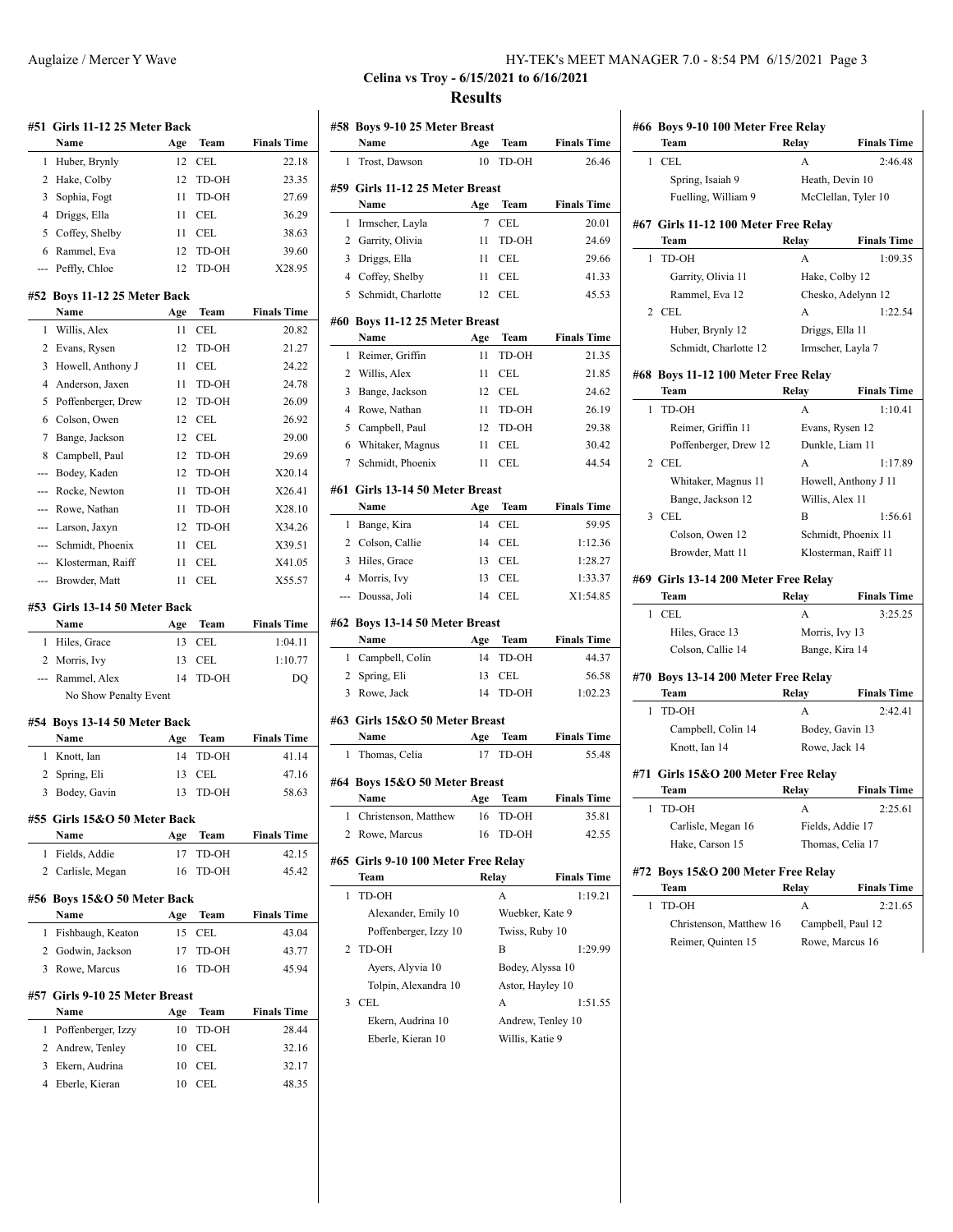**Event 1 Girls 8 & Under 100 SC Meter Medley Relay**

### **CW.TD.6.29.2021 - 6/29/2021 CW@TD 6.29.21**

**Troy Dolphin**

**Results - CW @ TD**

 $\overline{\phantom{0}}$ 

 $\overline{\phantom{a}}$ 

 $\overline{\phantom{a}}$ 

|              | <b>Team</b>                                                  | <b>Relay</b>      | <b>Finals Time</b>       |   |
|--------------|--------------------------------------------------------------|-------------------|--------------------------|---|
| 1            | CUDAS-OH                                                     | A                 | 1:53.64                  | 7 |
|              | 1) Braun, Jasmine 8                                          | 2) Bertke, Gwen 8 |                          |   |
|              | 3) Slavik, Mara 7                                            |                   | 4) Francis, Maggie 8     |   |
| 2            | TD-OH                                                        | A                 | 1:56.65                  |   |
|              | 1) Blackmore, Anna 7                                         | 2) Storms, Ava 7  |                          |   |
|              | 3) Hawk, Paisley 7                                           |                   | 4) Twiss, Georgia 7      |   |
| 3            | CUDAS-OH                                                     | B                 | 2:46.71                  |   |
|              | 1) Lefeld, Landry 8                                          |                   | 2) Obringer, Leena 7     |   |
|              | 3) Eyink, Elayna 8                                           |                   | 4) Hoying, Hattie 6      |   |
|              |                                                              |                   |                          |   |
|              | Event 2 Boys 8 & Under 100 SC Meter Medley Relay             |                   |                          |   |
|              | Team                                                         | Relay             | <b>Finals Time</b>       |   |
| ---          | <b>CUDAS-OH</b>                                              | B                 | DQ                       |   |
|              | Stroke Infraction swimmer #2: Alternating Kick - breast      |                   |                          |   |
|              | 1) Walker, Wyatt 7                                           | 2) Walls, Grady 8 |                          |   |
|              | 3) Knapschafer, Tim 8                                        |                   | 4) Dobmeyer, Knox 6      |   |
|              | <b>CUDAS-OH</b>                                              | A                 | DQ                       |   |
|              | Stroke Infraction swimmer #2: Alternating Kick - breast      |                   |                          |   |
|              | 1) Weitzel, Kason 8                                          |                   | 2) Moreland, Jack 8      |   |
|              | 3) Dobmeyer, Zac 8                                           |                   | 4) Winner, Benny 8       |   |
|              | Event 3 Girls 9-10 100 SC Meter Medley Relay                 |                   |                          |   |
|              | Team                                                         | Relay             | <b>Finals Time</b>       |   |
| $\mathbf{1}$ | TD-OH                                                        | A                 | 1:34.59                  | 7 |
|              | 1) Alexander, Emily 10                                       |                   | 2) Poffenberger, Izzy 10 |   |
|              | 3) Twiss, Ruby 10                                            | 4) Ker, Aurora 10 |                          |   |
| 2            | TD-OH                                                        | B                 | 1:38.91                  |   |
|              | 1) Ayers, Alyvia 10                                          |                   | 2) Astor, Hayley 10      |   |
|              | 3) Covington, Delaney 10                                     |                   | 4) Wuebker, Kate 9       |   |
|              | <b>CUDAS-OH</b>                                              | A                 | DQ                       |   |
|              |                                                              |                   |                          |   |
|              |                                                              |                   |                          |   |
|              | Stroke Infraction swimmer #3: Arms underwater recovery - fly |                   |                          |   |
|              | 1) Luebke, Graycen 9                                         |                   | 2) Hoying, Charlotte 10  |   |
|              | 3) Knapschafer, Anna 9                                       |                   | 4) Moreland, Norah 10    |   |
|              | Event 4 Boys 9-10 100 SC Meter Medley Relay                  |                   |                          |   |
|              | Team                                                         | <b>Relay</b>      | <b>Finals Time</b>       |   |
| $\mathbf{1}$ | TD-OH                                                        | A                 | 1:48.48                  | 7 |
|              | 1) Curnes, Brady 10                                          |                   | 2) Trost, Dawson 10      |   |
|              | 3) Blair, Liam 9                                             |                   | 4) Hinkelman, Finn 10    |   |
|              |                                                              |                   |                          |   |
|              | Event 5 Girls 11-12 100 SC Meter Medley Relay                |                   |                          |   |
|              | <u>Team</u>                                                  | <u>Relay</u>      | <b>Finals Time</b>       |   |
| 1            | TD-OH                                                        | А                 | 1:17.64                  | 7 |
|              | 1) Blair, Jillian 12                                         |                   | 2) Ratermann, Sophia 11  |   |
|              | 3) Chesko, Adelynn 12                                        |                   | 4) Reaver, Harper 12     |   |
|              | 2 CUDAS-OH                                                   | A                 | 1:19.55                  |   |
|              | 1) Bertke, Claire 11                                         |                   | 2) Kahlig, Averi 11      |   |
|              | 3) Knapke, Brylee 11                                         |                   | 4) Frysinger, Chloe 12   |   |
| 3            | TD-OH                                                        | B                 | 1:21.92                  |   |
|              | 1) Vasil, Rowan 12                                           |                   | 2) Rammel, Eva 12        |   |
|              | 3) Zimmerman, Ruby 11                                        | 4) Hake, Colby 12 |                          |   |
|              | CUDAS-OH                                                     | B                 | DQ                       |   |
|              | Stroke Infraction swimmer #3: One hand touch - fly           |                   |                          |   |
|              | 1) Smuts, Janessa 11                                         |                   | 2) Stammen, Myra 11      |   |

### **Event 6 Boys 11-12 100 SC Meter Medley Relay**

|   | Team                  | Relay | <b>Finals Time</b>                                                         |
|---|-----------------------|-------|----------------------------------------------------------------------------|
| 1 | TD-OH                 | A     | 1:20.46<br>7                                                               |
|   | 1) Bodey, Kaden 12    |       | 2) Reimer, Griffin 11                                                      |
|   | 3) Evans, Rysen 12    |       | 4) Blair, Jackson 11                                                       |
| 2 | TD-OH                 | B     | 1:39.82                                                                    |
|   | 1) Campbell, Paul 12  |       | 2) Poffenberger, Drew 12                                                   |
|   | 3) Anderson, Jaxen 11 |       | 4) McCormick, Daxton 11                                                    |
|   | <b>CUDAS-OH</b>       | А     | DO.                                                                        |
|   |                       |       | Stroke Infraction swimmer #4: Shoulders past vertical toward breast - back |
|   | 1) Walker, Adrian 9   |       | 2) Luebke, Gavin 12                                                        |
|   | 3) Obringer, Noah 12  |       | 4) Walker, William 9                                                       |

### **Event 7 Girls 13-14 200 SC Meter Medley Relay**

| Team                   | Relay                 | <b>Finals Time</b> |   |
|------------------------|-----------------------|--------------------|---|
| <b>CUDAS-OH</b>        | А                     | 2:34.25            | 7 |
| 1) Knapke, Keira 14    | 2) Clune, Amanda 13   |                    |   |
| 3) Langenkamp, Lucy 14 | 4) May, Kelly 13      |                    |   |
| TD-OH                  | А                     | 2:34.41            |   |
| 1) Good, Julia 14      | 2) Rocke, Norah 14    |                    |   |
| 3) Zimmerman, Lily 14  | 4) Anderson, Avery 13 |                    |   |

### **Event 8 Boys 13-14 200 SC Meter Medley Relay**

| Team               | Relav              | <b>Finals Time</b>    |  |
|--------------------|--------------------|-----------------------|--|
| 1 TD-0H            |                    | 2:36.32               |  |
| 1) Knott, Ian 14   |                    | 2) Campbell, Colin 14 |  |
| 3) Dale, Jerrin 14 | 4) Bodey, Gavin 13 |                       |  |

# **Event 9 Girls 15-18 200 SC Meter Medley Relay**

| Team                         | Relay              | <b>Finals Time</b>    |   |
|------------------------------|--------------------|-----------------------|---|
| CUDAS-OH                     | A                  | 2:23.06               | 7 |
| 1) May, Macy 19              |                    | 2) Borger, Lydia 15   |   |
| 3) Wenning, Rachel 17        | 4) Byer, Isabel 15 |                       |   |
| TD-0H                        | A                  | 2:32.50               |   |
| 1) Kitta, Kiley 15           |                    | 2) Carlisle, Megan 16 |   |
| 3) Poffenberger, Abigayle 15 |                    | 4) Fields, Addie 17   |   |

### **Event 10 Boys 15-18 200 SC Meter Medley Relay**

| Team                       | Relay              | <b>Finals Time</b>    |  |  |
|----------------------------|--------------------|-----------------------|--|--|
| <b>CUDAS-OH</b>            | А                  | 2:10.98               |  |  |
| 1) Partington, Kevin 17    |                    | 2) Luebke, Griffin 15 |  |  |
| 3) Doenges, Carson 15      | 4) Bruns, Riley 17 |                       |  |  |
| TD-OH                      | А                  | 2:44.78               |  |  |
| 1) Reimer, Quinten 15      | 2) Rowe, Jack 14   |                       |  |  |
| 3) Christenson, Matthew 16 |                    | 4) Godwin, Jackson 17 |  |  |

### **Event 11 Girls 8 & Under 25 SC Meter Freestyle**

|              | Name                | AgeTeam |                 | <b>Finals Time</b> |   |
|--------------|---------------------|---------|-----------------|--------------------|---|
| $\mathbf{1}$ | Hawk, Paisley       | 7       | TD-OH           | 21.62              | 5 |
|              | 2 Twiss, Georgia    | 7       | TD-OH           | 25.84              | 3 |
| 3            | Wuebker, Brooke     |         | TD-0H           | 27.44              | 1 |
| 4            | Hoying, Hattie      | 6       | <b>CUDAS-OH</b> | 41.91              |   |
|              | 5 Lefeld, Landry    | 8       | <b>CUDAS-OH</b> | 42.00              |   |
|              | --- Blackmore, Anna |         | TD-OH           | X26.29             |   |
|              | --- Koehler, Jenna  | 8       | TD-OH           | X27.93             |   |
|              | --- Wuebker, Brenna |         | TD-OH           | X29.42             |   |
|              | --- Johnson, Claire | 8       | TD-OH           | X33.47             |   |
|              | --- King, Gracey    | 8       | TD-OH           | X34.65             |   |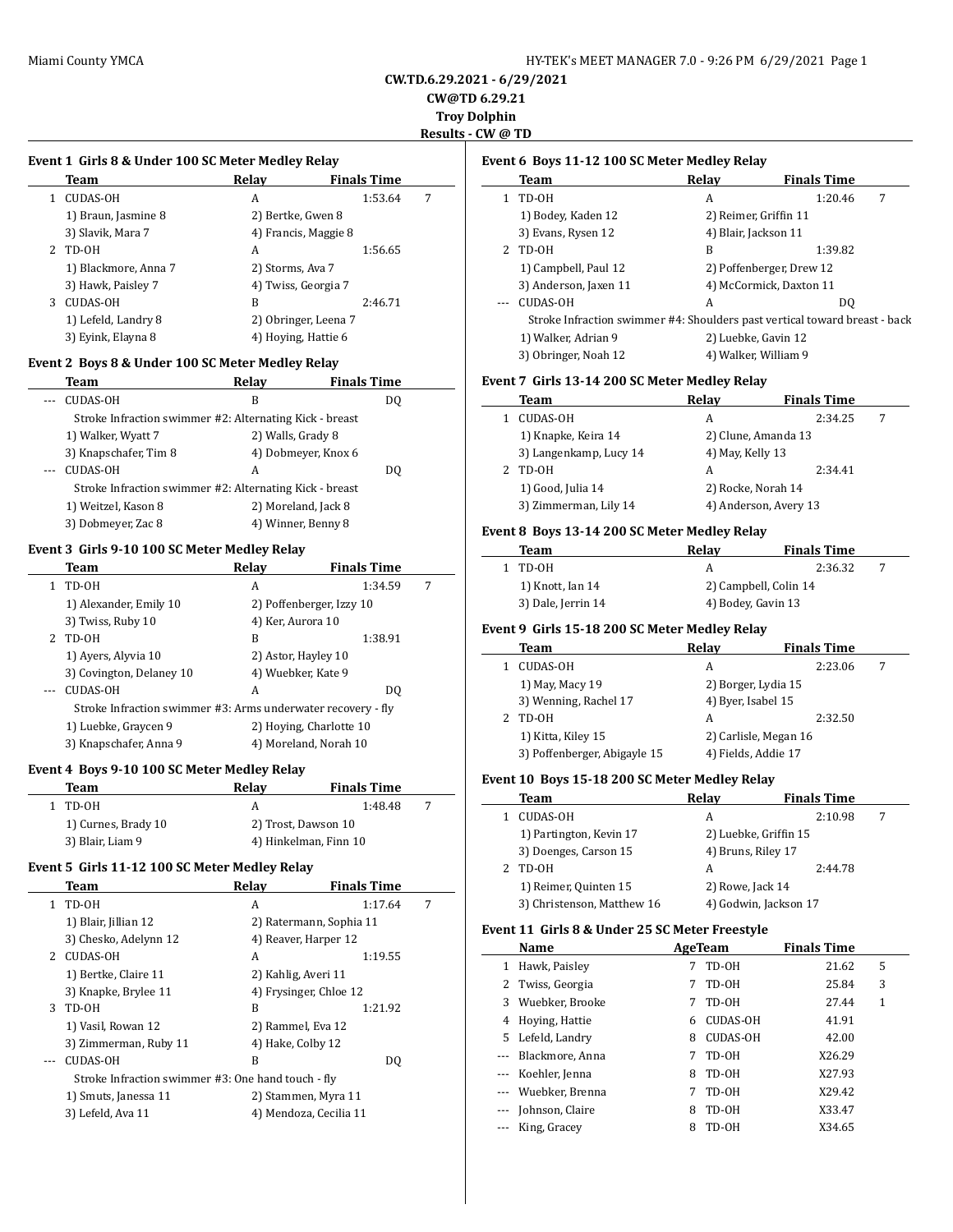| HY-TEK's MEET MANAGER 7.0 - 9:26 PM 6/29/2021 Page 2 |  |  |  |
|------------------------------------------------------|--|--|--|
|------------------------------------------------------|--|--|--|

**CW.TD.6.29.2021 - 6/29/2021**

**CW@TD 6.29.21**

**Troy Dolphin Results - CW @ TD**

|                                                  |                      |   |                 |                    | ------- |  |
|--------------------------------------------------|----------------------|---|-----------------|--------------------|---------|--|
| (Event 11 Girls 8 & Under 25 SC Meter Freestyle) |                      |   |                 |                    |         |  |
|                                                  | Name                 |   | AgeTeam         | <b>Finals Time</b> |         |  |
|                                                  | --- Johnson, Sophia  | 6 | TD-OH           | X35.91             |         |  |
|                                                  | --- Kelleher, Vivian |   | TD-OH           | X40.78             |         |  |
| ---                                              | Hoying, Etta         |   | <b>CUDAS-OH</b> | X41.35             |         |  |
|                                                  | --- Moreland, Abby   | 6 | <b>CUDAS-OH</b> | X44.59             |         |  |
| --- 1                                            | Coppess, Addi        | 6 | TD-OH           | X47.21             |         |  |
|                                                  | --- Johnson, Madelyn | 6 | TD-OH           | X49.29             |         |  |
| $\cdots$                                         | Braun, Lily          | 6 | CUDAS-OH        | X1:23.03           |         |  |
|                                                  | Walls, Raya          | 6 | CUDAS-OH        | DO.                |         |  |
|                                                  | Did not finish       |   |                 |                    |         |  |

### **Event 12 Boys 8 & Under 25 SC Meter Freestyle**

|     | Name              | <b>AgeTeam</b> |                 | <b>Finals Time</b> |              |
|-----|-------------------|----------------|-----------------|--------------------|--------------|
| 1   | Winner, Benny     | 8              | <b>CUDAS-OH</b> | 23.34              | 5            |
| 2   | Ayers, Abram      | 7              | TD-0H           | 25.72              | 3            |
| 3   | Tobe, Trent       | 7              | TD-OH           | 27.28              | $\mathbf{1}$ |
| 4   | Minnich, Cooper   | 7              | TD-OH           | 28.31              |              |
| 5   | Weitzel, Kason    | 8              | CUDAS-OH        | 28.69              |              |
| 6   | Walls, Grady      | 8              | <b>CUDAS-OH</b> | 35.08              |              |
| 7   | Walker, Wyatt     | 7              | <b>CUDAS-OH</b> | 39.78              |              |
| 8   | Knapschafer, Tim  | 8              | CUDAS-OH        | 47.00              |              |
| 9   | Dobmeyer, Knox    | 6              | CUDAS-OH        | 54.05              |              |
| 10  | Magyar, Chase     | 7              | TD-OH           | 57.68              |              |
| 11  | Francis, Titus    | 4              | <b>CUDAS-OH</b> | 1:29.46            |              |
|     | Rayborn, Jackson  | 7              | TD-0H           | X35.23             |              |
| --- | Foster, Alec      | 7              | TD-OH           | X35.42             |              |
| --- | Roberts, Thomas   | 6              | TD-OH           | X36.16             |              |
| --- | Chaney, Jack      | 8              | TD-0H           | X36.40             |              |
| --- | Curnes, Bowen     | 8              | TD-0H           | X38.50             |              |
| --- | Ker, Corbin       | 7              | TD-OH           | X38.82             |              |
| --- | Kelleher, Joseph  | 7              | TD-OH           | X42.03             |              |
|     | Blackmore, Connor | 5              | TD-0H           | X42.25             |              |
|     | Campbell, Cole    | 8              | TD-0H           | X43.78             |              |
| --- | Garvic, Noah      | 6              | TD-OH           | X48.66             |              |

#### **Event 13 Girls 9-10 25 SC Meter Freestyle**

|                          | Name                |    | AgeTeam         | <b>Finals Time</b> |   |
|--------------------------|---------------------|----|-----------------|--------------------|---|
|                          | 1 Wuebker, Kate     | 9  | TD-OH           | 19.15              | 5 |
| 2                        | Alexander, Emily    | 10 | TD-0H           | 19.85              | 3 |
| 3                        | Ker, Aurora         | 10 | TD-OH           | 20.56              | 1 |
| 4                        | Moreland, Norah     | 10 | <b>CUDAS-OH</b> | 22.20              |   |
| 5                        | Knapschafer, Anna   | 9  | <b>CUDAS-OH</b> | 33.74              |   |
| ---                      | Astor, Hayley       | 10 | TD-OH           | X19.45             |   |
| $---$                    | Bodey, Alyssa       | 10 | TD-OH           | X20.51             |   |
|                          | Poffenberger, Izzy  | 10 | TD-OH           | X20.66             |   |
| $\overline{\phantom{a}}$ | Ayers, Alyvia       | 10 | TD-OH           | X21.20             |   |
| $\cdots$                 | Kelleher, Catherine | 10 | TD-OH           | X21.38             |   |
| $---$                    | Roberts, Eliana     | 9  | TD-OH           | X22.47             |   |
|                          | Ayers, Adley        | 9  | TD-OH           | X25.42             |   |
| $\cdots$                 | Stamps, Madison     | 9  | TD-0H           | X33.14             |   |

#### **Event 14 Boys 9-10 25 SC Meter Freestyle**

| <b>Name</b>         | AgeTeam  | <b>Finals Time</b> |
|---------------------|----------|--------------------|
| 1 Curnes, Brady     | 10 TD-0H | 22.22<br>5         |
| 2 Hinkelman, Finn   | 10 TD-0H | 25.31<br>3         |
| 3 Kelleher, William | 9 TD-0H  | 26.08              |

| / (@ TD                             |                  |  |            |       |
|-------------------------------------|------------------|--|------------|-------|
|                                     | 4 Kahlig, Justin |  | 9 CUDAS-OH | 34.95 |
|                                     | --- Rocke, Nolan |  | 9 TD-0H    | XDO   |
| Walking on or springing from bottom |                  |  |            |       |

### **Event 15 Girls 11-12 25 SC Meter Freestyle**

|          | Name             | AgeTeam |                 | <b>Finals Time</b> |   |
|----------|------------------|---------|-----------------|--------------------|---|
| 1        | Chesko, Adelynn  |         | 12 TD-0H        | 15.60              | 5 |
| 2.       | Reaver, Harper   | 12      | TD-OH           | 16.02              | 3 |
| 3        | Knapke, Brylee   | 11      | <b>CUDAS-OH</b> | 16.84              | 1 |
| 4        | Hake, Colby      | 12      | TD-0H           | 17.19              |   |
| 5.       | Lefeld, Ava      | 11      | <b>CUDAS-OH</b> | 18.42              |   |
| 6        | Mendoza, Cecilia | 11      | <b>CUDAS-OH</b> | 22.07              |   |
|          | Rammel, Eva      | 12      | TD-OH           | X17.41             |   |
| $\cdots$ | Vasil, Rowan     |         | 12 TD-0H        | X17.88             |   |
|          | Rayborn, Miley   | 11      | TD-OH           | X18.77             |   |
| $\cdots$ | Overman, Lauren  | 12      | <b>CUDAS-OH</b> | X19.82             |   |
|          | Fogt, Sophia     | 11      | TD-OH           | X20.43             |   |
|          | Stammen, Myra    | 11      | <b>CUDAS-OH</b> | X20.86             |   |
|          | Smuts, Janessa   | 11      | <b>CUDAS-OH</b> | X23.78             |   |

### **Event 16 Boys 11-12 25 SC Meter Freestyle**

| Name |          |                         | AgeTeam | <b>Finals Time</b> |        |   |  |
|------|----------|-------------------------|---------|--------------------|--------|---|--|
|      | 1        | Bodey, Kaden            | 12      | TD-OH              | 16.32  | 5 |  |
|      |          | 2 Obringer, Noah        | 12      | CUDAS-OH           | 17.19  | 3 |  |
|      |          | 3 McCormick, Daxton     | 11      | TD-OH              | 18.82  | 1 |  |
|      |          | 4 Poffenberger, Drew    | 12      | TD-OH              | 20.26  |   |  |
|      |          | --- Anderson, Jaxen     | 11      | TD-OH              | X20.01 |   |  |
|      |          | --- Storms, Cameron     | 11      | TD-OH              | X21.23 |   |  |
|      |          | --- Campbell, Paul      | 12      | TD-OH              | X21.46 |   |  |
|      |          | --- Stellato, Guilherme | 12      | TD-OH              | X23.90 |   |  |
|      | $\cdots$ | Rocke, Newton           | 11      | TD-OH              | X25.07 |   |  |
|      | $\cdots$ | Larson, Jaxyn           | 12.     | TD-OH              | X27.03 |   |  |

### **Event 17 Girls 8 & Under 25 SC Meter Breaststroke**

|          | Name             | AgeTeam |                 | <b>Finals Time</b> |              |  |
|----------|------------------|---------|-----------------|--------------------|--------------|--|
| 1        | Hawk, Paisley    | 7       | TD-OH           | 27.78              | 5            |  |
| 2        | Slavik, Mara     | 7       | CUDAS-OH        | 29.12              | 3            |  |
| 3        | Bertke, Gwen     | 8       | <b>CUDAS-OH</b> | 29.76              | $\mathbf{1}$ |  |
| 4        | Twiss, Georgia   | 7       | TD-OH           | 32.30              |              |  |
| 5        | Storms, Ava      | 7       | TD-OH           | 32.93              |              |  |
| 6        | Braun, Jasmine   | 8       | <b>CUDAS-OH</b> | 36.13              |              |  |
| 7        | Francis, Maggie  | 8       | CUDAS-OH        | 44.69              |              |  |
| 8        | Obringer, Leena  | 7       | <b>CUDAS-OH</b> | 52.87              |              |  |
| 9        | Lefeld, Landry   | 8       | <b>CUDAS-OH</b> | 56.94              |              |  |
| $\cdots$ | Heman, Lilly     | 8       | <b>CUDAS-OH</b> | DQ                 |              |  |
|          | Scissors kick    |         |                 |                    |              |  |
|          | Moreland, Abby   | 6       | <b>CUDAS-OH</b> | DQ                 |              |  |
|          | Alternating Kick |         |                 |                    |              |  |
|          | Eyink, Elayna    | 8       | CUDAS-OH        | DO                 |              |  |
|          |                  |         |                 |                    |              |  |

Downward butterfly kick

### **Event 18 Boys 8 & Under 25 SC Meter Breaststroke**

| <b>Name</b>         | AgeTeam    | <b>Finals Time</b> |    |
|---------------------|------------|--------------------|----|
| 1 Garvic, Alexander | 8 TD-0H    | 42.78              | -5 |
| 2 Knapschafer, Tim  | 8 CUDAS-OH | 52.65              | -3 |
| 3 Walker, Wyatt     | 7 CUDAS-OH | 1:04.30            |    |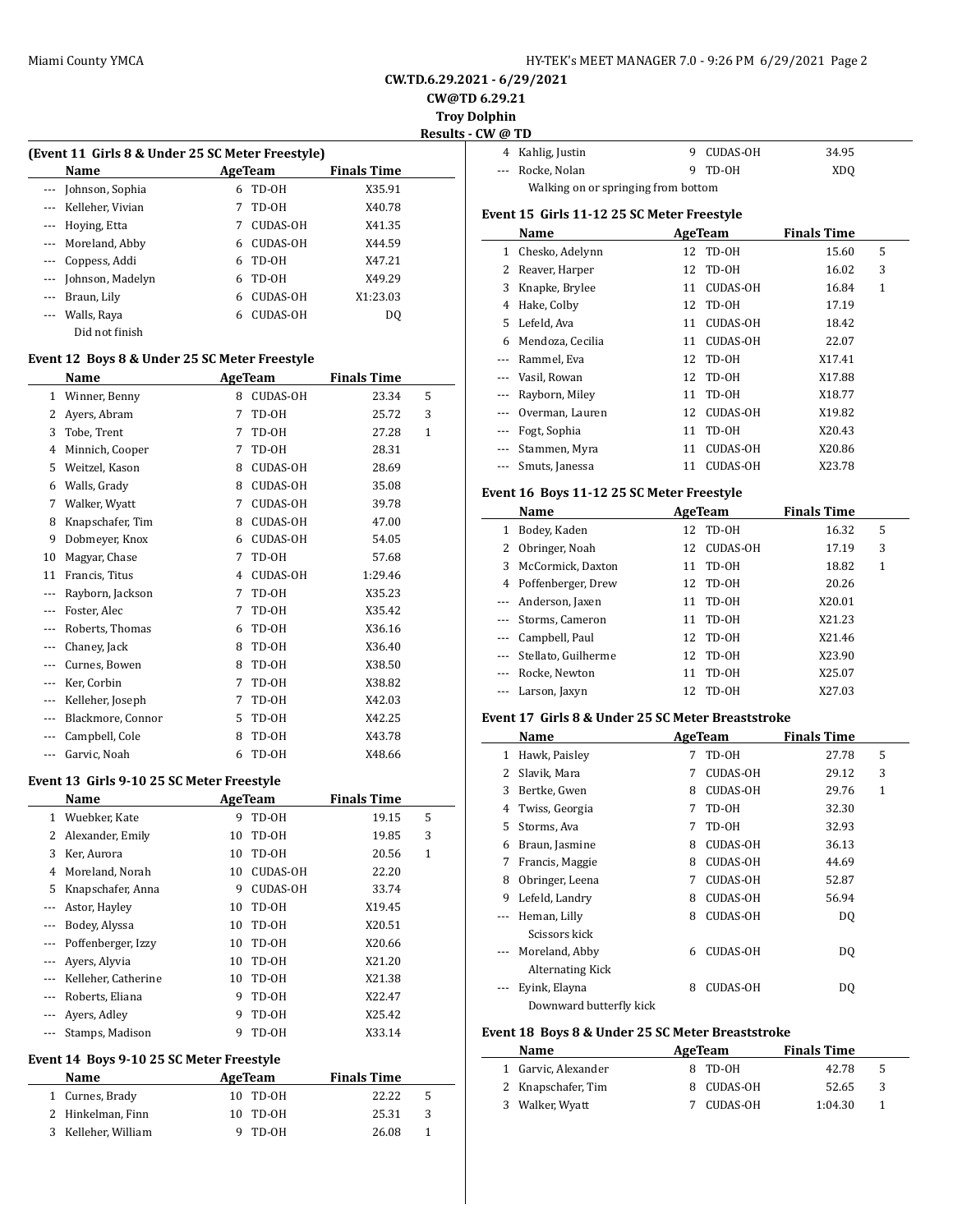**CW.TD.6.29.2021 - 6/29/2021 CW@TD 6.29.21**

**Troy Dolphin**

**Results - CW @ TD**

|              | (Event 18 Boys 8 & Under 25 SC Meter Breaststroke) |          |                |                    |        |
|--------------|----------------------------------------------------|----------|----------------|--------------------|--------|
|              | Name                                               |          | <b>AgeTeam</b> | <b>Finals Time</b> |        |
|              | --- Dobmeyer, Zac<br>Downward butterfly kick       |          | 8 CUDAS-OH     | DQ                 |        |
| ---          | Moreland, Jack                                     |          | 8 CUDAS-OH     | DQ                 |        |
|              | Alternating Kick                                   |          |                |                    |        |
|              | Event 19 Girls 9-10 50 SC Meter Freestyle<br>Name  |          | AgeTeam        | <b>Finals Time</b> |        |
|              | 1 Twiss, Ruby                                      | 10       | TD-OH          | 38.76              | 5      |
|              | 2 Wuebker, Kate                                    | 9        | TD-OH          | 41.62              | 3      |
| 3            | Alexander, Emily                                   | 10       | TD-OH          | 43.38              | 1      |
|              | 4 Luebke, Graycen                                  | -9       | CUDAS-OH       | 44.95              |        |
|              | 5 Hoying, Charlotte                                |          | 10 CUDAS-OH    | 51.26              |        |
|              | --- Ayers, Alyvia                                  | 10       | TD-OH          | X48.12             |        |
|              | --- Kelleher, Catherine                            | 10       | TD-OH          | X51.60             |        |
|              | --- Bodey, Alyssa                                  | 10       | TD-OH          | X58.37             |        |
|              | Event 20 Boys 9-10 50 SC Meter Freestyle           |          |                |                    |        |
|              | Name                                               |          | AgeTeam        | <b>Finals Time</b> |        |
|              | 1 Blair, Liam                                      | 9        | TD-0H          | 46.94              | 5      |
|              | 2 Curnes, Brady                                    | 10       | TD-0H          | 49.56              | 3      |
|              | 3 Kelleher, William                                | 9        | TD-OH          | 1:02.59            | 1      |
|              | 4 Walker, William                                  | 9        | CUDAS-OH       | 1:11.19            |        |
|              | Event 21 Girls 11-12 50 SC Meter Freestyle         |          |                |                    |        |
|              | Name                                               |          | <b>AgeTeam</b> | <b>Finals Time</b> |        |
|              | 1 Blair, Jillian                                   |          | 12 TD-0H       | 32.59              | 5      |
|              | 2 Chesko, Adelynn                                  | 12       | TD-OH          | 35.17              | 3      |
|              | 3 Hake, Colby                                      | 12       | TD-OH          | 38.41              | 1      |
|              | 4 Lefeld, Ava                                      |          | 11 CUDAS-OH    | 43.19              |        |
|              | 5 Kahlig, Averi                                    | 11       | CUDAS-OH       | 44.02              |        |
|              | 6 Smuts, Janessa                                   |          | 11 CUDAS-OH    | 52.13              |        |
|              | Event 22 Boys 11-12 50 SC Meter Freestyle          |          |                |                    |        |
|              | Name                                               |          | AgeTeam        | <b>Finals Time</b> |        |
|              | 1 Luebke, Gavin                                    |          | 12 CUDAS-OH    | 32.62              | 5      |
| 2            | Bodey, Kaden                                       | 12       | TD-OH          | 36.66              | 3      |
|              | 3 Reimer, Griffin                                  | 11       | TD-OH          | 38.25              | 1      |
|              | 4 Campbell, Paul                                   | 12       | TD-OH          | 45.86              |        |
| ---          | McCormick, Daxton                                  | 11       | TD-OH          | X41.34             |        |
| ---          | Stellato, Guilherme                                | 12       | TD-OH          | X55.19             |        |
|              | Event 23 Girls 13-14 50 SC Meter Freestyle         |          | AgeTeam        | <b>Finals Time</b> |        |
|              |                                                    |          |                | 32.17              | 5      |
|              | <b>Name</b>                                        |          |                |                    |        |
| $\mathbf{1}$ | May, Kelly                                         |          | 13 CUDAS-OH    |                    |        |
|              | 2 Good, Julia                                      | 14       | TD-0H          | 32.63              | 3      |
| 3            | McCormick, Charlize                                | 13       | TD-0H          | 33.90              | 1      |
|              | 4 Rocke, Norah                                     | 14       | TD-OH          | 37.69              |        |
| 5            | Langenkamp, Lucy                                   | 14       | CUDAS-OH       | 39.52              |        |
|              | Event 24 Boys 13-14 50 SC Meter Freestyle          |          |                |                    |        |
|              | Name                                               |          | AgeTeam        | <b>Finals Time</b> |        |
| 1            | Knott, Ian                                         |          | 14 TD-0H       | 33.82              | 5      |
| 2<br>3       | Bodey, Gavin<br>Rowe, Jack                         | 13<br>14 | TD-OH<br>TD-OH | 41.82<br>45.19     | 3<br>1 |

# **Event 25 Girls 15-18 50 SC Meter Freestyle**

|    | Name                     | AgeTeam |             | <b>Finals Time</b> |   |  |
|----|--------------------------|---------|-------------|--------------------|---|--|
|    | Wenning, Rachel          |         | CUDAS-OH    | 30.97              | 5 |  |
|    | 2 Byer, Isabel           |         | 15 CUDAS-OH | 31.64              | 3 |  |
|    | 3 Poffenberger, Abigayle |         | 15 TD-0H    | 32.06              | 1 |  |
|    | Fields, Addie            | 17      | TD-0H       | 34.56              |   |  |
| 5. | Borger, Lydia            | 15.     | CUDAS-OH    | 35.52              |   |  |
|    | Mitchell, Kinsey         | 15.     | TD-0H       | 48.78              |   |  |

### **Event 26 Boys 15-18 50 SC Meter Freestyle**

| Name                   | AgeTeam     |  | <b>Finals Time</b> |       |   |  |
|------------------------|-------------|--|--------------------|-------|---|--|
| 1 Luebke, Griffin      | 15 CUDAS-OH |  |                    | 27.84 | 5 |  |
| 2 Bruns, Riley         | 17 CUDAS-OH |  |                    | 28.64 | 3 |  |
| 3 Christenson, Matthew | 16 TD-0H    |  |                    | 28.82 |   |  |
| 4 Reimer, Quinten      | 15 TD-0H    |  |                    | 30.57 |   |  |
| Godwin, Jackson        | TD-OH       |  |                    | 36.23 |   |  |

### **Event 27 Girls 8 & Under 25 SC Meter Butterfly**

|              | Name                             |   | AgeTeam         | <b>Finals Time</b> |   |  |
|--------------|----------------------------------|---|-----------------|--------------------|---|--|
| $\mathbf{1}$ | Hawk, Paisley                    | 7 | TD-OH           | 24.95              | 5 |  |
| 2            | Bertke, Gwen                     | 8 | <b>CUDAS-OH</b> | 27.50              | 3 |  |
| 3            | Slavik, Mara                     | 7 | <b>CUDAS-OH</b> | 28.03              | 1 |  |
| 4            | Storms, Ava                      | 7 | TD-OH           | 31.03              |   |  |
| 5.           | Braun, Jasmine                   | 8 | <b>CUDAS-OH</b> | 33.45              |   |  |
| 6            | Twiss, Georgia                   | 7 | TD-OH           | 35.59              |   |  |
| $---$        | Francis, Maggie                  | 8 | <b>CUDAS-OH</b> | X34.47             |   |  |
|              | Eyink, Elayna                    | 8 | <b>CUDAS-OH</b> | X43.31             |   |  |
|              | Obringer, Leena                  | 7 | <b>CUDAS-OH</b> | X47.45             |   |  |
| ---          | Hoying, Hattie                   | 6 | CUDAS-OH        | X54.93             |   |  |
| ---          | Hoying, Etta                     | 7 | <b>CUDAS-OH</b> | X56.50             |   |  |
| $\cdots$     | Braun, Lily                      | 6 | <b>CUDAS-OH</b> | X1:15.41           |   |  |
|              | Moreland, Abby                   | 6 | <b>CUDAS-OH</b> | XD <sub>O</sub>    |   |  |
|              | Non-simultaneous arms            |   |                 |                    |   |  |
| ---          | Heman, Lilly<br>Alternating Kick | 8 | <b>CUDAS-OH</b> | DQ                 |   |  |

### **Event 28 Boys 8 & Under 25 SC Meter Butterfly**

|   | Name                    |   | AgeTeam         | <b>Finals Time</b> |   |  |
|---|-------------------------|---|-----------------|--------------------|---|--|
|   | Moreland, Jack          | 8 | <b>CUDAS-OH</b> | 40.79              | 5 |  |
| 2 | Weitzel, Kason          | 8 | <b>CUDAS-OH</b> | 45.02              | 3 |  |
|   | --- Winner, Benny       | 8 | <b>CUDAS-OH</b> | X30.46             |   |  |
|   | --- Walls, Grady        | 8 | <b>CUDAS-OH</b> | X43.22             |   |  |
|   | Garvic, Alexander       | 8 | TD-OH           | DO.                |   |  |
|   | <b>Alternating Kick</b> |   |                 |                    |   |  |
|   | Dobmeyer, Zac           | 8 | <b>CUDAS-OH</b> | DO                 |   |  |
|   | Kick breaststroke type  |   |                 |                    |   |  |
|   | Dobmeyer, Knox          | 6 | CUDAS-OH        | XDO                |   |  |
|   | Alternating Kick        |   |                 |                    |   |  |

### **Event 29 Girls 9-10 25 SC Meter Butterfly**

|   | Name                   | AgeTeam |                 | <b>Finals Time</b> |   |  |
|---|------------------------|---------|-----------------|--------------------|---|--|
| 1 | Twiss, Ruby            | 10      | TD-OH           | 19.01              | 5 |  |
|   | 2 Astor, Hayley        | 10      | TD-0H           | 24.29              | 3 |  |
|   | 3 Wuebker, Kate        | 9       | TD-OH           | 25.00              | 1 |  |
|   | 4 Moreland, Norah      | 10      | <b>CUDAS-OH</b> | 27.03              |   |  |
|   | --- Covington, Delaney | 10      | TD-OH           | X25.11             |   |  |
|   | --- Vasil, Harper      |         | TD-0H           | X28.55             |   |  |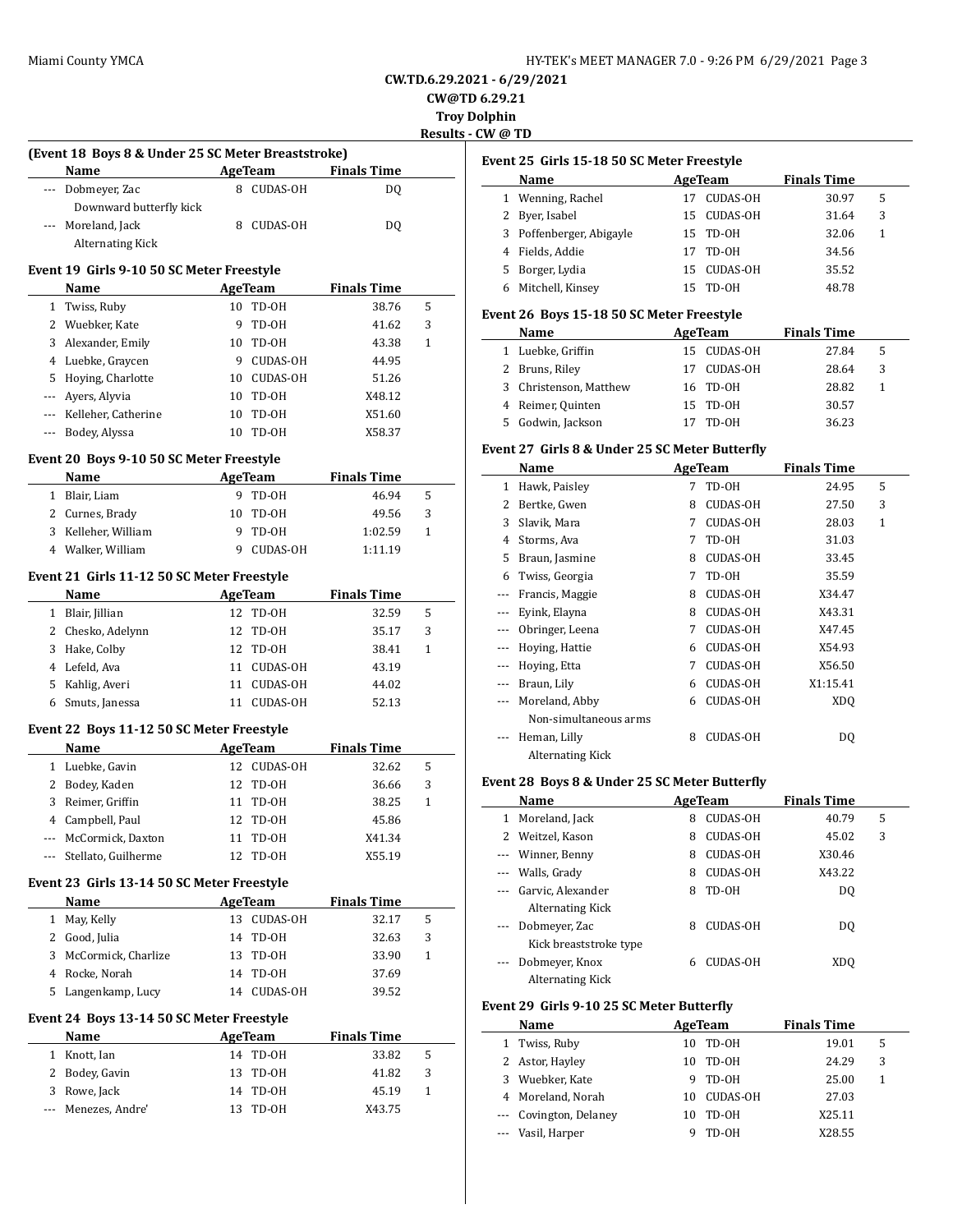|  |  | HY-TEK's MEET MANAGER 7.0 - 9:26 PM 6/29/2021 Page 4 |  |  |  |
|--|--|------------------------------------------------------|--|--|--|
|  |  |                                                      |  |  |  |

**CW.TD.6.29.2021 - 6/29/2021 CW@TD 6.29.21**

**Troy Dolphin**

**Results - CW @ TD**

 $\frac{1}{2}$ 

 $\overline{\phantom{a}}$ 

|                                                   |    |                 |                    | пеэи |  |  |  |  |
|---------------------------------------------------|----|-----------------|--------------------|------|--|--|--|--|
| (Event 29 Girls 9-10 25 SC Meter Butterfly)       |    |                 |                    |      |  |  |  |  |
| Name                                              |    | AgeTeam         | <b>Finals Time</b> |      |  |  |  |  |
| --- Kelleher, Catherine                           | 10 | TD-OH           | X32.55             |      |  |  |  |  |
| --- Knapschafer, Anna<br>Arms underwater recovery |    | <b>CUDAS-OH</b> | DO.                |      |  |  |  |  |
| Event 30 Boys 9-10 25 SC Meter Butterfly          |    |                 |                    |      |  |  |  |  |
| Namo                                              |    | $A$ goTogm      | Einale Timo        |      |  |  |  |  |

|    | Name                     |    | AgeTeam         | <b>Finals Time</b> |   |  |
|----|--------------------------|----|-----------------|--------------------|---|--|
|    | 1 Trost, Dawson          | 10 | TD-OH           | 21.61              | 5 |  |
| 2  | Blair, Liam              | 9  | TD-OH           | 25.69              | 3 |  |
|    | 3 Hinkelman, Finn        | 10 | TD-OH           | 35.53              | 1 |  |
| 4  | Walker, Adrian           | 9  | <b>CUDAS-OH</b> | 36.00              |   |  |
| 5. | Walker, William          | 9  | <b>CUDAS-OH</b> | 50.01              |   |  |
|    | Kahlig, Justin           | 9  | <b>CUDAS-OH</b> | DO.                |   |  |
|    | Arms underwater recovery |    |                 |                    |   |  |

### **Event 31 Girls 11-12 25 SC Meter Butterfly**

|          | Name              | AgeTeam     |                 | <b>Finals Time</b> |   |
|----------|-------------------|-------------|-----------------|--------------------|---|
| 1        | Blair, Jillian    | TD-OH<br>12 |                 | 15.73              | 5 |
| 2        | Chesko, Adelynn   | 12          | TD-OH           | 17.25              | 3 |
| 3        | Ratermann, Sophia | 11          | TD-OH           | 17.48              | 1 |
| 4        | Knapke, Brylee    | 11          | <b>CUDAS-OH</b> | 17.87              |   |
| 5        | Bertke, Claire    | 11          | <b>CUDAS-OH</b> | 19.47              |   |
| 6        | Frysinger, Chloe  | 12          | <b>CUDAS-OH</b> | 21.77              |   |
| 7        | Smuts, Janessa    | 11          | <b>CUDAS-OH</b> | 31.31              |   |
|          | Zimmerman, Ruby   | 11          | TD-OH           | X18.25             |   |
|          | Reaver, Harper    | 12          | TD-OH           | X18.52             |   |
|          | Hake, Colby       | 12          | TD-OH           | X19.05             |   |
|          | Garrity, Olivia   | 11          | TD-OH           | X21.83             |   |
| $\cdots$ | Rammel, Eva       | 12          | TD-OH           | X21.87             |   |
|          | Kahlig, Averi     | 11          | <b>CUDAS-OH</b> | X21.97             |   |
|          | Rayborn, Miley    | 11          | TD-OH           | X23.31             |   |
|          | Vasil, Rowan      | 12          | TD-0H           | X23.41             |   |
|          | Lefeld, Channing  | 11          | <b>CUDAS-OH</b> | X30.12             |   |

### **Event 32 Boys 11-12 25 SC Meter Butterfly**

| Name         |                        |     | AgeTeam  | <b>Finals Time</b> |   |
|--------------|------------------------|-----|----------|--------------------|---|
| 1            | Blair, Jackson         | 11  | TD-0H    | 18.62              | 5 |
| $\mathbf{Z}$ | Evans, Rysen           | 12  | TD-OH    | 18.93              | 3 |
|              | 3 Reimer, Griffin      | 11  | TD-OH    | 19.88              | 1 |
| 4            | Obringer, Noah         | 12. | CUDAS-OH | 21.10              |   |
|              | --- McCormick, Daxton  | 11  | TD-OH    | X24.42             |   |
|              | --- Anderson, Jaxen    | 11  | TD-OH    | X25.37             |   |
|              | --- Poffenberger, Drew | 12  | TD-OH    | XDO                |   |
|              | Alternating Kick       |     |          |                    |   |

### **Event 33 Girls 8 & Under 25 SC Meter Backstroke**

|    | Name                | AgeTeam |                 | <b>Finals Time</b> |   |  |
|----|---------------------|---------|-----------------|--------------------|---|--|
| 1  | Braun, Jasmine      | 8       | <b>CUDAS-OH</b> | 28.95              | 5 |  |
|    | Slavik, Mara        |         | <b>CUDAS-OH</b> | 30.56              | 3 |  |
| 3  | Storms, Ava         | 7       | TD-0H           | 31.94              | 1 |  |
| 4  | Bertke, Gwen        | 8       | <b>CUDAS-OH</b> | 32.12              |   |  |
| 5. | Blackmore, Anna     |         | TD-OH           | 35.69              |   |  |
| 6  | King, Gracey        | 8       | TD-0H           | 37.22              |   |  |
|    | --- Eyink, Elayna   | 8       | <b>CUDAS-OH</b> | X32.28             |   |  |
|    | --- Wuebker, Brooke |         | TD-OH           | X34.47             |   |  |
|    | Koehler, Jenna      | 8       | TD-0H           | X36.16             |   |  |

| עוש ע    |                                       |   |                 |                 |
|----------|---------------------------------------|---|-----------------|-----------------|
|          | Lefeld, Landry                        | 8 | <b>CUDAS-OH</b> | X36.21          |
|          | Francis, Maggie                       | 8 | <b>CUDAS-OH</b> | X36.99          |
|          | --- Wuebker, Brenna                   | 7 | TD-0H           | X38.48          |
|          | Obringer, Leena                       | 7 | <b>CUDAS-OH</b> | X41.19          |
|          | Johnson, Claire                       | 8 | TD-OH           | X42.29          |
|          | --- Kelleher, Vivian                  | 7 | TD-OH           | X43.14          |
|          | Johnson, Sophia                       | 6 | TD-OH           | X44.41          |
| $\cdots$ | Walls, Raya                           | 6 | <b>CUDAS-OH</b> | X48.37          |
|          | Braun, Lily                           | 6 | CUDAS-OH        | X1:00.87        |
|          | Hoying, Etta                          | 7 | <b>CUDAS-OH</b> | X1:07.57        |
|          | Hoying, Hattie                        | 6 | <b>CUDAS-OH</b> | XDO             |
|          | Not on back off wall                  |   |                 |                 |
|          | Coppess, Addi                         | 6 | TD-0H           | XD <sub>O</sub> |
|          | Shoulders past vertical toward breast |   |                 |                 |
|          |                                       |   |                 |                 |

### **Event 34 Boys 8 & Under 25 SC Meter Backstroke**

|         | Name                                  | <b>AgeTeam</b> |                 | <b>Finals Time</b> |   |
|---------|---------------------------------------|----------------|-----------------|--------------------|---|
| 1       | Ayers, Abram                          | 7              | TD-OH           | 32.26              | 5 |
| 2       | Winner, Benny                         | 8              | <b>CUDAS-OH</b> | 33.29              | 3 |
| 3       | Minnich, Cooper                       | 7              | TD-OH           | 33.48              | 1 |
| 4       | Weitzel, Kason                        | 8              | <b>CUDAS-OH</b> | 33.77              |   |
| 5       | Garvic, Alexander                     | 8              | TD-OH           | 33.78              |   |
| 6       | Dobmeyer, Zac                         | 8              | CUDAS-OH        | 48.02              |   |
| ---     | Moreland, Jack                        | 8              | <b>CUDAS-OH</b> | X36.07             |   |
| $- - -$ | Chaney, Jack                          | 8              | TD-OH           | X39.31             |   |
|         | Roberts, Thomas                       | 6              | TD-OH           | X43.46             |   |
| ---     | Curnes, Bowen                         | 8              | TD-OH           | X43.65             |   |
| ---     | Walker, Wyatt                         | 7              | <b>CUDAS-OH</b> | X45.64             |   |
| ---     | Tobe, Trent                           | 7              | TD-OH           | X46.90             |   |
| ---     | Campbell, Cole                        | 8              | TD-OH           | X1:00.02           |   |
| ---     | Dobmeyer, Knox                        | 6              | <b>CUDAS-OH</b> | X1:08.17           |   |
| ---     | Knapschafer, Tim                      | 8              | <b>CUDAS-OH</b> | X1:09.84           |   |
| ---     | Kelleher, Joseph                      | 7              | TD-OH           | X1:16.44           |   |
| ---     | Francis, Titus                        | 4              | <b>CUDAS-OH</b> | <b>XDQ</b>         |   |
|         | Shoulders past vertical toward breast |                |                 |                    |   |
|         | Magyar, Chase                         | 7              | TD-OH           | DQ                 |   |
|         | Shoulders past vertical toward breast |                |                 |                    |   |
|         | Walls, Grady                          | 8              | <b>CUDAS-OH</b> | <b>XDQ</b>         |   |
|         | Shoulders past vertical toward breast |                |                 |                    |   |
|         | Foster. Alec                          |                | 7 TD-0H         | <b>XDQ</b>         |   |
|         | Shoulders past vertical toward breast |                |                 |                    |   |
|         | Rayborn, Jackson                      | 7              | TD-OH           | <b>XDQ</b>         |   |
|         | Walking on or springing from bottom   |                |                 |                    |   |
|         | Garvic, Noah                          | 6              | TD-OH           | <b>XDQ</b>         |   |
|         | Shoulders past vertical toward breast |                |                 |                    |   |
| ---     | Ker, Corbin                           | 7              | TD-OH           | <b>XDQ</b>         |   |
|         | Did not finish on back                |                |                 |                    |   |

### **Event 35 Girls 13-14 50 SC Meter Butterfly**

|   | Name               |     | AgeTeam     | <b>Finals Time</b> |   |
|---|--------------------|-----|-------------|--------------------|---|
|   | 1 Zimmerman, Lily  |     | 14 TD-0H    | 34.68              | 5 |
| 2 | Good, Julia        |     | 14 TD-0H    | 35.24              | 3 |
|   | 3 Anderson, Avery  | 13. | TD-0H       | 36.47              |   |
|   | 4 Knapke, Keira    |     | 14 CUDAS-OH | 39.64              |   |
|   | 5 Langenkamp, Lucy | 14  | CUDAS-OH    | 41.92              |   |
|   | Clune, Amanda      |     | CUDAS-OH    | 45.84              |   |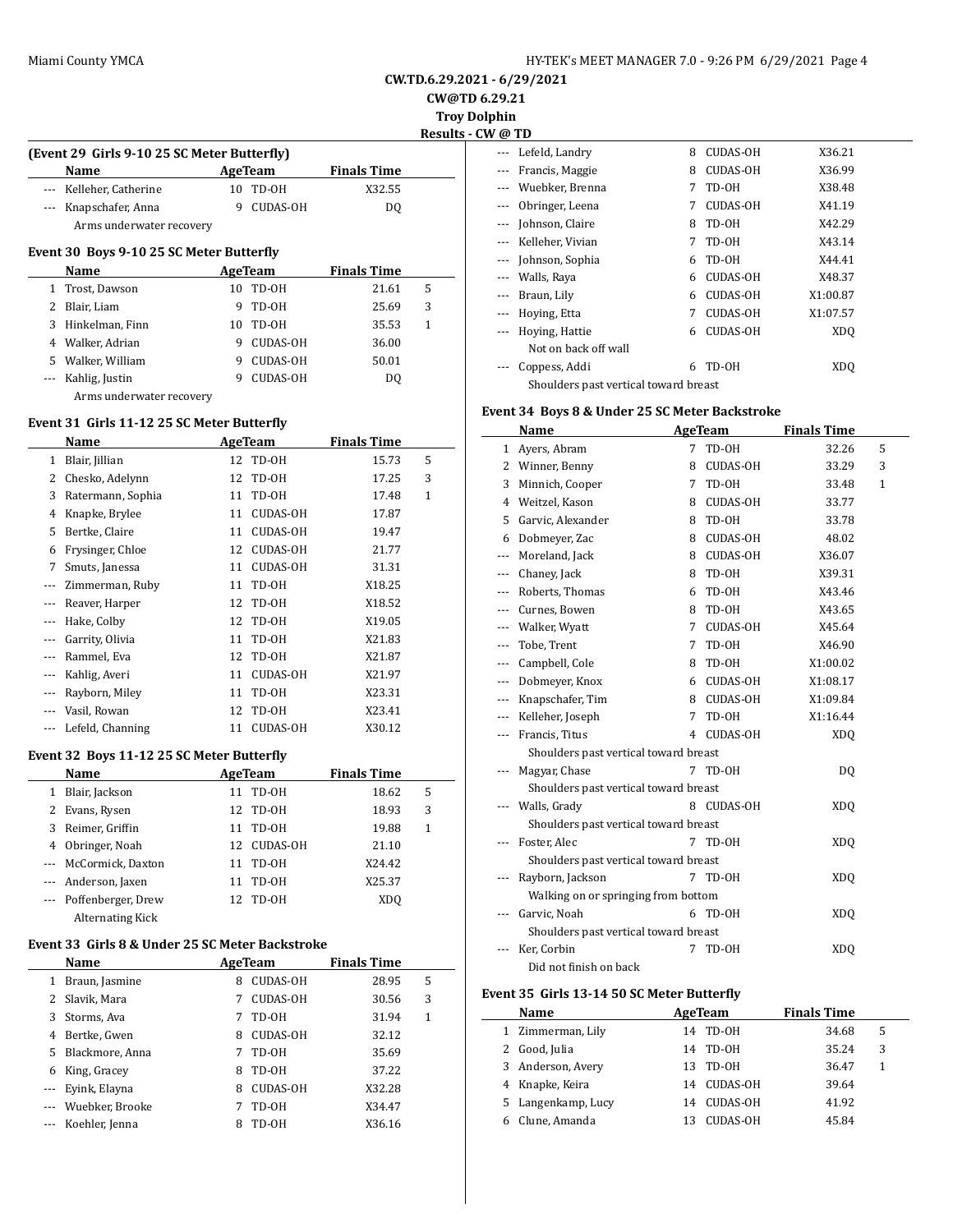# **CW.TD.6.29.2021 - 6/29/2021**

**CW@TD 6.29.21**

**Troy Dolphin**

| Results - CW @<br>Event 36 Boys 13-14 50 SC Meter Butterfly<br>AgeTeam<br><b>Finals Time</b><br>Name<br>14 TD-0H<br>1 Knott, Ian<br>39.84<br>5<br>2 Campbell, Colin<br>14 TD-0H<br>3<br>40.45<br>3 Obringer, Eddie<br>13 CUDAS-OH<br>40.72<br>1<br>--- Rowe, Jack<br>14 TD-0H<br>DQ<br><b>Alternating Kick</b><br>Event 37  Girls 15-18 50 SC Meter Butterfly<br>Name<br><b>AgeTeam</b><br><b>Finals Time</b><br>1 May, Macy<br>19 CUDAS-OH<br>5<br>31.47<br>2 Diller, Sarah<br>18 CUDAS-OH<br>3<br>33.47<br>3 Byer, Isabel<br>15 CUDAS-OH<br>33.56<br>1<br>4 Kitta, Kiley<br>15 TD-0H<br>36.48<br>Ever<br>5 Poffenberger, Abigayle<br>15 TD-0H<br>37.29<br>6 Hake, Carson<br>15 TD-0H<br>40.63<br>Event 38 Boys 15-18 50 SC Meter Butterfly<br>AgeTeam<br><b>Finals Time</b><br>Name<br>16 TD-0H<br>1 Christenson, Matthew<br>32.06<br>5<br>3<br>2 Partington, Kevin<br>17 CUDAS-OH<br>32.62<br>3 Doenges, Carson<br>15 CUDAS-OH<br>33.94<br>1<br>4 Bruns, Riley<br>17 CUDAS-OH<br>34.02<br>Event 39  Girls 8 & Under 100 SC Meter Freestyle Relay<br><b>Relay</b><br><b>Finals Time</b><br>Team<br>1 TD-OH<br>1:39.78<br>7<br>A<br>1) Storms, Ava 7<br>2) Wuebker, Brooke 7<br>Ever<br>3) Twiss, Georgia 7<br>4) Hawk, Paisley 7<br>2 CUDAS-OH<br>A<br>1:41.38<br>1) Slavik, Mara 7<br>2) Francis, Maggie 8<br>3) Braun, Jasmine 8<br>4) Bertke, Gwen 8<br>3 TD-OH<br>B<br>2:01.29<br>1) Koehler, Jenna 8<br>2) Johnson, Claire 8<br>3) Wuebker, Brenna 7<br>4) Blackmore, Anna 7<br>4 CUDAS-OH<br>B<br>2:31.28<br>1) Heman, Lilly 8<br>2) Lefeld, Landry 8<br>3) Walls, Raya 6<br>4) Eyink, Elayna 8<br>CUDAS-OH<br>С<br>5<br>3:33.71<br>1) Hoying, Etta 7<br>2) Braun, Lily 6<br>3) Moreland, Abby 6<br>4) Obringer, Leena 7<br>TD-OH<br>С<br>DQ<br>Early take-off swimmer #4<br>Ever<br>1) Johnson, Sophia 6<br>2) Johnson, Madelyn 6<br>3) Kelleher, Vivian 7<br>4) King, Gracey 8<br>Event 40 Boys 8 & Under 100 SC Meter Freestyle Relay<br><b>Finals Time</b><br>Team<br>Relay<br><b>CUDAS-OH</b><br>A<br>2:00.02<br>$1\,$<br>7<br>1) Winner, Benny 8<br>2) Knapschafer, Tim 8<br>3) Moreland, Jack 8<br>4) Weitzel, Kason 8<br>2 TD-OH<br>A<br>2:01.58<br>1) Garvic, Alexander 8<br>2) Minnich, Cooper 7<br>3) Ayers, Abram 7<br>4) Tobe, Trent 7<br>3 TD-OH |  |   |         | <b>Troy Dolph</b> |
|------------------------------------------------------------------------------------------------------------------------------------------------------------------------------------------------------------------------------------------------------------------------------------------------------------------------------------------------------------------------------------------------------------------------------------------------------------------------------------------------------------------------------------------------------------------------------------------------------------------------------------------------------------------------------------------------------------------------------------------------------------------------------------------------------------------------------------------------------------------------------------------------------------------------------------------------------------------------------------------------------------------------------------------------------------------------------------------------------------------------------------------------------------------------------------------------------------------------------------------------------------------------------------------------------------------------------------------------------------------------------------------------------------------------------------------------------------------------------------------------------------------------------------------------------------------------------------------------------------------------------------------------------------------------------------------------------------------------------------------------------------------------------------------------------------------------------------------------------------------------------------------------------------------------------------------------------------------------------------------------------------------------------------------------------------------------------------------------------------------------------------------------------------------------------------------------------------------------------------------------------------------------|--|---|---------|-------------------|
|                                                                                                                                                                                                                                                                                                                                                                                                                                                                                                                                                                                                                                                                                                                                                                                                                                                                                                                                                                                                                                                                                                                                                                                                                                                                                                                                                                                                                                                                                                                                                                                                                                                                                                                                                                                                                                                                                                                                                                                                                                                                                                                                                                                                                                                                        |  |   |         |                   |
|                                                                                                                                                                                                                                                                                                                                                                                                                                                                                                                                                                                                                                                                                                                                                                                                                                                                                                                                                                                                                                                                                                                                                                                                                                                                                                                                                                                                                                                                                                                                                                                                                                                                                                                                                                                                                                                                                                                                                                                                                                                                                                                                                                                                                                                                        |  |   |         |                   |
|                                                                                                                                                                                                                                                                                                                                                                                                                                                                                                                                                                                                                                                                                                                                                                                                                                                                                                                                                                                                                                                                                                                                                                                                                                                                                                                                                                                                                                                                                                                                                                                                                                                                                                                                                                                                                                                                                                                                                                                                                                                                                                                                                                                                                                                                        |  |   |         |                   |
|                                                                                                                                                                                                                                                                                                                                                                                                                                                                                                                                                                                                                                                                                                                                                                                                                                                                                                                                                                                                                                                                                                                                                                                                                                                                                                                                                                                                                                                                                                                                                                                                                                                                                                                                                                                                                                                                                                                                                                                                                                                                                                                                                                                                                                                                        |  |   |         |                   |
|                                                                                                                                                                                                                                                                                                                                                                                                                                                                                                                                                                                                                                                                                                                                                                                                                                                                                                                                                                                                                                                                                                                                                                                                                                                                                                                                                                                                                                                                                                                                                                                                                                                                                                                                                                                                                                                                                                                                                                                                                                                                                                                                                                                                                                                                        |  |   |         |                   |
|                                                                                                                                                                                                                                                                                                                                                                                                                                                                                                                                                                                                                                                                                                                                                                                                                                                                                                                                                                                                                                                                                                                                                                                                                                                                                                                                                                                                                                                                                                                                                                                                                                                                                                                                                                                                                                                                                                                                                                                                                                                                                                                                                                                                                                                                        |  |   |         |                   |
|                                                                                                                                                                                                                                                                                                                                                                                                                                                                                                                                                                                                                                                                                                                                                                                                                                                                                                                                                                                                                                                                                                                                                                                                                                                                                                                                                                                                                                                                                                                                                                                                                                                                                                                                                                                                                                                                                                                                                                                                                                                                                                                                                                                                                                                                        |  |   |         |                   |
|                                                                                                                                                                                                                                                                                                                                                                                                                                                                                                                                                                                                                                                                                                                                                                                                                                                                                                                                                                                                                                                                                                                                                                                                                                                                                                                                                                                                                                                                                                                                                                                                                                                                                                                                                                                                                                                                                                                                                                                                                                                                                                                                                                                                                                                                        |  |   |         | Ever              |
|                                                                                                                                                                                                                                                                                                                                                                                                                                                                                                                                                                                                                                                                                                                                                                                                                                                                                                                                                                                                                                                                                                                                                                                                                                                                                                                                                                                                                                                                                                                                                                                                                                                                                                                                                                                                                                                                                                                                                                                                                                                                                                                                                                                                                                                                        |  |   |         |                   |
|                                                                                                                                                                                                                                                                                                                                                                                                                                                                                                                                                                                                                                                                                                                                                                                                                                                                                                                                                                                                                                                                                                                                                                                                                                                                                                                                                                                                                                                                                                                                                                                                                                                                                                                                                                                                                                                                                                                                                                                                                                                                                                                                                                                                                                                                        |  |   |         |                   |
|                                                                                                                                                                                                                                                                                                                                                                                                                                                                                                                                                                                                                                                                                                                                                                                                                                                                                                                                                                                                                                                                                                                                                                                                                                                                                                                                                                                                                                                                                                                                                                                                                                                                                                                                                                                                                                                                                                                                                                                                                                                                                                                                                                                                                                                                        |  |   |         |                   |
|                                                                                                                                                                                                                                                                                                                                                                                                                                                                                                                                                                                                                                                                                                                                                                                                                                                                                                                                                                                                                                                                                                                                                                                                                                                                                                                                                                                                                                                                                                                                                                                                                                                                                                                                                                                                                                                                                                                                                                                                                                                                                                                                                                                                                                                                        |  |   |         |                   |
|                                                                                                                                                                                                                                                                                                                                                                                                                                                                                                                                                                                                                                                                                                                                                                                                                                                                                                                                                                                                                                                                                                                                                                                                                                                                                                                                                                                                                                                                                                                                                                                                                                                                                                                                                                                                                                                                                                                                                                                                                                                                                                                                                                                                                                                                        |  |   |         |                   |
|                                                                                                                                                                                                                                                                                                                                                                                                                                                                                                                                                                                                                                                                                                                                                                                                                                                                                                                                                                                                                                                                                                                                                                                                                                                                                                                                                                                                                                                                                                                                                                                                                                                                                                                                                                                                                                                                                                                                                                                                                                                                                                                                                                                                                                                                        |  |   |         |                   |
|                                                                                                                                                                                                                                                                                                                                                                                                                                                                                                                                                                                                                                                                                                                                                                                                                                                                                                                                                                                                                                                                                                                                                                                                                                                                                                                                                                                                                                                                                                                                                                                                                                                                                                                                                                                                                                                                                                                                                                                                                                                                                                                                                                                                                                                                        |  |   |         |                   |
|                                                                                                                                                                                                                                                                                                                                                                                                                                                                                                                                                                                                                                                                                                                                                                                                                                                                                                                                                                                                                                                                                                                                                                                                                                                                                                                                                                                                                                                                                                                                                                                                                                                                                                                                                                                                                                                                                                                                                                                                                                                                                                                                                                                                                                                                        |  |   |         |                   |
|                                                                                                                                                                                                                                                                                                                                                                                                                                                                                                                                                                                                                                                                                                                                                                                                                                                                                                                                                                                                                                                                                                                                                                                                                                                                                                                                                                                                                                                                                                                                                                                                                                                                                                                                                                                                                                                                                                                                                                                                                                                                                                                                                                                                                                                                        |  |   |         |                   |
|                                                                                                                                                                                                                                                                                                                                                                                                                                                                                                                                                                                                                                                                                                                                                                                                                                                                                                                                                                                                                                                                                                                                                                                                                                                                                                                                                                                                                                                                                                                                                                                                                                                                                                                                                                                                                                                                                                                                                                                                                                                                                                                                                                                                                                                                        |  |   |         |                   |
|                                                                                                                                                                                                                                                                                                                                                                                                                                                                                                                                                                                                                                                                                                                                                                                                                                                                                                                                                                                                                                                                                                                                                                                                                                                                                                                                                                                                                                                                                                                                                                                                                                                                                                                                                                                                                                                                                                                                                                                                                                                                                                                                                                                                                                                                        |  |   |         | Ever              |
|                                                                                                                                                                                                                                                                                                                                                                                                                                                                                                                                                                                                                                                                                                                                                                                                                                                                                                                                                                                                                                                                                                                                                                                                                                                                                                                                                                                                                                                                                                                                                                                                                                                                                                                                                                                                                                                                                                                                                                                                                                                                                                                                                                                                                                                                        |  |   |         |                   |
|                                                                                                                                                                                                                                                                                                                                                                                                                                                                                                                                                                                                                                                                                                                                                                                                                                                                                                                                                                                                                                                                                                                                                                                                                                                                                                                                                                                                                                                                                                                                                                                                                                                                                                                                                                                                                                                                                                                                                                                                                                                                                                                                                                                                                                                                        |  |   |         |                   |
|                                                                                                                                                                                                                                                                                                                                                                                                                                                                                                                                                                                                                                                                                                                                                                                                                                                                                                                                                                                                                                                                                                                                                                                                                                                                                                                                                                                                                                                                                                                                                                                                                                                                                                                                                                                                                                                                                                                                                                                                                                                                                                                                                                                                                                                                        |  |   |         |                   |
|                                                                                                                                                                                                                                                                                                                                                                                                                                                                                                                                                                                                                                                                                                                                                                                                                                                                                                                                                                                                                                                                                                                                                                                                                                                                                                                                                                                                                                                                                                                                                                                                                                                                                                                                                                                                                                                                                                                                                                                                                                                                                                                                                                                                                                                                        |  |   |         |                   |
|                                                                                                                                                                                                                                                                                                                                                                                                                                                                                                                                                                                                                                                                                                                                                                                                                                                                                                                                                                                                                                                                                                                                                                                                                                                                                                                                                                                                                                                                                                                                                                                                                                                                                                                                                                                                                                                                                                                                                                                                                                                                                                                                                                                                                                                                        |  |   |         |                   |
|                                                                                                                                                                                                                                                                                                                                                                                                                                                                                                                                                                                                                                                                                                                                                                                                                                                                                                                                                                                                                                                                                                                                                                                                                                                                                                                                                                                                                                                                                                                                                                                                                                                                                                                                                                                                                                                                                                                                                                                                                                                                                                                                                                                                                                                                        |  |   |         |                   |
|                                                                                                                                                                                                                                                                                                                                                                                                                                                                                                                                                                                                                                                                                                                                                                                                                                                                                                                                                                                                                                                                                                                                                                                                                                                                                                                                                                                                                                                                                                                                                                                                                                                                                                                                                                                                                                                                                                                                                                                                                                                                                                                                                                                                                                                                        |  |   |         |                   |
|                                                                                                                                                                                                                                                                                                                                                                                                                                                                                                                                                                                                                                                                                                                                                                                                                                                                                                                                                                                                                                                                                                                                                                                                                                                                                                                                                                                                                                                                                                                                                                                                                                                                                                                                                                                                                                                                                                                                                                                                                                                                                                                                                                                                                                                                        |  |   |         |                   |
|                                                                                                                                                                                                                                                                                                                                                                                                                                                                                                                                                                                                                                                                                                                                                                                                                                                                                                                                                                                                                                                                                                                                                                                                                                                                                                                                                                                                                                                                                                                                                                                                                                                                                                                                                                                                                                                                                                                                                                                                                                                                                                                                                                                                                                                                        |  |   |         |                   |
|                                                                                                                                                                                                                                                                                                                                                                                                                                                                                                                                                                                                                                                                                                                                                                                                                                                                                                                                                                                                                                                                                                                                                                                                                                                                                                                                                                                                                                                                                                                                                                                                                                                                                                                                                                                                                                                                                                                                                                                                                                                                                                                                                                                                                                                                        |  |   |         |                   |
|                                                                                                                                                                                                                                                                                                                                                                                                                                                                                                                                                                                                                                                                                                                                                                                                                                                                                                                                                                                                                                                                                                                                                                                                                                                                                                                                                                                                                                                                                                                                                                                                                                                                                                                                                                                                                                                                                                                                                                                                                                                                                                                                                                                                                                                                        |  |   |         |                   |
|                                                                                                                                                                                                                                                                                                                                                                                                                                                                                                                                                                                                                                                                                                                                                                                                                                                                                                                                                                                                                                                                                                                                                                                                                                                                                                                                                                                                                                                                                                                                                                                                                                                                                                                                                                                                                                                                                                                                                                                                                                                                                                                                                                                                                                                                        |  |   |         |                   |
|                                                                                                                                                                                                                                                                                                                                                                                                                                                                                                                                                                                                                                                                                                                                                                                                                                                                                                                                                                                                                                                                                                                                                                                                                                                                                                                                                                                                                                                                                                                                                                                                                                                                                                                                                                                                                                                                                                                                                                                                                                                                                                                                                                                                                                                                        |  |   |         |                   |
|                                                                                                                                                                                                                                                                                                                                                                                                                                                                                                                                                                                                                                                                                                                                                                                                                                                                                                                                                                                                                                                                                                                                                                                                                                                                                                                                                                                                                                                                                                                                                                                                                                                                                                                                                                                                                                                                                                                                                                                                                                                                                                                                                                                                                                                                        |  |   |         |                   |
|                                                                                                                                                                                                                                                                                                                                                                                                                                                                                                                                                                                                                                                                                                                                                                                                                                                                                                                                                                                                                                                                                                                                                                                                                                                                                                                                                                                                                                                                                                                                                                                                                                                                                                                                                                                                                                                                                                                                                                                                                                                                                                                                                                                                                                                                        |  |   |         | Ever              |
|                                                                                                                                                                                                                                                                                                                                                                                                                                                                                                                                                                                                                                                                                                                                                                                                                                                                                                                                                                                                                                                                                                                                                                                                                                                                                                                                                                                                                                                                                                                                                                                                                                                                                                                                                                                                                                                                                                                                                                                                                                                                                                                                                                                                                                                                        |  |   |         |                   |
|                                                                                                                                                                                                                                                                                                                                                                                                                                                                                                                                                                                                                                                                                                                                                                                                                                                                                                                                                                                                                                                                                                                                                                                                                                                                                                                                                                                                                                                                                                                                                                                                                                                                                                                                                                                                                                                                                                                                                                                                                                                                                                                                                                                                                                                                        |  |   |         |                   |
|                                                                                                                                                                                                                                                                                                                                                                                                                                                                                                                                                                                                                                                                                                                                                                                                                                                                                                                                                                                                                                                                                                                                                                                                                                                                                                                                                                                                                                                                                                                                                                                                                                                                                                                                                                                                                                                                                                                                                                                                                                                                                                                                                                                                                                                                        |  |   |         |                   |
|                                                                                                                                                                                                                                                                                                                                                                                                                                                                                                                                                                                                                                                                                                                                                                                                                                                                                                                                                                                                                                                                                                                                                                                                                                                                                                                                                                                                                                                                                                                                                                                                                                                                                                                                                                                                                                                                                                                                                                                                                                                                                                                                                                                                                                                                        |  |   |         |                   |
|                                                                                                                                                                                                                                                                                                                                                                                                                                                                                                                                                                                                                                                                                                                                                                                                                                                                                                                                                                                                                                                                                                                                                                                                                                                                                                                                                                                                                                                                                                                                                                                                                                                                                                                                                                                                                                                                                                                                                                                                                                                                                                                                                                                                                                                                        |  |   |         |                   |
|                                                                                                                                                                                                                                                                                                                                                                                                                                                                                                                                                                                                                                                                                                                                                                                                                                                                                                                                                                                                                                                                                                                                                                                                                                                                                                                                                                                                                                                                                                                                                                                                                                                                                                                                                                                                                                                                                                                                                                                                                                                                                                                                                                                                                                                                        |  |   |         |                   |
|                                                                                                                                                                                                                                                                                                                                                                                                                                                                                                                                                                                                                                                                                                                                                                                                                                                                                                                                                                                                                                                                                                                                                                                                                                                                                                                                                                                                                                                                                                                                                                                                                                                                                                                                                                                                                                                                                                                                                                                                                                                                                                                                                                                                                                                                        |  |   |         |                   |
|                                                                                                                                                                                                                                                                                                                                                                                                                                                                                                                                                                                                                                                                                                                                                                                                                                                                                                                                                                                                                                                                                                                                                                                                                                                                                                                                                                                                                                                                                                                                                                                                                                                                                                                                                                                                                                                                                                                                                                                                                                                                                                                                                                                                                                                                        |  |   |         |                   |
|                                                                                                                                                                                                                                                                                                                                                                                                                                                                                                                                                                                                                                                                                                                                                                                                                                                                                                                                                                                                                                                                                                                                                                                                                                                                                                                                                                                                                                                                                                                                                                                                                                                                                                                                                                                                                                                                                                                                                                                                                                                                                                                                                                                                                                                                        |  |   |         |                   |
|                                                                                                                                                                                                                                                                                                                                                                                                                                                                                                                                                                                                                                                                                                                                                                                                                                                                                                                                                                                                                                                                                                                                                                                                                                                                                                                                                                                                                                                                                                                                                                                                                                                                                                                                                                                                                                                                                                                                                                                                                                                                                                                                                                                                                                                                        |  |   |         |                   |
|                                                                                                                                                                                                                                                                                                                                                                                                                                                                                                                                                                                                                                                                                                                                                                                                                                                                                                                                                                                                                                                                                                                                                                                                                                                                                                                                                                                                                                                                                                                                                                                                                                                                                                                                                                                                                                                                                                                                                                                                                                                                                                                                                                                                                                                                        |  |   |         |                   |
|                                                                                                                                                                                                                                                                                                                                                                                                                                                                                                                                                                                                                                                                                                                                                                                                                                                                                                                                                                                                                                                                                                                                                                                                                                                                                                                                                                                                                                                                                                                                                                                                                                                                                                                                                                                                                                                                                                                                                                                                                                                                                                                                                                                                                                                                        |  |   |         | Ever              |
|                                                                                                                                                                                                                                                                                                                                                                                                                                                                                                                                                                                                                                                                                                                                                                                                                                                                                                                                                                                                                                                                                                                                                                                                                                                                                                                                                                                                                                                                                                                                                                                                                                                                                                                                                                                                                                                                                                                                                                                                                                                                                                                                                                                                                                                                        |  |   |         |                   |
|                                                                                                                                                                                                                                                                                                                                                                                                                                                                                                                                                                                                                                                                                                                                                                                                                                                                                                                                                                                                                                                                                                                                                                                                                                                                                                                                                                                                                                                                                                                                                                                                                                                                                                                                                                                                                                                                                                                                                                                                                                                                                                                                                                                                                                                                        |  |   |         |                   |
|                                                                                                                                                                                                                                                                                                                                                                                                                                                                                                                                                                                                                                                                                                                                                                                                                                                                                                                                                                                                                                                                                                                                                                                                                                                                                                                                                                                                                                                                                                                                                                                                                                                                                                                                                                                                                                                                                                                                                                                                                                                                                                                                                                                                                                                                        |  |   |         |                   |
|                                                                                                                                                                                                                                                                                                                                                                                                                                                                                                                                                                                                                                                                                                                                                                                                                                                                                                                                                                                                                                                                                                                                                                                                                                                                                                                                                                                                                                                                                                                                                                                                                                                                                                                                                                                                                                                                                                                                                                                                                                                                                                                                                                                                                                                                        |  |   |         |                   |
|                                                                                                                                                                                                                                                                                                                                                                                                                                                                                                                                                                                                                                                                                                                                                                                                                                                                                                                                                                                                                                                                                                                                                                                                                                                                                                                                                                                                                                                                                                                                                                                                                                                                                                                                                                                                                                                                                                                                                                                                                                                                                                                                                                                                                                                                        |  |   |         |                   |
|                                                                                                                                                                                                                                                                                                                                                                                                                                                                                                                                                                                                                                                                                                                                                                                                                                                                                                                                                                                                                                                                                                                                                                                                                                                                                                                                                                                                                                                                                                                                                                                                                                                                                                                                                                                                                                                                                                                                                                                                                                                                                                                                                                                                                                                                        |  | B | 2:31.81 |                   |

1) Chaney, Jack 8 2) Roberts, Thomas 6 3) Foster, Alec 7 4) Rayborn, Jackson 7

| lphin  |                                      |                       |                    |   |
|--------|--------------------------------------|-----------------------|--------------------|---|
| W @ TD |                                      |                       |                    |   |
| 4      | CUDAS-OH                             | B                     | 2:57.25            |   |
|        | 1) Walker, Wyatt 7                   | 2) Dobmeyer, Knox 6   |                    |   |
|        | 3) Walls, Grady 8                    | 4) Dobmeyer, Zac 8    |                    |   |
|        | TD-0H                                | C                     | D <sub>0</sub>     |   |
|        | Not enough swimmers                  |                       |                    |   |
|        | 1) Blackmore, Connor 5               | 2) Kelleher, Joseph 7 |                    |   |
|        | 3) Curnes, Bowen 8                   | 4) Campbell, Cole 8   |                    |   |
|        | Event 41  Girls 9-10 100 SC Meter IM |                       |                    |   |
|        | Name                                 | AgeTeam               | <b>Finals Time</b> |   |
|        | Luebke Gravcen                       | CHDAS-OH<br>q         | 1.53.07            | 5 |

### 1 Luebke, Graycen 9 CUDAS-OH 1:53.07 5<br>2 Covington, Delaney 10 TD-OH 1:59.63 3 2 Covington, Delaney 10 TD-OH 1:59.63 3 --- Twiss, Ruby 10 TD-OH X1:38.65 --- Vasil, Harper 9 TD-OH X2:18.22

### **Event 42 Boys 9-10 100 SC Meter IM**

| Name            | AgeTeam  | <b>Finals Time</b> |  |
|-----------------|----------|--------------------|--|
| 1 Trost. Dawson | 10 TD-0H | 1:50.21            |  |
| 2 Blair. Liam   | 9 TD-0H  | 2:06.56            |  |

### **Event 43 Girls 11-12 100 SC Meter IM**

|   | Name                    | AgeTeam |                 | <b>Finals Time</b> |   |  |
|---|-------------------------|---------|-----------------|--------------------|---|--|
| 1 | Blair, Jillian          |         | 12 TD-0H        | 1:27.36            | 5 |  |
|   | 2 Zimmerman, Ruby       | 11      | TD-0H           | 1:33.19            | 3 |  |
|   | 3 Ratermann, Sophia     |         | TD-OH           | 1:35.87            |   |  |
|   | 4 Lefeld, Ava           | 11      | <b>CUDAS-OH</b> | 1:57.87            |   |  |
|   | --- Lefeld, Channing    |         | CUDAS-OH        | DO.                |   |  |
|   | One hand touch - breast |         |                 |                    |   |  |

#### **Event 44 Boys 11-12 100 SC Meter IM**

| Name              | AgeTeam     | <b>Finals Time</b> |    |
|-------------------|-------------|--------------------|----|
| 1 Luebke, Gavin   | 12 CUDAS-OH | 1:20.78            | -5 |
| 2 Blair, Jackson  | 11 TD-0H    | 1:30.73            | 3  |
| 3 Evans, Rysen    | 12 TD-0H    | 1:38.84            |    |
| 4 Anderson, Jaxen | TD-0H       | 2:05.38            |    |

#### **Event 45 Girls 13-14 100 SC Meter IM**

| Name                | AgeTeam         |         |   |
|---------------------|-----------------|---------|---|
| Good, Julia         | 14 TD-0H        | 1:18.53 | 5 |
| 2 May, Kelly        | 13 CUDAS-OH     | 1:21.43 | 3 |
| 3 Zimmerman, Lily   | 14 TD-0H        | 1:25.39 |   |
| 4 Anderson, Avery   | 13 TD-0H        | 1:26.30 |   |
| Clune, Amanda<br>5. | CUDAS-OH<br>13. | 1:38.72 |   |

### **Event 46 Boys 13-14 100 SC Meter IM**

| Name              | AgeTeam  | <b>Finals Time</b> |     |
|-------------------|----------|--------------------|-----|
| 1 Dale, Jerrin    | 14 TD-0H | 1:23.39            | -5  |
| 2 Campbell, Colin | 14 TD-0H | 1:34.37            | - 3 |

#### **Event 47 Girls 15-18 100 SC Meter IM**

|    | Name              |     | AgeTeam     | <b>Finals Time</b> |   |  |
|----|-------------------|-----|-------------|--------------------|---|--|
| 1  | May, Macy         |     | 19 CUDAS-OH | 1:14.21            | 5 |  |
|    | 2 Diller, Sarah   |     | 18 CUDAS-OH | 1:19.97            | 3 |  |
| 3  | Kitta, Kilev      |     | 15 TD-0H    | 1:22.28            |   |  |
|    | 4 Carlisle, Megan |     | 16 TD-0H    | 1:31.60            |   |  |
| 5. | Borger, Lydia     | 15. | CUDAS-OH    | 1:35.53            |   |  |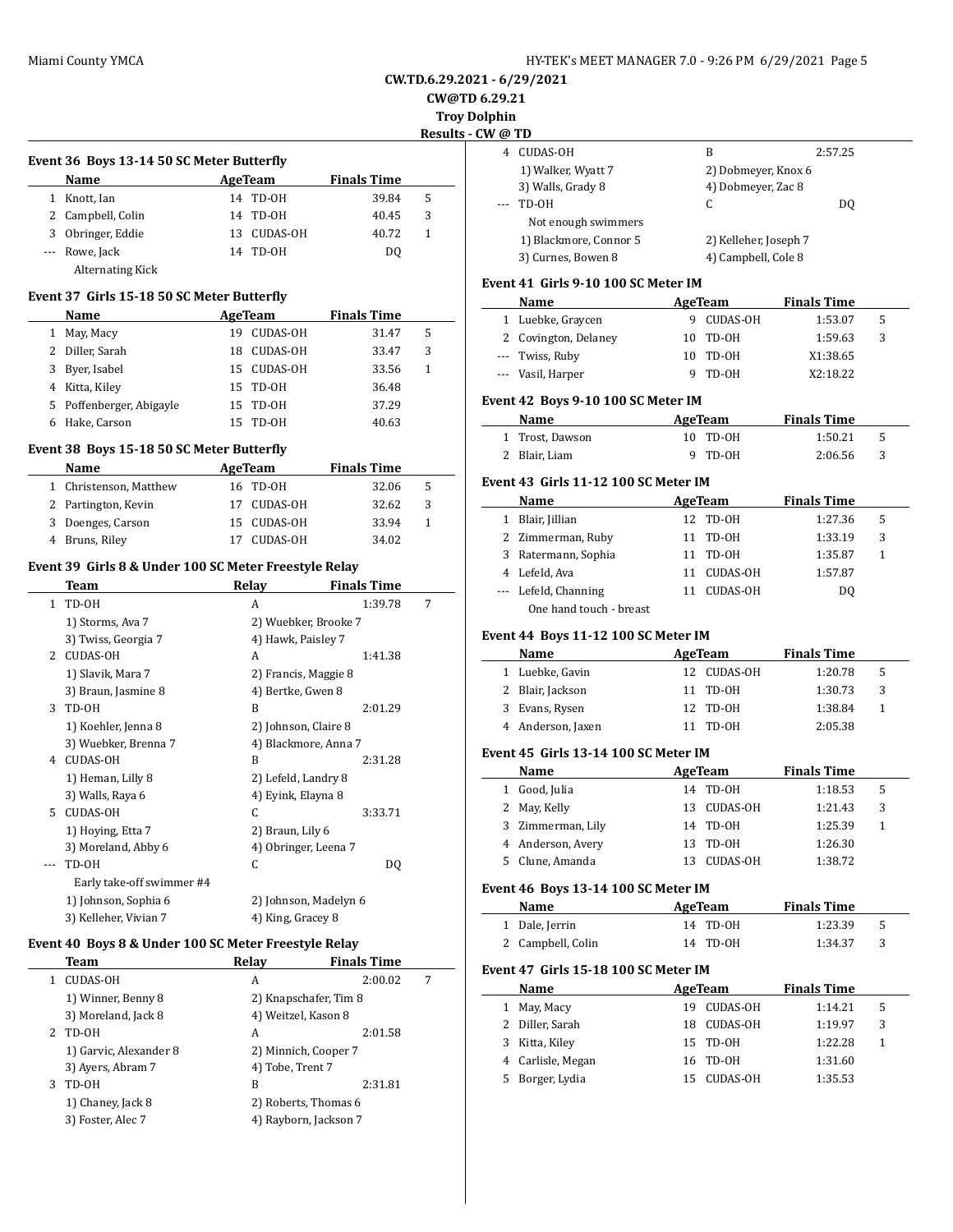$\overline{a}$ 

# **CW.TD.6.29.2021 - 6/29/2021**

**CW@TD 6.29.21**

**Troy Dolphin Results - CW @ TD**

 $\overline{a}$ 

 $\overline{\phantom{a}}$ 

### **Event 48 Boys 15-18 100 SC Meter IM**

|    | Name                   | AgeTeam        | <b>Finals Time</b> |   |  |  |  |  |
|----|------------------------|----------------|--------------------|---|--|--|--|--|
|    | Luebke, Griffin        | 15 CUDAS-OH    | 1:08.09            | 5 |  |  |  |  |
|    | 2 Christenson, Matthew | 16 TD-0H       | 1:14.09            | 3 |  |  |  |  |
|    | 3 Partington, Kevin    | 17 CUDAS-OH    | 1:14.79            | 1 |  |  |  |  |
|    | 4 Reimer, Quinten      | 15 TD-0H       | 1:19.13            |   |  |  |  |  |
| 5. | Bruns, Riley           | CUDAS-OH<br>17 | 1:28.26            |   |  |  |  |  |
|    | Godwin, Jackson        | TD-OH          | 1:38.01            |   |  |  |  |  |

### **Event 49 Girls 9-10 25 SC Meter Backstroke**

|          | Name               |    | AgeTeam         | <b>Finals Time</b> |   |  |
|----------|--------------------|----|-----------------|--------------------|---|--|
|          | Alexander, Emily   | 10 | TD-OH           | 22.94              | 5 |  |
|          | Avers, Alyvia      | 10 | TD-OH           | 24.06              | 3 |  |
| 3        | Bodey, Alyssa      | 10 | TD-OH           | 24.46              | 1 |  |
| 4        | Hoying, Charlotte  | 10 | <b>CUDAS-OH</b> | 29.94              |   |  |
| 5.       | Knapschafer, Anna  | 9  | <b>CUDAS-OH</b> | 36.71              |   |  |
| $\cdots$ | Poffenberger, Izzy | 10 | TD-OH           | X26.69             |   |  |
|          | Ker, Aurora        | 10 | TD-OH           | X28.23             |   |  |
|          | Vasil, Harper      | 9  | TD-OH           | X29.20             |   |  |
|          | Roberts, Eliana    | 9  | TD-OH           | X30.84             |   |  |
|          | Stamps, Madison    | 9  | TD-0H           | X32.86             |   |  |
|          | Ayers, Adley       | 9  | TD-OH           | X35.52             |   |  |

### **Event 50 Boys 9-10 25 SC Meter Backstroke**

|   | Name                                  |    | AgeTeam         | <b>Finals Time</b> |   |  |  |
|---|---------------------------------------|----|-----------------|--------------------|---|--|--|
| 1 | Curnes, Brady                         | 10 | TD-OH           | 34.43              | 5 |  |  |
| 2 | Walker, William                       | 9  | <b>CUDAS-OH</b> | 34.76              | 3 |  |  |
| 3 | Hinkelman, Finn                       | 10 | TD-0H           | 36.79              | 1 |  |  |
| 4 | Kahlig, Justin                        | 9  | <b>CUDAS-OH</b> | 38.64              |   |  |  |
| 5 | Kelleher, William                     | 9  | TD-OH           | 43.89              |   |  |  |
|   | Rocke, Nolan                          | 9  | TD-0H           | XDO                |   |  |  |
|   | Walking on or springing from bottom   |    |                 |                    |   |  |  |
|   | Walker, Adrian                        | 9  | CUDAS-OH        | DO.                |   |  |  |
|   | Shoulders past vertical toward breast |    |                 |                    |   |  |  |

#### **Event 51 Girls 11-12 25 SC Meter Backstroke**

|          | Name              | AgeTeam |                 | <b>Finals Time</b> |   |
|----------|-------------------|---------|-----------------|--------------------|---|
| 1        | Bertke, Claire    | 11      | <b>CUDAS-OH</b> | 18.78              | 5 |
|          | 2 Zimmerman, Ruby |         | 11 TD-0H        | 20.00              | 3 |
| 3        | Rammel, Eva       |         | 12 TD-0H        | 21.21              | 1 |
| 4        | Ratermann, Sophia | 11      | TD-OH           | 21.54              |   |
| 5.       | Overman, Lauren   | 12      | <b>CUDAS-OH</b> | 24.99              |   |
| 6        | Frysinger, Chloe  |         | 12 CUDAS-OH     | 25.01              |   |
|          | --- Stammen, Myra |         | 11 CUDAS-OH     | X21.61             |   |
| $- - -$  | Vasil, Rowan      |         | 12 TD-0H        | X23.00             |   |
| $\cdots$ | Rayborn, Miley    | 11      | TD-0H           | X24.29             |   |
| $\cdots$ | Garrity, Olivia   | 11      | TD-OH           | X24.53             |   |
|          | Mendoza, Cecilia  | 11      | <b>CUDAS-OH</b> | X25.17             |   |
|          | Fogt, Sophia      |         | 11 TD-0H        | X27.19             |   |

### **Event 52 Boys 11-12 25 SC Meter Backstroke**

|   | Name                   | AgeTeam |          | <b>Finals Time</b> |   |
|---|------------------------|---------|----------|--------------------|---|
| 1 | Bodey, Kaden           |         | 12 TD-0H | 19.61              | 5 |
|   | 2 Evans, Rysen         |         | 12 TD-0H | 21.75              | 3 |
| 3 | Obringer, Noah         | 12.     | CUDAS-OH | 22.62              |   |
|   | 4 Rocke, Newton        | 11.     | TD-OH    | 26.24              |   |
|   | --- Poffenberger, Drew | 12.     | TD-OH    | X25.87             |   |
|   |                        |         |          |                    |   |

| / ( <i>w</i> ⊥µ |                         |          |        |
|-----------------|-------------------------|----------|--------|
|                 | --- Campbell, Paul      | 12 TD-0H | X28.84 |
|                 | --- Storms, Cameron     | 11 TD-0H | X29.40 |
|                 | --- Larson, Jaxyn       | 12 TD-0H | X30.30 |
|                 | --- Stellato, Guilherme | 12 TD-0H | X33.75 |
|                 |                         |          |        |

### **Event 53 Girls 13-14 50 SC Meter Backstroke**

| Name               |    | AgeTeam     | <b>Finals Time</b> |   |
|--------------------|----|-------------|--------------------|---|
| *1 Zimmerman, Lily |    | 14 TD-0H    | 38.75              | 4 |
| *1 Knapke, Keira   |    | 14 CUDAS-OH | 38.75              | 4 |
| 3 Anderson, Avery  |    | 13 TD-0H    | 39.57              |   |
| 4 Rocke, Norah     |    | 14 TD-0H    | 48.32              |   |
| 5 Langenkamp, Lucy | 14 | CUDAS-OH    | 49.87              |   |

### **Event 54 Boys 13-14 50 SC Meter Backstroke**

|   | Name                 | AgeTeam |                 | <b>Finals Time</b> |   |  |
|---|----------------------|---------|-----------------|--------------------|---|--|
| 1 | Knott, Ian           | 14      | TD-OH           | 39.72              | 5 |  |
|   | 2 Obringer, Eddie    | 13      | <b>CUDAS-OH</b> | 41.57              | 3 |  |
| 3 | Dale, Jerrin         | 14      | TD-OH           | 42.99              | 1 |  |
|   | --- Menezes, Andre'  | 13      | TD-OH           | X1:00.85           |   |  |
|   | --- Bodey, Gavin     | 13      | TD-OH           | XD <sub>0</sub>    |   |  |
|   | Not on back off wall |         |                 |                    |   |  |
|   | --- Campbell, Colin  | 14      | TD-OH           | DO.                |   |  |
|   | No touch at turn     |         |                 |                    |   |  |

### **Event 55 Girls 15-18 50 SC Meter Backstroke**

|   | Name                     |    | AgeTeam         | <b>Finals Time</b> |   |  |
|---|--------------------------|----|-----------------|--------------------|---|--|
| 1 | May, Macy                | 19 | <b>CUDAS-OH</b> | 34.41              | 5 |  |
| 2 | Byer, Isabel             |    | 15 CUDAS-OH     | 37.02              | 3 |  |
| 3 | Kitta, Kilev             | 15 | TD-OH           | 38.11              | 1 |  |
|   | 4 Poffenberger, Abigayle |    | 15 TD-0H        | 38.83              |   |  |
|   | --- Carlisle, Megan      |    | 16 TD-0H        | X44.32             |   |  |
|   | --- Hake, Carson         | 15 | TD-OH           | X45.11             |   |  |
|   | --- Mitchell, Kinsey     | 15 | TD-0H           | X1:01.66           |   |  |

### **Event 56 Boys 15-18 50 SC Meter Backstroke**

| <b>Name</b>         | AgeTeam     | <b>Finals Time</b> |    |
|---------------------|-------------|--------------------|----|
| 1 Partington, Kevin | 17 CUDAS-OH | 35.00              | .5 |
| 2 Reimer, Quinten   | 15 TD-0H    | 37.34              | -3 |
| 3 Doenges, Carson   | 15 CUDAS-OH | 40.00              |    |

### **Event 57 Girls 9-10 25 SC Meter Breaststroke**

|   | Name                 |    | AgeTeam         | <b>Finals Time</b> |   |
|---|----------------------|----|-----------------|--------------------|---|
|   | 1 Luebke, Graycen    | 9  | <b>CUDAS-OH</b> | 26.28              | 5 |
|   | 2 Poffenberger, Izzy | 10 | TD-OH           | 26.78              | 3 |
|   | 3 Astor, Hayley      | 10 | TD-OH           | 27.94              | 1 |
| 4 | Ker, Aurora          | 10 | TD-OH           | 29.28              |   |
|   | 5 Hoying, Charlotte  | 10 | CUDAS-OH        | 32.25              |   |
|   | 6 Moreland, Norah    | 10 | <b>CUDAS-OH</b> | 33.96              |   |
|   | Covington, Delaney   | 10 | TD-OH           | X28.34             |   |
|   | --- Roberts, Eliana  |    | TD-0H           | X39.88             |   |

### **Event 58 Boys 9-10 25 SC Meter Breaststroke**

| Name               | AgeTeam    | <b>Finals Time</b> |   |
|--------------------|------------|--------------------|---|
| 1 Trost, Dawson    | 10 TD-0H   | 24.64              | 5 |
| --- Walker, Adrian | 9 CUDAS-OH | DO                 |   |
| Alternating Kick   |            |                    |   |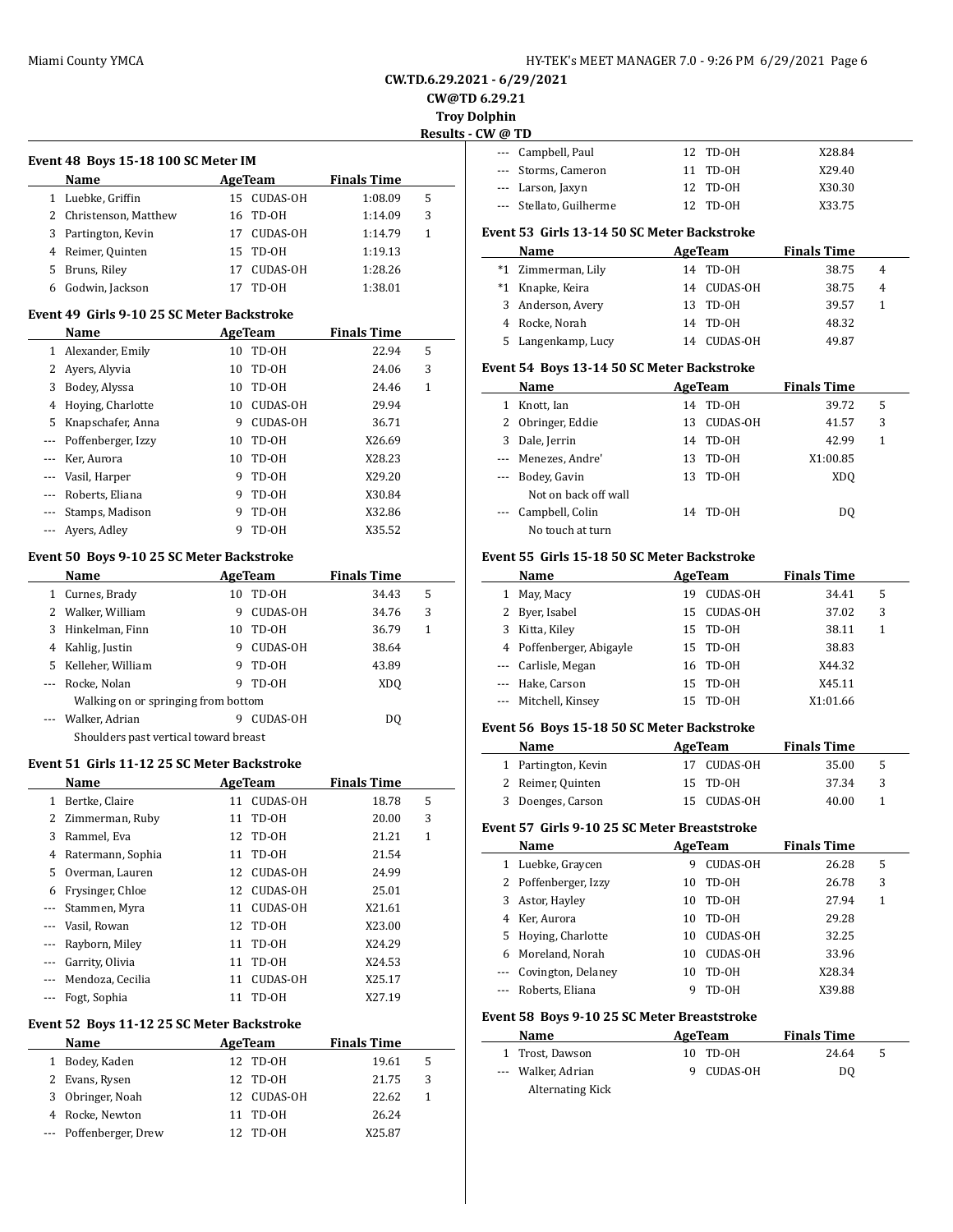**CW.TD.6.29.2021 - 6/29/2021**

**CW@TD 6.29.21**

**Troy Dolphin Results - CW** 

|       |                                               |    |                 |                    | . |
|-------|-----------------------------------------------|----|-----------------|--------------------|---|
|       | Event 59 Girls 11-12 25 SC Meter Breaststroke |    |                 |                    |   |
|       | Name                                          |    | AgeTeam         | <b>Finals Time</b> |   |
| 1     | Knapke, Brylee                                | 11 | <b>CUDAS-OH</b> | 20.91              | 5 |
| 2     | Reaver, Harper                                | 12 | TD-0H           | 21.78              | 3 |
| 3     | Kahlig, Averi                                 | 11 | <b>CUDAS-OH</b> | 21.93              | 1 |
| 4     | Garrity, Olivia                               | 11 | TD-0H           | 24.98              |   |
| 5     | Frysinger, Chloe                              | 12 | CUDAS-OH        | 25.33              |   |
| 6     | Fogt, Sophia                                  | 11 | TD-0H           | 25.44              |   |
| $---$ | Overman, Lauren                               | 12 | CUDAS-OH        | X22.62             |   |
|       | Bertke, Claire                                | 11 | <b>CUDAS-OH</b> | X23.68             |   |
|       | Mendoza, Cecilia                              | 11 | <b>CUDAS-OH</b> | X32.47             |   |
|       | Lefeld, Channing                              | 11 | CUDAS-OH        | X32.74             |   |
|       | Stammen, Myra                                 | 11 | <b>CUDAS-OH</b> | XD <sub>O</sub>    |   |
|       | <b>Alternating Kick</b>                       |    |                 |                    |   |

### **Event 60 Boys 11-12 25 SC Meter Breaststroke**

| <b>Name</b>       | AgeTeam     | <b>Finals Time</b> |   |
|-------------------|-------------|--------------------|---|
| 1 Luebke, Gavin   | 12 CUDAS-OH | 19.25              | 5 |
| 2 Reimer, Griffin | 11 TD-0H    | 21.03              | 3 |
| 3 Blair, Jackson  | 11 TD-0H    | 21.75              |   |
| 4 Storms, Cameron | 11 TD-0H    | 33.13              |   |

### **Event 61 Girls 13-14 50 SC Meter Breaststroke**

|    | <b>Name</b>           |     | AgeTeam  | <b>Finals Time</b> |    |
|----|-----------------------|-----|----------|--------------------|----|
| 1. | May, Kelly            | 13. | CUDAS-OH | 41.92              | .5 |
|    | 2 Knapke, Keira       | 14  | CUDAS-OH | 42.19              | 3  |
|    | 3 Clune, Amanda       | 13. | CUDAS-OH | 44.26              |    |
|    | 4 McCormick, Charlize |     | 13 TD-0H | 45.00              |    |
| 5. | Rocke, Norah          | 14  | TD-OH    | 51.47              |    |

### **Event 62 Boys 13-14 50 SC Meter Breaststroke**

 $\overline{a}$ 

| <b>Name</b>       | AgeTeam     | <b>Finals Time</b> |    |
|-------------------|-------------|--------------------|----|
| 1 Dale, Jerrin    | 14 TD-0H    | 43.37              | -5 |
| 2 Obringer, Eddie | 13 CUDAS-OH | 45.44              | -3 |
| 3 Rowe, Jack      | 14 TD-0H    | 1:05.21            |    |

### **Event 63 Girls 15-18 50 SC Meter Breaststroke**

|   | Name              |     | AgeTeam         | <b>Finals Time</b> |   |
|---|-------------------|-----|-----------------|--------------------|---|
| 1 | Diller, Sarah     | 18. | CUDAS-OH        | 42.94              | 5 |
|   | 2 Wenning, Rachel | 17  | <b>CUDAS-OH</b> | 43.28              | 3 |
|   | 3 Carlisle, Megan |     | 16 TD-0H        | 46.90              | 1 |
|   | 4 Borger, Lydia   |     | 15 CUDAS-OH     | 48.60              |   |
|   | 5 Hake, Carson    |     | 15 TD-0H        | 48.71              |   |
| 6 | Mitchell, Kinsey  | 15  | TD-OH           | 1:08.11            |   |

#### **Event 64 Boys 15-18 50 SC Meter Breaststroke**

| Name              | AgeTeam     | <b>Finals Time</b> |   |
|-------------------|-------------|--------------------|---|
| 1 Luebke, Griffin | 15 CUDAS-OH | 33.56              | 5 |
| 2 Doenges, Carson | 15 CUDAS-OH | 38.08              | 3 |
| 3 Godwin, Jackson | 17 TD-0H    | 55.59              |   |

### **Event 65 Girls 9-10 100 SC Meter Freestyle Relay**

| Team               | Relav             | <b>Finals Time</b>     |  |
|--------------------|-------------------|------------------------|--|
| TD-OH              |                   | 1:20.53                |  |
| 1) Ker, Aurora 10  |                   | 2) Alexander, Emily 10 |  |
| 3) Wuebker, Kate 9 | 4) Twiss, Ruby 10 |                        |  |

|                | @ TD                     |                           |         |
|----------------|--------------------------|---------------------------|---------|
| $\overline{2}$ | TD-OH                    | C                         | 1:28.58 |
|                | 1) Poffenberger, Izzy 10 | 2) Bodey, Alyssa 10       |         |
|                | 3) Covington, Delaney 10 | 4) Kelleher, Catherine 10 |         |
| 3              | TD-0H                    | В                         | 1:29.99 |
|                | 1) Ayers, Alyvia 10      | 2) Vasil, Harper 9        |         |
|                | 3) Roberts, Eliana 9     | 4) Astor, Hayley 10       |         |
| 4              | CUDAS-OH                 | А                         | 1:38.47 |
|                | 1) Moreland, Norah 10    | 2) Knapschafer, Anna 9    |         |
|                | 3) Hoving, Charlotte 10  | 4) Luebke, Graycen 9      |         |

### **Event 66 Boys 9-10 100 SC Meter Freestyle Relay**

| Team                | Relav                 | <b>Finals Time</b> |  |
|---------------------|-----------------------|--------------------|--|
| TD-0H               |                       | 1:32.47            |  |
| 1) Blair, Liam 9    | 2) Hinkelman, Finn 10 |                    |  |
| 3) Curnes, Brady 10 | 4) Trost, Dawson 10   |                    |  |

### **Event 67 Girls 11-12 100 SC Meter Freestyle Relay**

|    | Team                    | Relav                | <b>Finals Time</b>     |   |
|----|-------------------------|----------------------|------------------------|---|
| 1. | TD-OH                   | A                    | 1:07.23                | 7 |
|    | 1) Ratermann, Sophia 11 |                      | 2) Reaver, Harper 12   |   |
|    | 3) Chesko, Adelynn 12   | 4) Blair, Jillian 12 |                        |   |
| 2. | TD-0H                   | B                    | 1:12.97                |   |
|    | 1) Rammel, Eva 12       |                      | 2) Zimmerman, Ruby 11  |   |
|    | 3) Vasil, Rowan 12      | 4) Hake, Colby 12    |                        |   |
| 3  | CUDAS-OH                | A                    | 1:13.30                |   |
|    | 1) Bertke, Claire 11    | 2) Kahlig, Averi 11  |                        |   |
|    | 3) Frysinger, Chloe 12  |                      | 4) Knapke, Brylee 11   |   |
| 4  | CUDAS-OH                | R                    | 1:30.72                |   |
|    | 1) Mendoza, Cecilia 11  |                      | 2) Lefeld, Channing 11 |   |
|    | 3) Overman, Lauren 12   | 4) Lefeld, Ava 11    |                        |   |

### **Event 68 Boys 11-12 100 SC Meter Freestyle Relay**

|   | Team                     | Relay                 | <b>Finals Time</b>      |   |
|---|--------------------------|-----------------------|-------------------------|---|
|   | TD-OH                    | A                     | 1:10.24                 | 7 |
|   | 1) Blair, Jackson 11     | 2) Reimer, Griffin 11 |                         |   |
|   | 3) Evans, Rysen 12       | 4) Bodey, Kaden 12    |                         |   |
| 2 | TD-OH                    | B                     | 1:26.11                 |   |
|   | 1) Poffenberger, Drew 12 | 2) Campbell, Paul 12  |                         |   |
|   | 3) Anderson, Jaxen 11    |                       | 4) McCormick, Daxton 11 |   |
| 3 | CUDAS-OH                 | A                     | 1:40.34                 |   |
|   | 1) Obringer, Noah 12     | 2) Kahlig, Justin 9   |                         |   |
|   | 3) Walker, William 9     | 4) Luebke, Gavin 12   |                         |   |

### **Event 69 Girls 13-14 200 SC Meter Freestyle Relay**

 $\sim$ 

| <b>Team</b>            | Relav                 | <b>Finals Time</b> |  |
|------------------------|-----------------------|--------------------|--|
| TD-0H                  | А                     | 2:15.96            |  |
| 1) Good, Julia 14      | 2) Rocke, Norah 14    |                    |  |
| 3) Anderson, Avery 13  | 4) Zimmerman, Lily 14 |                    |  |
| CUDAS-OH               | А                     | 2:21.16            |  |
| 1) May, Kelly 13       | 2) Clune, Amanda 13   |                    |  |
| 3) Langenkamp, Lucy 14 | 4) Knapke, Keira 14   |                    |  |
|                        |                       |                    |  |

### **Event 70 Boys 13-14 200 SC Meter Freestyle Relay**

| Team                  | Relav              | <b>Finals Time</b> |   |  |
|-----------------------|--------------------|--------------------|---|--|
| 1 TD-0H               |                    | 2:27.03            | 7 |  |
| 1) Dale, Jerrin 14    | 2) Bodey, Gavin 13 |                    |   |  |
| 3) Campbell, Colin 14 | 4) Knott, Ian 14   |                    |   |  |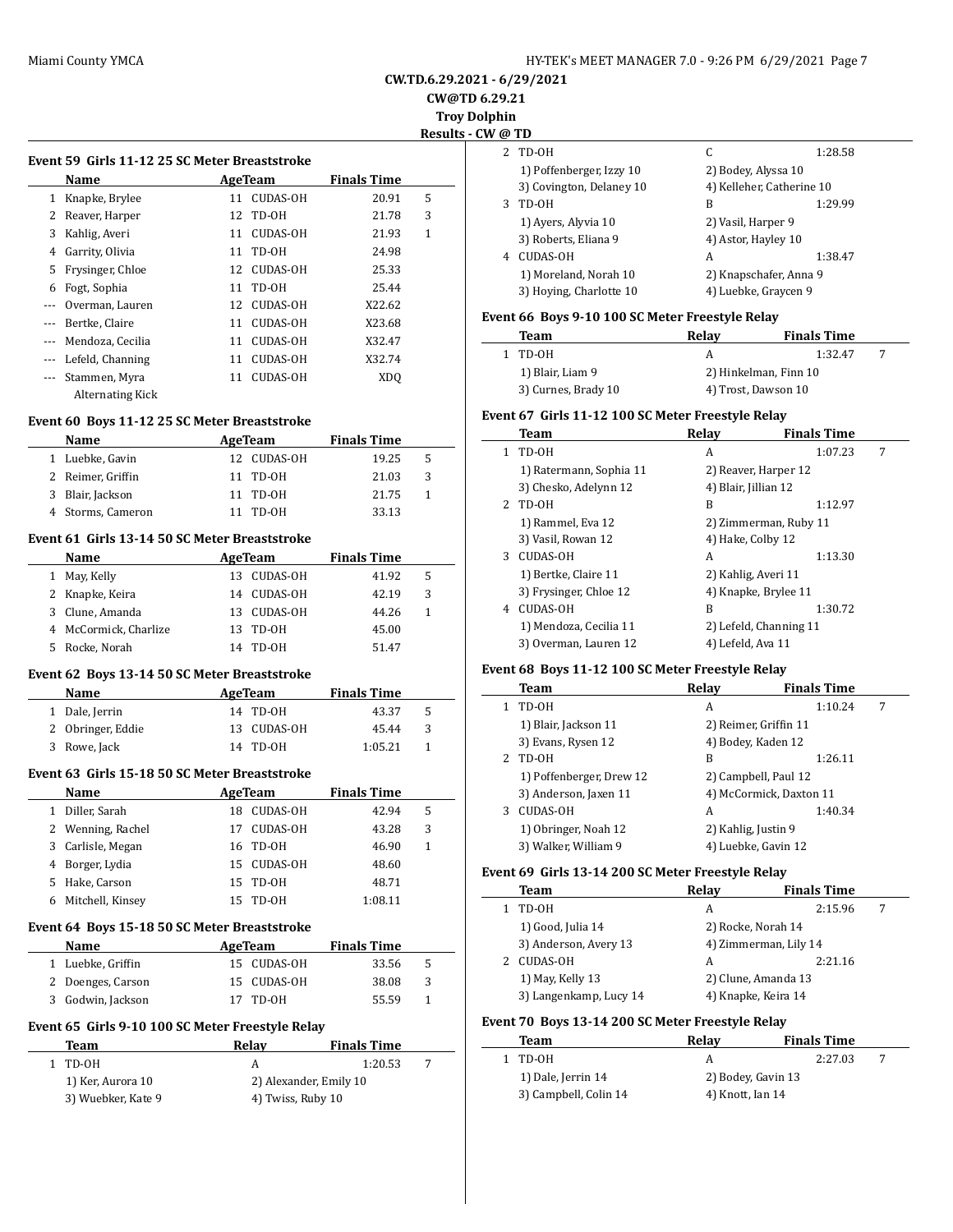### **CW.TD.6.29.2021 - 6/29/2021 CW@TD 6.29.21**

# **Troy Dolphin**

# **Results - CW @ TD**

|              | Team                                             | Relay                                   | <b>Finals Time</b>           |     |
|--------------|--------------------------------------------------|-----------------------------------------|------------------------------|-----|
|              | 1 CUDAS-OH                                       | A                                       | 2:03.14                      | 7   |
|              | 1) Diller, Sarah 18                              | 2) Byer, Isabel 15                      |                              |     |
|              | 3) Wenning, Rachel 17                            | 4) May, Macy 19                         |                              |     |
|              | $2$ TD-OH                                        | A                                       | 2:18.32                      |     |
|              | 1) Carlisle, Megan 16                            |                                         | 2) Hake, Carson 15           |     |
|              | 3) Kitta, Kiley 15                               |                                         | 4) Poffenberger, Abigayle 15 |     |
|              | Event 72 Boys 15-18 200 SC Meter Freestyle Relay |                                         |                              |     |
|              | Team                                             | Relay                                   | <b>Finals Time</b>           |     |
| $\mathbf{1}$ | CUDAS-OH                                         | A                                       | 1:57.89                      | 7   |
|              | 1) Bruns, Riley 17                               |                                         | 2) Doenges, Carson 15        |     |
|              | 3) Partington, Kevin 17                          |                                         | 4) Luebke, Griffin 15        |     |
|              | $2$ TD-OH                                        | A                                       | 2:17.38                      |     |
|              | 1) Reimer, Quinten 15                            |                                         | 2) Godwin, Jackson 17        |     |
|              | 3) Rowe, Jack 14                                 |                                         | 4) Christenson, Matthew 16   |     |
|              | <b>Combined Team Scores</b>                      |                                         |                              |     |
|              |                                                  | Combined Team Scores - Through Event 72 |                              |     |
|              | Troy Dolphin<br>1.                               |                                         |                              | 363 |

#### **Scores - Women**

|                     | Women - Team Rankings - Through Event 72 |     |
|---------------------|------------------------------------------|-----|
|                     | 1. Troy Dolphin                          | 175 |
|                     | 2. Coldwater Cuda's                      | 128 |
| <b>Scores - Men</b> |                                          |     |
|                     | Men - Team Rankings - Through Event 72   |     |
|                     | 1. Troy Dolphin                          |     |

2. Coldwater Cuda's 230

|  | $\cdots$ $\cdots$ $\cdots$ | ∸∽  |
|--|----------------------------|-----|
|  | 2. Coldwater Cuda's        | 102 |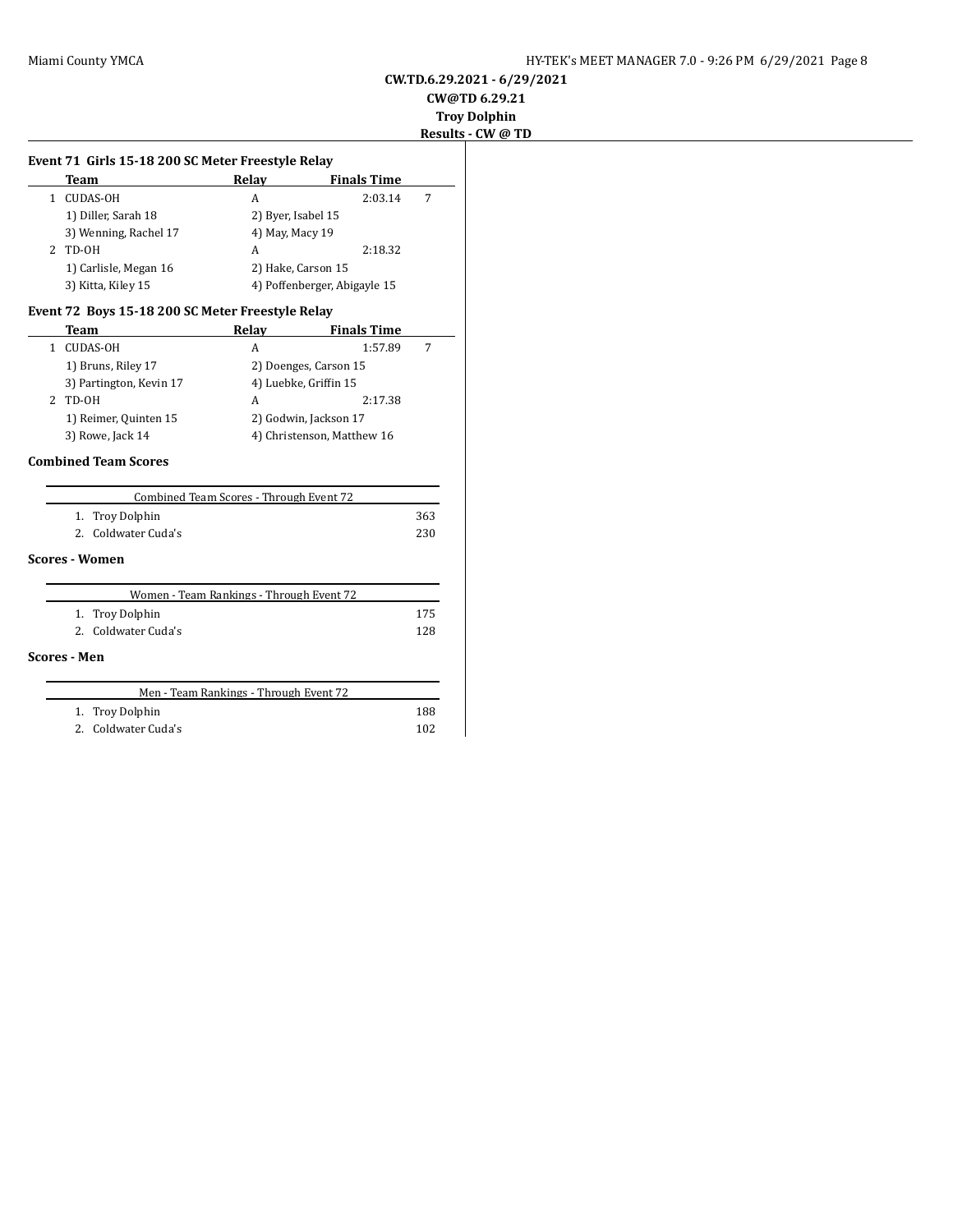| HY-TEK's MEET MANAGER 7.0 - 9:08 AM 6/23/2021 Page 1 |  |
|------------------------------------------------------|--|
|------------------------------------------------------|--|

**NB vs Troy Dolphin - 6/22/2021**

 $\overline{\phantom{a}}$ 

 $\overline{\phantom{0}}$ 

 $\overline{\phantom{a}}$ 

# **Results - Meet**

#### **Event 1 Girls 8 & Under 100 SC Meter Medley Relay**

|    | Team                     | Relay                 | <b>Finals Time</b>   |   |
|----|--------------------------|-----------------------|----------------------|---|
| 1. | TD-OH                    | A                     | 1:57.62              | 7 |
|    | 1) Huber, Leah 8         | 2) Storms, Ava 7      |                      |   |
|    | 3) Hawk, Paisley 7       | 4) Wuebker, Brooke 7  |                      |   |
|    | NBBAR-OH                 | C                     | DQ                   |   |
|    | 1) McCollum, Alexis 5    | 2) Overman, Brynn 6   |                      |   |
|    | 3) Wells, Malayna 7      | 4) Roiberg, Kaitlyn 8 |                      |   |
|    | NBBAR-OH                 | A                     | DO.                  |   |
|    | 1) Fogt, Eleanor 7       | 2) Baker, Julie 8     |                      |   |
|    | 3) Young, Ellie 7        | 4) Steineman, Anne 7  |                      |   |
|    | NBBAR-OH                 | B                     | DQ                   |   |
|    | 1) Hopf, Josie 7         | 2) Niekamp, Emma 8    |                      |   |
|    | 3) Tangeman, Gabrielle 8 |                       | 4) Mumaw, Giovanna 7 |   |

### **Event 2 Boys 8 & Under 100 SC Meter Medley Relay**

|       | Team                   | Relay               | <b>Finals Time</b> |
|-------|------------------------|---------------------|--------------------|
|       | NBBAR-OH               | В                   | DO.                |
|       | 1) McCollum, Brayden 7 | 2) Carte, Jack 8    |                    |
|       | 3) Heckman, Ty 8       | 4) Young, Samuel 5  |                    |
| $---$ | NBBAR-OH               | А                   | DO.                |
|       | 1) Sunderhaus, Tyler 8 | 2) Overman, Abram 8 |                    |
|       | 3) Monfort, Bryce 8    | 4) Lange, Oliver 8  |                    |

### **Event 3 Girls 9-10 100 SC Meter Medley Relay**

|                                                                                                                                                                                                                                                                                                                                                                                              | Team                    | Relav                     | <b>Finals Time</b> |   |
|----------------------------------------------------------------------------------------------------------------------------------------------------------------------------------------------------------------------------------------------------------------------------------------------------------------------------------------------------------------------------------------------|-------------------------|---------------------------|--------------------|---|
| 1                                                                                                                                                                                                                                                                                                                                                                                            | TD-0H                   | А                         | 1:40.82            | 7 |
|                                                                                                                                                                                                                                                                                                                                                                                              | 1) Ayers, Alyvia 10     | 2) Vasil, Harper 9        |                    |   |
|                                                                                                                                                                                                                                                                                                                                                                                              | 3) Twiss, Ruby 10       | 4) Wuebker, Kate 9        |                    |   |
| 2                                                                                                                                                                                                                                                                                                                                                                                            | NBBAR-OH                | A                         | 2:16.38            |   |
|                                                                                                                                                                                                                                                                                                                                                                                              | 1) Manbeck, Elizabeth 9 | 2) Young, Rena 9          |                    |   |
|                                                                                                                                                                                                                                                                                                                                                                                              | 3) Rush, Sophie 9       | 4) Fullenkamp, Jocelyn 10 |                    |   |
| $\frac{1}{2} \frac{1}{2} \frac{1}{2} \frac{1}{2} \frac{1}{2} \frac{1}{2} \frac{1}{2} \frac{1}{2} \frac{1}{2} \frac{1}{2} \frac{1}{2} \frac{1}{2} \frac{1}{2} \frac{1}{2} \frac{1}{2} \frac{1}{2} \frac{1}{2} \frac{1}{2} \frac{1}{2} \frac{1}{2} \frac{1}{2} \frac{1}{2} \frac{1}{2} \frac{1}{2} \frac{1}{2} \frac{1}{2} \frac{1}{2} \frac{1}{2} \frac{1}{2} \frac{1}{2} \frac{1}{2} \frac{$ | NBBAR-OH                | B                         | DO.                |   |
|                                                                                                                                                                                                                                                                                                                                                                                              | 1) Trego, Kennedy 9     | 2) Mumaw, Genevieve 9     |                    |   |
|                                                                                                                                                                                                                                                                                                                                                                                              | 3) Niekamp, Ava 10      | 4) Nelson, Claire 9       |                    |   |
|                                                                                                                                                                                                                                                                                                                                                                                              |                         |                           |                    |   |

#### **Event 4 Boys 9-10 100 SC Meter Medley Relay**

| Team                 | Relay               | <b>Finals Time</b>     |   |
|----------------------|---------------------|------------------------|---|
| TD-OH                | A                   | 1:43.13                | 7 |
| 1) Curnes, Brady 10  |                     | 2) Trost, Dawson 10    |   |
| 3) Blair, Liam 9     |                     | 4) Hinkelman, Finn 10  |   |
| 2 NBBAR-OH           | A                   | 1:57.13                |   |
| 1) Varno, Preston 9  |                     | 2) Garman, Augustus 10 |   |
| 3) Bernhold, Gabe 10 | 4) Wells, Jenson 10 |                        |   |

### **Event 5 Girls 11-12 100 SC Meter Medley Relay**

|              | Team                    | Relay                | <b>Finals Time</b>      |   |
|--------------|-------------------------|----------------------|-------------------------|---|
| $\mathbf{1}$ | TD-OH                   | A                    | 1:13.27                 | 7 |
|              | 1) Ratermann, Sophia 11 | 2) Blair, Jillian 12 |                         |   |
|              | 3) Sroufe, Cher 11      |                      | 4) Zimmerman, Ruby 11   |   |
| 2            | NBBAR-OH                | A                    | 1:23.66                 |   |
|              | 1) Eyink, Sophie 12     |                      | 2) Whitlatch, Liviya 11 |   |
|              | 3) Hemmelgarn, Lily 11  |                      | 4) Garman, Katherine 12 |   |
| 3            | TD-OH                   | B                    | 1:34.44                 |   |
|              | 1) Vasil, Rowan 12      |                      | 2) Reaver, Harper 12    |   |
|              | 3) Williams, Abbey 11   | 4) Hake, Colby 12    |                         |   |
|              | NBBAR-OH                | B                    | DO.                     |   |
|              | 1) Varno, Arelia 11     |                      | 2) Craft, Brooke 11     |   |
|              | 3) Tangeman, Sophia 12  |                      | 4) Davis, Susannah 12   |   |
|              |                         |                      |                         |   |

| .       |                       |                         |    |
|---------|-----------------------|-------------------------|----|
| $- - -$ | NBBAR-OH              |                         | DO |
|         | 1) Suchland, Jenna 11 | 2) Manbeck, Samantha 12 |    |
|         | 3) Dicke, Avery 11    | 4) Trego, Allison 12    |    |
|         |                       |                         |    |

### **Event 6 Boys 11-12 100 SC Meter Medley Relay**

|    | Team                    | Relay | <b>Finals Time</b>        |   |
|----|-------------------------|-------|---------------------------|---|
| 1. | TD-OH                   | A     | 1:17.13                   | 7 |
|    | 1) Evans, Rysen 12      |       | 2) Reimer, Griffin 11     |   |
|    | 3) Dunkle, Liam 11      |       | 4) Blair, Jackson 11      |   |
| 2. | NBBAR-OH                | A     | 1:23.00                   |   |
|    | 1) Young, Aiden 11      |       | 2) Monfort, Aiden 11      |   |
|    | 3) Mcnaughton, Tommy 12 |       | 4) Nelson, Charlie 12     |   |
| 3  | NBBAR-OH                | B     | 1:35.88                   |   |
|    | 1) Lozier, Joel 12      |       | 2) Dicke, Gavin 12        |   |
|    | 3) Lennartz, Lukas 12   |       | 4) Selhorst, Alexander 12 |   |
|    | NBBAR-OH                | C     | DO.                       |   |
|    | 1) Baker, Zach 11       |       | 2) Steineman, Noah 12     |   |
|    | 3) Rismiller, AJ 12     |       | 4) Niekamp, Tate 11       |   |

### **Event 7 Girls 13-14 200 SC Meter Medley Relay**

| Team                    | Relav              | <b>Finals Time</b>    |  |
|-------------------------|--------------------|-----------------------|--|
| NBBAR-OH                |                    | 2:54.24               |  |
| 1) Fullenkamp, Layla 13 | 2) Kramer, Ella 14 |                       |  |
| 3) Homan, Lucy 13       |                    | 4) Parlett, Aliyah 14 |  |

### **Event 8 Boys 13-14 200 SC Meter Medley Relay**

| Team                     | Relav            | <b>Finals Time</b>     |  |
|--------------------------|------------------|------------------------|--|
| NBBAR-OH                 | А                | 3:04.65                |  |
| 1) Sunderhaus, Conner 13 |                  | 2) Hemmelgarn, Will 14 |  |
| 3) Wells, Maddox 14      |                  | 4) Mumaw, Austin 13    |  |
| TD-OH                    | А                | 3:10.31                |  |
| 1) Campbell, Colin 14    | 2) Rowe, Jack 14 |                        |  |
| 3) Knott, Ian 14         |                  | 4) Rowe, Nathan 11     |  |

#### **Event 9 Girls 15 & Over 200 SC Meter Medley Relay**

| Team                      | Relay              | <b>Finals Time</b>     |  |
|---------------------------|--------------------|------------------------|--|
| NBBAR-OH                  | A                  | 2:31.84                |  |
| 1) Fleming, Katie 17      |                    | 2) Heckman, Lydia 17   |  |
| 3) Whitlatch, Caroline 15 |                    | 4) Rismiller, Jenna 15 |  |
| TD-OH                     | A                  | 2:51.65                |  |
| 1) Fields, Addie 17       | 2) Hake, Carson 15 |                        |  |
| 3) Zimmerman, Lily 14     |                    | 4) Mitchell, Kinsey 15 |  |

### **Event 10 Boys 15 & Over 200 SC Meter Medley Relay**

| Team                    | Relav               | <b>Finals Time</b> |
|-------------------------|---------------------|--------------------|
| --- NBBAR-OH            |                     | DO                 |
| 1) Rohr, Avery 13       | 2) Bernhold, Sam 15 |                    |
| 3) Bernhold, Patrick 17 | 4) Spragg, Gavin 16 |                    |

#### **Event 11 Girls 8 & Under 25 SC Meter Freestyle**

|          | Name                 |   | AgeTeam  | <b>Finals Time</b> |   |  |
|----------|----------------------|---|----------|--------------------|---|--|
| 1        | Storms, Ava          | 7 | TD-OH    | 24.56              | 5 |  |
|          | 2 Young, Ellie       | 7 | NBBAR-OH | 25.33              | 3 |  |
| 3        | Wuebker, Brooke      | 7 | TD-OH    | 27.07              | 1 |  |
| 4        | Rowe, Zoe            | 8 | TD-OH    | 28.21              |   |  |
| 5.       | Tangeman, Gabrielle  | 8 | NBBAR-OH | 30.59              |   |  |
| 6        | Mumaw, Giovanna      | 7 | NBBAR-OH | 34.34              |   |  |
|          | --- Wuebker, Brenna  | 7 | TD-OH    | X30.76             |   |  |
|          | --- Huber, Leah      | 8 | TD-OH    | X32.57             |   |  |
| $\cdots$ | Johnson, Claire      | 8 | TD-OH    | X33.38             |   |  |
|          | --- Roiberg, Kaitlyn | 8 | NBBAR-OH | X38.93             |   |  |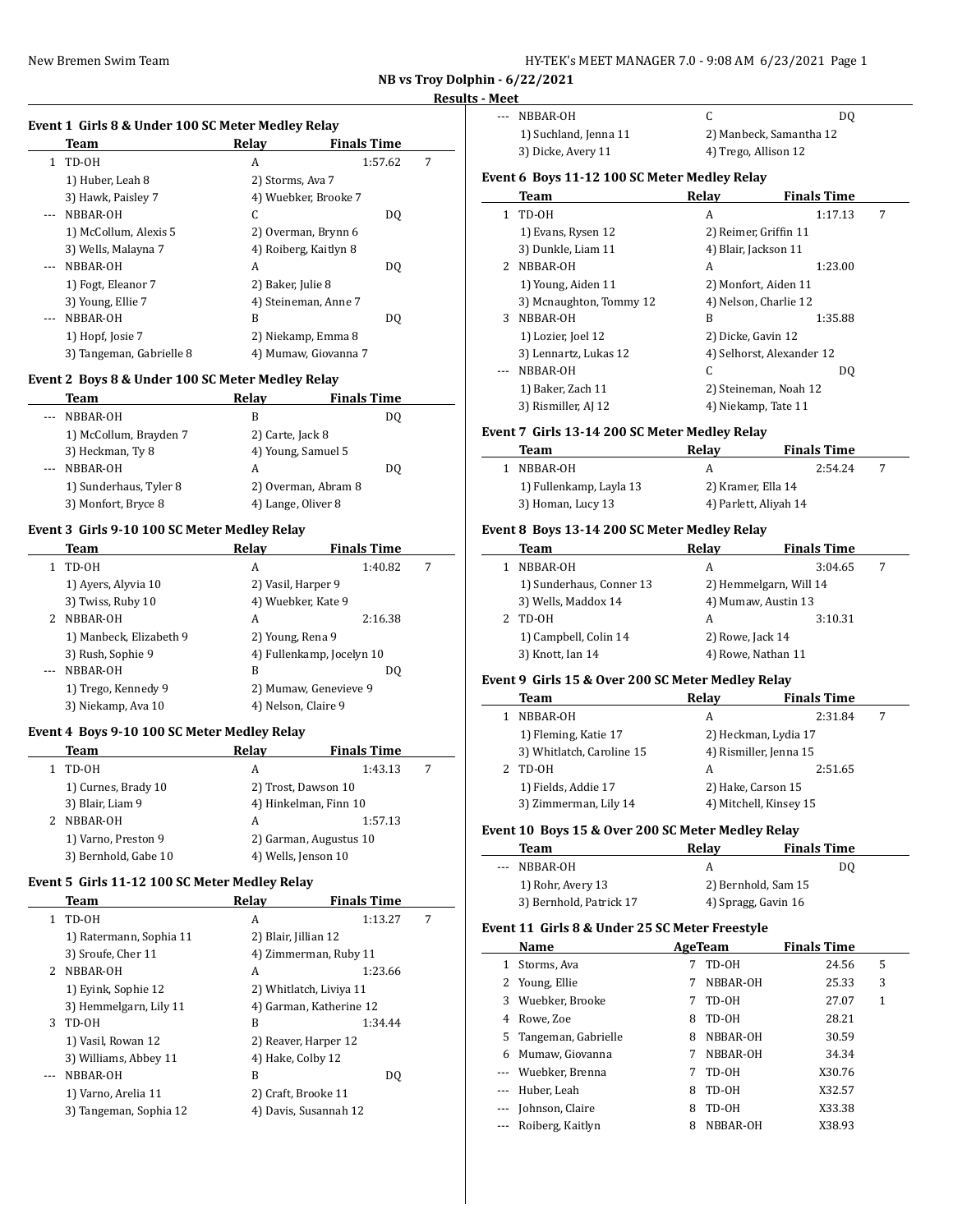| HY-TEK's MEET MANAGER 7.0 - 9:08 AM 6/23/2021 Page 2 |  |  |
|------------------------------------------------------|--|--|
|------------------------------------------------------|--|--|

**NB vs Troy Dolphin - 6/22/2021 Results - Meet**

 $\overline{a}$ 

# **(Event 11 Girls 8 & Under 25 SC Meter Freestyle)**

|          | Name             |   | AgeTeam  | <b>Finals Time</b> |  |
|----------|------------------|---|----------|--------------------|--|
|          | Steineman, Anne  | 7 | NBBAR-OH | X38.94             |  |
| $\cdots$ | Hopf, Josie      | 7 | NBBAR-OH | X39.63             |  |
|          | Niekamp, Emma    | 8 | NBBAR-OH | X39.88             |  |
|          | Johnson, Sophia  | 6 | TD-OH    | X39.96             |  |
|          | Ort, Jensynn     | 8 | NBBAR-OH | X40.40             |  |
|          | Schemmel, Olivia | 6 | TD-0H    | X41.41             |  |
|          | Baker, Julie     | 8 | NBBAR-OH | X44.60             |  |
|          | Johnson, Madelyn | 6 | TD-OH    | X47.01             |  |
|          | McCollum, Alexis | 5 | NBBAR-OH | X48.25             |  |
|          | Wells, Malayna   | 7 | NBBAR-OH | X48.81             |  |
|          | Overman, Brynn   | 6 | NBBAR-OH | X1:00.60           |  |
|          | Fogt, Eleanor    | 7 | NBBAR-OH | X1:01.40           |  |
|          |                  |   |          |                    |  |

# **Event 12 Boys 8 & Under 25 SC Meter Freestyle**

| Name              |   |          | <b>Finals Time</b> |   |
|-------------------|---|----------|--------------------|---|
| Overman, Abram    | 8 | NBBAR-OH | 24.16              | 5 |
| Sunderhaus, Tyler | 8 | NBBAR-OH | 29.51              | 3 |
| Ayers, Abram      | 7 | TD-OH    | 33.97              | 1 |
| Monfort, Bryce    | 8 | NBBAR-OH | 38.73              |   |
| Venters, Grant    | 7 | TD-OH    | 44.87              |   |
| Heckman, Ty       | 8 | NBBAR-OH | X24.48             |   |
| Tobe, Trent       | 7 | TD-OH    | X27.66             |   |
| Minnich, Cooper   | 7 | TD-OH    | X35.22             |   |
| McCollum, Brayden | 7 | NBBAR-OH | X35.65             |   |
| Roberts, Thomas   | 6 | TD-OH    | X38.27             |   |
| Curnes, Bowen     | 8 | TD-OH    | X42.66             |   |
| Carte, Jack       | 8 | NBBAR-OH | X45.84             |   |
| Magyar, Chase     | 7 | TD-OH    | X46.77             |   |
| Young, Samuel     | 5 | NBBAR-OH | X1:33.31           |   |
| Lange, Oliver     | 8 | NBBAR-OH | XD <sub>O</sub>    |   |
| Chaney, Jack      | 8 | TD-OH    | DQ                 |   |
|                   |   |          | AgeTeam            |   |

### **Event 13 Girls 9-10 25 SC Meter Freestyle**

|          | Name                |    | AgeTeam  | <b>Finals Time</b> |   |
|----------|---------------------|----|----------|--------------------|---|
| 1        | Wuebker, Kate       | 9  | TD-OH    | 19.02              | 5 |
| 2        | Young, Rena         | 9  | NBBAR-OH | 21.70              | 3 |
| 3        | Avers, Alyvia       | 10 | TD-0H    | 22.07              | 1 |
| 4        | Avers, Adley        | 9  | TD-0H    | 25.41              |   |
| 5        | Fullenkamp, Jocelyn | 10 | NBBAR-OH | 27.90              |   |
| 6        | Manbeck, Elizabeth  | 9  | NBBAR-OH | 32.89              |   |
|          | Roberts, Eliana     | 9  | TD-OH    | X20.47             |   |
|          | Vasil, Harper       | 9  | TD-0H    | X20.62             |   |
| $\cdots$ | Tolpin, Alexandra   | 10 | TD-0H    | X25.06             |   |
|          | Venters, Sadie      | 9  | TD-OH    | X33.02             |   |
|          | Trego, Kennedy      | 9  | NBBAR-OH | X38.03             |   |
|          | Niekamp, Ava        | 10 | NBBAR-OH | X38.74             |   |
|          | Mumaw, Genevieve    | 9  | NBBAR-OH | X40.41             |   |

### **Event 14 Boys 9-10 25 SC Meter Freestyle**

|              | Name              | AgeTeam |          | <b>Finals Time</b> |   |
|--------------|-------------------|---------|----------|--------------------|---|
| $\mathbf{1}$ | Bernhold, Gabe    | 10      | NBBAR-OH | 17.82              | 5 |
|              | 2 Trost, Dawson   | 10      | TD-OH    | 18.22              | 3 |
| 3            | Curnes, Brady     | 10      | TD-OH    | 20.78              | 1 |
|              | 4 Hinkelman, Finn | 10      | TD-OH    | 22.63              |   |
|              | 5 Steineman, Eli  | 10      | NBBAR-OH | 26.82              |   |
| 6            | Wells, Jenson     | 10      | NBBAR-OH | 29.51              |   |

| Event 15 Girls 11-12 25 SC Meter Freestyle |                     |    |                |                    |              |  |  |  |  |
|--------------------------------------------|---------------------|----|----------------|--------------------|--------------|--|--|--|--|
|                                            | Name                |    | <b>AgeTeam</b> | <b>Finals Time</b> |              |  |  |  |  |
| 1                                          | Ratermann, Sophia   | 11 | TD-OH          | 15.42              | 5            |  |  |  |  |
| 2                                          | Sroufe, Cher        | 11 | TD-OH          | 15.63              | 3            |  |  |  |  |
| 3                                          | Garman, Katherine   | 12 | NBBAR-OH       | 17.84              | $\mathbf{1}$ |  |  |  |  |
| 4                                          | Zimmerman, Ruby     | 11 | TD-OH          | 18.13              |              |  |  |  |  |
| 5                                          | Hemmelgarn, Lily    | 11 | NBBAR-OH       | 18.23              |              |  |  |  |  |
| 6                                          | Tangeman, Sophia    | 12 | NBBAR-OH       | 18.89              |              |  |  |  |  |
| ---                                        | Hake, Colby         | 12 | TD-OH          | X17.68             |              |  |  |  |  |
| ---                                        | Williams, Abbey     | 11 | TD-OH          | X19.71             |              |  |  |  |  |
| ---                                        | Sunderhaus, Addie   | 11 | NBBAR-OH       | X19.82             |              |  |  |  |  |
|                                            | Whitlatch, Liviya   | 11 | NBBAR-OH       | X20.01             |              |  |  |  |  |
| ---                                        | Vasil, Rowan        | 12 | TD-OH          | X20.82             |              |  |  |  |  |
|                                            | Mumaw, Vivienne     | 12 | NBBAR-OH       | X20.83             |              |  |  |  |  |
| ---                                        | Suchland, Jenna     | 11 | NBBAR-OH       | X22.52             |              |  |  |  |  |
| ---                                        | Varno, Arelia       | 11 | NBBAR-OH       | X23.36             |              |  |  |  |  |
| ---                                        | Robinson, Alexandra | 11 | TD-OH          | X28.81             |              |  |  |  |  |

### **Event 16 Boys 11-12 25 SC Meter Freestyle**

|          | Name                |    | AgeTeam  | <b>Finals Time</b> |              |  |
|----------|---------------------|----|----------|--------------------|--------------|--|
| 1        | Dunkle, Liam        | 11 | TD-OH    | 15.53              | 5            |  |
| 2        | Dicke, Gavin        | 12 | NBBAR-OH | 16.88              | 3            |  |
| 3        | Reimer, Griffin     | 11 | TD-OH    | 17.19              | $\mathbf{1}$ |  |
| 4        | Rowe, Nathan        | 11 | TD-OH    | 19.80              |              |  |
| 5        | Selhorst, Alexander | 12 | NBBAR-OH | 20.02              |              |  |
| $\cdots$ | Rismiller, AJ       | 12 | NBBAR-OH | X14.19             |              |  |
|          | Young, Aiden        | 11 | NBBAR-OH | X17.38             |              |  |
| $\cdots$ | Monfort, Aiden      | 11 | NBBAR-OH | X17.75             |              |  |
|          | Rush, Charlie       | 12 | NBBAR-OH | X19.58             |              |  |
|          | Storms, Cameron     | 11 | TD-OH    | X20.82             |              |  |
|          | Steineman, Noah     | 12 | NBBAR-OH | X21.56             |              |  |
| $---$    | Niekamp, Tate       | 11 | NBBAR-OH | X24.05             |              |  |
| $---$    | Whitlatch, Isaiah   | 11 | NBBAR-OH | X25.81             |              |  |
|          | Larson, Jaxyn       | 12 | TD-OH    | X28.38             |              |  |
|          | Carte, Andrew       | 11 | NBBAR-OH | X30.97             |              |  |
|          | Dixon, Cole         | 11 | NBBAR-OH | X31.98             |              |  |

### **Event 17 Girls 8 & Under 25 SC Meter Breaststroke**

|          | Name                                             |    | AgeTeam  | <b>Finals Time</b> |   |
|----------|--------------------------------------------------|----|----------|--------------------|---|
| 1        | Hawk, Paisley                                    | 7  | TD-OH    | 29.40              | 5 |
| 2        | Storms, Ava                                      | 7  | TD-0H    | 33.81              | 3 |
| 3        | Baker, Julie                                     | 8  | NBBAR-OH | 49.65              | 1 |
|          | Young, Ellie                                     | 7  | NBBAR-OH | X41.77             |   |
| $---$    | Roiberg, Kaitlyn                                 | 8  | NBBAR-OH | X1:12.16           |   |
| $---$    | Hopf, Josie                                      | 7  | NBBAR-OH | DO.                |   |
|          | Fogt, Eleanor                                    | 7  | NBBAR-OH | XDQ                |   |
|          | Ort, Jensynn                                     | 8  | NBBAR-OH | XDO                |   |
| $---$    | McCollum, Alexis                                 | 5. | NBBAR-OH | XDO                |   |
|          | Overman, Brynn                                   | 6  | NBBAR-OH | XDO                |   |
| $\cdots$ | Steineman, Anne                                  | 7  | NBBAR-OH | DQ                 |   |
|          | Wells, Malayna                                   | 7  | NBBAR-OH | XDO                |   |
| ---      | Rowe, Zoe                                        | 8  | TD-OH    | DO.                |   |
|          | Event 18 Boys 8 & Under 25 SC Meter Breaststroke |    |          |                    |   |
|          | Name                                             |    | AgeTeam  | <b>Finals Time</b> |   |

| <b>Name</b>           | <b>Age ream</b> | <b>Finals Time</b> |
|-----------------------|-----------------|--------------------|
| --- Heckman, Ty       | 8 NBBAR-OH      | X48.74             |
| --- Young, Samuel     | 5 NBBAR-OH      | X1:29.07           |
| --- Sunderhaus, Tyler | 8 NBBAR-OH      | D <sub>0</sub>     |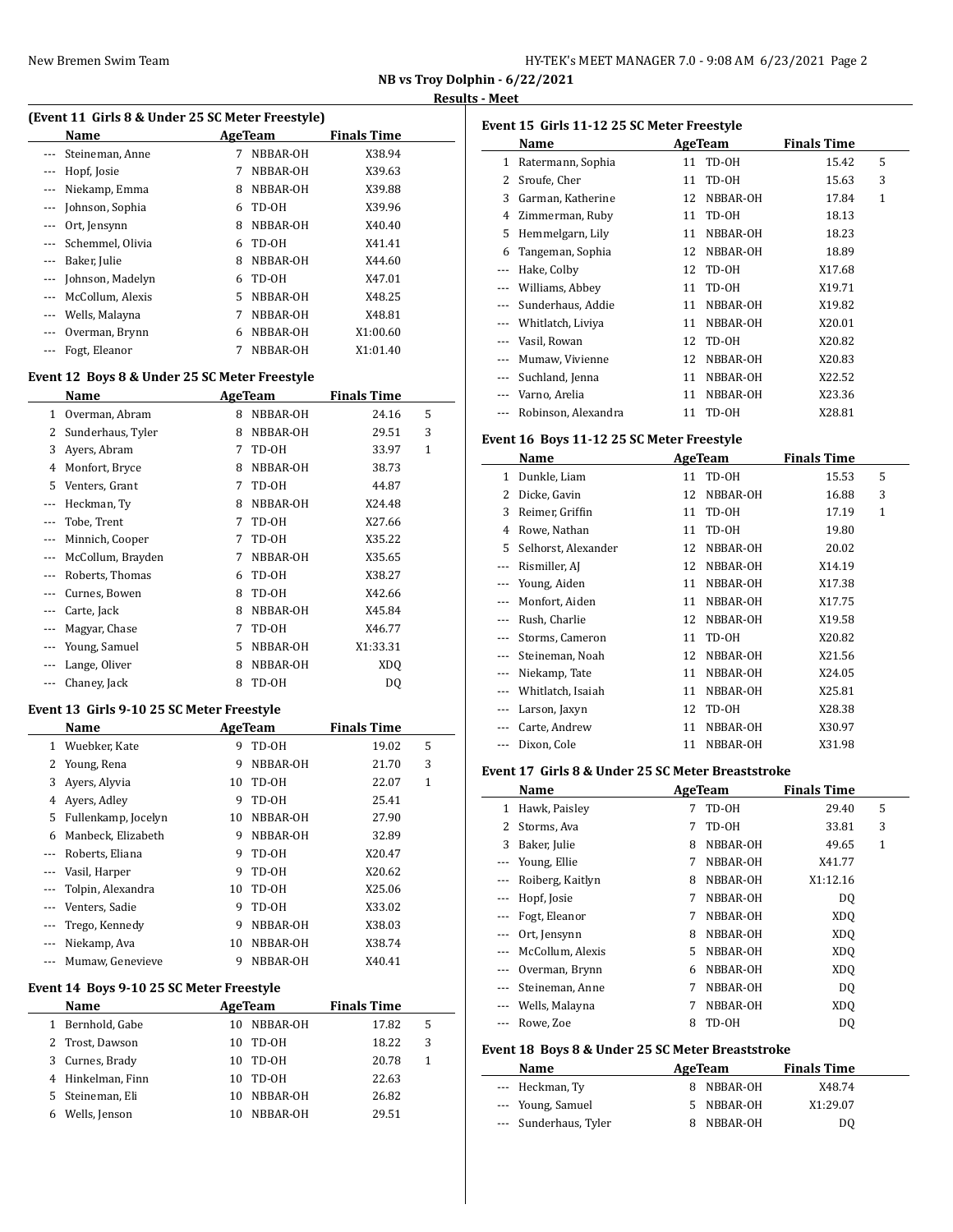| HY-TEK's MEET MANAGER 7.0 - 9:08 AM 6/23/2021 Page 3 |  |
|------------------------------------------------------|--|
|------------------------------------------------------|--|

**NB vs Troy Dolphin - 6/22/2021**

# **Results - Meet (Event 18 Boys 8 & Under 25 SC Meter Breaststroke) Name Age Team Finals Time** --- Lange, Oliver 8 NBBAR-OH DQ --- Curnes, Bowen 8 TD-OH DQ --- McCollum, Brayden 7 NBBAR-OH DQ **Event 19 Girls 9-10 50 SC Meter Freestyle Name Age Team Finals Time** 1 Ayers, Alyvia 10 TD-OH 49.32 5 2 Roberts, Eliana 9 TD-OH 49.81 3 3 Ayers, Adley 9 TD-OH 57.40 1 4 Nelson, Claire 9 NBBAR-OH 1:14.13 5 Manbeck, Elizabeth 9 NBBAR-OH 1:17.45 6 Niekamp, Ava 10 NBBAR-OH 1:35.06 --- Rush, Sophie 9 NBBAR-OH X1:13.59 --- Venters, Sadie 9 TD-OH X1:14.12 **Event 20 Boys 9-10 50 SC Meter Freestyle Name Age Team Finals Time** 1 Blair, Liam 9 TD-OH 46.15 5 2 Curnes, Brady 10 TD-OH 49.43 3 3 Garman, Augustus 10 NBBAR-OH 54.25 1 4 Varno, Preston 9 NBBAR-OH 1:05.69 **Event 21 Girls 11-12 50 SC Meter Freestyle Name AgeTeam Finals Time** 1 Blair, Jillian 12 TD-OH 33.03 5 2 Sroufe, Cher 11 TD-OH 33.28 3  $\overline{a}$ 3 Zimmerman, Ruby 11 TD-OH 39.59 1 4 Eyink, Sophie 12 NBBAR-OH 39.65 5 Manbeck, Samantha 12 NBBAR-OH 50.96 6 Trego, Allison 12 NBBAR-OH 53.31 --- Sunderhaus, Addie 11 NBBAR-OH X47.34 --- Craft, Brooke 11 NBBAR-OH X55.16 --- Davis, Susannah 12 NBBAR-OH X55.41  $\overline{a}$ --- Dicke, Avery 11 NBBAR-OH X1:03.95 **Event 22 Boys 11-12 50 SC Meter Freestyle Name AgeTeam Finals Time** 1 Blair, Jackson 11 TD-OH 36.37 5 2 Evans, Rysen 12 TD-OH 37.07 3 3 Lennartz, Lukas 12 NBBAR-OH 37.31 1 4 Nelson, Charlie 12 NBBAR-OH 40.02 5 Mcnaughton, Tommy 12 NBBAR-OH 41.35 6 Storms, Cameron 11 TD-OH 48.57 --- Rismiller, AJ 12 NBBAR-OH X33.45 --- Steineman, Noah 12 NBBAR-OH X46.50 --- Niekamp, Tate 11 NBBAR-OH X58.09 --- Whitlatch, Isaiah 11 NBBAR-OH X1:01.46 --- Larson, Jaxyn 12 TD-OH X1:02.44 --- Baker, Zach 11 NBBAR-OH X1:06.19 --- Carte, Andrew 11 NBBAR-OH X1:07.10 Dixon, Cole 11 NBBAR-OH X1:11.20  $\overline{a}$ **Event 23 Girls 13-14 50 SC Meter Freestyle Name AgeTeam Finals Time** 1 Zimmerman, Lily 14 TD-OH 32.69 5 2 Homan, Lucy 13 NBBAR-OH 32.91 3 3 Fullenkamp, Layla 13 NBBAR-OH 37.41 1 4 Kramer, Ella 14 NBBAR-OH 40.70

| --- Parlett, Aliyah  |    | 14 NBBAR-OH | X40.44 |
|----------------------|----|-------------|--------|
| --- Blanchard, Lydia | 13 | NBBAR-OH    | X44.02 |
| --- Bruns, Alaina    |    | 13 NBBAR-OH | X46.70 |
| --- Huber, Ava       |    | 14 NBBAR-OH | X52.73 |
|                      |    |             |        |

#### **Event 24 Boys 13-14 50 SC Meter Freestyle**

|   | Name                 |     | AgeTeam  | <b>Finals Time</b> |   |  |
|---|----------------------|-----|----------|--------------------|---|--|
|   | Knott, Ian           | 14  | TD-0H    | 33.03              | 5 |  |
|   | 2 Wells, Maddox      | 14  | NBBAR-OH | 34.24              | 3 |  |
|   | 3 Campbell, Colin    | 14  | TD-0H    | 37.13              | 1 |  |
| 4 | Mumaw, Austin        | 13. | NBBAR-OH | 38.45              |   |  |
| 5 | Rowe, Jack           | 14  | TD-OH    | 41.22              |   |  |
| 6 | Sunderhaus, Conner   | 13  | NBBAR-OH | 41.55              |   |  |
|   | --- Hemmelgarn, Will | 14  | NBBAR-OH | X34.08             |   |  |

#### **Event 25 Girls 15 & Over 50 SC Meter Freestyle**

|   | Name                   | AgeTeam |             | <b>Finals Time</b> |   |  |
|---|------------------------|---------|-------------|--------------------|---|--|
| 1 | Fleming, Katie         | 17      | NBBAR-OH    | 31.63              | 5 |  |
|   | Fields, Addie          | 17      | TD-OH       | 32.62              | 3 |  |
| 3 | Rismiller, Jenna       |         | 15 NBBAR-OH | 34.07              | 1 |  |
| 4 | Mitchell, Kinsey       | 15      | TD-OH       | 48.19              |   |  |
|   | --- Heckman, Lydia     | 17      | NBBAR-OH    | X34.96             |   |  |
|   | --- Lennartz, Lily     | 17      | NBBAR-OH    | X35.32             |   |  |
|   | --- Lange, Norah       | 15      | NBBAR-OH    | X38.63             |   |  |
|   | --- Schmiesing, Reagan | 15.     | NBBAR-OH    | X39.33             |   |  |

#### **Event 26 Boys 15 & Over 50 SC Meter Freestyle**

|   | Name                | AgeTeam |             | <b>Finals Time</b> |   |
|---|---------------------|---------|-------------|--------------------|---|
| 1 | Reimer, Quinten     |         | 15 TD-0H    | 30.52              | 5 |
|   | 2 Bernhold, Patrick |         | 17 NBBAR-OH | 30.90              | 3 |
|   | 3 Godwin, Jackson   |         | 17 TD-0H    | 33.31              |   |
|   | 4 Spragg, Gavin     |         | 16 NBBAR-OH | 33.70              |   |
|   | 5 Bernhold, Sam     |         | 15 NBBAR-OH | 36.66              |   |

#### **Event 27 Girls 8 & Under 25 SC Meter Butterfly**

|   | Name                | AgeTeam |          | <b>Finals Time</b> |   |
|---|---------------------|---------|----------|--------------------|---|
| 1 | Hawk, Paisley       |         | TD-OH    | 24.14              | 5 |
|   | 2 Storms, Ava       |         | TD-OH    | 31.54              | 3 |
|   | Niekamp, Emma       | 8       | NBBAR-OH | X55.28             |   |
|   | Baker, Julie        | 8       | NBBAR-OH | XDO                |   |
|   | Steineman, Anne     |         | NBBAR-OH | D <sub>0</sub>     |   |
|   | --- Mumaw, Giovanna |         | NBBAR-OH | DO.                |   |
|   | --- Wuebker, Brooke | 7       | TD-OH    | D <sub>0</sub>     |   |
|   | Huber. Leah         | 8       | TD-OH    | XDO                |   |
|   | Tangeman, Gabrielle | 8       | NBBAR-OH | DO.                |   |
|   | Wuebker, Brenna     |         | TD-OH    | XDO                |   |

#### **Event 28 Boys 8 & Under 25 SC Meter Butterfly**

| <b>Name</b>      | AgeTeam    | <b>Finals Time</b> |    |
|------------------|------------|--------------------|----|
| 1 Overman, Abram | 8 NBBAR-OH | 39.08              | -5 |
| 2 Monfort, Bryce | 8 NBBAR-OH | 1:04.87            |    |
| --- Carte, Jack  | 8 NBBAR-OH | DQ                 |    |

#### **Event 29 Girls 9-10 25 SC Meter Butterfly**

|   | Name                  | AgeTeam |          | <b>Finals Time</b> |   |
|---|-----------------------|---------|----------|--------------------|---|
|   | 1 Twiss, Ruby         | 10      | TD-OH    | 19.65              | 5 |
|   | 2 Wuebker, Kate       | 9       | TD-OH    | 24.03              | 3 |
| 3 | Vasil, Harper         | 9       | TD-0H    | 30.14              |   |
|   | 4 Fullenkamp, Jocelyn | 10      | NBBAR-OH | 38.88              |   |
|   | Nelson, Claire        |         | NBBAR-OH | 52.34              |   |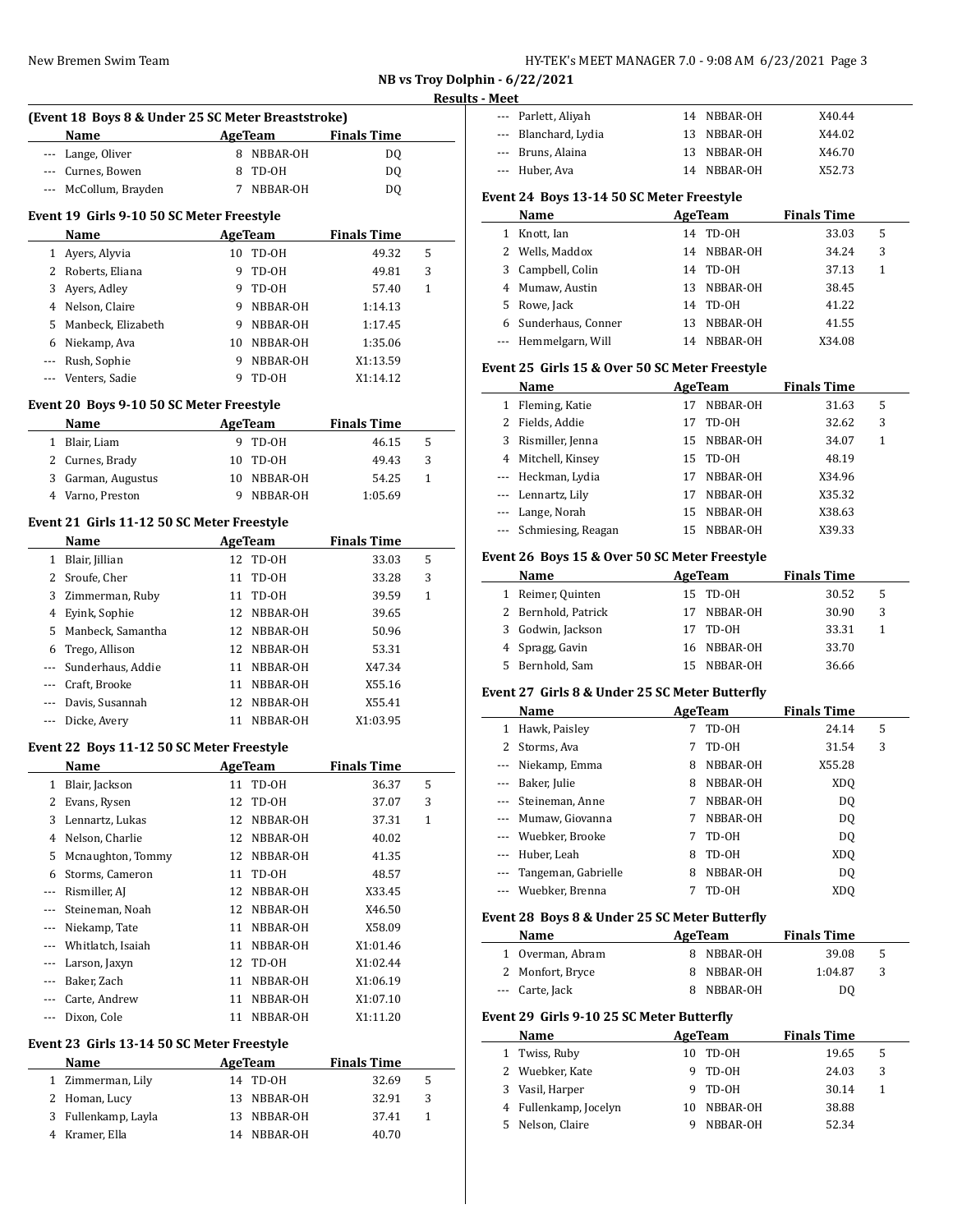| HY-TEK's MEET MANAGER 7.0 - 9:08 AM 6/23/2021 Page 4 |  |
|------------------------------------------------------|--|
|------------------------------------------------------|--|

**NB vs Troy Dolphin - 6/22/2021**

#### **Results - Meet**

|                |                                                     |    |                     |                    |   | <b>Results - Meet</b> |
|----------------|-----------------------------------------------------|----|---------------------|--------------------|---|-----------------------|
|                | (Event 29 Girls 9-10 25 SC Meter Butterfly)<br>Name |    | AgeTeam             | <b>Finals Time</b> |   | Event 3<br>N          |
| ---            | Trego, Kennedy                                      |    | 9 NBBAR-OH          | DQ                 |   | $1 S_1$               |
|                | Event 30 Boys 9-10 25 SC Meter Butterfly            |    |                     |                    |   | 2 <sub>T</sub>        |
|                | Name<br><b>AgeTeam</b>                              |    |                     | <b>Finals Time</b> |   | 3V                    |
| $\mathbf{1}$   | Trost, Dawson                                       |    | 10 TD-0H            | 21.08              | 5 | 4 A                   |
|                | 2 Bernhold, Gabe                                    |    | 10 NBBAR-OH         | 21.31              | 3 | 5 M                   |
|                | 3 Blair, Liam                                       | 9  | TD-OH               | 25.17              | 1 | --- H                 |
|                | 4 Hinkelman, Finn                                   |    | 10 TD-0H            | 35.51              |   | $\mathsf{C}$          |
|                | 5 Steineman, Eli                                    |    | 10 NBBAR-OH         | 36.20              |   | $\mathbf 0$           |
|                |                                                     |    |                     |                    |   | M                     |
|                | Event 31 Girls 11-12 25 SC Meter Butterfly          |    |                     |                    |   | R                     |
|                | Name                                                |    | AgeTeam             | <b>Finals Time</b> |   | $\mathsf{C}$          |
|                | 1 Ratermann, Sophia                                 |    | 11 TD-0H            | 16.79              | 5 | M                     |
|                | 2 Zimmerman, Ruby                                   | 11 | TD-OH               | 18.36              | 3 | Y                     |
|                | 3 Hemmelgarn, Lily                                  |    | 11 NBBAR-OH         | 20.12              | 1 | – Li                  |
|                | 4 Vasil, Rowan                                      | 12 | TD-OH               | 22.28              |   | M                     |
|                | 5 Garman, Katherine                                 | 12 | NBBAR-OH            | 24.27              |   |                       |
| $\cdots$       | Reaver, Harper                                      | 12 | TD-OH               | X19.15             |   | Event 3               |
| $---$          | Eyink, Sophie                                       | 12 | NBBAR-OH            | X20.64             |   | N                     |
| ---            | Mumaw, Vivienne                                     |    | 12 NBBAR-OH         | X26.09             |   | $1\quad G$            |
| $\overline{a}$ | Williams, Abbey                                     |    | 11 TD-0H            | X27.34             |   | 2H                    |
| ---            | Varno, Arelia                                       |    | 11 NBBAR-OH         | X32.01             |   | 3P <sub>i</sub>       |
|                | Suchland, Jenna                                     |    | 11 NBBAR-OH         | X33.16             |   | <b>Event 3</b>        |
| ---            | Craft, Brooke                                       |    | 11 NBBAR-OH         | DQ                 |   | N                     |
|                | Event 32 Boys 11-12 25 SC Meter Butterfly           |    |                     |                    |   | 1 R                   |
|                | Name                                                |    |                     | <b>Finals Time</b> |   | 2 K                   |
|                |                                                     |    | AgeTeam<br>11 TD-0H |                    |   | --- Si                |
|                | 1 Dunkle, Liam                                      |    |                     | 17.98              | 5 |                       |
|                | 2 Reimer, Griffin                                   | 11 | TD-OH               | 20.02              | 3 | Event 3               |
|                | 3 Young, Aiden                                      |    | 11 NBBAR-OH         | 20.40              | 1 | N                     |
| 4              | Mcnaughton, Tommy                                   |    | 12 NBBAR-OH         | 21.70              |   | 1 W                   |
|                | 5 Dicke, Gavin                                      |    | 12 NBBAR-OH         | 24.46              |   | 2H                    |
| $\cdots$       | Selhorst, Alexander                                 |    | 12 NBBAR-OH         | X26.19             |   | 3<br>H                |
| $\cdots$       | Nelson, Charlie                                     |    | 12 NBBAR-OH         | X28.28             |   |                       |
|                | Event 33 Girls 8 & Under 25 SC Meter Backstroke     |    |                     |                    |   | Event 3<br>N          |
|                | Name                                                |    | AgeTeam             | <b>Finals Time</b> |   | $1 \, C$              |
|                | 1 Hawk, Paisley                                     | 7  | TD-OH               | 30.70              | 5 | 2 B                   |
| 2              | Huber, Leah                                         | 8  | TD-OH               | 34.01              | 3 |                       |
| 3              | Rowe, Zoe                                           | 8  | TD-0H               | 39.34              | 1 | Event 3               |
| 4              | Young, Ellie                                        | 7  | NBBAR-OH            | 39.60              |   | т                     |
| 5              | Tangeman, Gabrielle                                 | 8  | NBBAR-OH            | 39.83              |   | T<br>1                |
| 6              | Fogt, Eleanor                                       | 7  | NBBAR-OH            | 57.26              |   | 1                     |
| ---            | Johnson, Sophia                                     | 6  | TD-OH               | X39.14             |   | $3^{\circ}$           |
| ---            | Johnson, Claire                                     | 8  | TD-OH               | X40.46             |   | 2<br>N                |
| ---            | Hopf, Josie                                         | 7  | NBBAR-OH            | X42.83             |   | 1                     |
| ---            | Mumaw, Giovanna                                     | 7  | NBBAR-OH            | X44.82             |   | $3^{\circ}$           |
| ---            | Wuebker, Brooke                                     | 7  | TD-OH               | X46.63             |   | 3<br>N                |
| ---            | Wuebker, Brenna                                     | 7  | TD-0H               | X48.21             |   | 1                     |
| ---            | Roiberg, Kaitlyn                                    | 8  | NBBAR-OH            | X52.71             |   | $3^{\circ}$           |
| ---            | Wells, Malayna                                      | 7  | NBBAR-OH            | X54.74             |   | 4 N                   |
| ---            | McCollum, Alexis                                    | 5  | NBBAR-OH            | X55.18             |   | 1                     |
| ---            | Niekamp, Emma                                       | 8  | NBBAR-OH            | X56.20             |   | $3^{\circ}$           |
| ---            | Schemmel, Olivia                                    | 6  | TD-OH               | X58.81             |   |                       |
| ---            | Overman, Brynn                                      | 6  | NBBAR-OH            | X1:07.31           |   |                       |
| ---            | Johnson, Madelyn                                    | 6  | TD-OH               | X1:07.37           |   |                       |
|                |                                                     |    |                     |                    |   |                       |

|              | Name                                                   |             | <b>AgeTeam</b>           | <b>Finals Time</b> |              |
|--------------|--------------------------------------------------------|-------------|--------------------------|--------------------|--------------|
| 1            | Sunderhaus, Tyler                                      | 8           | NBBAR-OH                 | 33.28              | 5            |
| 2            | Tobe, Trent                                            | 7           | TD-OH                    | 36.31              | 3            |
| 3            | Venters, Grant                                         | 7           | TD-OH                    | 40.84              | 1            |
| 4            | Ayers, Abram                                           | 7           | TD-OH                    | 40.87              |              |
| 5            | Monfort, Bryce                                         | 8           | NBBAR-OH                 | 1:01.31            |              |
| ---          | Heckman, Ty                                            | 8           | NBBAR-OH                 | X30.66             |              |
| ---          | Chaney, Jack                                           |             | 8 TD-0H                  | X37.55             |              |
| ---          | Overman, Abram                                         | 8           | NBBAR-OH                 | X40.47             |              |
| ---          | Minnich, Cooper                                        | 7           | TD-OH                    | X40.54             |              |
| ---          | Roberts, Thomas                                        | 6           | TD-0H                    | X45.97             |              |
| ---          | Carte, Jack                                            | 8           | NBBAR-OH                 | X47.33             |              |
| ---          | Magyar, Chase                                          | $7^{\circ}$ | TD-OH                    | X1:08.39           |              |
| ---          | Young, Samuel                                          |             | 5 NBBAR-OH               | X1:45.46           |              |
| ---          | Lange, Oliver                                          |             | 8 NBBAR-OH               | <b>XDQ</b>         |              |
| ---          | McCollum, Brayden                                      | 7           | NBBAR-OH                 | DQ                 |              |
|              | Event 35 Girls 13-14 50 SC Meter Butterfly             |             |                          |                    |              |
|              | Name                                                   |             | AgeTeam                  | <b>Finals Time</b> |              |
|              | 1 Good, Julia                                          | 14          | TD-OH                    | 35.60              | 5            |
| 2            | Homan, Lucy                                            | 13          | NBBAR-OH                 | 35.65              | 3            |
| 3            | Parlett, Aliyah                                        |             | 14 NBBAR-OH              | 49.99              | 1            |
|              | Event 36 Boys 13-14 50 SC Meter Butterfly              |             |                          |                    |              |
|              | Name                                                   |             | AgeTeam                  | <b>Finals Time</b> |              |
| $\mathbf{1}$ | Rohr, Avery                                            | 13          | NBBAR-OH                 | 35.47              | 5            |
| 2            | Knott, Ian                                             | 14          | TD-OH                    | 39.99              | 3            |
| $---$        | Sunderhaus, Conner                                     | 13          | NBBAR-OH                 | DQ                 |              |
|              | Event 37  Girls 15 & Over 50 SC Meter Butterfly        |             |                          |                    |              |
|              | Name                                                   |             | AgeTeam                  | <b>Finals Time</b> |              |
|              | 1 Whitlatch, Caroline                                  |             | 15 NBBAR-OH              | 34.13              | 5            |
| 2            | Hake, Carson                                           | 15          | TD-OH                    | 40.89              | 3            |
| 3            | Heckman, Lydia                                         | 17          | NBBAR-OH                 | 42.54              | $\mathbf{1}$ |
|              | Event 38  Boys 15 & Over 50 SC Meter Butterfly         |             |                          |                    |              |
|              | Name                                                   |             | AgeTeam                  | <b>Finals Time</b> |              |
|              | 1 Christenson, Matthew                                 |             | 16 TD-0H                 | 31.66              | 5            |
|              | 2 Bernhold, Patrick                                    |             | 17 NBBAR-OH              | 39.84              | 3            |
|              | Event 39  Girls 8 & Under 100 SC Meter Freestyle Relay |             |                          |                    |              |
|              | Team                                                   |             | <b>Relay</b>             | <b>Finals Time</b> |              |
| $\mathbf{1}$ | TD-0H                                                  |             | A                        | 1:44.02            | 7            |
|              | 1) Rowe, Zoe 8                                         |             | 2) Storms, Ava 7         |                    |              |
|              | 3) Wuebker, Brooke 7                                   |             | 4) Hawk, Paisley 7       |                    |              |
|              | 2 NBBAR-OH                                             |             | A                        | 2:18.02            |              |
|              | 1) Young, Ellie 7                                      |             | 2) Steineman, Anne 7     |                    |              |
|              | 3) Mumaw, Giovanna 7                                   |             | 4) Tangeman, Gabrielle 8 |                    |              |
|              |                                                        |             | B                        | 2:59.10            |              |
| 3            | NBBAR-OH                                               |             |                          |                    |              |
|              | 1) Hopf, Josie 7                                       |             | 2) Wells, Malayna 7      |                    |              |
|              |                                                        |             |                          |                    |              |
|              | 3) Niekamp, Emma 8<br>4 NBBAR-OH                       |             | 4) Baker, Julie 8<br>C   |                    |              |
|              | 1) McCollum, Alexis 5                                  |             | 2) Fogt, Eleanor 7       | 3:35.81            |              |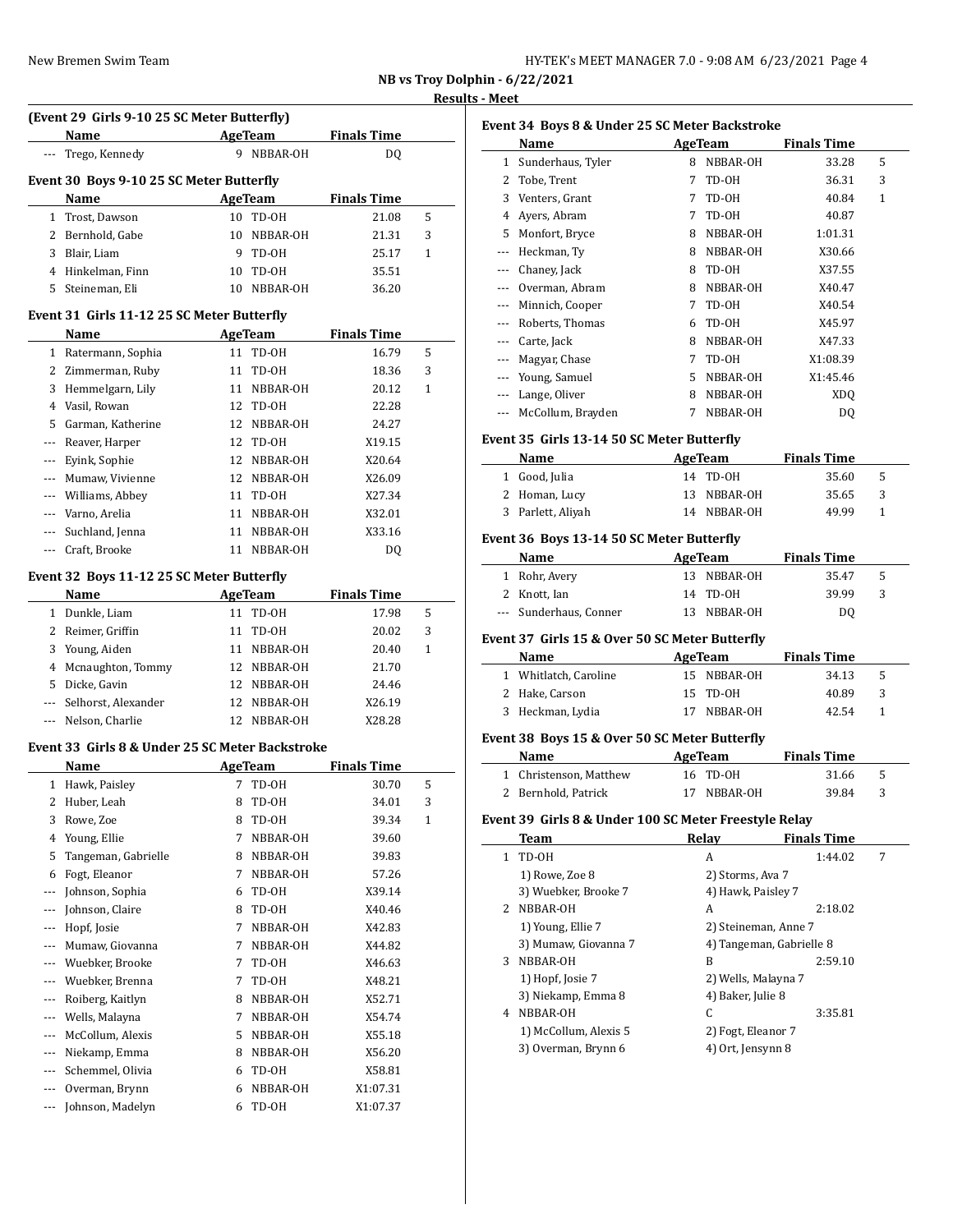| HY-TEK's MEET MANAGER 7.0 - 9:08 AM 6/23/2021 Page 5 |  |  |  |
|------------------------------------------------------|--|--|--|
|------------------------------------------------------|--|--|--|

**NB vs Troy Dolphin - 6/22/2021**

### **Results - I**

 $\frac{1}{2}$ 

### **Event 40 Boys 8 & Under 100 SC Meter Freestyle Relay**

|    | Team                 | Relav               | <b>Finals Time</b>     |   |
|----|----------------------|---------------------|------------------------|---|
| 1. | NBBAR-OH             | А                   | 2:16.19                | 7 |
|    | 1) Overman, Abram 8  | 2) Monfort, Bryce 8 |                        |   |
|    | 3) Lange, Oliver 8   |                     | 4) Sunderhaus, Tyler 8 |   |
|    | 2 TD-0H              | A                   | 2:40.28                |   |
|    | 1) Curnes, Bowen 8   | 2) Tobe, Trent 7    |                        |   |
|    | 3) Magyar, Chase 7   | 4) Ayers, Abram 7   |                        |   |
| 3  | TD-0H                | B                   | 2:43.75                |   |
|    | 1) Venters, Grant 7  |                     | 2) Roberts, Thomas 6   |   |
|    | 3) Minnich, Cooper 7 | 4) Chaney, Jack 8   |                        |   |
| 4  | NBBAR-OH             | B                   | 3:05.38                |   |
|    | 1) Heckman, Ty 8     | 2) Carte, Jack 8    |                        |   |
|    | 3) Larger, Alex 7    |                     | 4) McCollum, Brayden 7 |   |

#### **Event 41 Girls 9-10 100 SC Meter IM**

| Name             | AgeTeam |            | <b>Finals Time</b> |    |
|------------------|---------|------------|--------------------|----|
| 1 Twiss, Ruby    |         | 10 TD-0H   | 1:38.24            | -5 |
| 2 Young, Rena    |         | 9 NBBAR-OH | 2:20.16            | -3 |
| --- Rush, Sophie |         | 9 NBBAR-OH | DO                 |    |

### **Event 42 Boys 9-10 100 SC Meter IM**

| Name            | AgeTeam | <b>Finals Time</b> |  |
|-----------------|---------|--------------------|--|
| --- Blair. Liam | 9 TD-0H | DQ                 |  |

### **Event 43 Girls 11-12 100 SC Meter IM**

| Name                | AgeTeam     | <b>Finals Time</b> |   |
|---------------------|-------------|--------------------|---|
| 1 Sroufe, Cher      | 11 TD-0H    | 1:23.56            | 5 |
| 2 Blair, Jillian    | 12 TD-0H    | 1:26.76            | 3 |
| 3 Ratermann, Sophia | 11 TD-0H    | 1:33.65            |   |
| 4 Garman, Katherine | 12 NBBAR-OH | 1:56.84            |   |
| 5 Whitlatch, Liviya | NBBAR-OH    | 1:57.80            |   |

### **Event 44 Boys 11-12 100 SC Meter IM**

|   | Name              | AgeTeam     | <b>Finals Time</b> |   |  |
|---|-------------------|-------------|--------------------|---|--|
| 1 | Blair, Jackson    | 11 TD-0H    | 1:33.12            | 5 |  |
|   | 2 Evans, Rysen    | 12 TD-0H    | 1:34.02            | 3 |  |
| 3 | Reimer, Griffin   | 11 TD-0H    | 1:37.08            | 1 |  |
|   | 4 Lennartz, Lukas | 12 NBBAR-OH | 1:48.35            |   |  |
|   | 5 Steineman, Noah | 12 NBBAR-OH | 2:14.09            |   |  |
|   | Rush, Charlie     | NBBAR-OH    | 2:18.25            |   |  |

### **Event 45 Girls 13-14 100 SC Meter IM**

| Name                  | AgeTeam     | <b>Finals Time</b> |   |
|-----------------------|-------------|--------------------|---|
| Good, Julia           | 14 TD-0H    | 1:21.57            | 5 |
| 2 Zimmerman, Lily     | 14 TD-0H    | 1:27.20            | 3 |
| 3 Blanchard, Lydia    | 13 NBBAR-OH | 1:49.88            |   |
| --- Fullenkamp, Layla | 13 NBBAR-OH | DO.                |   |
| --- Kramer, Ella      | 14 NBBAR-OH | DΟ                 |   |

### **Event 46 Boys 13-14 100 SC Meter IM**

| AgeTeam<br><b>Name</b> |             | <b>Finals Time</b> |    |
|------------------------|-------------|--------------------|----|
| 1 Rohr, Avery          | 13 NBBAR-OH | 1:19.03            | -5 |
| 2 Knott, Ian           | 14 TD-0H    | 1:27.69            | -3 |

### **Event 47 Girls 15 & Over 100 SC Meter IM**

| <b>Name</b>        | AgeTeam     | <b>Finals Time</b> |    |
|--------------------|-------------|--------------------|----|
| 1 Fleming, Katie   | 17 NBBAR-OH | 1:24.07            | 5  |
| 2 Fields, Addie    | 17 TD-0H    | 1:30.94            | -3 |
| 3 Rismiller, Jenna | 15 NBBAR-OH | 1:32.74            |    |

| - Meet                                  |          |                    |  |  |  |  |  |  |
|-----------------------------------------|----------|--------------------|--|--|--|--|--|--|
| 4 Hake, Carson                          | 15 TD-0H | 1:38.38            |  |  |  |  |  |  |
| Event 48 Boys 15 & Over 100 SC Meter IM |          |                    |  |  |  |  |  |  |
| Name                                    | AgeTeam  | <b>Finals Time</b> |  |  |  |  |  |  |
| 1 Christenson, Matthew                  | 16 TD-0H | 1:16.08            |  |  |  |  |  |  |
|                                         |          |                    |  |  |  |  |  |  |

| ________________________________ |             |         |  |
|----------------------------------|-------------|---------|--|
| 2 Reimer, Quinten                | 15 TD-0H    | 1:22.85 |  |
| 3 Bernhold, Sam                  | 15 NBBAR-OH | 1:38.01 |  |

#### **Event 49 Girls 9-10 25 SC Meter Backstroke**

|   | Name                |    | AgeTeam  | <b>Finals Time</b> |   |  |
|---|---------------------|----|----------|--------------------|---|--|
| 1 | Avers, Alyvia       | 10 | TD-OH    | 24.20              | 5 |  |
| 2 | Wuebker, Kate       | 9  | TD-OH    | 25.14              | 3 |  |
| 3 | Young, Rena         | 9  | NBBAR-OH | 28.94              | 1 |  |
| 4 | Avers, Adley        | 9  | TD-0H    | 30.73              |   |  |
| 5 | Manbeck, Elizabeth  | 9  | NBBAR-OH | 36.25              |   |  |
| 6 | Niekamp, Ava        | 10 | NBBAR-OH | 42.93              |   |  |
|   | Vasil, Harper       | 9  | TD-OH    | X27.08             |   |  |
|   | Roberts, Eliana     | 9  | TD-OH    | X28.41             |   |  |
|   | Tolpin, Alexandra   | 10 | TD-0H    | X32.86             |   |  |
|   | Fullenkamp, Jocelyn | 10 | NBBAR-OH | X33.69             |   |  |
|   | Nelson, Claire      | 9  | NBBAR-OH | X35.32             |   |  |
|   | Venters, Sadie      | 9  | TD-OH    | X36.75             |   |  |
|   | Mumaw, Genevieve    | 9  | NBBAR-OH | X51.90             |   |  |

### **Event 50 Boys 9-10 25 SC Meter Backstroke**

| Name |  |                    | AgeTeam |          | <b>Finals Time</b> |   |  |
|------|--|--------------------|---------|----------|--------------------|---|--|
|      |  | 1 Steineman, Eli   | 10      | NBBAR-OH | 28.16              | 5 |  |
|      |  | 2 Hinkelman, Finn  | 10      | TD-0H    | 32.95              | 3 |  |
|      |  | 3 Varno, Preston   |         | NBBAR-OH | 36.81              |   |  |
|      |  | 4 Garman, Augustus | 10      | NBBAR-OH | 43.59              |   |  |
|      |  | --- Wells, Jenson  |         | NBBAR-OH | X44.46             |   |  |

#### **Event 51 Girls 11-12 25 SC Meter Backstroke**

|       | Name                |    | AgeTeam  | <b>Finals Time</b> |   |
|-------|---------------------|----|----------|--------------------|---|
| 1     | Reaver, Harper      | 12 | TD-OH    | 20.90              | 5 |
| 2     | Hake, Colby         | 12 | TD-OH    | 24.59              | 3 |
| 3     | Eyink, Sophie       | 12 | NBBAR-OH | 24.64              | 1 |
| 4     | Williams, Abbey     | 11 | TD-OH    | 25.06              |   |
| 5     | Garman, Katherine   | 12 | NBBAR-OH | 26.70              |   |
| 6     | Varno, Arelia       | 11 | NBBAR-OH | 29.29              |   |
| ---   | Vasil, Rowan        | 12 | TD-OH    | X22.52             |   |
|       | Tangeman, Sophia    | 12 | NBBAR-OH | X23.94             |   |
|       | Sunderhaus, Addie   | 11 | NBBAR-OH | X24.21             |   |
|       | Trego, Allison      | 12 | NBBAR-OH | X25.63             |   |
|       | Manbeck, Samantha   | 12 | NBBAR-OH | X27.24             |   |
| ---   | Dicke, Avery        | 11 | NBBAR-OH | X28.41             |   |
| $---$ | Davis, Susannah     | 12 | NBBAR-OH | X28.44             |   |
|       | Craft, Brooke       | 11 | NBBAR-OH | X30.45             |   |
|       | Suchland, Jenna     | 11 | NBBAR-OH | X30.84             |   |
|       | Mumaw, Vivienne     | 12 | NBBAR-OH | X33.19             |   |
| ---   | Robinson, Alexandra | 11 | TD-OH    | X38.27             |   |

### **Event 52 Boys 11-12 25 SC Meter Backstroke**

 $\frac{1}{2}$ 

|      | Name            |    | AgeTeam     | <b>Finals Time</b> |     |
|------|-----------------|----|-------------|--------------------|-----|
|      | Rismiller, AJ   |    | 12 NBBAR-OH | 19.69              | 5   |
|      | Dunkle, Liam    | 11 | TD-0H       | 21.51              | 3   |
| $*3$ | Monfort, Aiden  | 11 | NBBAR-OH    | 22.13              | 0.5 |
| *3   | Young, Aiden    | 11 | NBBAR-OH    | 22.13              | 0.5 |
| 5.   | Dicke, Gavin    |    | 12 NBBAR-OH | 24.07              |     |
|      | Steineman, Noah |    | NBBAR-OH    | 24.84              |     |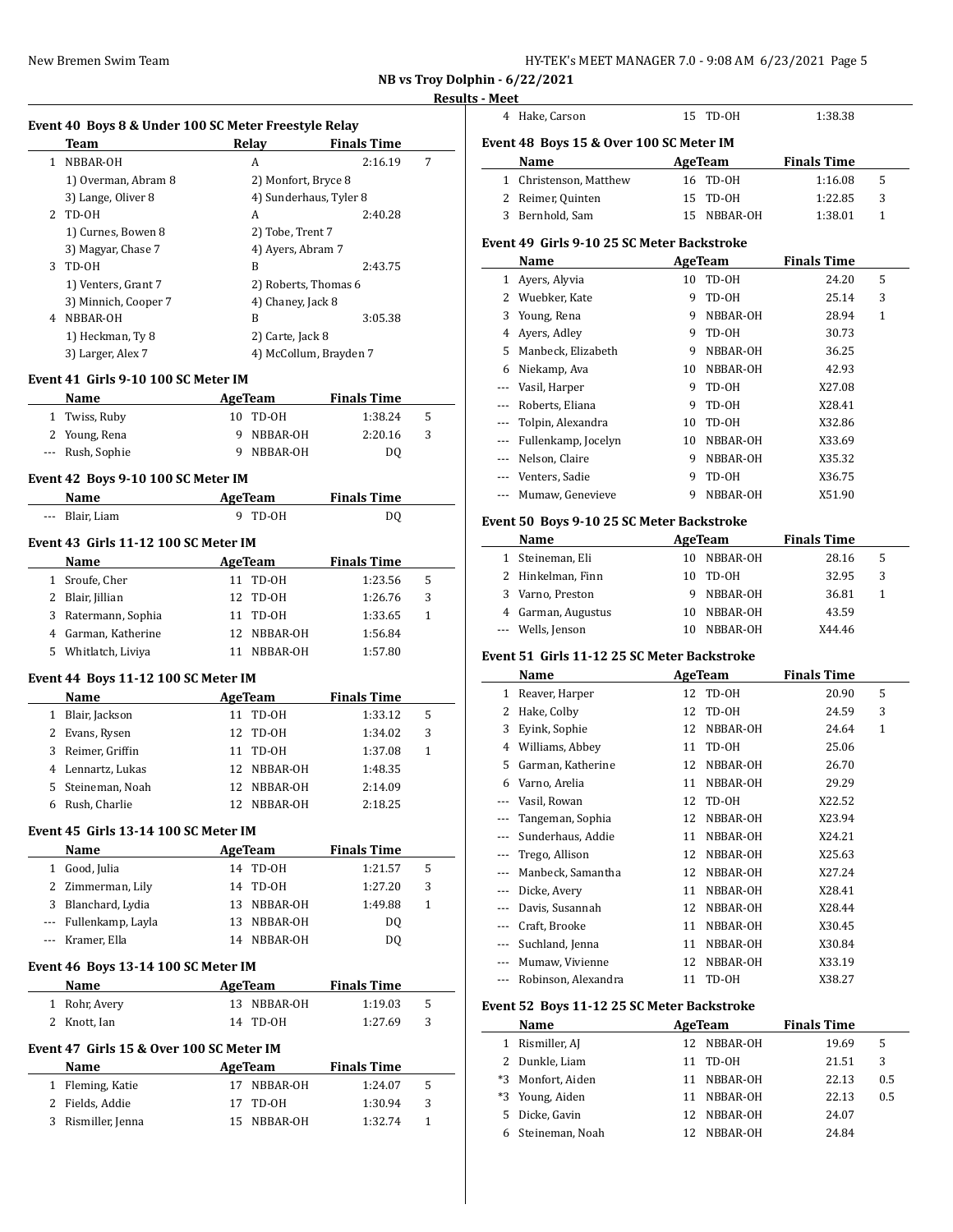| HY-TEK's MEET MANAGER 7.0 - 9:08 AM 6/23/2021 Page 6 |  |  |  |  |
|------------------------------------------------------|--|--|--|--|
|------------------------------------------------------|--|--|--|--|

**NB vs Troy Dolphin - 6/22/2021**

 $\overline{\phantom{0}}$ 

|              |                                                 |    |                   |                     | Results      |
|--------------|-------------------------------------------------|----|-------------------|---------------------|--------------|
|              | (Event 52 Boys 11-12 25 SC Meter Backstroke)    |    |                   |                     |              |
|              | Name                                            |    | <b>AgeTeam</b>    | <b>Finals Time</b>  |              |
| 7            | Mcnaughton, Tommy                               |    | 12 NBBAR-OH       | 25.82               |              |
| 8            | Storms, Cameron                                 |    | 11 TD-0H          | 27.40               |              |
|              | 9 Nelson, Charlie                               |    | 12 NBBAR-OH       | 27.74               |              |
|              | 10 Rowe, Nathan                                 |    | 11 TD-0H          | 29.10               |              |
|              | 11 Carte, Andrew                                |    | 11 NBBAR-OH       | 34.24               |              |
|              | 12 Dixon, Cole                                  |    | 11 NBBAR-OH       | 36.28               |              |
|              | 13 Baker, Zach                                  |    | 11 NBBAR-OH       | 36.83               |              |
|              | 14 Niekamp, Tate                                |    | 11 NBBAR-OH       | 37.49               |              |
|              | 15 Whitlatch, Isaiah                            |    | 11 NBBAR-OH       | 41.42               |              |
|              | --- Larson, Jaxyn                               |    | 12 TD-0H          | X32.65              |              |
|              | Event 53  Girls 13-14 50 SC Meter Backstroke    |    |                   |                     |              |
|              | Name                                            |    |                   | AgeTeam Finals Time |              |
|              | 1 Homan, Lucy                                   |    | 13 NBBAR-OH       | 39.80               | 5            |
|              | 2 Zimmerman, Lily                               |    | 14 TD-0H          | 40.08               | 3            |
|              | 3 Kramer, Ella                                  |    | 14 NBBAR-OH       | 48.21               | 1            |
|              | 4 Fullenkamp, Layla                             |    | 13 NBBAR-OH       | 48.32               |              |
|              | --- Bruns, Alaina                               |    | 13 NBBAR-OH       | X53.22              |              |
|              | --- Parlett, Aliyah                             |    | 14 NBBAR-OH       | X57.52              |              |
|              | --- Huber, Ava                                  |    | 14 NBBAR-OH       | X1:09.01            |              |
|              | Event 54 Boys 13-14 50 SC Meter Backstroke      |    |                   |                     |              |
|              | Name                                            |    | AgeTeam           | <b>Finals Time</b>  |              |
|              | 1 Wells, Maddox                                 |    | 14 NBBAR-OH       | 43.70               | 5            |
|              | 2 Hemmelgarn, Will                              |    | 14 NBBAR-OH       | 46.56               | 3            |
| 3            | Campbell, Colin                                 |    | 14 TD-0H          | 47.39               | 1            |
|              | 4 Rowe, Jack                                    |    | 14 TD-0H          | 1:04.13             |              |
|              | Mumaw, Austin                                   |    | 13 NBBAR-OH       | DQ                  |              |
|              | Event 55 Girls 15 & Over 50 SC Meter Backstroke |    |                   |                     |              |
|              | Name                                            |    | <b>AgeTeam</b>    | <b>Finals Time</b>  |              |
| $\mathbf{1}$ | Fleming, Katie                                  |    | 17 NBBAR-OH       | 38.51               | 5            |
| $\mathbf{2}$ | Fields, Addie                                   |    | 17 TD-0H          | 41.82               | 3            |
| 3            | Rismiller, Jenna                                |    | 15 NBBAR-OH       | 42.14               | $\mathbf{1}$ |
|              | 4 Lennartz, Lily                                |    | 17 NBBAR-OH       | 46.20               |              |
|              | --- Schmiesing, Reagan                          |    | 15 NBBAR-OH       | X48.34              |              |
|              | --- Lange, Norah                                |    | 15 NBBAR-OH       | X1:00.91            |              |
|              |                                                 |    |                   |                     |              |
|              | Event 56 Boys 15 & Over 50 SC Meter Backstroke  |    |                   |                     |              |
|              | Name                                            |    | <b>AgeTeam</b>    | <b>Finals Time</b>  | 5            |
| $\mathbf{1}$ | Reimer, Quinten                                 |    | 15 TD-0H          | 38.57               | 3            |
| 2<br>3       | Christenson, Matthew<br>Godwin, Jackson         | 17 | 16 TD-0H<br>TD-OH | 38.80               | $\mathbf{1}$ |
| 4            | Spragg, Gavin                                   | 16 | NBBAR-OH          | 44.56<br>45.43      |              |
|              |                                                 |    |                   |                     |              |
|              | Event 57  Girls 9-10 25 SC Meter Breaststroke   |    |                   |                     |              |
|              | Name                                            |    | <b>AgeTeam</b>    | <b>Finals Time</b>  |              |
| 1            | Twiss, Ruby                                     | 10 | TD-OH             | 24.15               | 5            |
| 2            | Tolpin, Alexandra                               |    | 10 TD-0H          | 34.50               | 3            |
| 3            | Rush, Sophie                                    |    | 9 NBBAR-OH        | 37.38               | $\mathbf{1}$ |
| ---          | Trego, Kennedy                                  |    | 9 NBBAR-OH        | DQ                  |              |
|              | Mumaw, Genevieve                                |    | 9 NBBAR-OH        | DQ                  |              |
|              | Event 58 Boys 9-10 25 SC Meter Breaststroke     |    |                   |                     |              |
|              | Name                                            |    | <b>AgeTeam</b>    | <b>Finals Time</b>  |              |
| $\mathbf{1}$ | Bernhold, Gabe                                  |    | 10 NBBAR-OH       | 23.19               | 5            |
| 2            | Trost, Dawson                                   | 10 | TD-0H             | 23.90               | 3            |
| 3            | Curnes, Brady                                   |    | 10 TD-0H          | 30.99               | $\mathbf{1}$ |

| s - Meet                                      |                                              |    |          |                    |   |  |  |  |
|-----------------------------------------------|----------------------------------------------|----|----------|--------------------|---|--|--|--|
|                                               | 4 Wells, Jenson                              | 10 | NBBAR-OH | 33.51              |   |  |  |  |
|                                               | Varno, Preston                               | 9  | NBBAR-OH | D <sub>0</sub>     |   |  |  |  |
|                                               |                                              |    |          |                    |   |  |  |  |
| Event 59 Girls 11-12 25 SC Meter Breaststroke |                                              |    |          |                    |   |  |  |  |
|                                               | Name                                         |    | AgeTeam  | <b>Finals Time</b> |   |  |  |  |
|                                               | 1 Whitlatch, Liviya                          | 11 | NBBAR-OH | 21.85              | 5 |  |  |  |
| 2                                             | Blair, Jillian                               | 12 | TD-OH    | 22.00              | 3 |  |  |  |
| 3                                             | Reaver, Harper                               | 12 | TD-OH    | 23.59              | 1 |  |  |  |
| 4                                             | Hake, Colby                                  | 12 | TD-0H    | 26.15              |   |  |  |  |
| 5                                             | Tangeman, Sophia                             | 12 | NBBAR-OH | 27.37              |   |  |  |  |
| $---$                                         | Davis, Susannah                              | 12 | NBBAR-OH | X35.91             |   |  |  |  |
| $---$                                         | Dicke, Avery                                 | 11 | NBBAR-OH | X37.83             |   |  |  |  |
|                                               | Manbeck, Samantha                            | 12 | NBBAR-OH | XD <sub>O</sub>    |   |  |  |  |
|                                               | Trego, Allison                               | 12 | NBBAR-OH | D <sub>0</sub>     |   |  |  |  |
|                                               | Event 60 Boys 11-12 25 SC Meter Breaststroke |    |          |                    |   |  |  |  |
|                                               | Name                                         |    | AgeTeam  |                    |   |  |  |  |
|                                               |                                              |    |          | <b>Finals Time</b> |   |  |  |  |
| $\mathbf{1}$                                  | Monfort, Aiden                               | 11 | NBBAR-OH | 21.39              | 5 |  |  |  |
| 2                                             | Blair, Jackson                               | 11 | TD-OH    | 21.40              | 3 |  |  |  |
| 3                                             | Lennartz, Lukas                              | 12 | NBBAR-OH | 23.24              | 1 |  |  |  |
| 4                                             | Evans, Rysen                                 | 12 | TD-OH    | 24.02              |   |  |  |  |
|                                               | Mcnaughton, Tommy                            | 12 | NBBAR-OH | X26.16             |   |  |  |  |
|                                               | Rush, Charlie                                | 12 | NBBAR-OH | X28.45             |   |  |  |  |
|                                               | Selhorst, Alexander                          | 12 | NBBAR-OH | X35.00             |   |  |  |  |
| ---                                           | Rowe, Nathan                                 | 11 | TD-OH    | D <sub>0</sub>     |   |  |  |  |

#### **Event 61 Girls 13-14 50 SC Meter Breaststroke**

| Name               | AgeTeam |             | <b>Finals Time</b> |    |  |
|--------------------|---------|-------------|--------------------|----|--|
| Good, Julia        |         | 14 TD-0H    | 44.52              | -5 |  |
| 2 Blanchard, Lydia |         | 13 NBBAR-OH | 55.19              | 3  |  |
| 3 Bruns, Alaina    |         | 13 NBBAR-OH | 1:13.38            |    |  |
| --- Huber, Ava     |         | 14 NBBAR-OH | DO                 |    |  |

--- Rowe, Nathan 11 TD-OH DQ --- Baker, Zach 11 NBBAR-OH XDQ

### **Event 62 Boys 13-14 50 SC Meter Breaststroke**

| Name                 |    | AgeTeam     | <b>Finals Time</b> |   |  |
|----------------------|----|-------------|--------------------|---|--|
| 1 Wells, Maddox      |    | 14 NBBAR-OH | 42.92              | 5 |  |
| 2 Rohr, Avery        | 13 | NBBAR-OH    | 44.07              | 3 |  |
| 3 Campbell, Colin    | 14 | TD-OH       | 44.21              |   |  |
| 4 Rowe, Jack         |    | 14 TD-0H    | 57.01              |   |  |
| 5 Sunderhaus, Conner | 13 | NBBAR-OH    | 58.10              |   |  |
| --- Hemmelgarn, Will |    | 14 NBBAR-OH | X53.21             |   |  |
| --- Mumaw, Austin    | 13 | NBBAR-OH    | X1:00.38           |   |  |

### **Event 63 Girls 15 & Over 50 SC Meter Breaststroke**

| Name                  |    | AgeTeam     | <b>Finals Time</b> |   |
|-----------------------|----|-------------|--------------------|---|
| 1 Whitlatch, Caroline |    | 15 NBBAR-OH | 39.66              | 5 |
| 2 Lange, Norah        |    | 15 NBBAR-OH | 49.52              | 3 |
| 3 Hake, Carson        |    | 15 TD-0H    | 50.97              | 1 |
| --- Lennartz, Lily    |    | 17 NBBAR-OH | X47.33             |   |
| --- Heckman, Lydia    |    | NBBAR-OH    | X48.85             |   |
| --- Mitchell, Kinsey  | 15 | TD-OH       | DO                 |   |

### **Event 64 Boys 15 & Over 50 SC Meter Breaststroke**

| <b>Name</b>         | AgeTeam     | <b>Finals Time</b> |              |
|---------------------|-------------|--------------------|--------------|
| 1 Bernhold, Patrick | NBBAR-OH    | 42.22              | $\mathbf{b}$ |
| 2 Bernhold, Sam     | 15 NBBAR-OH | 48.27              | 3            |
| 3 Godwin, Jackson   | 17 TD-0H    | 49.90              |              |
| 4 Spragg, Gavin     | 16 NBBAR-OH | 56.66              |              |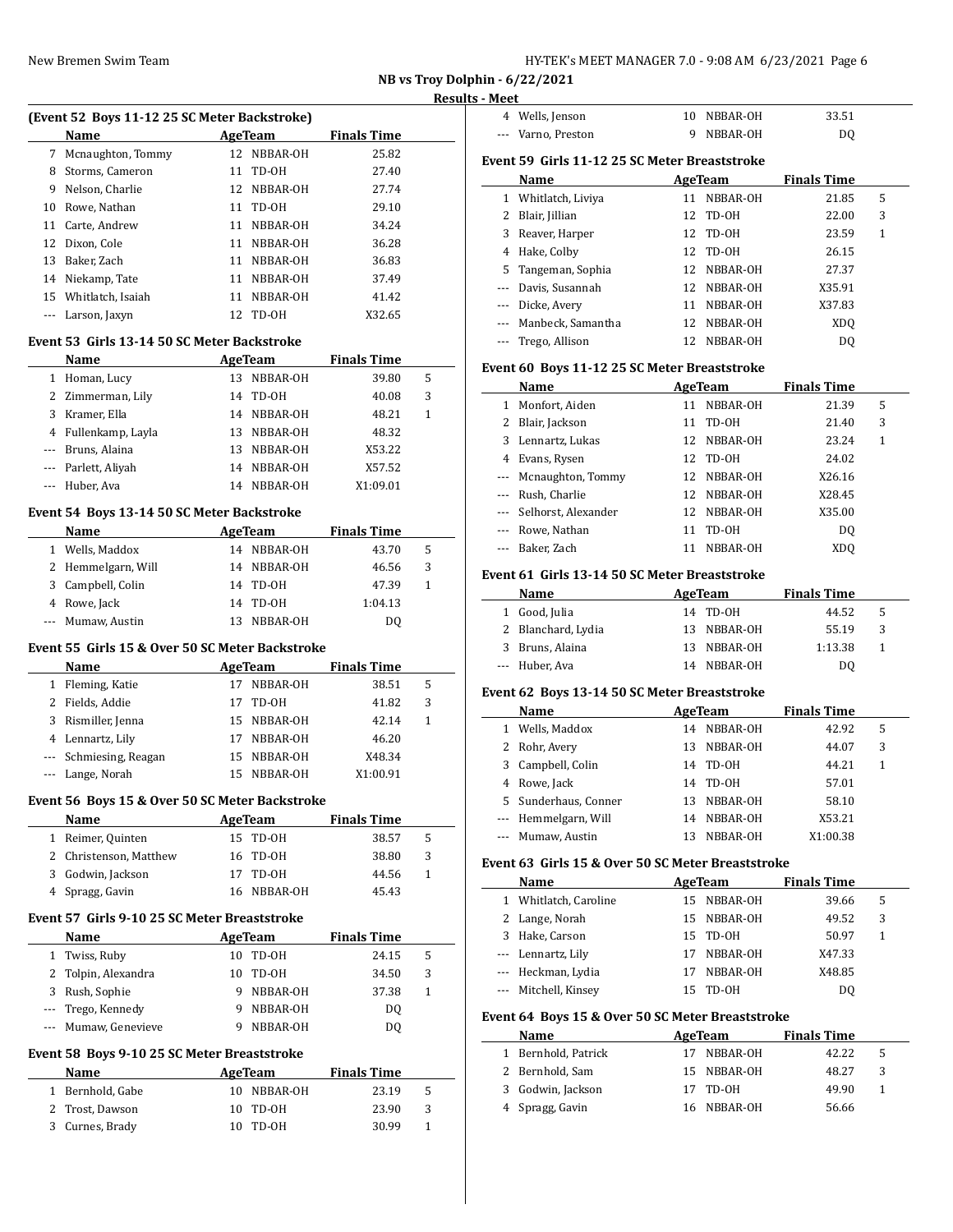l,

| HY-TEK's MEET MANAGER 7.0 - 9:08 AM 6/23/2021 Page 7 |  |
|------------------------------------------------------|--|
|------------------------------------------------------|--|

**NB vs Troy Dolphin - 6/22/2021**

 $\overline{a}$ 

 $\sim$ 

# **Results - Meet**

### **Event 65 Girls 9-10 100 SC Meter Freestyle Relay**

|              | Team                    | Relay               | <b>Finals Time</b>        |   |
|--------------|-------------------------|---------------------|---------------------------|---|
| $\mathbf{1}$ | TD-OH                   | A                   | 1:24.62                   | 7 |
|              | 1) Wuebker, Kate 9      | 2) Ayers, Alyvia 10 |                           |   |
|              | 3) Roberts, Eliana 9    | 4) Twiss, Ruby 10   |                           |   |
| 2            | TD-OH                   | B                   | 1:49.26                   |   |
|              | 1) Tolpin, Alexandra 10 | 2) Venters, Sadie 9 |                           |   |
|              | 3) Vasil, Harper 9      | 4) Avers, Adley 9   |                           |   |
| 3            | NBBAR-OH                | A                   | 2:00.91                   |   |
|              | 1) Manbeck, Elizabeth 9 | 2) Nelson, Claire 9 |                           |   |
|              | 3) Young, Rena 9        |                     | 4) Fullenkamp, Jocelyn 10 |   |
| 4            | NBBAR-OH                | B                   | 2:35.68                   |   |
|              | 1) Niekamp, Ava 10      |                     | 2) Trego, Kennedy 9       |   |
|              | 3) Rush, Sophie 9       |                     | 4) Mumaw, Genevieve 9     |   |

### **Event 66 Boys 9-10 100 SC Meter Freestyle Relay**

| Team                   | Relay                | <b>Finals Time</b> |   |
|------------------------|----------------------|--------------------|---|
| TD-OH                  | А                    | 1:27.72            | 7 |
| 1) Hinkelman, Finn 10  | 2) Curnes, Brady 10  |                    |   |
| 3) Blair, Liam 9       | 4) Trost, Dawson 10  |                    |   |
| NBBAR-OH               | А                    | 1:37.40            |   |
| 1) Garman, Augustus 10 | 2) Wells, Jenson 10  |                    |   |
| 3) Steineman, Eli 10   | 4) Bernhold, Gabe 10 |                    |   |

### **Event 67 Girls 11-12 100 SC Meter Freestyle Relay**

|              | Team                      | Relay                   | <b>Finals Time</b> |   |
|--------------|---------------------------|-------------------------|--------------------|---|
| $\mathbf{1}$ | TD-OH                     | A                       | 1:05.06            | 7 |
|              | 1) Zimmerman, Ruby 11     | 2) Blair, Jillian 12    |                    |   |
|              | 3) Ratermann, Sophia 11   | 4) Sroufe, Cher 11      |                    |   |
| $2^{\circ}$  | NBBAR-OH                  | A                       | 1:24.78            |   |
|              | 1) Trego, Allison 12      | 2) Craft, Brooke 11     |                    |   |
|              | 3) Garman, Katherine 12   | 4) Eyink, Sophie 12     |                    |   |
| 3            | TD-OH                     | B                       | 1:24.96            |   |
|              | 1) Hake, Colby 12         | 2) Reaver, Harper 12    |                    |   |
|              | 3) Robinson, Alexandra 11 | 4) Williams, Abbey 11   |                    |   |
| 4            | NBBAR-OH                  | B                       | 1:26.03            |   |
|              | 1) Manbeck, Samantha 12   | 2) Davis, Susannah 12   |                    |   |
|              | 3) Hemmelgarn, Lily 11    | 4) Whitlatch, Liviya 11 |                    |   |
| 5.           | NBBAR-OH                  | C                       | 1:43.08            |   |
|              | 1) Dicke, Avery 11        | 2) Mumaw, Vivienne 12   |                    |   |
|              | 3) Sunderhaus, Addie 11   | 4) Varno, Arelia 11     |                    |   |

### **Event 68 Boys 11-12 100 SC Meter Freestyle Relay**

|               | Team                  | Relav              | <b>Finals Time</b>        |   |
|---------------|-----------------------|--------------------|---------------------------|---|
| 1             | TD-OH                 | A                  | 1:10.14                   | 7 |
|               | 1) Reimer, Griffin 11 | 2) Dunkle, Liam 11 |                           |   |
|               | 3) Blair, Jackson 11  | 4) Evans, Rysen 12 |                           |   |
| $\mathcal{L}$ | NBBAR-OH              | A                  | 1:11.84                   |   |
|               | 1) Nelson, Charlie 12 |                    | 2) Mcnaughton, Tommy 12   |   |
|               | 3) Young, Aiden 11    |                    | 4) Lennartz, Lukas 12     |   |
|               | 3 NBBAR-OH            | B                  | 1:19.45                   |   |
|               | 1) Monfort, Aiden 11  |                    | 2) Selhorst, Alexander 12 |   |
|               | 3) Rush, Charlie 12   | 4) Dicke, Gavin 12 |                           |   |
| 4             | NBBAR-OH              | C                  | 1:50.78                   |   |
|               | 1) Carte, Andrew 11   |                    | 2) Whitlatch, Isaiah 11   |   |
|               | 3) Baker, Zach 11     | 4) Dixon, Cole 11  |                           |   |
|               |                       |                    |                           |   |

# **Event 70 Boys 13-14 200 SC Meter Freestyle Relay**

| Team                                                   | Relay | <b>Finals Time</b>  |  |  |
|--------------------------------------------------------|-------|---------------------|--|--|
| NBBAR-OH                                               | А     | 2:33.93             |  |  |
| 1) Hemmelgarn, Will 14                                 |       | 2) Mumaw, Austin 13 |  |  |
| 3) Sunderhaus, Conner 13                               |       | 4) Wells, Maddox 14 |  |  |
| ivant 71  Cirls 15 & Ovar 200 SC Matar Fraastyla Ralav |       |                     |  |  |

#### **Event 71 Girls 15 & Over 200 SC Meter Freestyle Relay Team Relay Finals Time**  $\frac{1}{2}$

| тсанн                     | мени                 | .       |  |  |
|---------------------------|----------------------|---------|--|--|
| NBBAR-OH                  | А                    | 2:14.27 |  |  |
| 1) Whitlatch, Caroline 15 | 2) Lozier, Mara 15   |         |  |  |
| 3) Heckman, Lydia 17      | 4) Fleming, Katie 17 |         |  |  |
| TD-0H                     | А                    | 2:34.83 |  |  |
| 1) Hake, Carson 15        | 2) Good, Julia 14    |         |  |  |
| 3) Mitchell, Kinsey 15    | 4) Fields, Addie 17  |         |  |  |

#### **Event 72 Boys 15 & Over 200 SC Meter Freestyle Relay**

| Team                    | Relav                      | <b>Finals Time</b> |  |
|-------------------------|----------------------------|--------------------|--|
| NBBAR-OH                | А                          | 2:09.52            |  |
| 1) Bernhold, Patrick 17 | 2) Spragg, Gavin 16        |                    |  |
| 3) Bernhold, Sam 15     | 4) Rohr, Avery 13          |                    |  |
| TD-OH                   | A                          | 2:10.99            |  |
| 1) Campbell, Colin 14   | 2) Reimer, Quinten 15      |                    |  |
| 3) Godwin, Jackson 17   | 4) Christenson, Matthew 16 |                    |  |

# **Combined Team Scores**

| Combined Team Scores - Through Event 72 |     |
|-----------------------------------------|-----|
| 1. Troy Dolphin                         | 341 |
| 2. New Bremen Barracudas                | 222 |

### **Scores - Women**

÷

| Women - Team Rankings - Through Event 72 |     |
|------------------------------------------|-----|
| 1. Troy Dolphin                          | 203 |
| 2. New Bremen Barracudas                 | 92  |

### **Scores - Men**

| Men - Team Rankings - Through Event 72 |     |
|----------------------------------------|-----|
| 1. Troy Dolphin                        | 138 |
| 2. New Bremen Barracudas               | 130 |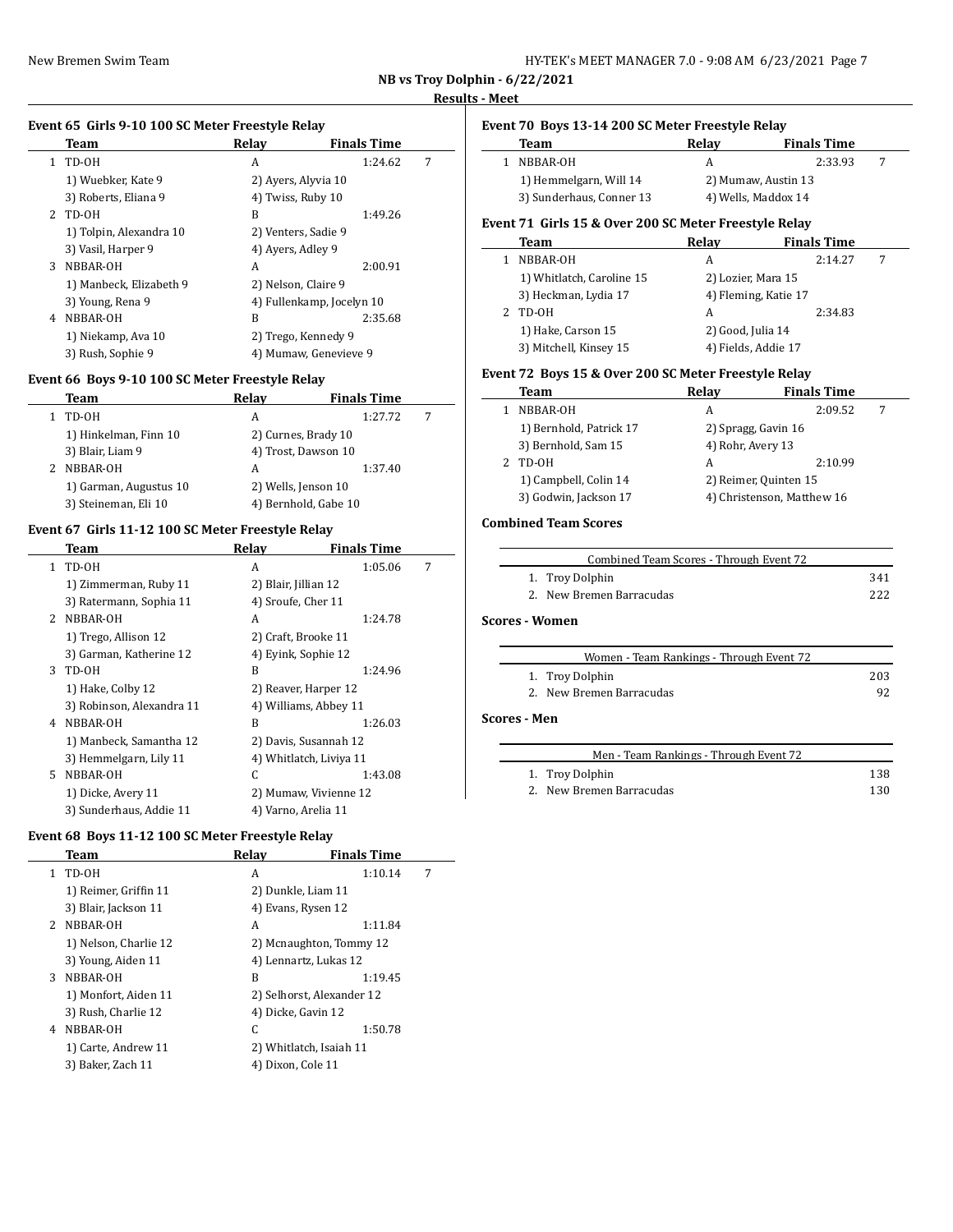**Troy Dolphin.TW.6.17.2021 - 6/17/2021**

#### **Results - Session 1**

 $\overline{a}$ 

 $\overline{\phantom{0}}$ 

### **Event 1 Girls 8 & Under 100 SC Meter Medley Relay**

|             | Team                                                    | Relav               | <b>Finals Time</b>    |    |
|-------------|---------------------------------------------------------|---------------------|-----------------------|----|
|             | TD-OH                                                   | A                   | 1:57.56               | 40 |
|             | 1) Huber, Leah 8                                        |                     | 2) Twiss, Georgia 7   |    |
|             | 3) Hawk, Paisley 7                                      | 4) Rowe, Zoe 8      |                       |    |
| $2^{\circ}$ | TW-OH                                                   | A                   | 2:13.66               | 34 |
|             | 1) Manson, Teaghan 7                                    |                     | 2) Schaeffer, Eris 7  |    |
|             | 3) Osborn, Morgan 7                                     | 4) Karn, Isabella 8 |                       |    |
|             | TW-OH                                                   | В                   | DO.                   |    |
|             | Stroke Infraction swimmer #3: Alternating Kick - breast |                     |                       |    |
|             | 1) Covault, Kambree 7                                   | 2) Bates, Nora 7    |                       |    |
|             | 3) Cox, Kaitlyn 6                                       |                     | 4) Sherry, Julianna 6 |    |

### **Event 2 Boys 8 & Under 100 SC Meter Medley Relay**

| Team                                                  | Relav               | <b>Finals Time</b>     |    |
|-------------------------------------------------------|---------------------|------------------------|----|
| TW-OH                                                 | A                   | 2:47.51                | 40 |
| 1) Kreitzer, Hunter 7                                 | 2) Cross, Jack 7    |                        |    |
| 3) Peterson, Max 7                                    | 4) Sides, Brawley 8 |                        |    |
| TW-OH                                                 | B                   | DO.                    |    |
| Stroke Infraction swimmer #3: One hand touch - breast |                     |                        |    |
| 1) Woehrmyer, Landon 8                                |                     | 2) Soto, Dexter 8      |    |
| 3) Schaeffer, Elias 6                                 |                     | 4) Woehrmyer, Carter 6 |    |

### **Event 3 Girls 9-10 100 SC Meter Medley Relay**

| Team                | Relav              | <b>Finals Time</b>       |    |
|---------------------|--------------------|--------------------------|----|
| TD-OH               |                    | 1:33.63                  | 40 |
| 1) Ayers, Alyvia 10 |                    | 2) Poffenberger, Izzy 10 |    |
| 3) Twiss, Ruby 10   | 4) Wuebker, Kate 9 |                          |    |

#### **Event 5 Girls 11-12 100 SC Meter Medley Relay**

|    | Team                    | Relav                 | <b>Finals Time</b> |    |
|----|-------------------------|-----------------------|--------------------|----|
| 1. | TW-OH                   | A                     | 1:18.26            | 40 |
|    | 1) Hittle, Kaylie 11    | 2) Manson, Lorelai 12 |                    |    |
|    | 3) Sherry, Olivia 11    | 4) Oneal, Campbell 11 |                    |    |
| 2. | TD-OH                   | A                     | 1:19.35            | 34 |
|    | 1) Zimmerman, Ruby 11   | 2) Garrity, Olivia 11 |                    |    |
|    | 3) Chesko, Adelynn 12   | 4) Sroufe, Cher 11    |                    |    |
| 3  | TD-OH                   | B                     | 1:27.50            | 32 |
|    | 1) Hake, Colby 12       | 2) Sophia, Fogt 11    |                    |    |
|    | 3) Ratermann, Sophia 11 | 4) Rammel, Eva 12     |                    |    |
| 4  | TW-OH                   | B                     | 1:46.13            | 30 |
|    | 1) Duley, Sohpia 11     | 2) Godin, Maria 11    |                    |    |
|    | 3) Leininger, Lilly 11  | 4) Cox, Madalyn 9     |                    |    |
|    |                         |                       |                    |    |

### **Event 6 Boys 11-12 100 SC Meter Medley Relay**

| Team                  | Relay                 | <b>Finals Time</b>       |    |  |
|-----------------------|-----------------------|--------------------------|----|--|
| TD-OH                 | A                     | 1:24.10                  | 40 |  |
| 1) Bodey, Kaden 12    | 2) Reimer, Griffin 11 |                          |    |  |
| 3) Dunkle, Liam 11    |                       | 4) Poffenberger, Drew 12 |    |  |
| TD-OH                 | В                     | 1:33.27                  | 34 |  |
| 1) Anderson, Jaxen 11 | 2) Rowe, Nathan 11    |                          |    |  |
| 3) Evans, Rysen 12    |                       | 4) Campbell, Paul 12     |    |  |

### **Event 7 Girls 13-14 200 SC Meter Medley Relay**

| Team                                                                                                                                                                                                                                                                                                                                                                                                                                                                                | Relav              | <b>Finals Time</b> |  |
|-------------------------------------------------------------------------------------------------------------------------------------------------------------------------------------------------------------------------------------------------------------------------------------------------------------------------------------------------------------------------------------------------------------------------------------------------------------------------------------|--------------------|--------------------|--|
| TD-OH<br>$\frac{1}{2} \left( \frac{1}{2} \right) \left( \frac{1}{2} \right) \left( \frac{1}{2} \right) \left( \frac{1}{2} \right) \left( \frac{1}{2} \right) \left( \frac{1}{2} \right) \left( \frac{1}{2} \right) \left( \frac{1}{2} \right) \left( \frac{1}{2} \right) \left( \frac{1}{2} \right) \left( \frac{1}{2} \right) \left( \frac{1}{2} \right) \left( \frac{1}{2} \right) \left( \frac{1}{2} \right) \left( \frac{1}{2} \right) \left( \frac{1}{2} \right) \left( \frac$ |                    | DO                 |  |
| Early take-off swimmer #2                                                                                                                                                                                                                                                                                                                                                                                                                                                           |                    |                    |  |
| 1) Zimmerman, Lily 14                                                                                                                                                                                                                                                                                                                                                                                                                                                               | 2) Rocke, Norah 14 |                    |  |
| 3) Anderson, Avery 13                                                                                                                                                                                                                                                                                                                                                                                                                                                               | 4) Meyer, Anna 14  |                    |  |

# **Event 8 Boys 13-14 200 SC Meter Medley Relay**

| Team                  | Relav              | <b>Finals Time</b> |    |  |
|-----------------------|--------------------|--------------------|----|--|
| 1 TW-0H               |                    | 3:29.32            | 40 |  |
| $-$ TD-0H             | А                  | X2:50.16           |    |  |
| 1) Knott, Ian 14      | 2) Rowe, Jack 14   |                    |    |  |
| 3) Campbell, Colin 14 | 4) Dale, Jerrin 14 |                    |    |  |

### **Event 9 Girls 15-18 200 SC Meter Medley Relay**

| Team                   | Relay                        | <b>Finals Time</b> |    |
|------------------------|------------------------------|--------------------|----|
| TD-OH                  | А                            | 2:35.38            | 40 |
| 1) Fields, Addie 17    | 2) Carlisle, Megan 16        |                    |    |
| 3) Hake, Carson 15     | 4) Poffenberger, Abigayle 15 |                    |    |
| TW-0H                  | А                            | 2:57.59            | 34 |
| 1) Murray, Isabella 16 | 2) Casto, Ava 15             |                    |    |
| 3) Friend, Olivia 14   | 4) Mackinzie, Leal 17        |                    |    |

### **Event 10 Boys 15-18 200 SC Meter Medley Relay**

| Team                  | Relav                | <b>Finals Time</b>         |    |
|-----------------------|----------------------|----------------------------|----|
| 1 TD-0H               | А                    | 2:14.50                    | 40 |
| 1) Richter, Camden 17 |                      | 2) Christenson, Matthew 16 |    |
| 3) Reimer, Quinten 15 | 4) Richter, Caleb 15 |                            |    |
| TW-0H                 | А                    | 2:35.71                    | 34 |

### **Event 11 Girls 8 & Under 25 SC Meter Freestyle**

|         | Name             |   | <b>AgeTeam</b> | <b>Finals Time</b> |    |  |
|---------|------------------|---|----------------|--------------------|----|--|
| 1       | Osborn, Morgan   | 7 | TW-OH          | 23.47              | 20 |  |
| 2       | Schaeffer, Eris  | 7 | TW-OH          | 25.83              | 17 |  |
| 3       | Wuebker, Brooke  | 7 | TD-OH          | 26.08              | 16 |  |
| 4       | Rowe, Zoe        | 8 | TD-OH          | 27.40              | 15 |  |
| 5       | Karn, Isabella   | 8 | TW-OH          | 28.14              | 14 |  |
| 6       | Huber, Leah      | 8 | TD-OH          | 29.06              | 13 |  |
| $- - -$ | Storms, Ava      | 7 | TD-OH          | X23.75             |    |  |
|         | Wuebker, Brenna  | 7 | TD-OH          | X28.57             |    |  |
| ---     | Blackmore, Anna  | 7 | TD-OH          | X29.94             |    |  |
|         | Manson, Teaghan  | 7 | TW-OH          | X30.92             |    |  |
|         | Koehler, Jenna   | 8 | TD-OH          | X33.82             |    |  |
|         | Covault, Kambree | 7 | TW-OH          | X36.82             |    |  |
| ---     | Bates, Nora      | 7 | TW-OH          | X37.51             |    |  |
|         | Cox, Kaitlyn     | 6 | TW-OH          | X37.77             |    |  |
| ---     | King, Gracey     | 8 | TD-OH          | X38.87             |    |  |
| $---$   | Kelleher, Vivian | 7 | TD-OH          | X49.33             |    |  |
|         | Schemmel, Olivia | 6 | TD-OH          | X50.88             |    |  |
| ---     | Coppess, Addi    | 6 | TD-OH          | X54.00             |    |  |

### **Event 12 Boys 8 & Under 25 SC Meter Freestyle**

|    | Name              | AgeTeam |       | <b>Finals Time</b> |    |
|----|-------------------|---------|-------|--------------------|----|
| 1  | Peterson. Max     | 7       | TW-OH | 27.22              | 20 |
| 2  | Cross, Jack       | 7       | TW-OH | 29.56              | 17 |
| 3  | Chaney, Jack      | 8       | TD-OH | 33.28              | 16 |
| 4  | Kreitzer, Hunter  | 7       | TW-OH | 33.54              | 15 |
| 5. | Schaurer, William | 7       | TD-OH | 34.42              | 14 |
| 6  | Foster, Alec      | 7       | TD-OH | 36.66              | 13 |
| 7  | Venters, Grant    | 7       | TD-OH | 45.88              | 12 |
| 8  | Ker, Corbin       | 7       | TD-OH | 49.96              | 11 |
|    | Riethman, Easton  | 6       | TD-OH | X29.13             |    |
|    | Crawford, Carter  | 8       | TD-OH | X33.25             |    |
|    | Rayborn, Jackson  | 7       | TD-OH | X35.34             |    |
|    | Sides, Brawley    | 8       | TW-OH | X36.36             |    |
|    | Schaeffer, Elias  | 6       | TW-OH | X38.13             |    |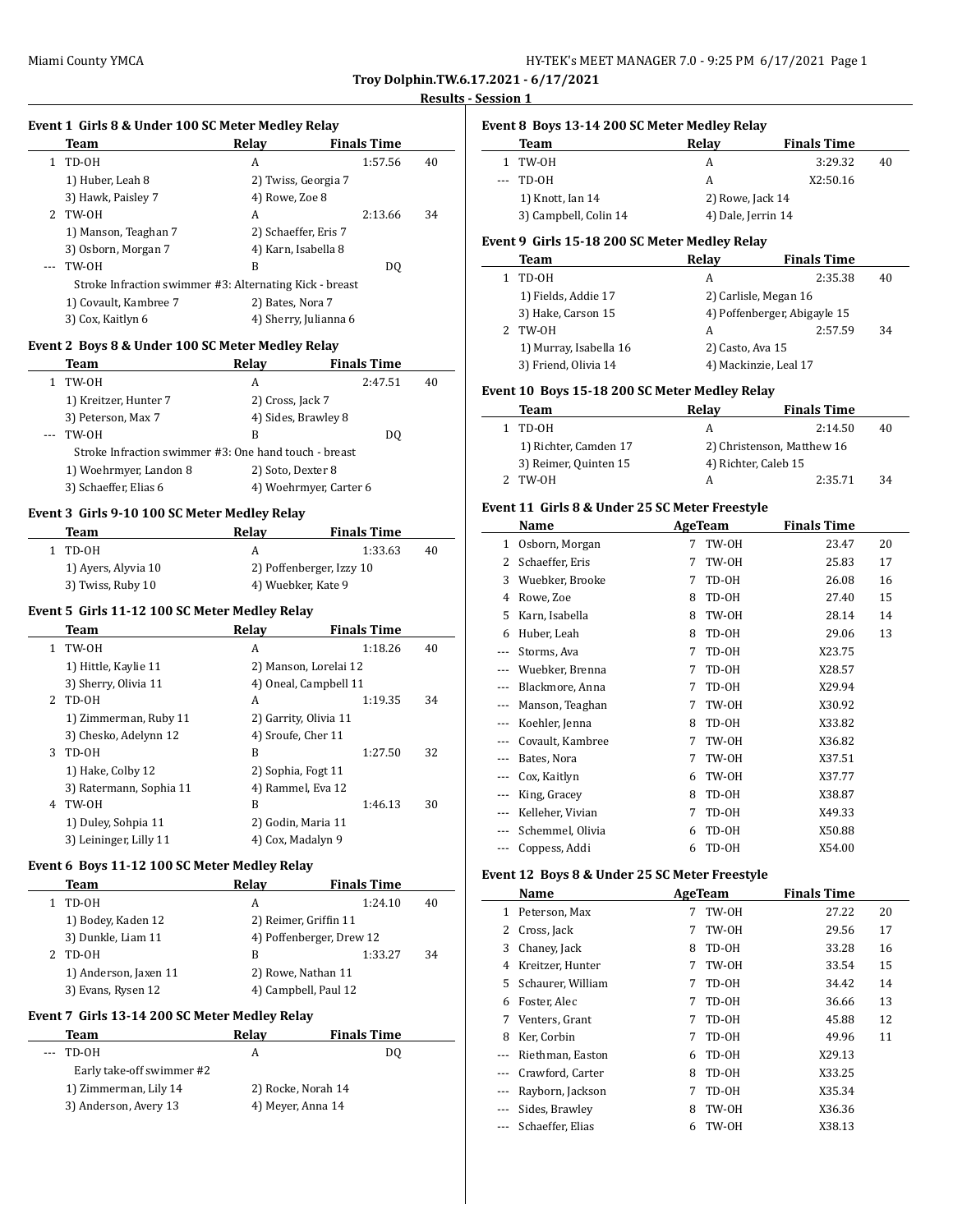**(Event 12 Boys 8 & Under 25 SC Meter Freestyle)**

**Troy Dolphin.TW.6.17.2021 - 6/17/2021**

# **Results - Session 1**

|                | <b>Name</b>                                |          | <b>AgeTeam</b> | <b>Finals Time</b> |          |
|----------------|--------------------------------------------|----------|----------------|--------------------|----------|
| ---            | Woehrmyer, Landon                          | 8        | TW-OH          | X38.62             |          |
| $\cdots$       | Kelleher, Joseph                           | 7        | TD-0H          | X43.33             |          |
| ---            | Blackmore, Connor                          | 5        | TD-0H          | X46.00             |          |
| ---            | Woehrmyer, Carter                          | 6        | TW-OH          | X46.00             |          |
| ---            | Soto, Dexter                               | 8        | TW-OH          | X47.62             |          |
|                | Event 13 Girls 9-10 25 SC Meter Freestyle  |          |                |                    |          |
|                | Name                                       |          | <b>AgeTeam</b> | <b>Finals Time</b> |          |
| 1              | Ayers, Alyvia                              | 10       | TD-OH          | 21.35              | 20       |
| 2              | Bodey, Alyssa                              | 10       | TD-OH          | 22.63              | 17       |
| 3              | Cox, Madalyn                               | 9        | TW-OH          | 25.25              | 16       |
| 4              | Ayers, Adley                               | 9        | TD-0H          | 25.37              | 15       |
| 5              | Kemp, Serena                               | 9        | TW-OH          | 47.66              | 14       |
| ---            | Ker, Aurora                                | 10       | TD-0H          | X18.21             |          |
| ---            | Kelleher, Catherine                        | 10       | TD-OH          | X22.12             |          |
| ---            | Tolpin, Alexandra                          | 10       | TD-0H          | X25.32             |          |
| ---            | Stamps, Madison                            | 9        | TD-OH          | X31.94             |          |
|                | Venters, Sadie                             | 9        | TD-OH          | X33.50             |          |
|                | Event 14 Boys 9-10 25 SC Meter Freestyle   |          |                |                    |          |
|                | Name                                       |          | <b>AgeTeam</b> | <b>Finals Time</b> |          |
| 1              | Schaeffer, Emmett                          | 9        | TW-OH          | 19.81              | 20       |
| 2              | Kay, Bronson                               | 10       | TW-OH          | 25.46              | 17       |
| 3              | Kelleher, William                          | 9        | TD-OH          | 28.38              | 16       |
| ---            | Rocke, Nolan                               | 9        | TD-OH          | X43.68             |          |
|                |                                            |          |                |                    |          |
|                | Event 15 Girls 11-12 25 SC Meter Freestyle |          |                |                    |          |
|                | Name                                       |          | <b>AgeTeam</b> | <b>Finals Time</b> |          |
|                | 1 Sherry, Olivia<br>2 Manson, Lorelai      | 11<br>12 | TW-OH          | 14.99              | 20<br>17 |
| 3              | Chesko, Adelynn                            | 12       | TW-OH<br>TD-OH | 15.15<br>16.33     | 16       |
| 4              | Rammel, Eva                                | 12       | TD-0H          | 17.32              | 15       |
| 5              |                                            | 11       |                |                    |          |
| 6              | Hittle, Kaylie<br>Garrity, Olivia          | 11       | TW-OH          | 18.09              | 14       |
| ---            | Hake, Colby                                | 12       | TD-OH<br>TD-0H | 18.51<br>X17.06    | 13       |
| ---            | Rayborn, Miley                             | 11       | TD-0H          | X18.92             |          |
| ---            | Leininger, Lilly                           | 11       | TW-OH          | X20.05             |          |
| $- - -$        | Sophia, Fogt                               | 11       | TD-OH          | X20.09             |          |
| $\overline{a}$ | Duley, Sohpia                              | 11       | TW-OH          | X20.66             |          |
|                | Godin, Maria                               |          | 11 TW-0H       | X21.19             |          |
| ---            | Peffly, Chloe                              | 12       | TD-OH          | X25.37             |          |
| ---            | Robinson, Alexandra                        | 11       | TD-0H          | X28.75             |          |
|                |                                            |          |                |                    |          |
|                | Event 16 Boys 11-12 25 SC Meter Freestyle  |          |                |                    |          |
|                | Name                                       |          | <b>AgeTeam</b> | <b>Finals Time</b> |          |
| $\mathbf{1}$   | Hildebrand, Holden                         | 12       | TW-OH          | 15.14              | 20       |
| 2              | Bodey, Kaden                               | 12       | TD-0H          | 15.85              | 17       |
| 3              | Poffenberger, Drew                         | 12       | TD-OH          | 18.75              | 16       |
| 4              | Anderson, Jaxen                            | 11       | TD-OH          | 20.43              | 15       |
| ---            | Rowe, Nathan                               | 11       | TD-OH          | X20.00             |          |
| ---            | Campbell, Paul                             | 12       | TD-0H          | X21.41             |          |
| ---            | Rocke, Newton                              | 11       | TD-OH          | X25.01             |          |
| $- - -$        | Larson, Jaxyn                              | 12       | TD-OH          | X28.60             |          |
|                | Riethman, Jacob                            | 11       | TD-OH          | XDQ                |          |
|                | Walking on or springing from bottom        |          |                |                    |          |

|                | <b>AgeTeam</b><br>Name                           |             |                                               | <b>Finals Time</b> |    |
|----------------|--------------------------------------------------|-------------|-----------------------------------------------|--------------------|----|
|                | 1 Hawk, Paisley                                  |             | 7 TD-OH                                       | 28.50              | 20 |
|                | 2 Storms, Ava                                    | $7^{\circ}$ | TD-0H                                         | 30.97              | 17 |
|                | 3 Rowe, Zoe                                      |             | 8 TD-0H                                       | 42.43              | 16 |
|                | --- Manson, Teaghan                              | $7^{\circ}$ | TW-OH                                         | DQ                 |    |
|                | <b>Alternating Kick</b>                          |             |                                               |                    |    |
|                | Event 18 Boys 8 & Under 25 SC Meter Breaststroke |             |                                               |                    |    |
|                | Name                                             |             | AgeTeam                                       | <b>Finals Time</b> |    |
|                | Woehrmyer, Carter                                | 6           | TW-OH                                         | XDQ                |    |
|                | <b>Alternating Kick</b>                          |             |                                               |                    |    |
| ---            | Soto, Dexter                                     | 8           | TW-OH                                         | XD <sub>O</sub>    |    |
|                | Hands brought beyond the hipline during stroke   |             |                                               |                    |    |
|                | Woehrmyer, Landon                                |             | 8 TW-0H                                       | DQ                 |    |
|                | <b>Alternating Kick</b>                          |             |                                               |                    |    |
| $\overline{a}$ | Schaeffer, Elias                                 | 6           | TW-OH                                         | DQ                 |    |
|                | <b>Alternating Kick</b>                          |             |                                               |                    |    |
| ---            | Sides, Brawley                                   | 8           | TW-OH                                         | DQ                 |    |
|                | Non-simultaneous arms                            |             |                                               |                    |    |
|                | Event 19 Girls 9-10 50 SC Meter Freestyle        |             |                                               |                    |    |
|                | Name                                             |             | AgeTeam                                       | <b>Finals Time</b> |    |
|                | 1 Twiss, Ruby                                    |             | 10 TD-0H                                      | 39.16              | 20 |
|                | 2 Ayers, Alyvia                                  | 10          | TD-OH                                         | 48.82              | 17 |
| 3              | Bodey, Alyssa                                    | 10          | TD-OH                                         | 49.50              | 16 |
|                | 4 Leininger, Macy                                | 9           | TW-OH                                         | 1:01.07            | 15 |
|                | Event 20 Boys 9-10 50 SC Meter Freestyle         |             |                                               |                    |    |
|                | Name                                             |             | <b>AgeTeam</b>                                | <b>Finals Time</b> |    |
| $\mathbf{1}$   | Trost, Dawson                                    | 10          | TD-OH                                         | 42.67              | 20 |
|                |                                                  |             |                                               |                    |    |
|                | Event 21 Girls 11-12 50 SC Meter Freestyle       |             |                                               |                    |    |
|                | Name                                             |             | <b>AgeTeam</b>                                | <b>Finals Time</b> |    |
|                | 1 Sroufe, Cher                                   |             | 11 TD-0H                                      | 32.75              | 20 |
|                | 2 Sherry, Olivia                                 |             | 11 TW-0H                                      | 33.50              | 17 |
| 3              | Ratermann, Sophia                                |             | 11 TD-0H                                      | 35.38              | 16 |
|                | 4 Oneal, Campbell                                |             | 11 TW-0H                                      | 36.56              | 15 |
|                | 5 Zimmerman, Ruby                                | 11          | TD-OH                                         | 38.59              | 14 |
|                | Event 22 Boys 11-12 50 SC Meter Freestyle        |             |                                               |                    |    |
|                | <u>Name</u>                                      |             | <b>AgeTeam</b>                                | <u>Finals Time</u> |    |
| 1              | Bodey, Kaden                                     | 12          | TD-0H                                         | 36.94              | 20 |
| 2              | Evans, Rysen                                     | 12          | $TD-OH$                                       | 37.19              | 17 |
| 3              | Rowe, Nathan                                     | 11          | TD-0H                                         | 45.97              | 16 |
|                | Event 23 Girls 13-14 50 SC Meter Freestyle       |             |                                               |                    |    |
|                | Name                                             |             | AgeTeam                                       | <b>Finals Time</b> |    |
| $\mathbf{1}$   | Zimmerman, Lily                                  | 14          | TD-OH                                         | 32.84              | 20 |
| 2              | Anderson, Avery                                  | 13          | TD-0H                                         | 33.28              | 17 |
| 3              | Friend, Olivia                                   | 14          | $\ensuremath{\mathsf{TW}\text{-}\mathsf{OH}}$ | 33.44              | 16 |
| 4              | Rich, Adelyn                                     | 14          | TW-0H                                         | 40.25              | 15 |
|                |                                                  |             |                                               |                    |    |
|                | Event 24 Boys 13-14 50 SC Meter Freestyle        |             |                                               |                    |    |
|                | Name                                             |             | <b>AgeTeam</b>                                | <b>Finals Time</b> |    |
| 1              | Knott, Ian                                       | 14          | TD-0H                                         | 32.25              | 20 |
| 2              | Dale, Jerrin                                     | 14          | TD-0H                                         | 32.90              | 17 |
| 3              | Campbell, Colin                                  | 14          | TD-OH                                         | 36.47              | 16 |
| 4              | Baker, Jesse                                     | 13          | TW-OH                                         | 38.83              | 15 |
| 5              | Leininger, Cole                                  | 13          | TW-OH                                         | 40.27              | 14 |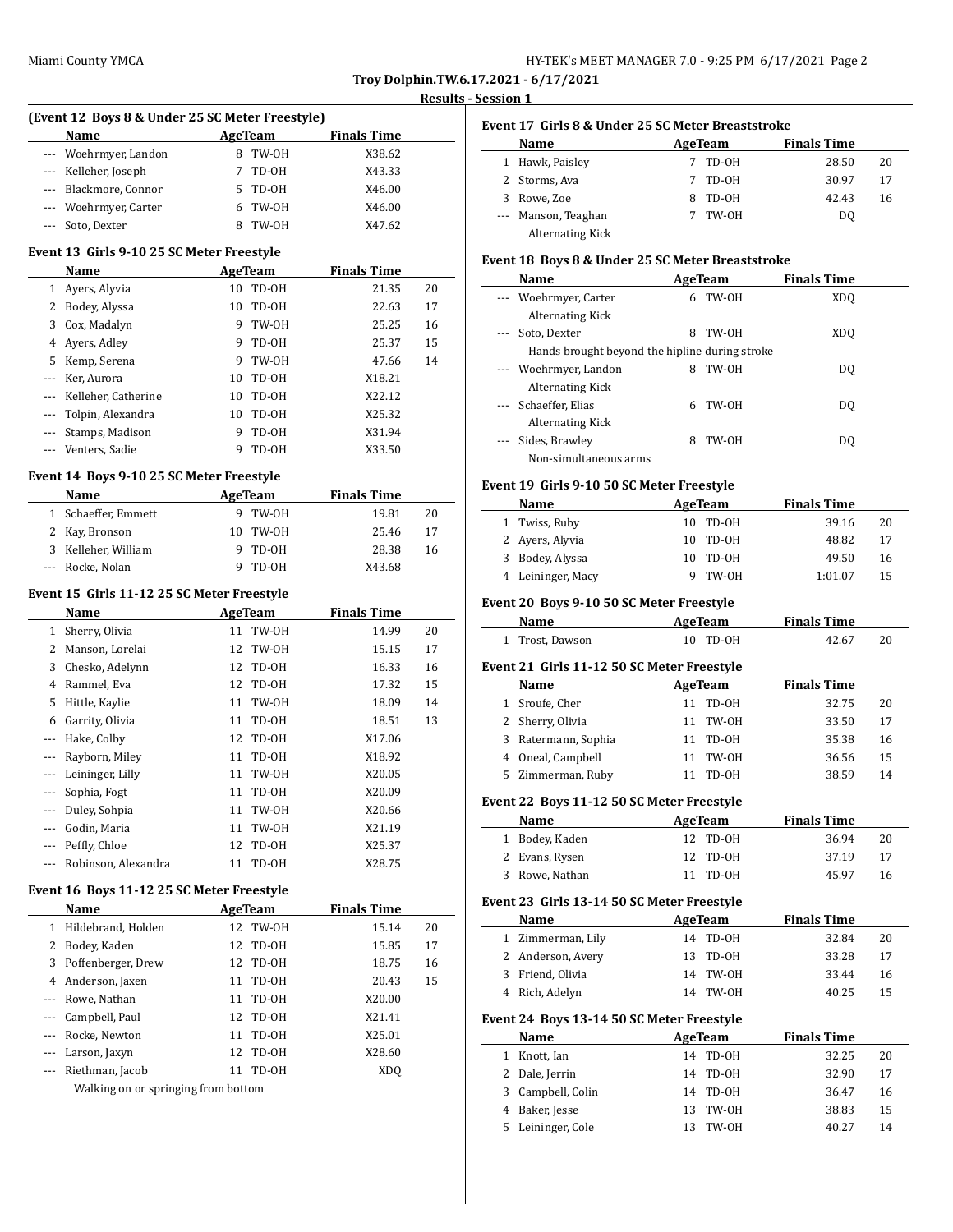**Troy Dolphin.TW.6.17.2021 - 6/17/2021 Results - Session 1**

|                | (Event 24 Boys 13-14 50 SC Meter Freestyle)    |    |                |                    |    |
|----------------|------------------------------------------------|----|----------------|--------------------|----|
|                | Name                                           |    | <b>AgeTeam</b> | <b>Finals Time</b> |    |
|                | 6 Pierce, David                                |    | 13 TW-0H       | 43.28              | 13 |
|                | --- Bodey, Gavin                               | 13 | TD-OH          | X37.59             |    |
|                | --- Kay, Nickolai                              |    | 13 TW-0H       | X49.10             |    |
|                |                                                |    |                |                    |    |
|                | Event 25 Girls 15-18 50 SC Meter Freestyle     |    |                |                    |    |
|                | Name                                           |    | <b>AgeTeam</b> | <b>Finals Time</b> |    |
| $\mathbf{1}$   | Poffenberger, Abigayle                         |    | 15 TD-0H       | 31.30              | 20 |
| 2              | Fields, Addie                                  | 17 | TD-OH          | 32.31              | 17 |
| 3              | Murray, Isabella                               |    | 16 TW-0H       | 36.84              | 16 |
| 4              | Mackinzie, Leal                                |    | 17 TW-0H       | 41.35              | 15 |
| 5              | Casto. Ava                                     | 15 | TW-OH          | 42.75              | 14 |
|                | Event 26 Boys 15-18 50 SC Meter Freestyle      |    |                |                    |    |
|                | Name                                           |    | AgeTeam        | <b>Finals Time</b> |    |
|                | 1 Gessner, Drew                                |    | 15 TW-0H       | 28.70              | 20 |
|                | 2 Richter, Camden                              | 17 | TD-OH          | 28.72              | 17 |
|                | 3 Reimer, Quinten                              |    | 15 TD-0H       | 30.15              | 16 |
| $\overline{4}$ | Richter, Caleb                                 |    | 15 TD-0H       | 31.37              | 15 |
| 5              | Baker, Simon                                   |    | 15 TW-0H       | 34.22              | 14 |
| 6              | Kay, Max                                       |    | 16 TW-0H       | 46.62              | 13 |
|                |                                                |    |                |                    |    |
|                | Event 27 Girls 8 & Under 25 SC Meter Butterfly |    |                |                    |    |
|                | Name                                           |    | AgeTeam        | <b>Finals Time</b> |    |
| $\mathbf{1}$   | Osborn, Morgan                                 | 7  | TW-OH          | 25.31              | 20 |
| 2              | Storms, Ava                                    | 7  | TD-OH          | 29.15              | 17 |
| 3              | Schaeffer, Eris                                |    | 7 TW-OH        | 36.03              | 16 |
| 4              | Karn, Isabella                                 |    | 8 TW-OH        | 36.59              | 15 |
| 5              | Twiss, Georgia                                 | 7  | TD-OH          | 41.56              | 14 |
| ---            | Covault, Kambree                               | 7  | TW-OH          | XDQ                |    |
|                | Arms underwater recovery                       |    |                |                    |    |
|                | Hawk, Paisley                                  | 7  | TD-OH          | DQ                 |    |
|                | Arms underwater recovery                       |    |                |                    |    |
|                |                                                |    | 6 TW-OH        | <b>XDQ</b>         |    |
|                | Cox, Kaitlyn                                   |    |                |                    |    |
|                | Arms underwater recovery                       |    |                |                    |    |
|                | Event 28 Boys 8 & Under 25 SC Meter Butterfly  |    |                |                    |    |
|                | Name                                           |    | AgeTeam        | <b>Finals Time</b> |    |
|                | 1 Peterson, Max                                |    | 7 TW-OH        | 35.91              | 20 |
|                | Kreitzer, Hunter                               |    | TW-OH          | DQ                 |    |
|                | Arms underwater recovery                       |    |                |                    |    |
|                |                                                |    |                |                    |    |
|                | Event 29 Girls 9-10 25 SC Meter Butterfly      |    |                |                    |    |
|                | Name                                           |    | <b>AgeTeam</b> | <b>Finals Time</b> |    |
|                | 1 Astor, Hayley                                |    | 10 TD-OH       | 25.19              | 20 |
|                | 2 Kelleher, Catherine                          | 10 | TD-OH          | 30.52              | 17 |
|                | 3 Leininger, Macy                              | 9  | TW-OH          | 42.56              | 16 |
|                | Event 30 Boys 9-10 25 SC Meter Butterfly       |    |                |                    |    |
|                | Name                                           |    | AgeTeam        | <b>Finals Time</b> |    |
|                | 1 Trost, Dawson                                |    | 10 TD-0H       | 22.41              | 20 |
|                | 2 Schaeffer, Emmett                            | 9  | TW-OH          | 26.43              | 17 |
|                | 3 Kay, Bronson                                 |    | 10 TW-0H       | 31.30              | 16 |
|                | Event 31 Girls 11-12 25 SC Meter Butterfly     |    |                |                    |    |
|                | Name                                           |    | <b>AgeTeam</b> | <b>Finals Time</b> |    |
| $1\,$          | Sherry, Olivia                                 | 11 | TW-OH          | 16.52              | 20 |
| 2              | Sroufe, Cher                                   | 11 | TD-OH          | 16.66              | 17 |

| 4 Zimmerman, Ruby  | 11 TD-0H | 18.48  | 15 |
|--------------------|----------|--------|----|
| --- Hake, Colby    | 12 TD-0H | X18.52 |    |
| --- Reaver, Harper | 12 TD-0H | X18.63 |    |
| --- Rayborn, Miley | 11 TD-0H | X23.72 |    |
|                    |          |        |    |

### **Event 32 Boys 11-12 25 SC Meter Butterfly**

| Name |                        | AgeTeam  | <b>Finals Time</b> |    |
|------|------------------------|----------|--------------------|----|
|      | 1 Dunkle, Liam         | 11 TD-0H | 17.28              | 20 |
|      | 2 Evans, Rysen         | 12 TD-0H | 18.52              | 17 |
|      | 3 Reimer, Griffin      | 11 TD-0H | 19.65              | 16 |
|      | --- Poffenberger, Drew | 12 TD-0H | X23.00             |    |
|      | --- Anderson, Jaxen    | TD-0H    | X24.44             |    |

### **Event 33 Girls 8 & Under 25 SC Meter Backstroke**

|          | Name                                  |   | AgeTeam | <b>Finals Time</b> |    |
|----------|---------------------------------------|---|---------|--------------------|----|
| 1        | Hawk, Paisley                         | 7 | TD-OH   | 28.72              | 20 |
| 2        | Huber, Leah                           | 8 | TD-OH   | 32.10              | 17 |
| 3        | Manson, Teaghan                       | 7 | TW-OH   | 33.22              | 16 |
| 4        | Karn, Isabella                        | 8 | TW-OH   | 34.20              | 15 |
| 5        | Twiss, Georgia                        | 7 | TD-OH   | 35.25              | 14 |
| 6        | Blackmore, Anna                       | 7 | TD-OH   | 40.00              | 13 |
| $\cdots$ | Osborn, Morgan                        | 7 | TW-OH   | X29.84             |    |
|          | Wuebker, Brenna                       | 7 | TD-OH   | X37.79             |    |
|          | King, Gracey                          | 8 | TD-OH   | X39.02             |    |
|          | Koehler, Jenna                        | 8 | TD-OH   | X40.25             |    |
|          | Wuebker, Brooke                       | 7 | TD-OH   | X42.90             |    |
| $---$    | Cox, Kaitlyn                          | 6 | TW-OH   | X45.37             |    |
|          | Covault, Kambree                      | 7 | TW-OH   | X50.16             |    |
|          | Schemmel, Olivia                      | 6 | TD-OH   | DQ                 |    |
|          | Shoulders past vertical toward breast |   |         |                    |    |
|          | Schaeffer, Eris                       | 7 | TW-OH   | DQ                 |    |
|          | Pulling on lane line                  |   |         |                    |    |

### **Event 34 Boys 8 & Under 25 SC Meter Backstroke**

|     | Name                                  | AgeTeam |       | <b>Finals Time</b> |    |  |
|-----|---------------------------------------|---------|-------|--------------------|----|--|
| 1   | Peterson, Max                         | 7       | TW-OH | 36.38              | 20 |  |
| 2   | Cross, Jack                           | 7       | TW-OH | 37.00              | 17 |  |
| 3   | Rayborn, Jackson                      | 7       | TD-OH | 40.69              | 16 |  |
| 4   | Kreitzer, Hunter                      | 7       | TW-OH | 45.42              | 15 |  |
| --- | Sides, Brawley                        | 8       | TW-OH | X42.45             |    |  |
| --- | Crawford, Carter                      | 8       | TD-OH | X46.28             |    |  |
|     | Venters, Grant                        | 7       | TD-OH | X46.69             |    |  |
|     | Schaurer, William                     | 7       | TD-OH | X1:03.75           |    |  |
|     | Soto, Dexter                          | 8       | TW-OH | X1:06.36           |    |  |
|     | Schaeffer, Elias                      | 6       | TW-OH | X1:06.50           |    |  |
|     | Ker, Corbin                           | 7       | TD-OH | X1:15.38           |    |  |
|     | Woehrmyer, Landon                     | 8       | TW-OH | XDQ                |    |  |
|     | Shoulders past vertical toward breast |         |       |                    |    |  |
|     | Woehrmyer, Carter                     | 6       | TW-OH | XDQ                |    |  |
|     | Walking on or springing from bottom   |         |       |                    |    |  |
|     | Riethman, Easton                      | 6       | TD-OH | DQ                 |    |  |
|     | Shoulders past vertical toward breast |         |       |                    |    |  |
|     | Kelleher, Joseph                      | 7       | TD-OH | XD <sub>0</sub>    |    |  |
|     | Shoulders past vertical toward breast |         |       |                    |    |  |
|     | Chaney, Jack                          | 8       | TD-OH | XDQ                |    |  |
|     | Shoulders past vertical toward breast |         |       |                    |    |  |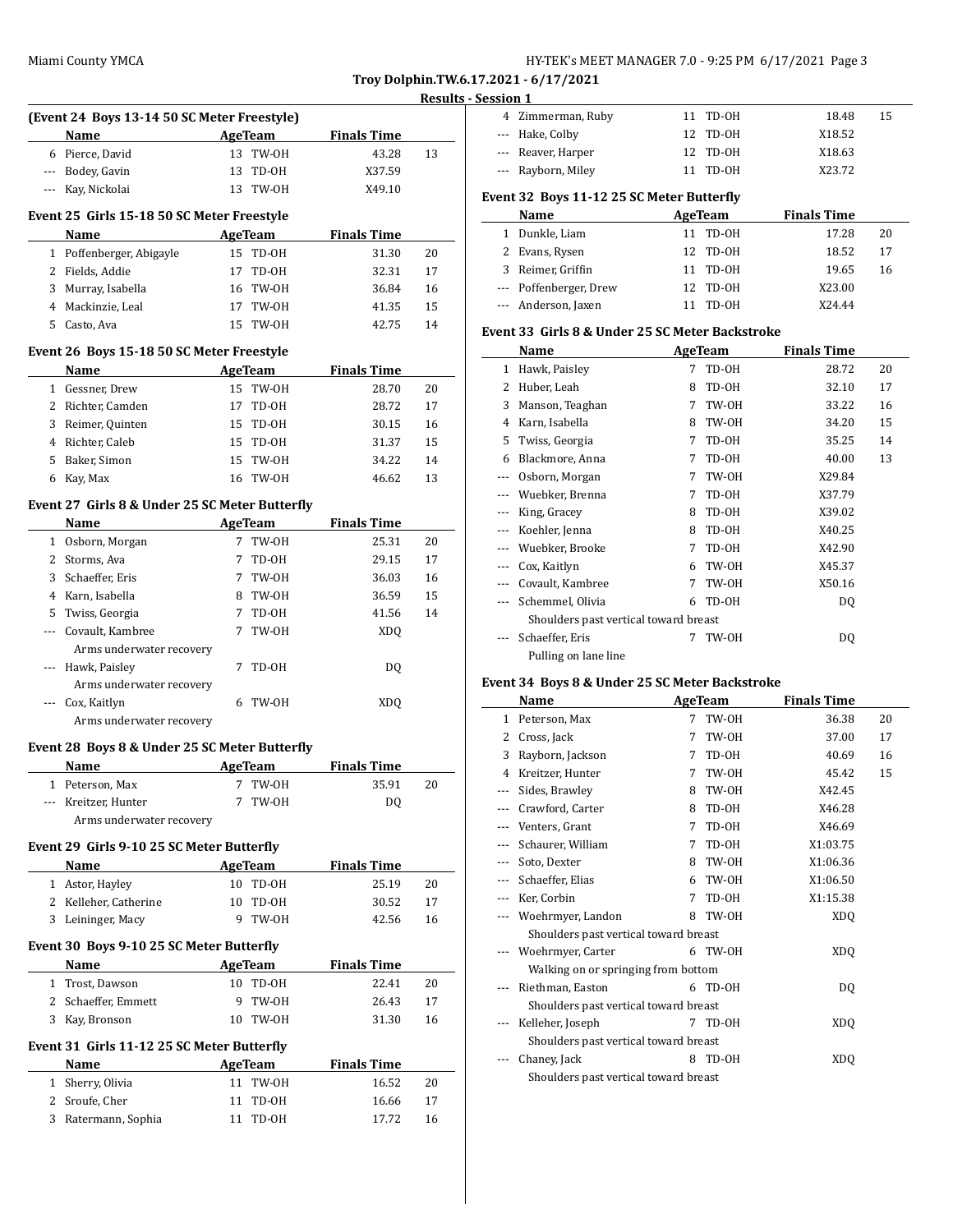| HY-TEK's MEET MANAGER 7.0 - 9:25 PM  6/17/2021  Page 4 |  |  |
|--------------------------------------------------------|--|--|
|--------------------------------------------------------|--|--|

**Troy Dolphin.TW.6.17.2021 - 6/17/2021**

# **Results - Se Event 35 Girls 13-14 50 SC Meter Butterfly Name Age Team Finals Time** 1 Zimmerman, Lily 14 TD-OH 35.10 20 2 Friend, Olivia 14 TW-OH 37.03 17 3 Anderson, Avery 13 TD-OH 37.78 16 **Event 36 Boys 13-14 50 SC Meter Butterfly Name AgeTeam Finals Time** 1 Dale, Jerrin 14 TD-OH 42.53 20 **Event 37 Girls 15-18 50 SC Meter Butterfly Name AgeTeam Finals Time** 1 Poffenberger, Abigayle 15 TD-OH 36.59 20 2 Hake, Carson 15 TD-OH 40.12 17 3 Mackinzie, Leal 17 TW-OH 52.35 16 **Event 38 Boys 15-18 50 SC Meter Butterfly Name AgeTeam Finals Time** 1 Gessner, Drew 15 TW-OH 31.34 20 2 Richter, Camden 17 TD-OH 31.90 17 3 Christenson, Matthew 16 TD-OH 32.18 16 4 Richter, Caleb 15 TD-OH 36.85 15 **Event 39 Girls 8 & Under 100 SC Meter Freestyle Relay Team Relay Finals Time** 1 TD-OH A 1:42.28 40 1) Twiss, Georgia 7 2) Wuebker, Brooke 7 3) Rowe, Zoe 8 4) Hawk, Paisley 7 2 TW-OH A 1:49.55 34 1) Osborn, Morgan 7 2) Schaeffer, Eris 7 3) Manson, Teaghan 7 4) Karn, Isabella 8 3 TD-OH B 2:03.56 32 1) Wuebker, Brenna 7 2) Storms, Ava 7 3) King, Gracey 8 4) Huber, Leah 8 4 TW-OH B 2:50.69 30 1) Cox, Kaitlyn 6 2) Sherry, Julianna 6 3) Covault, Kambree 7 (4) Bates, Nora 7 **Event 40 Boys 8 & Under 100 SC Meter Freestyle Relay Team Relay Finals Time** 1 TW-OH A 2:03.10 40 1) Kreitzer, Hunter 7 2) Cross, Jack 7 3) Sides, Brawley 8 4) Peterson, Max 7 2 TD-OH A 2:30.00 34 1) Riethman, Easton 6 2) Ker, Corbin 7 3) Crawford, Carter 8 4) Chaney, Jack 8 3 TW-OH B 2:52.74 32 1) Schaeffer, Elias 6 2) Soto, Dexter 8 3) Woehrmyer, Carter 6 4) Woehrmyer, Landon 8 **Event 41 Girls 9-10 100 SC Meter IM Name AgeTeam Finals Time** 1 Twiss, Ruby 10 TD-OH 1:37.12 20 **Event 43 Girls 11-12 100 SC Meter IM Name AgeTeam Finals Time** 1 Sroufe, Cher 11 TD-OH 1:22.59 20 2 Manson, Lorelai 12 TW-OH 1:30.50 17 3 Zimmerman, Ruby 11 TD-OH 1:37.73 16 4 Ratermann, Sophia 11 TD-OH 1:39.73 15

| 5            | Oneal, Campbell                             | 11 | TW-OH          | 1:47.26            | 14 |
|--------------|---------------------------------------------|----|----------------|--------------------|----|
| 6            | Hittle, Kaylie                              | 11 | TW-OH          | 2:11.00            | 13 |
|              |                                             |    |                |                    |    |
|              | Event 44  Boys 11-12 100 SC Meter IM        |    |                |                    |    |
|              | Name                                        |    | <b>AgeTeam</b> | <b>Finals Time</b> |    |
| $\mathbf{1}$ | Hildebrand, Holden                          | 12 | TW-OH          | 1:26.05            | 20 |
| 2            | Evans, Rysen                                | 12 | TD-OH          | 1:31.06            | 17 |
|              | 3 Dunkle, Liam                              | 11 | TD-OH          | 1:35.18            | 16 |
|              | 4 Reimer, Griffin                           | 11 | TD-OH          | 1:36.74            | 15 |
|              |                                             |    |                |                    |    |
|              | Event 45  Girls 13-14 100 SC Meter IM       |    |                |                    |    |
|              | Name                                        |    | AgeTeam        | <b>Finals Time</b> |    |
|              | 1 Zimmerman, Lily                           | 14 | TD-0H          | 1:25.02            | 20 |
| 2            | Anderson, Avery                             | 13 | TD-OH          | 1:29.18            | 17 |
|              | 3 Rocke, Norah                              | 14 | TD-OH          | 1:33.02            | 16 |
|              |                                             |    |                |                    |    |
|              | Event 46  Boys 13-14 100 SC Meter IM        |    |                |                    |    |
|              | Name                                        |    | <b>AgeTeam</b> | <b>Finals Time</b> |    |
| 1            | Dale, Jerrin                                | 14 | TD-OH          | 1:25.82            | 20 |
| 2            | Rowe, Jack                                  | 14 | TD-OH          | 2:01.37            | 17 |
|              | --- Knott, Ian                              | 14 | TD-OH          | DQ                 |    |
|              | One hand touch - fly                        |    |                |                    |    |
|              | Event 47  Girls 15-18 100 SC Meter IM       |    |                |                    |    |
|              |                                             |    |                |                    |    |
|              | Name                                        |    | <b>AgeTeam</b> | <b>Finals Time</b> |    |
|              | 1 Poffenberger, Abigayle                    | 15 | TD-OH          | 1:24.13            | 20 |
|              | 2 Fields, Addie                             | 17 | TD-OH          | 1:28.39            | 17 |
| 3            | Carlisle, Megan                             | 16 | TD-OH          | 1:30.28            | 16 |
|              | 4 Casto, Ava                                | 15 | TW-OH          | 1:51.52            | 15 |
|              | Event 48 Boys 15-18 100 SC Meter IM         |    |                |                    |    |
|              |                                             |    |                |                    |    |
| $\mathbf{1}$ | Name                                        | 15 | AgeTeam        | <b>Finals Time</b> |    |
|              | Gessner, Drew                               |    | TW-OH          | 1:14.25            | 20 |
| 2            | Richter, Caleb                              | 15 | TD-OH          | 1:22.47            | 17 |
|              |                                             |    |                |                    |    |
| 3            | Richter, Camden                             | 17 | TD-OH          | 1:23.13            | 16 |
|              | 4 Rowe, Marcus                              | 16 | TD-OH          | 1:24.56            | 15 |
|              |                                             |    |                |                    |    |
|              | Event 49  Girls 9-10 25 SC Meter Backstroke |    |                |                    |    |
|              | Name                                        |    | <b>AgeTeam</b> | <b>Finals Time</b> |    |
| $\mathbf{1}$ | Ayers, Alyvia                               | 10 | TD-OH          | 24.16              | 20 |
| 2            | Poffenberger, Izzy                          | 10 | TD-OH          | 26.79              | 17 |
| 3            | Cox, Madalyn                                | 9  | TW-0H          | 28.53              | 16 |
| 4            | Leininger, Macy                             | 9  | TW-OH          | 31.08              | 15 |
| 5            | Kemp, Serena                                | 9  | TW-0H          | 50.00              | 14 |
| ---          | Wuebker, Kate                               | 9  | TD-OH          | X23.59             |    |
| ---          | Astor, Hayley                               | 10 | TD-0H          | X24.63             |    |
| ---          | Bodey, Alyssa                               | 10 | TD-OH          | X25.73             |    |
| ---          | Ker, Aurora                                 | 10 | TD-0H          | X28.26             |    |
| ---          | Kelleher, Catherine                         | 10 | TD-0H          | X30.75             |    |
| ---          | Ayers, Adley                                | 9  | $TD-OH$        | X32.13             |    |
| ---          | Tolpin, Alexandra                           | 10 | TD-0H          | X32.22             |    |
| ---          | Stamps, Madison                             | 9  | TD-0H          | X33.61             |    |
| ---          | Venters, Sadie                              | 9  | TD-0H          | X40.50             |    |
|              |                                             |    |                |                    |    |
|              | Event 50  Boys 9-10 25 SC Meter Backstroke  |    |                |                    |    |
|              | Name                                        |    | <b>AgeTeam</b> | <b>Finals Time</b> |    |
| 1            | Schaeffer, Emmett                           | 9  | TW-0H          | 29.78              | 20 |
| 2            | Kay, Bronson                                | 10 | TW-OH          | 36.35              | 17 |
| 3            | Kelleher, William                           | 9  | TD-0H          | 45.87              | 16 |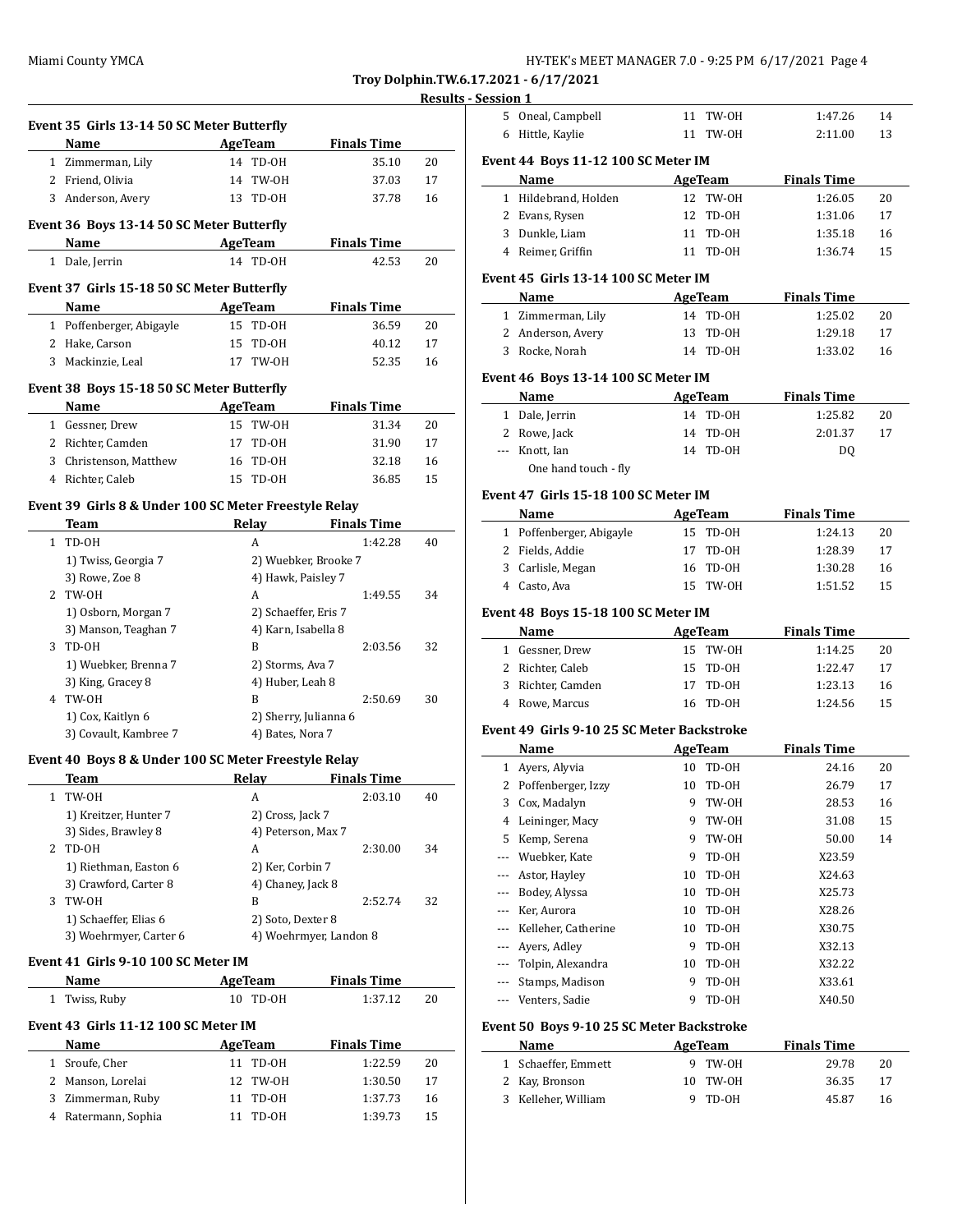$\overline{a}$ 

 $\overline{a}$ 

| HY-TEK's MEET MANAGER 7.0 - 9:25 PM 6/17/2021 Page 5 |  |  |  |
|------------------------------------------------------|--|--|--|
|------------------------------------------------------|--|--|--|

**Troy Dolphin.TW.6.17.2021 - 6/17/2021**

#### **Results - Session 1**

| Event 51 Girls 11-12 25 SC Meter Backstroke |                                       |    |          |                    |    |  |
|---------------------------------------------|---------------------------------------|----|----------|--------------------|----|--|
|                                             | Name<br>AgeTeam                       |    |          | <b>Finals Time</b> |    |  |
| 1                                           | Chesko, Adelynn                       |    | 12 TD-0H | 19.63              | 20 |  |
| 2                                           | Hittle, Kaylie                        | 11 | TW-OH    | 22.21              | 17 |  |
| 3                                           | Hake, Colby                           | 12 | TD-OH    | 22.68              | 16 |  |
| 4                                           | Oneal, Campbell                       | 11 | TW-OH    | 23.47              | 15 |  |
| 5                                           | Garrity, Olivia                       | 11 | TD-OH    | 23.70              | 14 |  |
| 6                                           | Duley, Sohpia                         | 11 | TW-OH    | 25.06              | 13 |  |
| ---                                         | Reaver, Harper                        | 12 | TD-OH    | X21.00             |    |  |
|                                             | Rammel, Eva                           | 12 | TD-OH    | X22.16             |    |  |
| $---$                                       | Rayborn, Miley                        | 11 | TD-OH    | X23.84             |    |  |
| ---                                         | Sophia, Fogt                          | 11 | TD-OH    | X26.94             |    |  |
| ---                                         | Godin, Maria                          | 11 | TW-OH    | X28.72             |    |  |
| $---$                                       | Leininger, Lilly                      | 11 | TW-OH    | X29.22             |    |  |
| $---$                                       | Peffly, Chloe                         | 12 | TD-OH    | X31.08             |    |  |
|                                             | Robinson, Alexandra                   |    | 11 TD-0H | XDO                |    |  |
|                                             | Shoulders past vertical toward breast |    |          |                    |    |  |

### **Event 52 Boys 11-12 25 SC Meter Backstroke**

|          | Name                 | AgeTeam |          | <b>Finals Time</b> |    |
|----------|----------------------|---------|----------|--------------------|----|
| 1        | Bodey, Kaden         |         | 12 TD-0H | 18.97              | 20 |
| 2        | Dunkle, Liam         | 11      | TD-OH    | 20.00              | 17 |
| 3        | Anderson, Jaxen      |         | 11 TD-0H | 23.93              | 16 |
| $\cdots$ | Rocke, Newton        |         | 11 TD-0H | X25.50             |    |
|          | --- Rowe, Nathan     | 11      | TD-OH    | X29.00             |    |
|          | --- Campbell, Paul   |         | 12 TD-0H | X30.48             |    |
|          | --- Larson, Jaxyn    |         | 12 TD-0H | X35.00             |    |
|          | Riethman, Jacob      | 11      | TD-OH    | XD <sub>0</sub>    |    |
|          | Pulling on lane line |         |          |                    |    |

### **Event 53 Girls 13-14 50 SC Meter Backstroke**

| Name           | AgeTeam  | <b>Finals Time</b> |    |
|----------------|----------|--------------------|----|
| 1 Meyer, Anna  | 14 TD-0H | 41.82              | 20 |
| 2 Rocke, Norah | 14 TD-0H | 44.41              | 17 |

### **Event 54 Boys 13-14 50 SC Meter Backstroke**

|          | Name            |    | AgeTeam | <b>Finals Time</b> |    |
|----------|-----------------|----|---------|--------------------|----|
| 1        | Baker, Jesse    | 13 | TW-OH   | 55.14              | 20 |
|          | 2 Pierce, David | 13 | TW-OH   | 55.53              | 17 |
| 3        | Bodey, Gavin    | 13 | TD-0H   | 55.67              | 16 |
| 4        | Leininger, Cole | 13 | TW-OH   | 59.67              | 15 |
|          | 5 Rowe, Jack    | 14 | TD-0H   | 1:01.59            | 14 |
| 6        | Kay, Nickolai   | 13 | TW-OH   | 1:04.79            | 13 |
| $\cdots$ | Campbell, Colin | 14 | TD-0H   | X46.28             |    |
|          | Knott, Ian      | 14 | TD-0H   | DO.                |    |

### **Event 55 Girls 15-18 50 SC Meter Backstroke**

| <b>Name</b>       | AgeTeam  | <b>Finals Time</b> |    |
|-------------------|----------|--------------------|----|
| 1 Fields, Addie   | 17 TD-0H | 40.78              | 20 |
| 2 Carlisle, Megan | 16 TD-0H | 44.26              | 17 |
| 3 Hake, Carson    | 15 TD-0H | 46.57              | 16 |
| 4 Mackinzie, Leal | 17 TW-0H | 51.28              | 15 |

### **Event 56 Boys 15-18 50 SC Meter Backstroke**

|   | Name                   | AgeTeam |          | <b>Finals Time</b> |       |    |
|---|------------------------|---------|----------|--------------------|-------|----|
|   | 1 Reimer, Quinten      |         | 15 TD-0H |                    | 37.63 | 20 |
|   | 2 Christenson, Matthew |         | 16 TD-0H |                    | 38.63 | 17 |
| 3 | Baker, Simon           |         | 15 TW-0H |                    | 43.34 | 16 |
|   | 4 Rowe, Marcus         |         | 16 TD-0H |                    | 45.91 | 15 |

|                                              | 5 Kay, Max           | 16 TW-0H | 1:07.94            | 14 |  |  |  |  |
|----------------------------------------------|----------------------|----------|--------------------|----|--|--|--|--|
| Event 57 Girls 9-10 25 SC Meter Breaststroke |                      |          |                    |    |  |  |  |  |
| Name                                         |                      | AgeTeam  | <b>Finals Time</b> |    |  |  |  |  |
|                                              | 1 Twiss, Ruby        | 10 TD-0H | 23.25              | 20 |  |  |  |  |
|                                              | 2. Poffenberger Izzy | 10 TD-0H | 27.28              |    |  |  |  |  |

| 2 FULLERINGI EGI, IZZV | 10 ID-011 | 47.40  | $\blacksquare$ |
|------------------------|-----------|--------|----------------|
| 3 Astor, Hayley        | 10 TD-0H  | 28.03  | 16             |
| --- Ker, Aurora        | 10 TD-0H  | X28.19 |                |
| --- Kemp, Serena       | 9 TW-0H   | DO.    |                |
| Alternating Kick       |           |        |                |

#### **Event 58 Boys 9-10 25 SC Meter Breaststroke**

| Name |                                               | AgeTeam  |       | <b>Finals Time</b> |       |     |  |  |  |
|------|-----------------------------------------------|----------|-------|--------------------|-------|-----|--|--|--|
| 1    | Trost, Dawson                                 | 10       | TD-OH |                    | 25.56 | 20  |  |  |  |
|      | Event 59 Girls 11-12 25 SC Meter Breaststroke |          |       |                    |       |     |  |  |  |
|      | Name                                          | AgeTeam  |       | <b>Finals Time</b> |       |     |  |  |  |
|      | Manson, Lorelai                               | 12 TW-0H |       |                    | 20.60 | 20  |  |  |  |
|      | 2 Reaver, Harper                              | 12 TD-0H |       |                    | 22.75 | 17  |  |  |  |
|      | Rammel, Eva                                   | TD-OH    |       |                    | 23.01 | 16  |  |  |  |
|      | A. Carrity Olivia                             | 11       | ግጉ በዛ |                    | 24.02 | 1 E |  |  |  |

| 4 Garrity, Olivia  | 11 TD-0H | 24.82  | 15 |
|--------------------|----------|--------|----|
| 5 Leininger, Lilly | 11 TW-0H | 28.09  | 14 |
| 6 Godin, Maria     | 11 TW-0H | 28.62  | 13 |
| --- Sophia, Fogt   | 11 TD-0H | X26.32 |    |

### **Event 60 Boys 11-12 25 SC Meter Breaststroke**

| <b>Name</b>          |  | AgeTeam  | <b>Finals Time</b> |       |    |
|----------------------|--|----------|--------------------|-------|----|
| 1 Hildebrand, Holden |  | 12 TW-0H |                    | 20.50 | 20 |
| 2 Reimer, Griffin    |  | 11 TD-0H |                    | 21.32 | 17 |
| 3 Poffenberger, Drew |  | 12 TD-0H |                    | 26.44 | 16 |
| 4 Campbell, Paul     |  | 12 TD-0H |                    | 30.89 | 15 |

#### **Event 61 Girls 13-14 50 SC Meter Breaststroke**

| Name             | AgeTeam  | <b>Finals Time</b> |    |
|------------------|----------|--------------------|----|
| 1 Meyer, Anna    | 14 TD-0H | 48.77              | 20 |
| 2 Rocke, Norah   | 14 TD-0H | 49.00              | 17 |
| 3 Friend, Olivia | 14 TW-0H | 50.27              | 16 |
| 4 Rich, Adelyn   | 14 TW-0H | 54.56              | 15 |

#### **Event 62 Boys 13-14 50 SC Meter Breaststroke**

|   | Name              |     | AgeTeam | <b>Finals Time</b> |    |
|---|-------------------|-----|---------|--------------------|----|
| 1 | Campbell, Colin   | 14  | TD-0H   | 42.84              | 20 |
|   | 2 Baker, Jesse    | 13  | TW-0H   | 53.60              | 17 |
|   | 3 Leininger, Cole | 13  | TW-0H   | 55.94              | 16 |
|   | 4 Kay, Nickolai   | 13. | TW-OH   | 1:07.79            | 15 |
|   | 5 Pierce, David   | 13  | TW-0H   | 1:15.43            | 14 |
|   | --- Rowe, Jack    | 14  | TD-0H   | DO.                |    |
|   | False start       |     |         |                    |    |

### **Event 63 Girls 15-18 50 SC Meter Breaststroke**

 $\frac{1}{2}$ 

| Name               | AgeTeam  | <b>Finals Time</b> |    |
|--------------------|----------|--------------------|----|
| 1 Carlisle, Megan  | 16 TD-0H | 44.25              | 20 |
| 2 Murray, Isabella | 16 TW-0H | 50.03              | 17 |
| 3 Hake, Carson     | 15 TD-0H | 50.07              | 16 |
| Casto, Ava         | 15 TW-0H | 55.87              | 15 |
|                    |          |                    |    |

### **Event 64 Boys 15-18 50 SC Meter Breaststroke**

| Name                   | AgeTeam  | <b>Finals Time</b> |    |
|------------------------|----------|--------------------|----|
| 1 Christenson, Matthew | 16 TD-0H | 35.50              | 20 |
| 2 Reimer, Quinten      | 15 TD-0H | 40.08              | 17 |
| 3 Baker, Simon         | 15 TW-0H | 43.59              | 16 |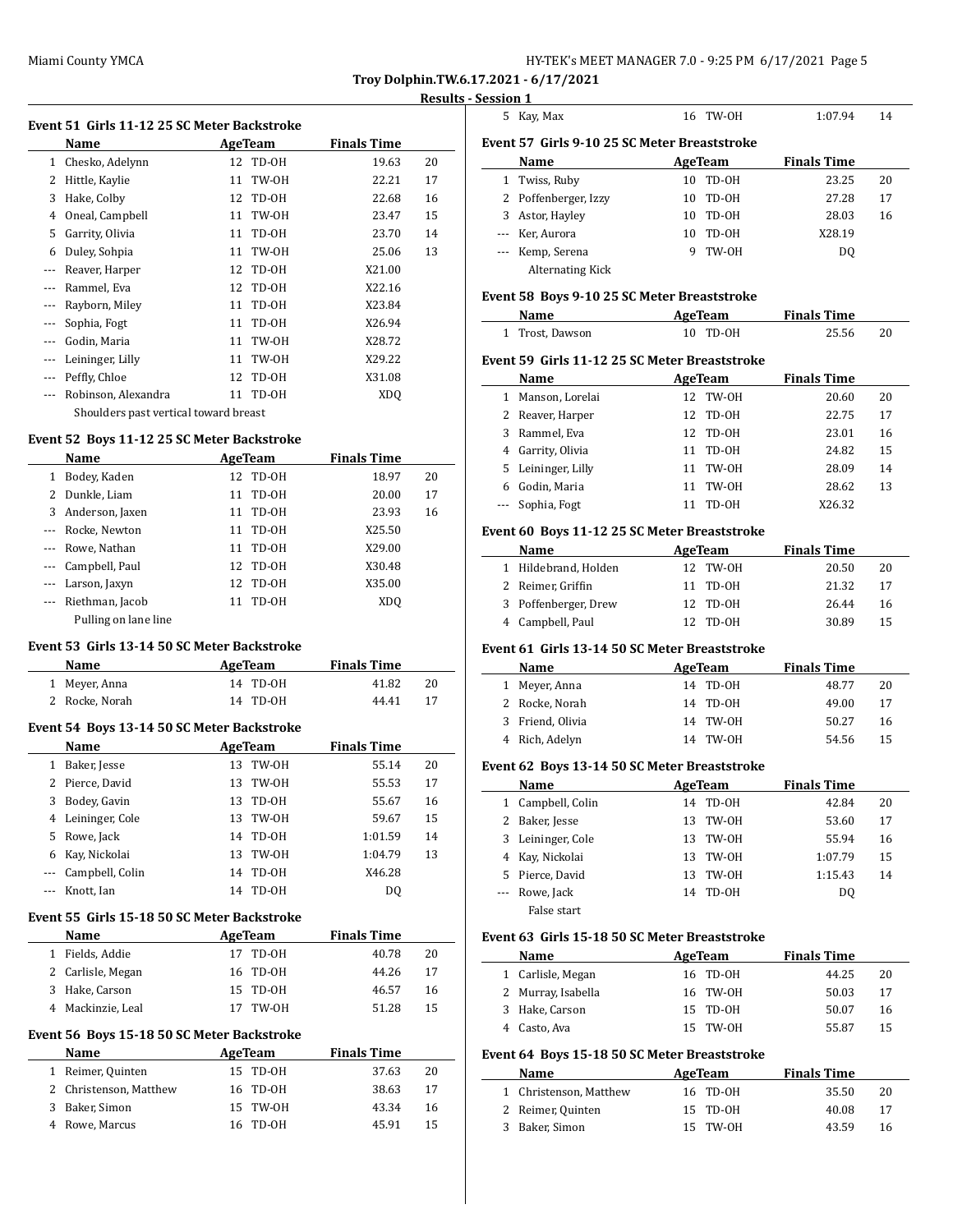| HY-TEK's MEET MANAGER 7.0 - 9:25 PM 6/17/2021 Page 6 |  |
|------------------------------------------------------|--|
|------------------------------------------------------|--|

**Troy Dolphin.TW.6.17.2021 - 6/17/2021**

#### **Results - Session 1**

 $\overline{\phantom{a}}$ 

| (Event 64 Boys 15-18 50 SC Meter Breaststroke) |                |  |          |                    |    |  |
|------------------------------------------------|----------------|--|----------|--------------------|----|--|
|                                                | <b>Name</b>    |  | AgeTeam  | <b>Finals Time</b> |    |  |
|                                                | 4 Rowe, Marcus |  | 16 TD-0H | 44.13              | 15 |  |
|                                                | --- Kay, Max   |  | 16 TW-0H | DO                 |    |  |
|                                                | One hand touch |  |          |                    |    |  |

### **Event 65 Girls 9-10 100 SC Meter Freestyle Relay**

|    | Team                      | Relay               | <b>Finals Time</b>       |    |
|----|---------------------------|---------------------|--------------------------|----|
| 1. | TD-OH                     | A                   | 1:23.78                  | 40 |
|    | 1) Wuebker, Kate 9        |                     | 2) Poffenberger, Izzy 10 |    |
|    | 3) Ayers, Alyvia 10       | 4) Twiss, Ruby 10   |                          |    |
| 2  | TD-OH                     | B                   | 1:35.81                  | 34 |
|    | 1) Ayers, Adley 9         | 2) Astor, Hayley 10 |                          |    |
|    | 3) Kelleher, Catherine 10 | 4) Bodey, Alyssa 10 |                          |    |
| 3  | TD-OH                     | C                   | 1:41.13                  | 32 |
|    | 1) Tolpin, Alexandra 10   |                     | 2) Stamps, Madison 9     |    |
|    | 3) Jenkins, Sophia 9      | 4) Ker, Aurora 10   |                          |    |

### **Event 67 Girls 11-12 100 SC Meter Freestyle Relay**

|   | Team                   | Relay                   | <b>Finals Time</b> |    |
|---|------------------------|-------------------------|--------------------|----|
| 1 | TD-OH                  | A                       | 1:08.21            | 40 |
|   | 1) Zimmerman, Ruby 11  | 2) Ratermann, Sophia 11 |                    |    |
|   | 3) Chesko, Adelynn 12  | 4) Sroufe, Cher 11      |                    |    |
|   | 2 TW-OH                | A                       | 1:08.35            | 34 |
|   | 1) Oneal, Campbell 11  | 2) Hittle, Kaylie 11    |                    |    |
|   | 3) Manson, Lorelai 12  | 4) Sherry, Olivia 11    |                    |    |
| 3 | TD-OH                  | B                       | 1:15.43            | 32 |
|   | 1) Hake, Colby 12      | 2) Rayborn, Miley 11    |                    |    |
|   | 3) Garrity, Olivia 11  | 4) Rammel, Eva 12       |                    |    |
| 4 | TW-OH                  | B                       | 1:32.09            | 30 |
|   | 1) Duley, Sohpia 11    | 2) Leininger, Macy 9    |                    |    |
|   | 3) Leininger, Lilly 11 | 4) Godin, Maria 11      |                    |    |
|   |                        |                         |                    |    |

### **Event 68 Boys 11-12 100 SC Meter Freestyle Relay**

 $\overline{\phantom{0}}$ 

 $\overline{\phantom{0}}$ 

| <b>Team</b>           | Relay                 | <b>Finals Time</b>       |    |
|-----------------------|-----------------------|--------------------------|----|
| TD-0H                 | А                     | 1:09.88                  | 40 |
| 1) Dunkle, Liam 11    | 2) Reimer, Griffin 11 |                          |    |
| 3) Bodey, Kaden 12    | 4) Evans, Rysen 12    |                          |    |
| TD-0H                 | B                     | 1:26.90                  | 34 |
| 1) Anderson, Jaxen 11 | 2) Rowe, Nathan 11    |                          |    |
| 3) Campbell, Paul 12  |                       | 4) Poffenberger, Drew 12 |    |

### **Event 69 Girls 13-14 200 SC Meter Freestyle Relay**

| Team                  | Relav                 | <b>Finals Time</b> |    |
|-----------------------|-----------------------|--------------------|----|
| 1 TD-0H               |                       | 2:17.72            | 40 |
| 1) Anderson, Avery 13 | 2) Meyer, Anna 14     |                    |    |
| 3) Rocke, Norah 14    | 4) Zimmerman, Lily 14 |                    |    |

### **Event 70 Boys 13-14 200 SC Meter Freestyle Relay**

| Team                  | Relay | <b>Finals Time</b> |                                                                                     |
|-----------------------|-------|--------------------|-------------------------------------------------------------------------------------|
| TD-OH                 | А     | 2:35.06            | 40                                                                                  |
| 1) Campbell, Colin 14 |       |                    |                                                                                     |
| 3) Bodey, Gavin 13    |       |                    |                                                                                     |
| TW-OH                 | А     | 2:58.37            | 34                                                                                  |
| 1) Leininger, Cole 13 |       |                    |                                                                                     |
| 3) Pierce, David 13   |       |                    |                                                                                     |
|                       |       |                    | 2) Knott, Ian 14<br>4) Dale, Jerrin 14<br>2) Kay, Nickolai 13<br>4) Baker, Jesse 13 |

# **Event 71 Girls 15-18 200 SC Meter Freestyle Relay**

| Team                  | Relay               | <b>Finals Time</b>           |    |
|-----------------------|---------------------|------------------------------|----|
| TD-0H<br>1.           | A                   | 2:16.18                      | 40 |
| 1) Carlisle, Megan 16 | 2) Fields, Addie 17 |                              |    |
| 3) Hake, Carson 15    |                     | 4) Poffenberger, Abigayle 15 |    |
| TW-OH<br>2.           | A                   | 2:39.33                      | 34 |
| 1) Friend, Olivia 14  |                     | 2) Mackinzie, Leal 17        |    |
| 3) Casto, Ava 15      |                     | 4) Murray, Isabella 16       |    |

### **Event 72 Boys 15-18 200 SC Meter Freestyle Relay**

| Team                       | Relay          | <b>Finals Time</b>    |    |
|----------------------------|----------------|-----------------------|----|
| TW-OH                      | A              | 2:23.26               | 40 |
| 1) Baker, Simon 15         | 2) Kay, Max 16 |                       |    |
| 3) Hildebrand, Holden 12   |                | 4) Gessner, Drew 15   |    |
| TD-OH                      | A              | DO.                   |    |
| Early take-off swimmer #2  |                |                       |    |
| 1) Christenson, Matthew 16 |                | 2) Reimer, Quinten 15 |    |
| 3) Richter, Caleb 15       |                | 4) Richter, Camden 17 |    |

### **Combined Team Scores**

| Combined Team Scores - Through Event 72 |      |
|-----------------------------------------|------|
| 1. Troy Dolphin                         | 2814 |
| 2. Tecumseh Woods                       | 1833 |

### **Scores - Women**

| Women - Team Rankings - Through Event 72 |      |
|------------------------------------------|------|
| 1. Troy Dolphin                          | 1667 |
| 2. Tecumseh Woods                        | 980  |

#### **Scores - Men**

| Men - Team Rankings - Through Event 72 |  |
|----------------------------------------|--|
| 1 Troy Dolphin                         |  |

| 1. Troy Dolphin   | 1147 |
|-------------------|------|
| 2. Tecumseh Woods | 853  |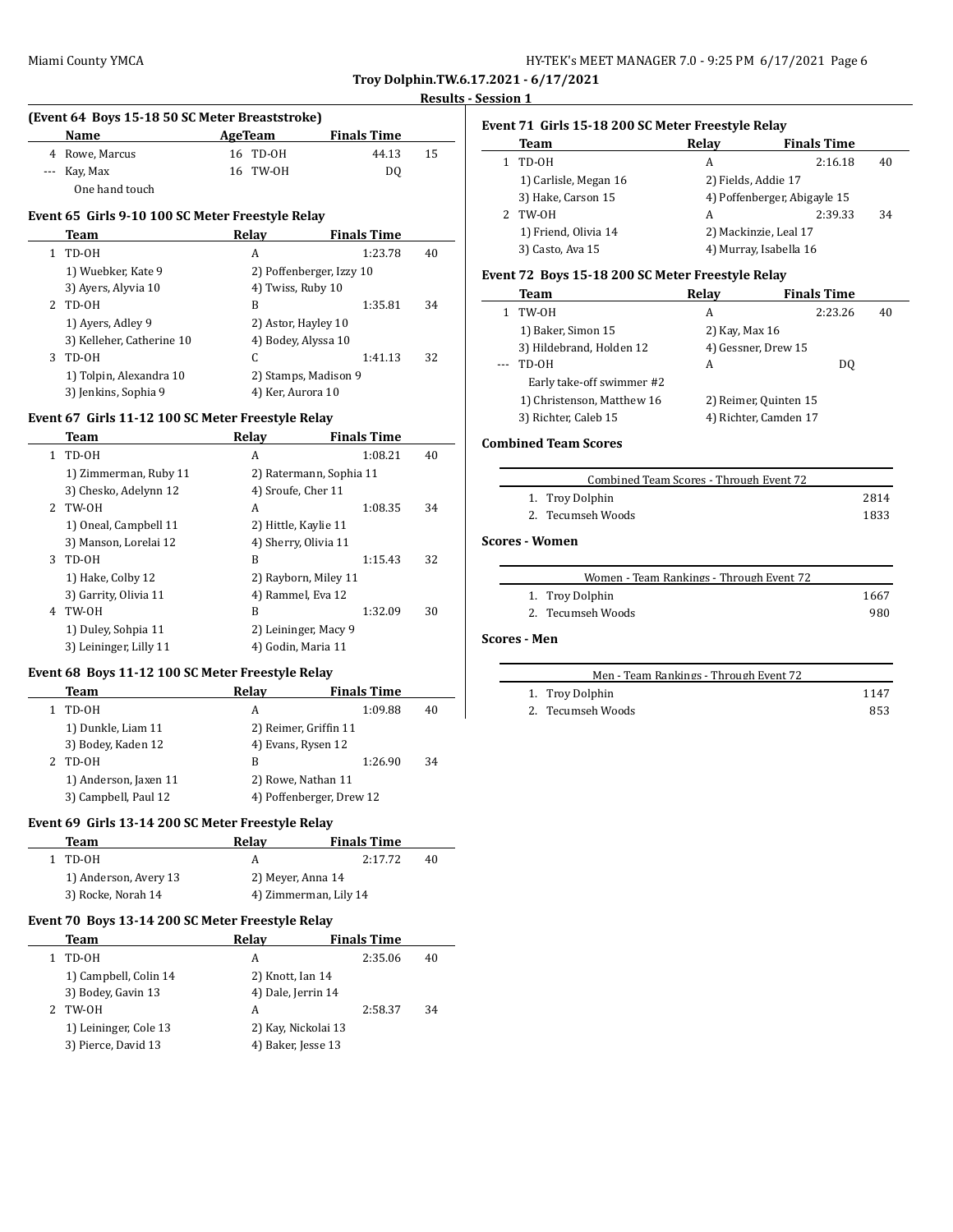### **Results - Session 1**

 $\overline{\phantom{a}}$ 

 $\overline{\phantom{a}}$ 

|              | Event 1 Girls 8 & Under 100 SC Meter Medley Relay<br>Team | Relay                  | <b>Finals Time</b>                              |    |
|--------------|-----------------------------------------------------------|------------------------|-------------------------------------------------|----|
| $\mathbf{1}$ | TD-OH                                                     | A                      | 1:53.59                                         | 40 |
|              | 1) Huber, Leah 8                                          |                        | 2) Twiss, Georgia 7                             |    |
|              | 3) Hawk, Paisley 7                                        |                        | 4) Wuebker, Brooke 7                            |    |
|              | SHS-OH                                                    | А                      | DQ                                              |    |
|              | Stroke Infraction swimmer #2: Alternating Kick - breast   |                        |                                                 |    |
|              | 1) Hartings, Maria 7                                      |                        | 2) Garrison, Allie 6                            |    |
|              | 3) Hartings, Ellie 8                                      |                        | 4) Watercutter, Olivia 7                        |    |
|              |                                                           |                        |                                                 |    |
|              | Event 2 Boys 8 & Under 100 SC Meter Medley Relay<br>Team  | Relay                  | <b>Finals Time</b>                              |    |
| ---          | SHS-OH                                                    | A                      | DQ                                              |    |
|              | Early take-off swimmer #2                                 |                        |                                                 |    |
|              | 1) Brackman, Hudson 7                                     |                        | 2) Buschur, Brody 7                             |    |
|              | 3) Wourms, Easton 7                                       |                        | 4) Gonzalez, Jonathan 8                         |    |
|              |                                                           |                        |                                                 |    |
|              | Event 3 Girls 9-10 100 SC Meter Medley Relay              |                        |                                                 |    |
|              | Team                                                      | Relay<br>A             | <b>Finals Time</b><br>1:35.32                   |    |
| $\mathbf{1}$ | TD-OH                                                     |                        |                                                 | 40 |
|              | 1) Wuebker, Kate 9                                        |                        | 2) Astor, Hayley 10                             |    |
| 2            | 3) Twiss, Ruby 10<br>SHS-OH                               | 4) Ker, Aurora 10<br>A |                                                 | 34 |
|              |                                                           |                        | 1:50.19                                         |    |
|              | 1) Watercutter, Kenley 10                                 | 2) Speck, Libby 9      | 4) Hess, Jocelyn 10                             |    |
|              | 3) Wourms, Alexis 10                                      |                        |                                                 |    |
|              | SHS-OH                                                    | В                      | DQ                                              |    |
|              | Stroke Infraction swimmer #2: Scissors kick - breast      |                        |                                                 |    |
|              | 1) Evers, Lydia 10                                        |                        | 2) Uhlenhake, Macy 9                            |    |
|              | 3) Grieshop, Emma 10                                      |                        | 4) Buschur, Madilyn 9                           |    |
|              | Event 4 Boys 9-10 100 SC Meter Medley Relay               |                        |                                                 |    |
|              | Team                                                      | Relay                  | <b>Finals Time</b>                              |    |
| 1            | TD-OH                                                     | A                      | 1:44.88                                         | 40 |
|              | 1) Hinkelman, Finn 10                                     |                        | 2) Trost, Dawson 10                             |    |
|              | 3) Blair, Liam 9                                          | 4) Mathias, John 9     |                                                 |    |
|              | Event 5 Girls 11-12 100 SC Meter Medley Relay             |                        |                                                 |    |
|              | Team                                                      | Relay                  | <b>Finals Time</b>                              |    |
| 1            | TD-OH                                                     | А                      | 1:12.54                                         | 40 |
|              | 1) Chesko, Adelynn 12                                     | 2) Blair, Jillian 12   |                                                 |    |
|              | 3) Sroufe, Cher 11                                        |                        | 4) Ratermann, Sophia 11                         |    |
| 2            | TD-0H                                                     | C                      | 1:33.75                                         | 34 |
|              | 1) Rayborn, Miley 11                                      |                        | 2) Garrity, Olivia 11                           |    |
|              | 3) Vasil, Rowan 12                                        |                        | 4) Williams, Abbey 11                           |    |
|              | TD-OH                                                     | B                      | DQ                                              |    |
|              | Stroke Infraction swimmer #2: Alternating Kick - breast   |                        |                                                 |    |
|              |                                                           |                        |                                                 |    |
|              | 1) Reaver, Harper 12                                      | 2) Rammel, Eva 12      |                                                 |    |
|              | 3) Zimmerman, Ruby 11                                     | 4) Hake, Colby 12      |                                                 |    |
|              | Event 6 Boys 11-12 100 SC Meter Medley Relay              |                        |                                                 |    |
|              | Team                                                      | <b>Relay</b>           | <b>Finals Time</b>                              |    |
| 1            | TD-0H                                                     | А                      | 1:23.12                                         | 40 |
|              | 1) Blair, Jackson 11                                      |                        | 2) Reimer, Griffin 11                           |    |
|              | 3) Evans, Rysen 12                                        |                        | 4) Dunkle, Liam 11                              |    |
|              |                                                           |                        |                                                 |    |
|              | Event 7 Girls 13-14 200 SC Meter Medley Relay             |                        |                                                 |    |
|              | <u>Team</u>                                               | <b>Relay</b>           | <u>Finals Time</u>                              |    |
| 1            | SHS-OH                                                    | A                      | 3:02.46                                         | 40 |
|              | 1) Grieshop, Nora 14<br>3) Fortkamp, Dakota 13            |                        | 2) Harmer, Mackenzie 14<br>4) Wourms, Alaina 12 |    |

| Event 8 Boys 13-14 200 SC Meter Medley Relay |       |                    |
|----------------------------------------------|-------|--------------------|
| Team                                         | Relav | <b>Finals Time</b> |
|                                              |       |                    |

| 1 TD-0H               |                    | 2:59.97 | 40 |
|-----------------------|--------------------|---------|----|
| 1) Knott, Ian 14      | 2) Rowe, Jack 14   |         |    |
| 3) Campbell, Colin 14 | 4) Bodey, Gavin 13 |         |    |

### **Event 9 Girls 15-18 200 SC Meter Medley Relay**

| Team                  | Relay              | <b>Finals Time</b>         |    |
|-----------------------|--------------------|----------------------------|----|
| TD-OH<br>1.           | А                  | 2:33.85                    | 40 |
| 1) Fields, Addie 17   |                    | 2) Carlisle, Megan 16      |    |
| 3) Hake, Carson 15    | 4) Kitta, Kiley 15 |                            |    |
| 2 SHS-OH              | A                  | 3:00.94                    | 34 |
| 1) Stammen, Alyssa 17 |                    | 2) Delzeith, Aliviah 17    |    |
| 3) Wehrley, Alana 17  |                    | 4) Nerderman, Gabrielle 17 |    |

### **Event 10 Boys 15-18 200 SC Meter Medley Relay**

| Team                  | Relav | <b>Finals Time</b>         |    |
|-----------------------|-------|----------------------------|----|
| 1 TD-0H               |       | 2:22.52                    | 40 |
| 1) Reimer, Quinten 15 |       | 2) Christenson, Matthew 16 |    |
| 3) Richter, Caleb 15  |       | 4) Rowe, Marcus 16         |    |

### **Event 11 Girls 8 & Under 25 SC Meter Freestyle**

|              | Name                |   | AgeTeam | <b>Finals Time</b> |    |
|--------------|---------------------|---|---------|--------------------|----|
| $\mathbf{1}$ | Hawk, Paisley       | 7 | TD-OH   | 20.91              | 20 |
| 2            | Wuebker, Brooke     | 7 | TD-OH   | 26.01              | 17 |
| 3            | Watercutter, Olivia | 7 | SHS-OH  | 28.44              | 16 |
| 4            | Rowe, Zoe           | 8 | TD-OH   | 29.60              | 15 |
| 5            | Raterman, Alaina    | 8 | SHS-OH  | 29.79              | 14 |
| 6            | Hartings, Ellie     | 8 | SHS-OH  | 31.50              | 13 |
|              | Blackmore, Anna     | 7 | TD-OH   | X27.15             |    |
|              | Koehler, Jenna      | 8 | TD-OH   | X28.09             |    |
|              | Huber, Leah         | 8 | TD-OH   | X29.03             |    |
|              | Wuebker, Brenna     | 7 | TD-OH   | X29.24             |    |
|              | Hartings, Maria     | 7 | SHS-OH  | X33.56             |    |
|              | King, Gracey        | 8 | TD-OH   | X35.22             |    |
| $---$        | Garrison, Allie     | 6 | SHS-OH  | X40.69             |    |
|              | Schemmel, Olivia    | 6 | TD-OH   | X41.82             |    |
|              | Kelleher, Vivian    | 7 | TD-OH   | X45.90             |    |
|              | Coppess, Addi       | 6 | TD-OH   | X51.25             |    |

### **Event 12 Boys 8 & Under 25 SC Meter Freestyle**

|       | Name              |   | AgeTeam | <b>Finals Time</b> |    |  |
|-------|-------------------|---|---------|--------------------|----|--|
| 1     | Wourms, Easton    | 7 | SHS-OH  | 23.08              | 20 |  |
| 2     | Brackman, Hudson  | 7 | SHS-OH  | 29.22              | 17 |  |
| 3     | Crawford, Carter  | 8 | TD-OH   | 30.56              | 16 |  |
| 4     | Buschur, Brody    | 7 | SHS-OH  | 30.78              | 15 |  |
| 5     | Riethman, Easton  | 6 | TD-OH   | 31.69              | 14 |  |
| ---   | Garvic, Alexander | 8 | TD-OH   | X28.02             |    |  |
|       | Minnich, Cooper   | 7 | TD-OH   | X29.75             |    |  |
|       | Buschur, Jack     | 7 | SHS-OH  | X31.63             |    |  |
| ---   | Rayborn, Jackson  | 7 | TD-OH   | X32.19             |    |  |
| ---   | Chaney, Jack      | 8 | TD-OH   | X33.25             |    |  |
| ---   | Foster, Alec      | 7 | TD-OH   | X35.61             |    |  |
| $---$ | Hess, Wyatt       | 6 | SHS-OH  | X36.63             |    |  |
| ---   | Roberts, Thomas   | 6 | TD-OH   | X36.84             |    |  |
| ---   | Schaurer, William | 7 | TD-OH   | X37.94             |    |  |
|       | Miller, Bennett   | 7 | SHS-OH  | X41.08             |    |  |
|       | Venters, Grant    | 7 | TD-OH   | X41.23             |    |  |
|       | Campbell, Cole    | 8 | TD-OH   | X41.51             |    |  |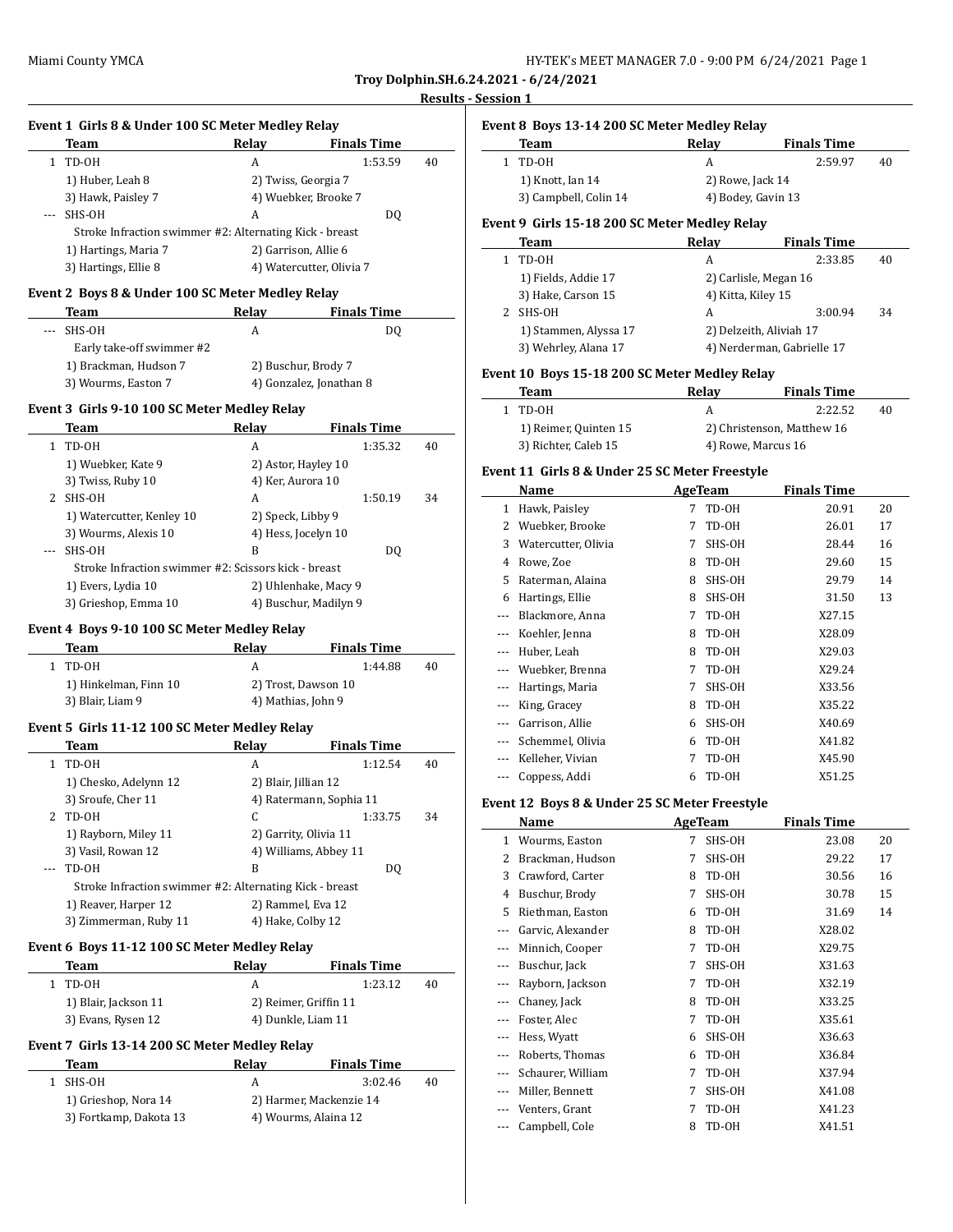#### **Results - Session 1**

 $\overline{\phantom{a}}$ 

| (Event 12 Boys 8 & Under 25 SC Meter Freestyle) |                        |         |        |                    |  |  |  |  |
|-------------------------------------------------|------------------------|---------|--------|--------------------|--|--|--|--|
|                                                 | <b>Name</b>            | AgeTeam |        | <b>Finals Time</b> |  |  |  |  |
|                                                 | --- Magyar, Chase      |         | TD-OH  | X41.53             |  |  |  |  |
|                                                 | --- Blackmore, Connor  | 5.      | TD-OH  | X41.64             |  |  |  |  |
|                                                 | --- Gonzalez, Jonathan |         | SHS-OH | X41.90             |  |  |  |  |
|                                                 | --- Kelleher, Joseph   |         | TD-0H  | X45.39             |  |  |  |  |
|                                                 | --- Ker, Corbin        |         | TD-0H  | X45.44             |  |  |  |  |
|                                                 | --- Garvic, Noah       |         | TD-0H  | X47.93             |  |  |  |  |

#### **Event 13 Girls 9-10 25 SC Meter Freestyle**

|         | Name                |    | AgeTeam | <b>Finals Time</b> |    |
|---------|---------------------|----|---------|--------------------|----|
| 1       | Wuebker, Kate       | 9  | TD-0H   | 18.29              | 20 |
| 2       | Ker, Aurora         | 10 | TD-OH   | 19.21              | 17 |
| 3       | Alexander, Emily    | 10 | TD-OH   | 19.75              | 16 |
| 4       | Hess, Jocelyn       | 10 | SHS-OH  | 23.05              | 15 |
| 5       | Watercutter, Kenley | 10 | SHS-OH  | 24.40              | 14 |
| 6       | Speck, Libby        | 9  | SHS-OH  | 27.50              | 13 |
| $---$   | Astor, Hayley       | 10 | TD-0H   | X19.17             |    |
|         | Kelleher, Catherine | 10 | TD-0H   | X20.75             |    |
| $---$   | Vasil, Harper       | 9  | TD-OH   | X21.18             |    |
| $---$   | Covington, Delaney  | 10 | TD-OH   | X21.33             |    |
| $- - -$ | Roberts, Eliana     | 9  | TD-0H   | X21.47             |    |
| $- - -$ | Bodey, Alyssa       | 10 | TD-OH   | X21.56             |    |
| $- - -$ | Tolpin, Alexandra   | 10 | TD-OH   | X25.72             |    |
| $- - -$ | Thobe, Alayna       | 9  | SHS-OH  | X28.53             |    |
| ---     | Evers, Lydia        | 10 | SHS-OH  | X28.77             |    |
| ---     | Uhlenhake, Macy     | 9  | SHS-OH  | X31.11             |    |
| $---$   | Buschur, Madilyn    | 9  | SHS-OH  | X31.96             |    |
|         | Venters, Sadie      | 9  | TD-OH   | X33.94             |    |

### **Event 14 Boys 9-10 25 SC Meter Freestyle**

|   | <b>Name</b>       | AgeTeam  |        | <b>Finals Time</b> |    |
|---|-------------------|----------|--------|--------------------|----|
|   | Blair, Liam       | 9        | TD-0H  | 19.13              | 20 |
|   | 2 Hinkelman, Finn | 10       | TD-0H  | 23.91              | 17 |
| 3 | Kelleher, William | <b>Q</b> | TD-0H  | 26.69              | 16 |
|   | 4 Hartings, Luke  | 10       | SHS-OH | 27.21              | 15 |
|   | --- Mathias, John |          | TD-0H  | X20.45             |    |

### **Event 15 Girls 11-12 25 SC Meter Freestyle**

 $\overline{a}$ 

|         | Name                |    | AgeTeam  | <b>Finals Time</b> |    |
|---------|---------------------|----|----------|--------------------|----|
| 1       | Blair, Jillian      |    | 12 TD-0H | 14.97              | 20 |
| 2       | Chesko, Adelynn     | 12 | TD-OH    | 16.25              | 17 |
| 3       | Hake, Colby         | 12 | TD-OH    | 16.87              | 16 |
| 4       | Bruggeman, Mara     | 12 | SHS-OH   | 18.16              | 15 |
| 5.      | Bergman, Bree       | 11 | SHS-OH   | 20.57              | 14 |
| 6       | Riethman, Hallie    | 11 | SHS-OH   | 22.50              | 13 |
|         | Reaver, Harper      | 12 | TD-OH    | X16.69             |    |
|         | Vasil, Rowan        | 12 | TD-OH    | X17.44             |    |
| $- - -$ | Rammel, Eva         | 12 | TD-OH    | X17.60             |    |
|         | Zimmerman, Ruby     | 11 | TD-OH    | X17.90             |    |
|         | Rayborn, Miley      | 11 | TD-OH    | X18.00             |    |
|         | Garrity, Olivia     | 11 | TD-OH    | X19.44             |    |
| $---$   | Williams, Abbey     | 11 | TD-OH    | X20.75             |    |
|         | Robinson, Alexandra | 11 | TD-OH    | X27.65             |    |
| $---$   | Kohen, Alexandra    | 11 | SHS-OH   | X36.81             |    |
|         |                     |    |          |                    |    |

### **Event 16 Boys 11-12 25 SC Meter Freestyle**

| <b>Name</b>      | AgeTeam  | <b>Finals Time</b> |    |
|------------------|----------|--------------------|----|
| 1 Blair, Jackson | 11 TD-0H | 16.08              | 20 |

| -------                             |    |          |                                                    |    |  |  |  |
|-------------------------------------|----|----------|----------------------------------------------------|----|--|--|--|
| Bodey, Kaden<br>2                   |    |          | 16.16                                              | 17 |  |  |  |
| Evans, Rysen                        |    |          | 17.10                                              | 16 |  |  |  |
| --- Mathias, Matthew                |    | TD-0H    | X17.90                                             |    |  |  |  |
| --- Rowe, Nathan                    |    | TD-OH    | X19.53                                             |    |  |  |  |
| --- Campbell, Paul                  |    |          | X21.15                                             |    |  |  |  |
| --- Rocke, Newton                   |    | TD-OH    | X23.76                                             |    |  |  |  |
| --- Larson, Jaxyn                   |    |          | X30.26                                             |    |  |  |  |
| --- Riethman, Jacob                 | 11 | TD-OH    | XD <sub>0</sub>                                    |    |  |  |  |
| Walking on or springing from bottom |    |          |                                                    |    |  |  |  |
|                                     |    | 11<br>11 | 12 TD-0H<br>12 TD-0H<br>12 TD-0H<br>11<br>12 TD-0H |    |  |  |  |

### **Event 17 Girls 8 & Under 25 SC Meter Breaststroke**

| Name                    | AgeTeam |        | <b>Finals Time</b> |    |
|-------------------------|---------|--------|--------------------|----|
| 1 Hawk, Paisley         |         | TD-OH  | 28.77              | 20 |
| 2 Twiss, Georgia        |         | TD-OH  | 32.79              | 17 |
| 3 Watercutter, Olivia   |         | SHS-OH | 47.65              | 16 |
| --- Garrison, Allie     | 6       | SHS-OH | DO.                |    |
| <b>Alternating Kick</b> |         |        |                    |    |
| --- Hartings, Maria     |         | SHS-OH | DO.                |    |
| <b>Alternating Kick</b> |         |        |                    |    |

### **Event 18 Boys 8 & Under 25 SC Meter Breaststroke**

| Name |                         | AgeTeam | <b>Finals Time</b> |    |
|------|-------------------------|---------|--------------------|----|
|      | 1 Wourms, Easton        | SHS-OH  | 28.95              | 20 |
|      | 2 Garvic, Alexander     | 8 TD-0H | 42.38              | 17 |
|      | --- Buschur, Brody      | SHS-OH  | DO                 |    |
|      | <b>Alternating Kick</b> |         |                    |    |

# **Event 19 Girls 9-10 50 SC Meter Freestyle**

|          | Name               | <b>AgeTeam</b> |        | <b>Finals Time</b> |    |
|----------|--------------------|----------------|--------|--------------------|----|
| 1        | Alexander, Emily   | 10             | TD-OH  | 43.16              | 20 |
|          | Vasil, Harper      | 9              | TD-OH  | 45.31              | 17 |
| 3        | Covington, Delaney | 10             | TD-OH  | 46.79              | 16 |
| 4        | Wourms, Alexis     | 10             | SHS-OH | 48.27              | 15 |
| 5.       | Grieshop, Emma     | 10             | SHS-OH | 57.01              | 14 |
| 6        | Evers, Lydia       | 10             | SHS-OH | 59.38              | 13 |
| $\cdots$ | Astor, Hayley      | 10             | TD-OH  | X45.09             |    |
|          | Ker, Aurora        | 10             | TD-OH  | X46.09             |    |
| $\cdots$ | Bodey, Alyssa      | 10             | TD-OH  | X56.31             |    |
|          | Uhlenhake, Macy    | 9              | SHS-OH | X1:11.54           |    |
|          | Buschur, Madilyn   | 9              | SHS-OH | X1:14.12           |    |
|          | Thobe, Alayna      | 9              | SHS-OH | X1:16.53           |    |

### **Event 20 Boys 9-10 50 SC Meter Freestyle**

| Name                  | AgeTeam   | <b>Finals Time</b> |    |  |
|-----------------------|-----------|--------------------|----|--|
| 1 Mathias, John       | 9 TD-0H   | 46.63              | 20 |  |
| 2 Klosterman, Jackson | 10 SHS-OH | 52.63              | 17 |  |
| 3 Hinkelman, Finn     | 10 TD-0H  | 57.55              | 16 |  |
| 4 Kelleher, William   | 9 TD-0H   | 1:00.05            | 15 |  |

#### **Event 21 Girls 11-12 50 SC Meter Freestyle**

|    | Name                |    | AgeTeam | <b>Finals Time</b> |    |
|----|---------------------|----|---------|--------------------|----|
| 1  | Sroufe, Cher        | 11 | TD-0H   | 33.36              | 20 |
|    | 2 Wourms, Alaina    | 12 | SHS-OH  | 36.76              | 17 |
| 3  | Rammel, Eva         | 12 | TD-0H   | 39.22              | 16 |
| 4  | Garrity, Olivia     | 11 | TD-OH   | 43.10              | 15 |
| 5. | Bergman, Bree       | 11 | SHS-OH  | 45.28              | 14 |
| 6  | Riethman, Hallie    | 11 | SHS-OH  | 50.15              | 13 |
|    | --- Vasil, Rowan    | 12 | TD-OH   | X39.29             |    |
|    | Rayborn, Miley      | 11 | TD-OH   | X43.19             |    |
|    | --- Williams, Abbey | 11 | TD-OH   | X45.24             |    |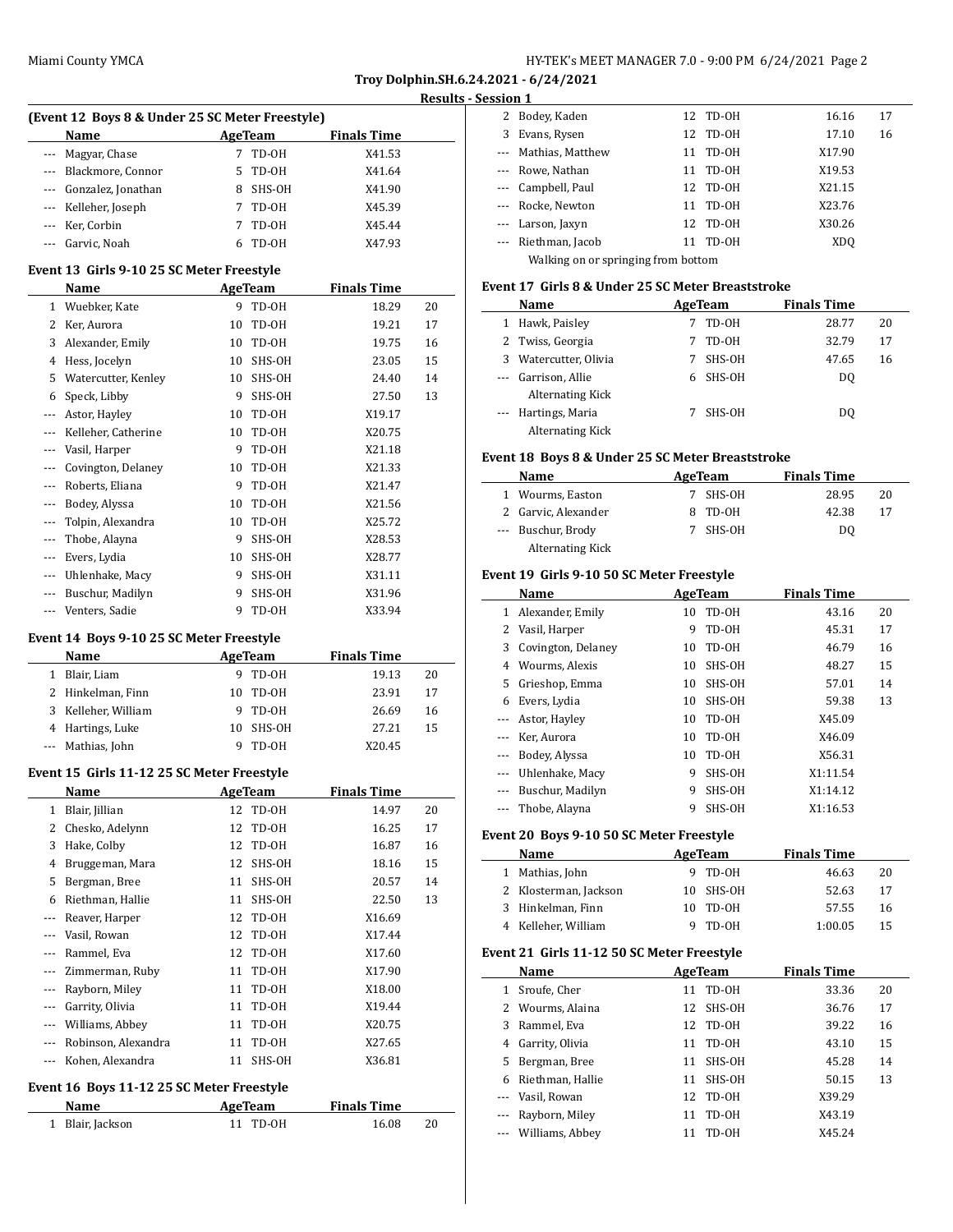#### **Rults - Session 1**

 $\frac{1}{2}$ 

 $\overline{\phantom{a}}$ 

|                |                                                                                                      |                | Troy Dolphin.      |            |
|----------------|------------------------------------------------------------------------------------------------------|----------------|--------------------|------------|
|                |                                                                                                      |                |                    | <b>Res</b> |
|                | Event 22 Boys 11-12 50 SC Meter Freestyle                                                            |                |                    |            |
|                | Name                                                                                                 | AgeTeam        | <b>Finals Time</b> |            |
|                | 1 Dunkle, Liam                                                                                       | TD-OH<br>11    | 36.03              | 20         |
| $\overline{c}$ | Mathias, Matthew                                                                                     | TD-OH<br>11    | 40.89              | 17         |
| 3              | Campbell, Paul                                                                                       | TD-OH<br>12    | 47.13              | 16         |
| ---            | Bodey, Kaden                                                                                         | TD-OH<br>12    | X36.66             |            |
| $- - -$        | Rowe, Nathan                                                                                         | 11<br>TD-OH    | X45.95             |            |
| ---            | Rocke, Newton                                                                                        | TD-OH<br>11    | X56.19             |            |
|                | Event 23 Girls 13-14 50 SC Meter Freestyle                                                           |                |                    |            |
|                | Name                                                                                                 | AgeTeam        | <b>Finals Time</b> |            |
| $\mathbf{1}$   | Good, Julia                                                                                          | 14 TD-0H       | 33.28              | 20         |
| 2              | Fortkamp, Dakota                                                                                     | SHS-OH<br>13   | 42.50              | 17         |
| 3              | Grieshop, Nora                                                                                       | SHS-OH<br>14   | 44.69              | 16         |
| $\overline{a}$ | Mathias, Rebecca                                                                                     | TD-OH<br>14    | D <sub>0</sub>     |            |
|                | No touch on turn                                                                                     |                |                    |            |
|                | Event 24 Boys 13-14 50 SC Meter Freestyle                                                            |                |                    |            |
|                | Name                                                                                                 | <b>AgeTeam</b> | <b>Finals Time</b> |            |
| $\mathbf{1}$   | Campbell, Colin                                                                                      | TD-OH<br>14    | 35.71              | 20         |
| 2              | Bodey, Gavin                                                                                         | 13<br>TD-OH    | 39.50              | 17         |
| 3              | Rowe, Jack                                                                                           | TD-OH<br>14    | 42.55              | 16         |
| 4              | Hess, Gavin                                                                                          | SHS-OH<br>13   | 54.15              | 15         |
|                | Event 25 Girls 15-18 50 SC Meter Freestyle                                                           |                |                    |            |
|                | $\mathbf{M}_{\alpha\mathbf{m}\alpha}$ $\mathbf{A}_{\alpha\alpha}\mathbf{T}_{\alpha\alpha\mathbf{m}}$ |                | Einele Time        |            |

### **Name Age Team Finals Time** 1 Stammen, Alyssa 17 SHS-OH 33.51 20 2 Kitta, Kiley 15 TD-OH 33.53 17 3 Hake, Carson 15 TD-OH 34.12 16 4 Wehrley, Alana 17 SHS-OH 38.50 15 5 Delzeith, Aliviah 17 SHS-OH 41.07 14 6 Mitchell, Kinsey 15 TD-OH 48.75 13

### **Event 26 Boys 15-18 50 SC Meter Freestyle**

| <b>Name</b>       | AgeTeam   | <b>Finals Time</b> |    |
|-------------------|-----------|--------------------|----|
| 1 Reimer, Quinten | 15 TD-0H  | 30.04              | 20 |
| 2 Richter, Caleb  | 15 TD-0H  | 30.54              | 17 |
| 3 Rowe, Marcus    | 16 TD-0H  | 31.62              | 16 |
| 4 Kemper, Ethan   | 15 SHS-OH | 35.08              | 15 |
| 5 Barhorst, Jerod | SHS-OH    | 40.75              | 14 |

### **Event 27 Girls 8 & Under 25 SC Meter Butterfly**

| Name                     |   | AgeTeam | <b>Finals Time</b> |    |
|--------------------------|---|---------|--------------------|----|
| 1 Hawk, Paisley          |   | TD-OH   | 23.75              | 20 |
| 2 Twiss, Georgia         |   | TD-OH   | 39.25              | 17 |
| --- Garrison, Allie      | 6 | SHS-OH  | DO.                |    |
| One hand touch           |   |         |                    |    |
| --- Hartings, Ellie      |   | SHS-OH  | DO.                |    |
| Arms underwater recovery |   |         |                    |    |

### **Event 28 Boys 8 & Under 25 SC Meter Butterfly**

| Name                                      | AgeTeam  | <b>Finals Time</b> |    |
|-------------------------------------------|----------|--------------------|----|
| 1 Wourms, Easton                          | 7 SHS-OH | 31.71              | 20 |
| Event 29 Girls 9-10 25 SC Meter Butterfly |          |                    |    |

| Name                 | AgeTeam  | <b>Finals Time</b> |    |
|----------------------|----------|--------------------|----|
| 1 Twiss, Ruby        | 10 TD-0H | 19.22              | 20 |
| 2 Wuebker, Kate      | 9 TD-0H  | 24.89              | 17 |
| 3 Covington, Delaney | 10 TD-0H | 25.65              | 16 |
| 4 Wourms, Alexis     | SHS-OH   | 26.75              | 15 |

|       | Name                                        |    | AgeTeam | <b>Finals Time</b> |    |
|-------|---------------------------------------------|----|---------|--------------------|----|
| 1     | Trost, Dawson                               | 10 | TD-OH   | 21.52              | 20 |
| 2     | Blair, Liam                                 | 9  | TD-OH   | 24.25              | 17 |
|       | Event 31  Girls 11-12 25 SC Meter Butterfly |    |         |                    |    |
|       | Name                                        |    | AgeTeam | <b>Finals Time</b> |    |
| 1     | Blair, Jillian                              | 12 | TD-OH   | 16.25              | 20 |
| 2     | Ratermann, Sophia                           | 11 | TD-OH   | 17.09              | 17 |
| 3     | Wourms, Alaina                              | 12 | SHS-OH  | 17.26              | 16 |
| 4     | Zimmerman, Ruby                             | 11 | TD-OH   | 18.46              | 15 |
| 5     | Bruggeman, Mara                             | 12 | SHS-OH  | 26.00              | 14 |
| $---$ | Chesko, Adelynn                             | 12 | TD-OH   | X17.18             |    |
|       | Vasil, Rowan                                | 12 | TD-OH   | X21.82             |    |
|       | Rammel, Eva                                 | 12 | TD-OH   | X25.39             |    |

### **Event 32 Boys 11-12 25 SC Meter Butterfly**

**Event 30 Boys 9-10 25 SC Meter Butterfly**

| Name              | AgeTeam  | <b>Finals Time</b> |    |
|-------------------|----------|--------------------|----|
| 1 Blair, Jackson  | 11 TD-0H | 18.72              | 20 |
| 2 Reimer, Griffin | 11 TD-0H | 19.57              | 17 |

#### **Event 33 Girls 8 & Under 25 SC Meter Backstroke**

|          | Name                                  |   | AgeTeam | <b>Finals Time</b> |    |
|----------|---------------------------------------|---|---------|--------------------|----|
| 1        | Huber, Leah                           | 8 | TD-OH   | 29.27              | 20 |
| 2        | Hartings, Maria                       | 7 | SHS-OH  | 31.81              | 17 |
| 3        | Watercutter, Olivia                   | 7 | SHS-OH  | 35.14              | 16 |
| 4        | Twiss, Georgia                        | 7 | TD-OH   | 35.93              | 15 |
| 5        | Wuebker, Brenna                       | 7 | TD-OH   | 40.69              | 14 |
| 6        | Hartings, Ellie                       | 8 | SHS-OH  | 43.53              | 13 |
| $---$    | Blackmore, Anna                       | 7 | TD-OH   | X31.71             |    |
| $\cdots$ | King, Gracey                          | 8 | TD-OH   | X32.50             |    |
| $---$    | Koehler, Jenna                        | 8 | TD-OH   | X34.97             |    |
| $\cdots$ | Rowe, Zoe                             | 8 | TD-OH   | X35.82             |    |
| $\cdots$ | Wuebker, Brooke                       | 7 | TD-OH   | X39.90             |    |
|          | Kelleher, Vivian                      | 7 | TD-OH   | X49.69             |    |
| $\cdots$ | Coppess, Addi                         | 6 | TD-OH   | X51.31             |    |
| $\cdots$ | Moorman, Jillian                      | 7 | SHS-OH  | X52.57             |    |
| $\cdots$ | Raterman, Alaina                      | 8 | SHS-OH  | XD <sub>O</sub>    |    |
|          | Shoulders past vertical toward breast |   |         |                    |    |
|          | Schemmel, Olivia                      | 6 | TD-OH   | XDQ                |    |
|          | Shoulders past vertical toward breast |   |         |                    |    |

### **Event 34 Boys 8 & Under 25 SC Meter Backstroke**

|          | Name              |   | AgeTeam | <b>Finals Time</b> |    |
|----------|-------------------|---|---------|--------------------|----|
| 1        | Buschur, Brody    | 7 | SHS-OH  | 29.88              | 20 |
| 2        | Minnich, Cooper   | 7 | TD-OH   | 34.30              | 17 |
| 3        | Brackman, Hudson  | 7 | SHS-OH  | 37.89              | 16 |
| 4        | Miller, Bennett   | 7 | SHS-OH  | 50.32              | 15 |
| $- - -$  | Riethman, Easton  | 6 | TD-OH   | X34.53             |    |
|          | Buschur, Jack     | 7 | SHS-OH  | X35.10             |    |
| ---      | Rayborn, Jackson  | 7 | TD-OH   | X37.19             |    |
|          | Venters, Grant    | 7 | TD-OH   | X39.30             |    |
| $---$    | Crawford, Carter  | 8 | TD-OH   | X40.54             |    |
|          | Hess, Wyatt       | 6 | SHS-OH  | X41.93             |    |
| $\cdots$ | Roberts, Thomas   | 6 | TD-OH   | X47.58             |    |
| $\cdots$ | Magyar, Chase     | 7 | TD-OH   | X55.14             |    |
|          | Kelleher, Joseph  | 7 | TD-OH   | X1:07.34           |    |
| $\cdots$ | Schaurer, William | 7 | TD-OH   | X1:09.00           |    |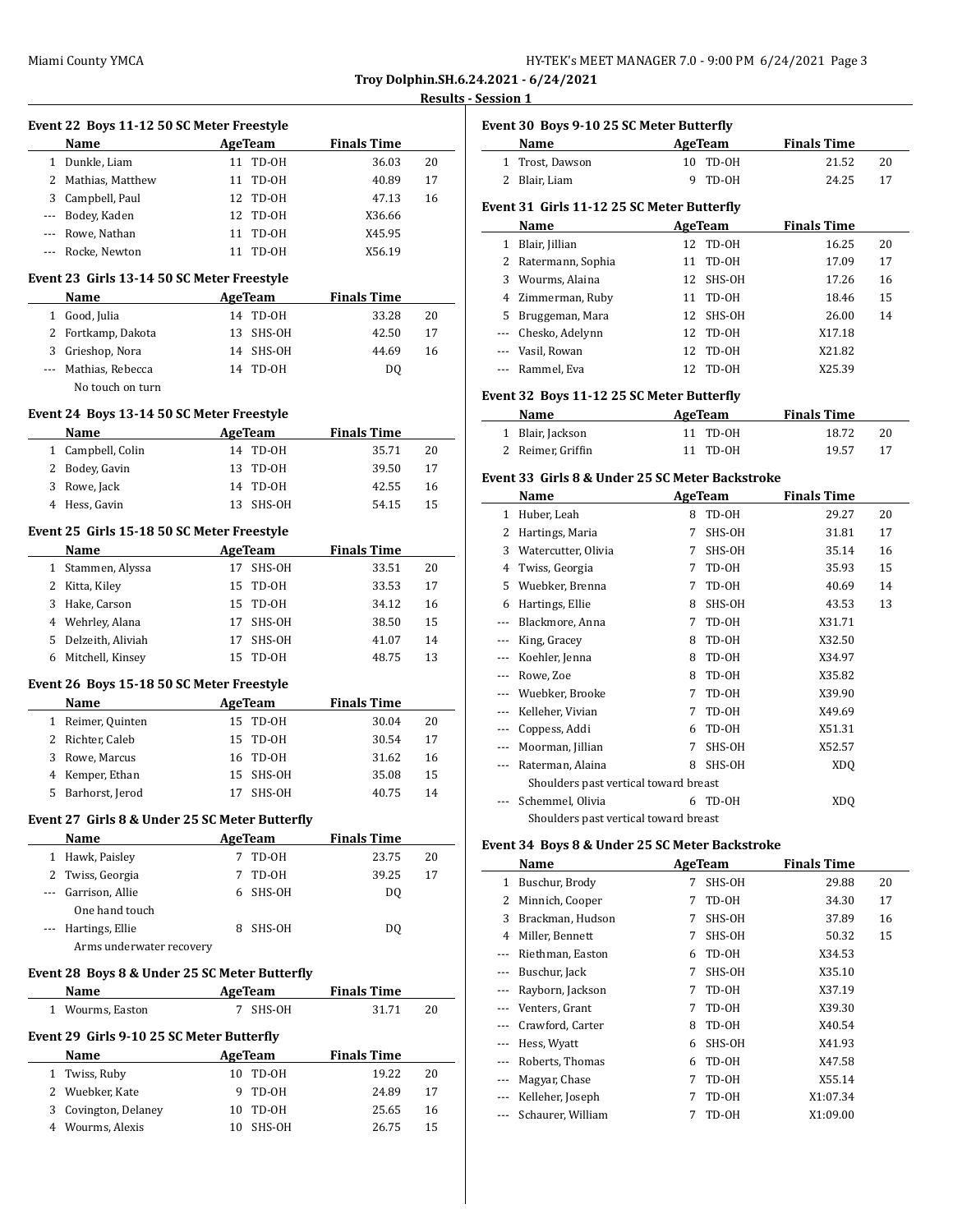| HY-TEK's MEET MANAGER 7.0 - 9:00 PM 6/24/2021 Page 4 |  |
|------------------------------------------------------|--|
|------------------------------------------------------|--|

**Troy Dolphin.SH.6.24.2021 - 6/24/2021 Results - Session 1**

|              |                                                       |                                         |                          | nesuits |
|--------------|-------------------------------------------------------|-----------------------------------------|--------------------------|---------|
|              | (Event 34 Boys 8 & Under 25 SC Meter Backstroke)      |                                         |                          |         |
|              | Name                                                  | <b>AgeTeam</b>                          | <b>Finals Time</b>       |         |
| ---          | Foster, Alec                                          | 7 TD-OH                                 | <b>XDQ</b>               |         |
|              | Shoulders past vertical toward breast                 |                                         |                          |         |
| ---          | Campbell, Cole                                        | 8 TD-0H                                 | <b>XDQ</b>               |         |
|              | Not on back off wall                                  |                                         |                          |         |
| ---          | Chaney, Jack                                          | 8<br>TD-OH                              | DQ                       |         |
|              | Pulling on lane line                                  |                                         |                          |         |
| ---          | Blackmore, Connor                                     | 5<br>TD-OH                              | XDQ                      |         |
| ---          | Ker, Corbin                                           | 7<br>TD-OH                              | <b>XDQ</b>               |         |
|              | Not on back off wall                                  |                                         |                          |         |
| ---          | Garvic, Alexander                                     | 8<br>TD-OH                              | <b>XDQ</b>               |         |
|              | Not on back off wall                                  |                                         |                          |         |
|              |                                                       |                                         |                          |         |
|              | Event 35 Girls 13-14 50 SC Meter Butterfly            |                                         |                          |         |
|              | Name                                                  | <b>AgeTeam</b>                          | <b>Finals Time</b>       |         |
|              | 1 Zimmerman, Lily                                     | 14 TD-0H                                | 34.66                    | 20      |
|              | 2 Harmer, Mackenzie                                   | 14 SHS-OH                               | 36.63                    | 17      |
|              | Event 36 Boys 13-14 50 SC Meter Butterfly             |                                         |                          |         |
|              | Name AgeTeam                                          |                                         | <b>Finals Time</b>       |         |
|              | 1 Knott, Ian                                          | 14 TD-0H                                | 38.27                    | 20      |
|              |                                                       |                                         |                          |         |
|              | Event 37 Girls 15-18 50 SC Meter Butterfly            |                                         |                          |         |
|              | Name                                                  | <b>AgeTeam</b>                          | <b>Finals Time</b>       |         |
|              | 1 Kitta, Kiley                                        | 15 TD-0H                                | 36.44                    | 20      |
|              | 2 Fields, Addie                                       | 17<br>TD-OH                             | 38.58                    | 17      |
| 3            | Stammen, Alyssa                                       | 17<br>SHS-OH                            | 39.70                    | 16      |
|              | 4 Hake, Carson                                        | 15 TD-0H                                | 41.16                    | 15      |
|              | 5 Wehrley, Alana                                      | 17<br>SHS-OH                            | 45.04                    | 14      |
|              | Event 38 Boys 15-18 50 SC Meter Butterfly             |                                         |                          |         |
|              | Name                                                  | <b>Example 2</b> AgeTeam                | <b>Finals Time</b>       |         |
|              | 1 Richter, Caleb                                      | 15 TD-0H                                | 36.63                    | 20      |
|              |                                                       |                                         |                          |         |
|              | Event 39 Girls 8 & Under 100 SC Meter Freestyle Relay |                                         |                          |         |
|              | Team                                                  | Relay                                   | <b>Finals Time</b>       |         |
| $\mathbf{1}$ | TD-OH                                                 | A                                       | 1:43.08                  | 40      |
|              | 1) Twiss, Georgia 7                                   | 2) Rowe, Zoe 8                          |                          |         |
|              | 3) Wuebker, Brooke 7                                  | 4) Hawk, Paisley 7                      |                          |         |
|              | 2 TD-OH                                               | B                                       | 1:57.15                  | 34      |
|              | 1) Huber, Leah 8                                      | 2) Koehler, Jenna 8                     |                          |         |
|              | 3) Blackmore, Anna 7                                  | 4) Wuebker, Brenna 7                    |                          |         |
|              | 3 SHS-OH                                              | A                                       | 2:19.16                  | 32      |
|              | 1) Hartings, Ellie 8                                  | 2) Garrison, Allie 6                    |                          |         |
|              | 3) Hartings, Maria 7                                  |                                         | 4) Watercutter, Olivia 7 |         |
|              | 4 TD-OH                                               | C                                       | 3:03.47                  | 30      |
|              | 1) Schemmel, Olivia 6                                 | 2) Coppess, Addi 6<br>4) King, Gracey 8 |                          |         |
|              | 3) Kelleher, Vivian 7                                 |                                         |                          |         |
|              | Event 40 Boys 8 & Under 100 SC Meter Freestyle Relay  |                                         |                          |         |
|              | Team                                                  | <b>Relay</b>                            | <b>Finals Time</b>       |         |
| 1            | SHS-OH                                                | A                                       | 1:58.74                  | 40      |
|              | 1) Buschur, Brody 7                                   |                                         | 2) Brackman, Hudson 7    |         |
|              | 3) Buschur, Jack 7                                    | 4) Wourms, Easton 7                     |                          |         |
| 2            | TD-OH                                                 | А                                       | 2:01.00                  | 34      |
|              | 1) Riethman, Easton 6                                 | 2) Chaney, Jack 8                       |                          |         |
|              | 3) Crawford, Carter 8                                 | 4) Garvic, Alexander 8                  |                          |         |
| 3            | TD-OH                                                 | B                                       | 2:19.06                  | 32      |
|              | 1) Minnich, Cooper 7                                  | 2) Foster, Alec 7                       |                          |         |
|              | 3) Rayborn, Jackson 7                                 | 4) Schaurer, William 7                  |                          |         |
|              |                                                       |                                         |                          |         |

| <u>session i</u> |                                                                                                                 |                          |                        |          |
|------------------|-----------------------------------------------------------------------------------------------------------------|--------------------------|------------------------|----------|
|                  | 4 TD-OH                                                                                                         | C                        | 2:52.62                | 30       |
|                  | 1) Roberts, Thomas 6                                                                                            | 2) Venters, Grant 7      |                        |          |
|                  | 3) Kelleher, Joseph 7                                                                                           |                          | 4) Blackmore, Connor 5 |          |
|                  | Event 41 Girls 9-10 100 SC Meter IM                                                                             |                          |                        |          |
|                  | Name                                                                                                            | <b>Example 2</b> AgeTeam | <b>Finals Time</b>     |          |
|                  | 1 Twiss, Ruby                                                                                                   | 10 TD-0H                 | 1:38.19                | 20       |
|                  | 2 Vasil, Harper                                                                                                 | 9<br>TD-0H               | 2:14.36                | 17       |
|                  | 3 Hess, Jocelyn                                                                                                 | 10 SHS-OH                | 2:20.10                | 16       |
|                  | --- Watercutter, Kenley                                                                                         | 10 SHS-OH                | DQ                     |          |
|                  | Non-simultaneous arms - breast                                                                                  |                          |                        |          |
|                  | Event 42 Boys 9-10 100 SC Meter IM                                                                              |                          |                        |          |
|                  | Name and the state of the state of the state of the state of the state of the state of the state of the state o | AgeTeam                  | <b>Finals Time</b>     |          |
|                  | 1 Trost, Dawson                                                                                                 | 10 TD-OH                 | 1:48.00                | 20       |
|                  | Event 43 Girls 11-12 100 SC Meter IM                                                                            |                          |                        |          |
|                  | Name                                                                                                            | AgeTeam                  | <b>Finals Time</b>     |          |
|                  | 1 Sroufe, Cher                                                                                                  | 11 TD-0H                 | 1:22.19                | 20       |
|                  | 2 Hake, Colby                                                                                                   | 12 TD-0H                 | 1:38.93                | 17       |
|                  | 3 Rayborn, Miley                                                                                                | 11 TD-0H                 | 2:00.24                | 16       |
|                  | --- Riethman, Hallie                                                                                            | 11 SHS-OH                | DQ                     |          |
|                  | One hand touch - breast                                                                                         |                          |                        |          |
|                  | Event 44 Boys 11-12 100 SC Meter IM                                                                             |                          |                        |          |
|                  | Name                                                                                                            | AgeTeam                  | <b>Finals Time</b>     |          |
|                  | 1 Evans, Rysen                                                                                                  | 12<br>TD-0H              | 1:34.60                | 20       |
|                  | 2 Reimer, Griffin                                                                                               | 11<br>TD-OH              | 1:37.66                | 17       |
| 3                | Dunkle, Liam                                                                                                    | 11 TD-0H                 | 1:38.22                | 16       |
|                  | Event 45 Girls 13-14 100 SC Meter IM                                                                            |                          |                        |          |
|                  | Name                                                                                                            | AgeTeam                  | <b>Finals Time</b>     |          |
|                  | 1 Good, Julia                                                                                                   | 14 TD-0H                 | 1:20.87                | 20       |
|                  | 2 Mathias, Rebecca                                                                                              | 14 TD-0H                 | 1:42.15                | 17       |
|                  | 3 Fortkamp, Dakota                                                                                              | 13 SHS-OH                | 2:00.88                | 16       |
|                  |                                                                                                                 |                          |                        |          |
|                  | Event 46 Boys 13-14 100 SC Meter IM<br>Name                                                                     | AgeTeam                  | <b>Finals Time</b>     |          |
|                  | 1 Knott, Ian                                                                                                    | 14 TD-0H                 | 1:26.02                | 20       |
|                  | --- Campbell, Colin                                                                                             | 14<br>TD-OH              | DQ                     |          |
|                  | One hand touch - breast                                                                                         |                          |                        |          |
|                  |                                                                                                                 |                          |                        |          |
|                  | Event 47 Girls 15-18 100 SC Meter IM                                                                            |                          |                        |          |
| $\mathbf{1}$     | Name                                                                                                            | AgeTeam<br>15            | <b>Finals Time</b>     | 20       |
|                  | Kitta, Kiley<br>2 Fields, Addie                                                                                 | TD-0H<br>17<br>TD-OH     | 1:23.47                |          |
|                  |                                                                                                                 | 16<br>TD-0H              | 1:28.56<br>1:30.18     | 17<br>16 |
|                  | 3 Carlisle, Megan<br>4 Delzeith, Aliviah                                                                        | 17<br>SHS-OH             | 1:40.00                | 15       |
|                  |                                                                                                                 |                          |                        |          |
|                  | Event 48 Boys 15-18 100 SC Meter IM                                                                             |                          |                        |          |
|                  | Name                                                                                                            | AgeTeam                  | <b>Finals Time</b>     |          |
|                  | 1 Christenson, Matthew                                                                                          | 16 TD-0H                 | 1:15.00                | 20       |
|                  | 2 Richter, Caleb                                                                                                | 15<br>TD-0H              | 1:22.42                | 17       |
|                  | 3 Kemper, Ethan                                                                                                 | 15<br>SHS-OH             | 1:35.32                | 16       |
|                  | Event 49 Girls 9-10 25 SC Meter Backstroke                                                                      |                          |                        |          |
|                  |                                                                                                                 |                          | <b>Finals Time</b>     |          |
|                  | Name                                                                                                            | <b>AgeTeam</b>           |                        |          |
|                  | 1 Twiss, Ruby                                                                                                   | TD-OH<br>10              | 21.43                  | 20       |
|                  | 2 Alexander, Emily                                                                                              | 10 TD-OH                 | 21.94                  | 17       |
|                  | 3 Wourms, Alexis<br>4 Wuebker, Kate                                                                             | 10 SHS-OH<br>9<br>TD-OH  | 24.25<br>25.79         | 16<br>15 |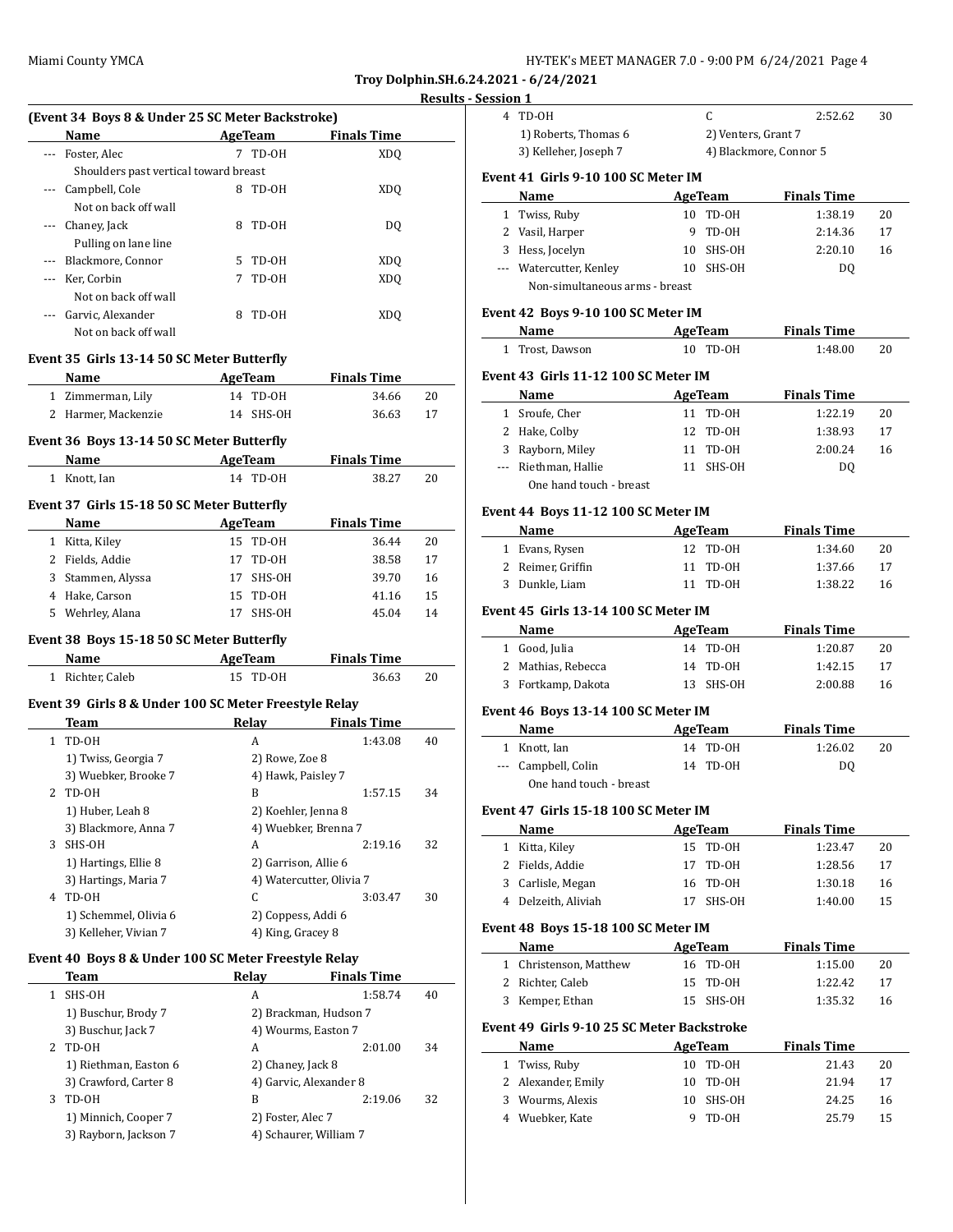### **Results - Se**

| (Event 49 Girls 9-10 25 SC Meter Backstroke) |                                       |    |         |                    |    |
|----------------------------------------------|---------------------------------------|----|---------|--------------------|----|
|                                              | Name                                  |    | AgeTeam | <b>Finals Time</b> |    |
| 5.                                           | Watercutter, Kenley                   | 10 | SHS-OH  | 28.44              | 14 |
| 6                                            | Grieshop, Emma                        | 10 | SHS-OH  | 29.40              | 13 |
| $---$                                        | Astor, Hayley                         | 10 | TD-OH   | X24.53             |    |
| $---$                                        | Bodey, Alyssa                         | 10 | TD-OH   | X27.31             |    |
|                                              | Roberts, Eliana                       | 9  | TD-OH   | X28.38             |    |
|                                              | Ker, Aurora                           | 10 | TD-OH   | X29.00             |    |
|                                              | Kelleher, Catherine                   | 10 | TD-OH   | X30.07             |    |
|                                              | Tolpin, Alexandra                     | 10 | TD-OH   | X30.18             |    |
|                                              | Speck, Libby                          | 9  | SHS-OH  | X31.31             |    |
|                                              | Evers, Lydia                          | 10 | SHS-OH  | X32.62             |    |
| $---$                                        | Venters, Sadie                        | 9  | TD-OH   | X35.24             |    |
|                                              | Buschur, Madilyn                      | 9  | SHS-OH  | X37.84             |    |
|                                              | Thobe, Alayna                         | 9  | SHS-OH  | X39.62             |    |
|                                              | Uhlenhake, Macy                       | 9  | SHS-OH  | XDO                |    |
|                                              | Shoulders past vertical toward breast |    |         |                    |    |

# **Event 50 Boys 9-10 25 SC Meter Backstroke**

| EVEIIL 50 DOVS 9-10 25 SC MELEI DACKSLIOKE |                     |     |          |                    |    |  |
|--------------------------------------------|---------------------|-----|----------|--------------------|----|--|
|                                            | <b>Name</b>         |     | AgeTeam  | <b>Finals Time</b> |    |  |
| 1.                                         | Klosterman, Jackson | 10. | SHS-OH   | 27.02              | 20 |  |
| 2.                                         | Blair, Liam         |     | 9 TD-0H  | 27.97              | 17 |  |
|                                            | 3 Hinkelman, Finn   |     | 10 TD-0H | 34.30              | 16 |  |
|                                            | 4 Kelleher, William | 9   | TD-OH    | 48.44              | 15 |  |
|                                            | --- Mathias, John   |     | TD-0H    | X23.87             |    |  |

#### **Event 51 Girls 11-12 25 SC Meter Backstroke**

|          | Name                | AgeTeam |          | <b>Finals Time</b> |    |
|----------|---------------------|---------|----------|--------------------|----|
| 1        | Blair, Jillian      |         | 12 TD-0H | 18.67              | 20 |
|          | Sroufe, Cher        |         | 11 TD-0H | 19.17              | 17 |
| 3        | Ratermann, Sophia   | 11      | TD-OH    | 21.01              | 16 |
| 4        | Bruggeman, Mara     | 12      | SHS-OH   | 22.96              | 15 |
| 5        | Bergman, Bree       | 11      | SHS-OH   | 28.20              | 14 |
| 6        | Kohen, Alexandra    | 11      | SHS-OH   | 34.77              | 13 |
|          | Chesko, Adelynn     |         | 12 TD-0H | X19.75             |    |
|          | Reaver, Harper      |         | 12 TD-0H | X21.12             |    |
|          | Hake, Colby         |         | 12 TD-0H | X23.85             |    |
|          | Garrity, Olivia     | 11      | TD-OH    | X24.30             |    |
| $\cdots$ | Williams, Abbey     | 11      | TD-OH    | X26.69             |    |
|          | Robinson, Alexandra | 11      | TD-OH    | X34.97             |    |

### **Event 52 Boys 11-12 25 SC Meter Backstroke**

 $\overline{a}$ 

 $\overline{a}$ 

|              | Name                 | AgeTeam     | <b>Finals Time</b> |  |
|--------------|----------------------|-------------|--------------------|--|
| 1            | Bodey, Kaden         | 12 TD-0H    | 19.35<br>20        |  |
| $\mathbf{2}$ | Blair, Jackson       | 11 TD-0H    | 17<br>21.53        |  |
|              | 3 Reimer, Griffin    | 11 TD-0H    | 16<br>21.85        |  |
|              | --- Mathias, Matthew | 11 TD-0H    | X21.21             |  |
|              | --- Rocke, Newton    | TD-OH<br>11 | X26.42             |  |
|              | --- Campbell, Paul   | 12 TD-0H    | X27.70             |  |
|              | --- Rowe, Nathan     | 11 TD-0H    | X30.21             |  |
|              | --- Riethman, Jacob  | TD-OH<br>11 | X30.94             |  |
|              | --- Larson, Jaxyn    | TD-OH<br>12 | X32.34             |  |
|              |                      |             |                    |  |

### **Event 53 Girls 13-14 50 SC Meter Backstroke**

| <b>Name</b>         | AgeTeam   | <b>Finals Time</b> |  |
|---------------------|-----------|--------------------|--|
| 1 Zimmerman, Lily   | 14 TD-0H  | 37.65<br>20        |  |
| 2 Good, Julia       | 14 TD-0H  | 38.23<br>17        |  |
| 3 Harmer, Mackenzie | 14 SHS-OH | 40.71<br>16        |  |
| 4 Mathias, Rebecca  | 14 TD-0H  | 49.03<br>15        |  |

|              | Session 1                                     |          |                 |                    |          |
|--------------|-----------------------------------------------|----------|-----------------|--------------------|----------|
|              | 5 Grieshop, Nora                              |          | 14 SHS-OH       | 54.25              | 14       |
|              | Event 54 Boys 13-14 50 SC Meter Backstroke    |          |                 |                    |          |
|              | Name                                          |          | AgeTeam         | <b>Finals Time</b> |          |
|              | 1 Campbell, Colin                             |          | 14 TD-0H        | 50.81              | 20       |
|              | 2 Bodey, Gavin                                | 13       | TD-0H           | 57.70              | 17       |
|              | 3 Rowe, Jack                                  | 14       | TD-OH           | 1:01.23            | 16       |
|              | --- Hess. Gavin                               | 13       | SHS-OH          | DQ                 |          |
|              | Shoulders past vertical toward breast         |          |                 |                    |          |
|              | Event 55 Girls 15-18 50 SC Meter Backstroke   |          |                 |                    |          |
|              | Name                                          |          | AgeTeam         | <b>Finals Time</b> |          |
|              | 1 Fields, Addie                               | 17       | TD-OH           | 41.12              | 20       |
|              | 2 Carlisle, Megan                             | 16       | TD-OH           | 44.25              | 17       |
|              | 3 Hake, Carson                                | 15       | TD-OH           | 45.64              | 16       |
|              | 4 Nerderman, Gabrielle                        | 17       | SHS-OH          | 58.32              | 15       |
|              |                                               |          |                 |                    |          |
|              | Event 56 Boys 15-18 50 SC Meter Backstroke    |          |                 |                    |          |
|              | Name                                          |          | <b>AgeTeam</b>  | <b>Finals Time</b> |          |
|              | 1 Reimer, Quinten                             |          | 15 TD-0H        | 36.48              | 20       |
|              | 2 Christenson, Matthew                        |          | 16 TD-0H        | 38.85              | 17       |
|              | 3 Rowe, Marcus                                |          | 16 TD-0H        | 44.42              | 16       |
|              | 4 Barhorst, Jerod                             | 17       | SHS-OH          | 51.31              | 15       |
|              | Event 57 Girls 9-10 25 SC Meter Breaststroke  |          |                 |                    |          |
|              | Name                                          |          | AgeTeam         | <b>Finals Time</b> |          |
|              | 1 Grieshop, Emma                              |          | 10 SHS-OH       | 37.64              | 20       |
|              | --- Speck, Libby                              | 9        | SHS-OH          | DQ                 |          |
|              | Downward butterfly kick                       |          |                 |                    |          |
|              | --- Roberts, Eliana                           | 9        | TD-OH           | DQ                 |          |
|              | Non-simultaneous arms                         |          |                 |                    |          |
|              | --- Hess, Jocelyn                             | 10       | SHS-OH          | DQ                 |          |
|              | Downward butterfly kick                       |          |                 |                    |          |
|              | Event 58 Boys 9-10 25 SC Meter Breaststroke   |          |                 |                    |          |
|              | Name                                          |          | <b>AgeTeam</b>  | <b>Finals Time</b> |          |
|              | 1 Trost, Dawson                               | 10       | TD-OH           | 24.59              | 20       |
|              | 2 Klosterman, Jackson                         |          | 10 SHS-OH       | 31.25              | 17       |
|              |                                               |          |                 |                    |          |
|              | Event 59 Girls 11-12 25 SC Meter Breaststroke |          |                 |                    |          |
|              | Name                                          |          | <b>AgeTeam</b>  | <b>Finals Time</b> |          |
| $\mathbf{1}$ | Ratermann, Sophia<br>2 Wourms, Alaina         | 11       | TD-0H           | 21.16              | 20       |
|              | 3 Reaver, Harper                              | 12<br>12 | SHS-OH<br>TD-0H | 22.45<br>23.07     | 17<br>16 |
|              | 4 Zimmerman, Ruby                             | 11       | TD-OH           | 23.22              | 15       |
|              |                                               |          |                 |                    |          |
|              | Event 60 Boys 11-12 25 SC Meter Breaststroke  |          |                 |                    |          |
|              | Name                                          |          | <b>AgeTeam</b>  | <b>Finals Time</b> |          |
| 1            | Evans, Rysen                                  | 12       | TD-OH           | 22.69              | 20       |
|              | 2 Dunkle, Liam                                | 11       | TD-OH           | 24.41              | 17       |
|              | Event 61 Girls 13-14 50 SC Meter Breaststroke |          |                 |                    |          |
|              | <b>Name</b>                                   |          | <b>AgeTeam</b>  | <b>Finals Time</b> |          |
|              | 1 Harmer, Mackenzie                           | 14       | SHS-OH          | 44.02              | 20       |
|              | 2 Zimmerman, Lily                             | 14       | TD-0H           | 45.99              | 17       |
|              | 3 Fortkamp, Dakota                            | 13       | SHS-OH          | 58.10              | 16       |
|              | 4 Grieshop, Nora                              | 14       | SHS-OH          | 1:01.26            | 15       |
|              |                                               |          |                 |                    |          |
|              | Event 62 Boys 13-14 50 SC Meter Breaststroke  |          |                 |                    |          |
|              | Name                                          |          | <b>AgeTeam</b>  | <b>Finals Time</b> |          |
| $\mathbf{1}$ | Rowe, Jack                                    | 14       | TD-0H           | 1:02.59            | 20       |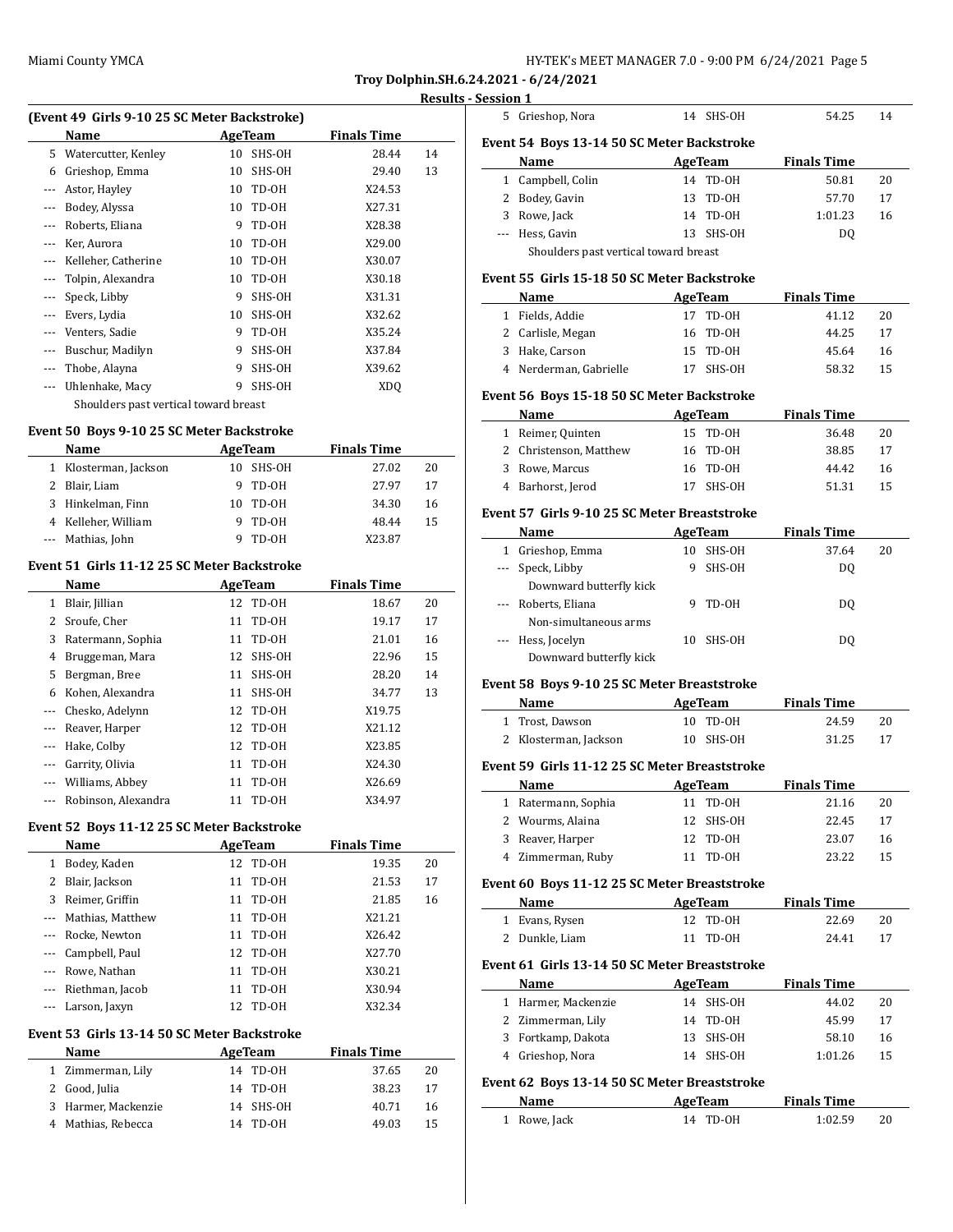$\overline{a}$ 

| HY-TEK's MEET MANAGER 7.0 - 9:00 PM 6/24/2021 Page 6 |  |  |
|------------------------------------------------------|--|--|
|------------------------------------------------------|--|--|

**Troy Dolphin.SH.6.24.2021 - 6/24/2021**

#### **Results - Session 1**

 $\overline{a}$ 

 $\frac{1}{2}$ 

|                                               | (Event 62 Boys 13-14 50 SC Meter Breaststroke) |    |         |                    |    |  |
|-----------------------------------------------|------------------------------------------------|----|---------|--------------------|----|--|
|                                               | Name                                           |    | AgeTeam | <b>Finals Time</b> |    |  |
|                                               | Knott, Ian<br><b>Alternating Kick</b>          | 14 | TD-OH   | DO.                |    |  |
| Event 63 Girls 15-18 50 SC Meter Breaststroke |                                                |    |         |                    |    |  |
|                                               | <b>Name</b>                                    |    | AgeTeam | <b>Finals Time</b> |    |  |
| 1                                             | Carlisle, Megan                                | 16 | TD-OH   | 44.97              | 20 |  |
|                                               | 2 Wehrley, Alana                               | 17 | SHS-OH  | 46.99              | 17 |  |
| 3                                             | Delzeith, Aliviah                              | 17 | SHS-OH  | 51.31              | 16 |  |
| 4                                             | Stammen, Alyssa                                | 17 | SHS-OH  | 54.93              | 15 |  |
|                                               | Mitchell, Kinsey                               | 15 | TD-OH   | DO.                |    |  |
|                                               | One hand touch                                 |    |         |                    |    |  |

### **Event 64 Boys 15-18 50 SC Meter Breaststroke**

|   | Name                    | AgeTeam       | <b>Finals Time</b> |    |
|---|-------------------------|---------------|--------------------|----|
|   | 1 Christenson, Matthew  | 16 TD-0H      | 35.65              | 20 |
|   | 2 Reimer, Quinten       | 15 TD-0H      | 39.95              | 17 |
| 3 | Rowe, Marcus            | 16 TD-0H      | 41.83              | 16 |
| 4 | Kemper, Ethan           | SHS-OH<br>15. | 54.92              | 15 |
|   | --- Barhorst, Jerod     | SHS-OH<br>17  | DO.                |    |
|   | <b>Alternating Kick</b> |               |                    |    |

### **Event 65 Girls 9-10 100 SC Meter Freestyle Relay**

|    | Team                 | Relav                     | <b>Finals Time</b> |    |
|----|----------------------|---------------------------|--------------------|----|
| 1. | TD-OH                | A                         | 1:19.86            | 40 |
|    | 1) Ker, Aurora 10    | 2) Alexander, Emily 10    |                    |    |
|    | 3) Wuebker, Kate 9   | 4) Twiss, Ruby 10         |                    |    |
| 2  | TD-0H                | B                         | 1:26.41            | 34 |
|    | 1) Roberts, Eliana 9 | 2) Astor, Hayley 10       |                    |    |
|    | 3) Vasil, Harper 9   | 4) Covington, Delaney 10  |                    |    |
| 3  | SHS-OH               | A                         | 1:41.38            | 32 |
|    | 1) Hess, Jocelyn 10  | 2) Watercutter, Kenley 10 |                    |    |
|    | 3) Speck, Libby 9    | 4) Wourms, Alexis 10      |                    |    |
| 4  | SHS-OH               | B                         | 1:58.80            | 30 |
|    | 1) Evers, Lydia 10   | 2) Buschur, Madilyn 9     |                    |    |
|    | 3) Thobe, Alayna 9   | 4) Grieshop, Emma 10      |                    |    |

### **Event 66 Boys 9-10 100 SC Meter Freestyle Relay**

| Team                  | Relav              | <b>Finals Time</b>  |    |
|-----------------------|--------------------|---------------------|----|
| 1 TD-0H               |                    | 1:25.39             | 40 |
| 1) Hinkelman, Finn 10 | 2) Mathias, John 9 |                     |    |
| 3) Blair, Liam 9      |                    | 4) Trost, Dawson 10 |    |

#### **Event 67 Girls 11-12 100 SC Meter Freestyle Relay**

|    | Team                      | Relav                   | <b>Finals Time</b> |    |
|----|---------------------------|-------------------------|--------------------|----|
| 1. | TD-0H                     | A                       | 1:05.85            | 40 |
|    | 1) Sroufe, Cher 11        | 2) Blair, Jillian 12    |                    |    |
|    | 3) Chesko, Adelynn 12     | 4) Ratermann, Sophia 11 |                    |    |
| 2  | TD-OH                     | B                       | 1:15.03            | 34 |
|    | 1) Rammel, Eva 12         | 2) Garrity, Olivia 11   |                    |    |
|    | 3) Zimmerman, Ruby 11     | 4) Hake, Colby 12       |                    |    |
| 3  | TD-OH                     | C.                      | 1:24.87            | 32 |
|    | 1) Vasil, Rowan 12        | 2) Reaver, Harper 12    |                    |    |
|    | 3) Robinson, Alexandra 11 | 4) Williams, Abbey 11   |                    |    |
| 4  | SHS-OH                    | A                       | 1:43.08            | 30 |
|    | 1) Bergman, Bree 11       | 2) Riethman, Hallie 11  |                    |    |
|    | 3) Kohen, Alexandra 11    | 4) Bruggeman, Mara 12   |                    |    |
|    |                           |                         |                    |    |

| Team                  | Relay                | <b>Finals Time</b> |    |
|-----------------------|----------------------|--------------------|----|
| TD-OH                 | А                    | 1:11.28            | 40 |
| 1) Evans, Rysen 12    | 2) Blair, Jackson 11 |                    |    |
| 3) Reimer, Griffin 11 | 4) Dunkle, Liam 11   |                    |    |
| TD-0H                 | B                    | 1:27.88            | 34 |
| 1) Rowe, Nathan 11    | 2) Larson, Jaxyn 12  |                    |    |
| 3) Campbell, Paul 12  | 4) Bodey, Kaden 12   |                    |    |

### **Event 69 Girls 13-14 200 SC Meter Freestyle Relay**

| Team                 | Relav | <b>Finals Time</b>      |    |
|----------------------|-------|-------------------------|----|
| SHS-OH               |       | 2:37.34                 | 40 |
| 1) Wourms, Alaina 12 |       | 2) Fortkamp, Dakota 13  |    |
| 3) Grieshop, Nora 14 |       | 4) Harmer, Mackenzie 14 |    |

#### **Event 70 Boys 13-14 200 SC Meter Freestyle Relay**

| Team                  | Relav            | <b>Finals Time</b> |    |
|-----------------------|------------------|--------------------|----|
| 1 TD-0H               | А                | 2:39.48            | 40 |
| 1) Campbell, Colin 14 | 2) Rowe, Jack 14 |                    |    |
| 3) Bodey, Gavin 13    | 4) Knott, Ian 14 |                    |    |

### **Event 71 Girls 15-18 200 SC Meter Freestyle Relay**

| Relay | <b>Finals Time</b>                                                                               |                                                                                                |
|-------|--------------------------------------------------------------------------------------------------|------------------------------------------------------------------------------------------------|
| А     | 2:18.47                                                                                          | 40                                                                                             |
|       |                                                                                                  |                                                                                                |
|       |                                                                                                  |                                                                                                |
| А     | 2:40.71                                                                                          | 34                                                                                             |
|       |                                                                                                  |                                                                                                |
|       |                                                                                                  |                                                                                                |
|       | 1) Fields, Addie 17<br>3) Hake, Carson 15<br>1) Stammen, Alyssa 17<br>3) Nerderman, Gabrielle 17 | 2) Carlisle, Megan 16<br>4) Kitta, Kiley 15<br>2) Delzeith, Aliviah 17<br>4) Wehrley, Alana 17 |

### **Event 72 Boys 15-18 200 SC Meter Freestyle Relay**

| Team                  | Relav                | <b>Finals Time</b>         |    |
|-----------------------|----------------------|----------------------------|----|
| 1 TD-0H               | А                    | 2:04.15                    | 40 |
| 1) Reimer, Quinten 15 | 2) Richter, Caleb 15 |                            |    |
| 3) Rowe, Marcus 16    |                      | 4) Christenson, Matthew 16 |    |

### **Combined Team Scores**

| Combined Team Scores - Through Event 72 |                       |      |  |
|-----------------------------------------|-----------------------|------|--|
|                                         | 1. Troy Dolphin       | 3035 |  |
|                                         | 2. St Henry Stingrays | 1410 |  |

#### **Scores - Women**

| Women - Team Rankings - Through Event 72 |      |
|------------------------------------------|------|
| 1. Troy Dolphin                          | 1624 |
| 2. St Henry Stingrays                    | 1068 |

### **Scores - Men**

| Men - Team Rankings - Through Event 72 |      |
|----------------------------------------|------|
| 1. Troy Dolphin                        | 1411 |
| 2. St Henry Stingrays                  | 342  |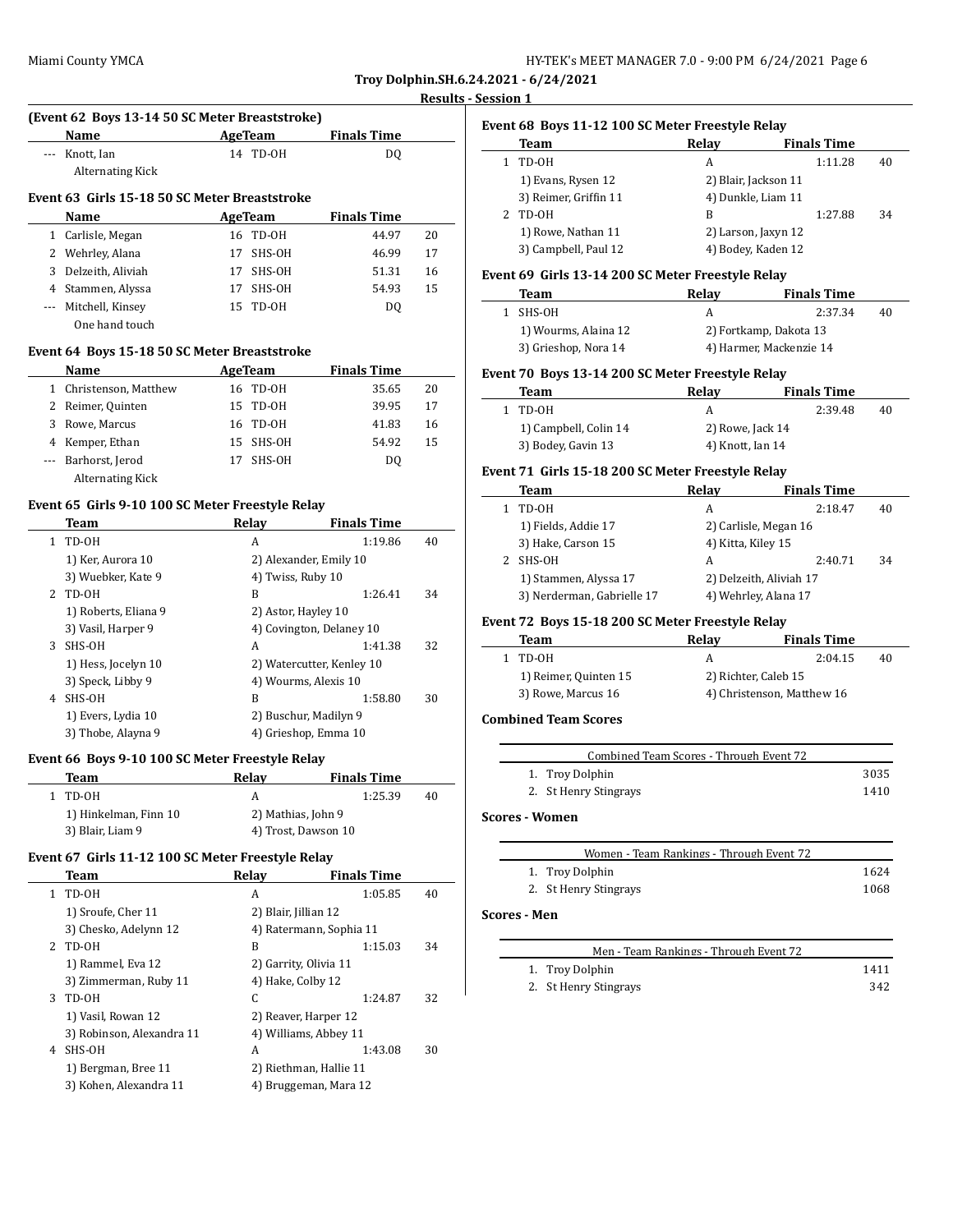**Results**

|  | Event 1 Girls 8 & Under 100 SC Meter Medley Relay |  |  |  |  |  |
|--|---------------------------------------------------|--|--|--|--|--|
|--|---------------------------------------------------|--|--|--|--|--|

| <b>Team</b>                                      | Relay                       |                            | <b>Finals Time</b>          | <b>Points</b> |
|--------------------------------------------------|-----------------------------|----------------------------|-----------------------------|---------------|
| 1 Troy Dolphins-OH                               | A                           |                            | 1:59.25                     | 7             |
| 1) Huber, Leah 8                                 | 2) Rowe, Zoe 8              | 3) Hawk, Paisley 7         | 4) Wuebker, Brooke 7        |               |
| 2 St. Marys Seahawks-OH                          | A                           |                            | 1:59.98                     |               |
| 1) Yahl, Allie 7                                 | 2) Hertenstein, Frankie L 7 | 3) Fishbaugh, Emmerson G 8 | 4) Klausing, Arianna M 8    |               |
| --- St. Marys Seahawks-OH                        | D                           |                            | DQ                          |               |
| 1) Klosterman, Amelia R 6                        | 2) Anderson, Presley J 7    | 3) Clements, Maggie J 7    | 4) Vanmeter, Charlee J 6    |               |
| --- St. Marys Seahawks-OH                        | B                           |                            | D <sub>Q</sub>              |               |
| 1) Cable, Harper N 8                             | 2) Hoenie, Elliana M 7      | 3) Zumbroegel, Leah G 7    | 4) Langsdon, Ella R 7       |               |
| --- St. Marys Seahawks-OH                        | C                           |                            | DQ                          |               |
| 1) Vogel, Gracelyn M 7                           | 2) Rowen, Quinn E 7         | 3) Poff, Jersey J 8        | 4) Hoge, Courtney 7         |               |
| Event 2 Boys 8 & Under 100 SC Meter Medley Relay |                             |                            |                             |               |
| <b>Team</b>                                      | Relay                       |                            | <b>Finals Time</b>          | Points        |
| --- St. Marys Seahawks-OH                        | $\boldsymbol{A}$            |                            | DQ                          |               |
| 1) Kilgore, Caysen J 8                           | 2) Adams, Henry D 8         | 3) Budde, Maverick A 8     | 4) Fulmer, Kyper J 6        |               |
|                                                  |                             |                            |                             |               |
| Event 3 Girls 9-10 100 SC Meter Medley Relay     |                             |                            |                             |               |
| <b>Team</b>                                      | <u>Relav</u>                |                            | <b>Finals Time</b>          | <b>Points</b> |
| 1 St. Marys Seahawks-OH                          | $\boldsymbol{\mathsf{A}}$   |                            | 1:31.54                     | 7             |
| 1) Fulmer, Kaya M 10                             | 2) Anderson, Haley 10       | 3) Halko, Kalle M 10       | 4) Rickard, Ellyona R 9     |               |
| 2 Troy Dolphins-OH                               | A                           |                            | 1:43.44                     |               |
| 1) Alexander, Emily 10                           | 2) Vasil, Harper 9          | 3) Astor, Hayley 10        | 4) Wuebker, Kate 9          |               |
| 3 St. Marys Seahawks-OH                          | B                           |                            | 2:01.50                     |               |
| 1) Cable, Joslyn R 9                             | 2) Gabel, Piper R 10        | 3) Verbryke, Emery 9       | 4) Cotterman, Brooklyn A 10 |               |
| Event 4 Boys 9-10 100 SC Meter Medley Relay      |                             |                            |                             |               |
| Team                                             | Relay                       |                            | <b>Finals Time</b>          | <b>Points</b> |
| 1 St. Marys Seahawks-OH                          | $\mathbf{A}$                |                            | 1:27.15                     | 7             |
| 1) Johns, Aidyn M 10                             | 2) Hoge, Caleb D 9          | 3) Rowen, Gavin K 10       | 4) Verbryke, Rowan M 10     |               |
| --- St. Marys Seahawks-OH                        | B                           |                            | DQ                          |               |
| 1) Budde, Ezra W 6                               | 2) Klosterman, Henry A 9    | 3) Kleinschmit, Kolby R 10 | 4) Vogel, Elijah J 9        |               |
| Event 5 Girls 11-12 100 SC Meter Medley Relay    |                             |                            |                             |               |
| <b>Team</b>                                      | Relay                       |                            | <b>Finals Time</b>          | <b>Points</b> |
| 1 St. Marys Seahawks-OH                          | A                           |                            | 1:10.90                     | 7             |
| 1) Fischbach, Nora L 11                          | 2) Triplett, Piper K 12     | 3) Turner, Claire M 12     | 4) Botkin, Ava R 12         |               |
| 2 Troy Dolphins-OH                               | А                           |                            | 1:15.01                     |               |
| 1) Sroufe, Cher 11                               | 2) Ratermann, Sophia 11     | 3) Blair, Jillian 12       | 4) Chesko, Adelynn 12       |               |
| 3 Troy Dolphins-OH                               | B                           |                            | 1:23.50                     |               |
| 1) Zimmerman, Ruby 11                            | 2) Rammel, Eva 12           | 3) Hake, Colby 12          | 4) Reaver, Harper 12        |               |
| 4 St. Marys Seahawks-OH                          | B                           |                            | 1:33.99                     |               |
| 1) Ellis, Sophia R 11                            | 2) Halko, Alyvia G 12       | 3) James, Alana M 11       | 4) Craft, Elle J 12         |               |
| 5 Troy Dolphins-OH                               | C                           |                            | 1:38.53                     |               |
| 1) Vasil, Rowan 12                               | 2) Fogt, Sophia 11          | 3) Garrity, Olivia 11      | 4) Williams, Abbey 11       |               |
| --- St. Marys Seahawks-OH                        | C                           |                            | DQ                          |               |
| 1) Brandt, Aleah C 11                            | 2) Craft, Kali M 9          | 3) Hoenie, Maliyah M 11    | 4) Stanfeild, Ella M 11     |               |
| Event 6 Boys 11-12 100 SC Meter Medley Relay     |                             |                            |                             |               |
| <b>Team</b>                                      | <u>Relav</u>                |                            | <b>Finals Time</b>          | <b>Points</b> |
| 1 Troy Dolphins-OH                               | А                           |                            | 1:22.33                     | 7             |
| 1) Dunkle, Liam 11                               | 2) Reimer, Griffin 11       | 3) Evans, Rysen 12         | 4) Blair, Jackson 11        |               |
| 2 St. Marys Seahawks-OH                          | A                           |                            | 1:26.93                     |               |
| 1) Adams, William A 11                           | 2) Hoge, Conner A 11        | 3) Kleinschmit, Kaleb R 12 | 4) Morris, Carson F 12      |               |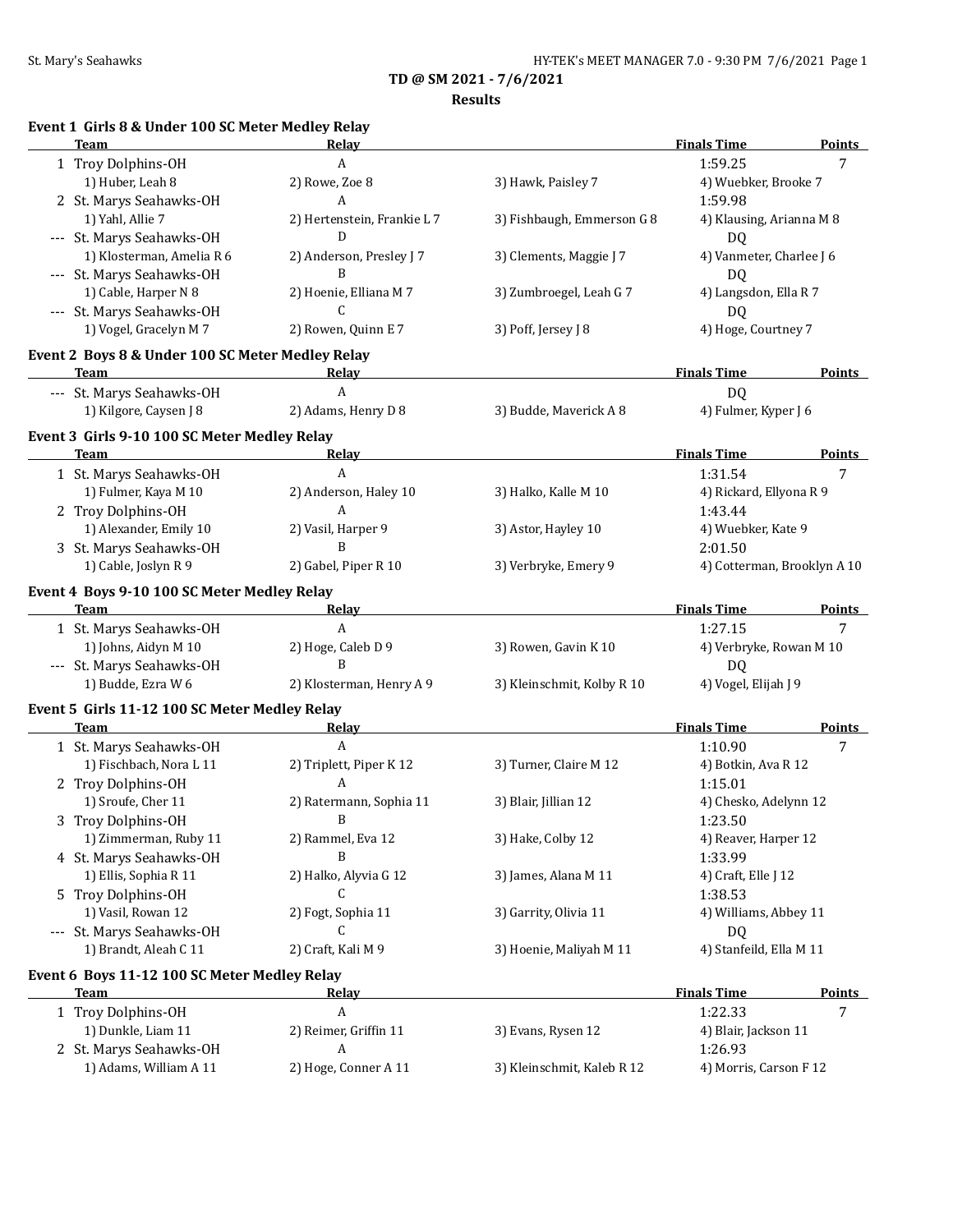**Results**

|       | (Event 6 Boys 11-12 100 SC Meter Medley Relay)<br>Team    |                                  |                            | <b>Finals Time</b>                    | Points        |
|-------|-----------------------------------------------------------|----------------------------------|----------------------------|---------------------------------------|---------------|
|       | --- Troy Dolphins-OH                                      | Relay<br>B                       |                            | D <sub>Q</sub>                        |               |
|       | 1) Bodey, Kaden 12                                        | 2) Rowe, Nathan 11               | 3) Poffenberger, Drew 12   | 4) Anderson, Jaxen 11                 |               |
|       | Event 7 Girls 13-14 200 SC Meter Medley Relay             |                                  |                            |                                       |               |
|       | Team                                                      | Relay                            |                            | <b>Finals Time</b>                    | Points        |
|       | 1 Troy Dolphins-OH                                        | A                                |                            | 2:34.20                               | 7             |
|       | 1) Zimmerman, Lily 14                                     | 2) Good, Julia 14<br>A           | 3) Anderson, Avery 13      | 4) Meyer, Anna 14                     |               |
|       | 2 St. Marys Seahawks-OH<br>1) Gabel, Peyton K 13          | 2) Spees, Zara E 13              | 3) Milner, Madi R 14       | 2:44.96<br>4) Verbryke, Kailyn R 14   |               |
|       | Event 8 Boys 13-14 200 SC Meter Medley Relay              |                                  |                            |                                       |               |
|       | <b>Team</b>                                               | Relay                            |                            | <b>Finals Time</b>                    | <b>Points</b> |
|       | 1 St. Marys Seahawks-OH                                   | A                                |                            | 2:39.41                               | 7             |
|       | 1) Thistlethwaite, Tyler D 14                             | 2) Hertenstein, Luke W 14        | 3) Triplett, Bradey M 13   | 4) Monroe, Andy J 13                  |               |
|       | --- Troy Dolphins-OH                                      | A                                |                            | DQ                                    |               |
|       | 1) Knott, Ian 14                                          | 2) Dale, Jerrin 14               | 3) Campbell, Colin 14      | 4) Bodey, Gavin 13                    |               |
|       | Event 9 Girls 15 & Over 200 SC Meter Medley Relay         |                                  |                            |                                       |               |
|       | Team                                                      | Relay                            |                            | <b>Finals Time</b>                    | <b>Points</b> |
|       | 1 Troy Dolphins-OH                                        | $\mathbf{A}$                     |                            | 2:37.37                               | 7             |
|       | 1) Poffenberger, Abigayle 15<br>2 St. Marys Seahawks-OH   | 2) Carlisle, Megan 16<br>A       | 3) Hake, Carson 15         | 4) Fields, Addie 17<br>2:39.32        |               |
|       | 1) Rupert, Ciera J 15                                     | 2) Hertenstein, Abbi S 17        | 3) Ackroyd, Liz E 17       | 4) Wehnes, Raeh E 16                  |               |
|       | 3 St. Marys Seahawks-OH                                   | B                                |                            | 3:18.40                               |               |
|       | 1) Hertenstein, Amy L 15<br>--- Troy Dolphins-OH          | 2) Cotterman, Izabella L 13<br>B | 3) MacLean, Kadence R 15   | 4) Rempfer, Morgan A 16<br>DQ         |               |
|       | 1) Longo, Ava 15                                          | 2) Rocke, Norah 14               | 3) Longo, Kailey 17        | 4) Mitchell, Kinsey 15                |               |
|       | Event 10 Boys 15 & Over 200 SC Meter Medley Relay<br>Team | Relay                            |                            | <b>Finals Time</b>                    | <b>Points</b> |
|       | 1 St. Marys Seahawks-OH                                   | A                                |                            | 2:04.64                               | 7             |
|       | 1) Triplett, Reese M 15                                   | 2) Hertenstein, Austin M 18      | 3) Krebs, Charlie M 18     | 4) McClain, Marcus R 16               |               |
|       | 2 St. Marys Seahawks-OH                                   | B                                |                            | 2:17.35                               |               |
|       | 1) MacLean, Kameron R 18<br>3 Troy Dolphins-OH            | 2) Spees, Jaxton R 15<br>A       | 3) Milner, Connor A 17     | 4) Hertenstein, Dylan C 15<br>2:21.99 |               |
|       | 1) Reimer, Quinten 15                                     | 2) Rowe, Marcus 16               | 3) Christenson, Matthew 16 | 4) Godwin, Jackson 17                 |               |
|       | 4 St. Marys Seahawks-OH                                   | C                                |                            | 2:47.92                               |               |
|       | 1) Monroe, Jackson W 16                                   | 2) Brandt, Seth R 15             | 3) Schmidt, Carter J 17    | 4) Phlipot, Brady J 13                |               |
|       | Event 11 Girls 8 & Under 25 SC Meter Freestyle            |                                  |                            |                                       |               |
|       | Name                                                      | <u>Age Team</u>                  |                            | <b>Finals Time</b>                    | <b>Points</b> |
|       | 1 Hawk, Paisley                                           | 7 Troy Dolphins-OH               |                            | 20.77                                 | 5             |
|       | 2 Hertenstein, Frankie L                                  | St. Marys Seahawks-OH<br>7       |                            | 24.74                                 | 3             |
| 3     | Yahl, Allie                                               | St. Marys Seahawks-OH<br>7       |                            | 25.21                                 | 1             |
|       | 4 Fishbaugh, Emmerson G                                   | St. Marys Seahawks-OH<br>8       |                            | 25.48                                 |               |
| 5     | Klausing, Arianna M                                       | St. Marys Seahawks-OH<br>8       |                            | 26.32                                 |               |
| 6     | Rowe, Zoe                                                 | Troy Dolphins-OH<br>8            |                            | 26.47                                 |               |
| 7     | Koehler, Jenna                                            | Troy Dolphins-OH<br>8            |                            | 28.57                                 |               |
| 8     | Wuebker, Brooke                                           | Troy Dolphins-OH                 |                            | 28.69                                 |               |
|       | Huber, Leah                                               | Troy Dolphins-OH<br>8            |                            | X26.40                                |               |
|       | Wuebker, Brenna                                           | Troy Dolphins-OH<br>7            |                            | X27.67                                |               |
| $---$ | Hoge, Courtney                                            | St. Marys Seahawks-OH<br>7       |                            | X28.55                                |               |
| $---$ | Cable, Harper N                                           | St. Marys Seahawks-OH<br>8       |                            | X32.71                                |               |
|       | Langsdon, Ella R                                          | St. Marys Seahawks-OH<br>7       |                            | X33.09                                |               |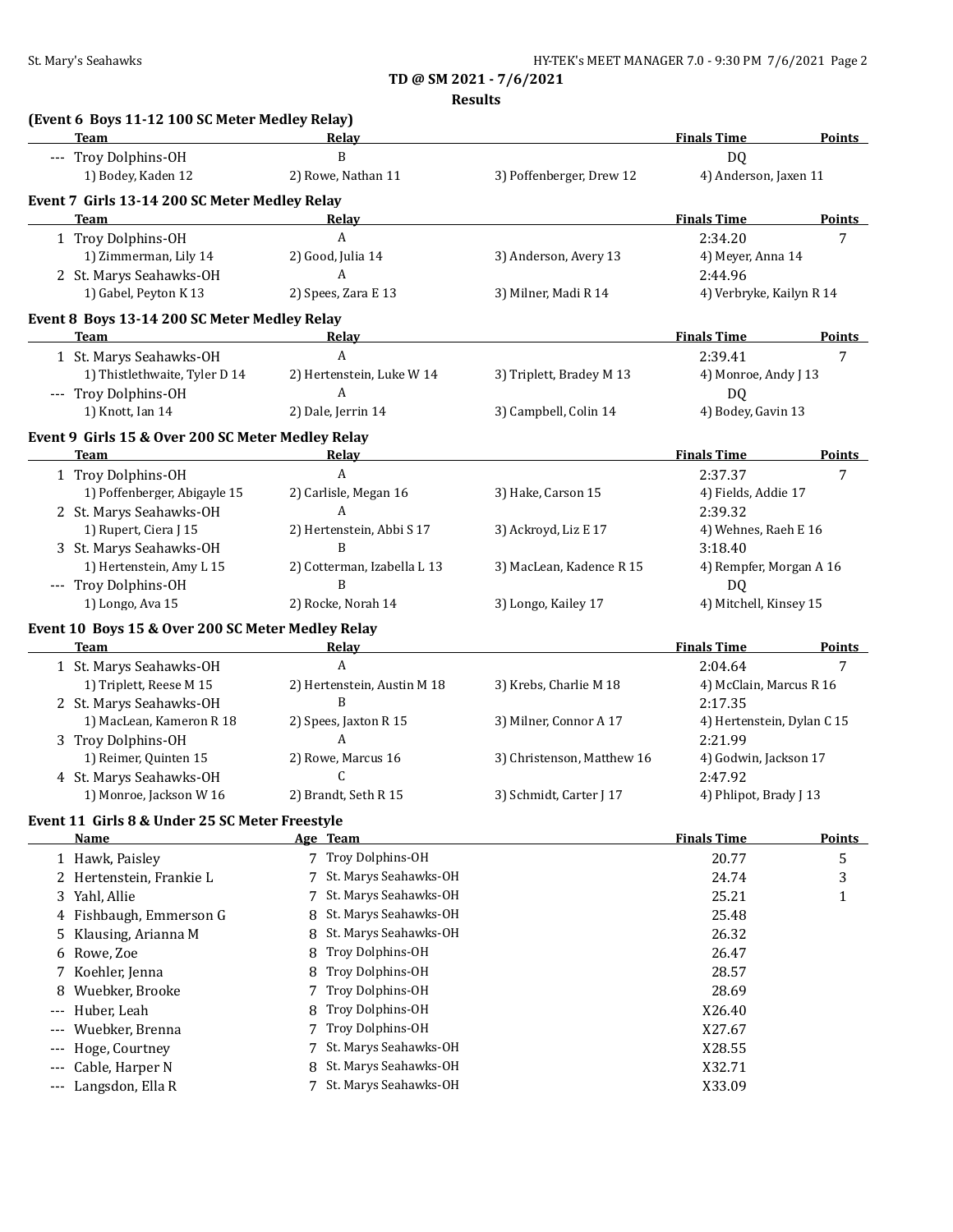### **Results**

# **(Event 11 Girls 8 & Under 25 SC Meter Freestyle)**

|          | $1150$ & onder 45 56 Field Treestyle<br>Name                 |    | <u>Age Team</u>          | <b>Finals Time</b> | <b>Points</b> |
|----------|--------------------------------------------------------------|----|--------------------------|--------------------|---------------|
|          | --- Hoenie, Elliana M                                        |    | 7 St. Marys Seahawks-OH  | X36.09             |               |
| $\cdots$ | Vanmeter, Charlee J                                          | 6  | St. Marys Seahawks-OH    | X36.41             |               |
|          | Johnson, Claire                                              | 8  | Troy Dolphins-OH         | X36.89             |               |
|          | Poff, Jersey J                                               | 8  | St. Marys Seahawks-OH    | X38.28             |               |
|          | Brown, Bella L                                               | 6  | St. Marys Seahawks-OH    | X38.60             |               |
|          | Rowen, Quinn E                                               | 7  | St. Marys Seahawks-OH    | X38.62             |               |
| $---$    | Johnson, Sophia                                              | 6  | Troy Dolphins-OH         | X38.87             |               |
| $---$    | Vogel, Gracelyn M                                            | 7  | St. Marys Seahawks-OH    | X42.47             |               |
| ---      | Johnson, Madelyn                                             | 6  | Troy Dolphins-OH         | X43.23             |               |
| $---$    | Schemmel, Olivia                                             | 6  | Troy Dolphins-OH         | X43.85             |               |
|          | Klosterman, Amelia R                                         | 6  | St. Marys Seahawks-OH    | X44.52             |               |
|          | Anderson, Presley J                                          |    | St. Marys Seahawks-OH    | X44.52             |               |
|          | Clements, Maggie J                                           | 7  | St. Marys Seahawks-OH    | X46.70             |               |
|          | Zumbroegel, Leah G                                           | 7  | St. Marys Seahawks-OH    | X48.50             |               |
|          | --- Roby, Jocelyn M                                          | 6  | St. Marys Seahawks-OH    | X55.23             |               |
|          | --- Poff, Jada N                                             |    | St. Marys Seahawks-OH    | X1:07.75           |               |
|          |                                                              |    |                          |                    |               |
|          | Event 12 Boys 8 & Under 25 SC Meter Freestyle<br><b>Name</b> |    | Age Team                 | <b>Finals Time</b> | <b>Points</b> |
|          | 1 Adams, Henry D                                             |    | 8 St. Marys Seahawks-OH  | 26.84              | 5             |
|          | 2 Garvic, Alexander                                          | 8  | Troy Dolphins-OH         | 29.41              | 3             |
|          | Budde, Maverick A                                            |    | 8 St. Marys Seahawks-OH  | 30.10              | 1             |
| 3        |                                                              | 8  | St. Marys Seahawks-OH    | 30.75              |               |
| 4        | Kilgore, Caysen J                                            |    |                          |                    |               |
| 5        | Riethman, Easton                                             | 6  | Troy Dolphins-OH         | 30.89              |               |
| 6        | Chaney, Jack                                                 | 8  | Troy Dolphins-OH         | 34.62              |               |
|          | Fulmer, Kyper J                                              |    | St. Marys Seahawks-OH    | 37.75              |               |
|          | Hertenstein, Crew W                                          |    | St. Marys Seahawks-OH    | X35.51             |               |
|          | Magyar, Chase                                                | 7  | Troy Dolphins-OH         | X42.37             |               |
|          | Garvic, Noah                                                 |    | Troy Dolphins-OH         | X47.09             |               |
|          | --- Budde, Ezra W                                            |    | 6 St. Marys Seahawks-OH  | X47.85             |               |
|          | Event 13 Girls 9-10 25 SC Meter Freestyle                    |    |                          |                    |               |
|          | Name                                                         |    | Age Team                 | <b>Finals Time</b> | Points        |
|          | 1 Halko, Kalle M                                             |    | 10 St. Marys Seahawks-OH | 16.49              | 5             |
|          | 2 Fulmer, Kaya M                                             |    | 10 St. Marys Seahawks-OH | 18.22              | 3             |
|          | 3 Wuebker, Kate                                              | 9  | Troy Dolphins-OH         | 18.60              | 1             |
|          | 4 Astor, Hayley                                              |    | 10 Troy Dolphins-OH      | 18.92              |               |
|          | Rickard, Ellyona R                                           | 9. | St. Marys Seahawks-OH    | 20.06              |               |
| 6        | Vasil, Harper                                                | 9  | Troy Dolphins-OH         | 20.63              |               |
|          | Anderson, Haley                                              | 10 | St. Marys Seahawks-OH    | 21.45              |               |
|          | Cable, Joslyn R                                              | 9  | St. Marys Seahawks-OH    | X22.79             |               |
|          | Fulmer, Kenna J                                              | 9  | St. Marys Seahawks-OH    | X23.69             |               |
| ---      | Craft, Kali M                                                | 9  | St. Marys Seahawks-OH    | X26.06             |               |
| ---      | Cotterman, Brooklyn A                                        | 10 | St. Marys Seahawks-OH    | X26.59             |               |
| $---$    | Beam, Ellie M                                                | 9  | St. Marys Seahawks-OH    | X27.47             |               |
| $---$    | Gabel, Piper R                                               | 10 | St. Marys Seahawks-OH    | X27.57             |               |
|          | Event 14 Boys 9-10 25 SC Meter Freestyle                     |    |                          |                    |               |
|          | <u>Name</u>                                                  |    | Age Team                 | <b>Finals Time</b> | <b>Points</b> |
|          | 1 Rowen, Gavin K                                             |    | 10 St. Marys Seahawks-OH | 17.90              | 5             |
|          | 2 Johns, Aidyn M                                             | 10 | St. Marys Seahawks-OH    | 19.47              | 3             |
|          | 3 Kleinschmit, Kolby R                                       |    | 10 St. Marys Seahawks-OH | 20.88              | 1             |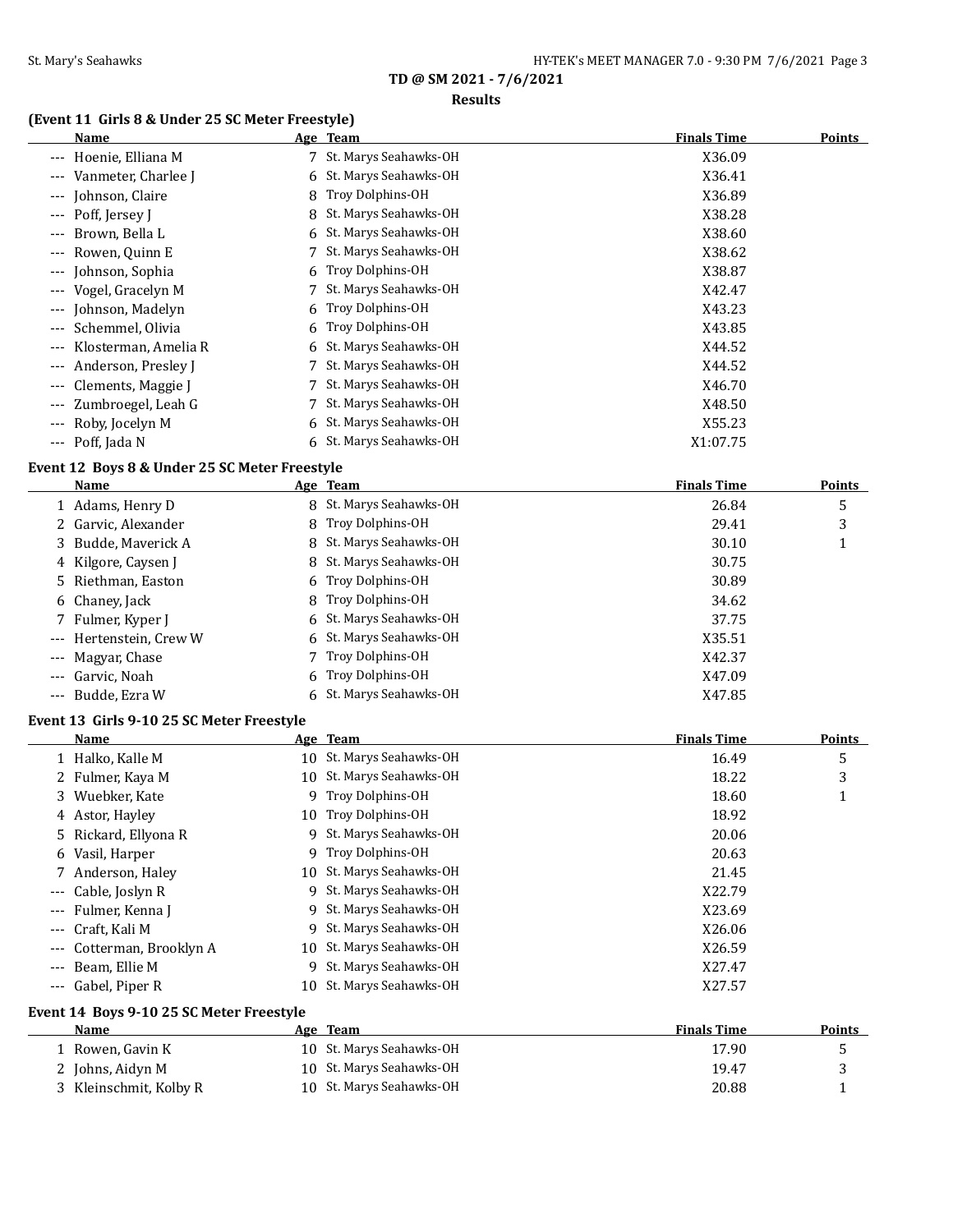### **Results**

# **(Event 14 Boys 9-10 25 SC Meter Freestyle)**

| Name                    | Age Team                | <b>Finals Time</b><br><b>Points</b> |  |
|-------------------------|-------------------------|-------------------------------------|--|
| 4 Hoge, Caleb D         | 9 St. Marys Seahawks-OH | 23.65                               |  |
| --- Vogel, Elijah J     | 9 St. Marys Seahawks-OH | X31.50                              |  |
| --- Klosterman, Henry A | 9 St. Marys Seahawks-OH | X36.38                              |  |
| --- Rocke, Nolan        | 9 Troy Dolphins-OH      | D <sub>0</sub>                      |  |

# **Event 15 Girls 11-12 25 SC Meter Freestyle**

| Name                                     |     | Age Team                 | <b>Finals Time</b> | <b>Points</b> |
|------------------------------------------|-----|--------------------------|--------------------|---------------|
| 1 Turner, Claire M                       |     | 12 St. Marys Seahawks-OH | 14.50              | 5             |
| 2 Triplett, Piper K                      |     | 12 St. Marys Seahawks-OH | 14.79              | 3             |
| 3 Blair, Jillian                         | 12  | Troy Dolphins-OH         | 14.90              | 1             |
| 4 Fischbach, Nora L                      | 11  | St. Marys Seahawks-OH    | 15.56              |               |
| 5 Reaver, Harper                         | 12  | Troy Dolphins-OH         | 16.71              |               |
| 6 Chesko, Adelynn                        | 12. | <b>Troy Dolphins-OH</b>  | 16.73              |               |
| 7 Halko, Alyvia G                        | 12  | St. Marys Seahawks-OH    | 16.98              |               |
| Hake, Colby<br>8                         | 12. | <b>Troy Dolphins-OH</b>  | 18.02              |               |
| Garrity, Olivia<br>$---$                 | 11  | Troy Dolphins-OH         | X18.66             |               |
| Ellis, Sophia R<br>$---$                 | 11  | St. Marys Seahawks-OH    | X19.82             |               |
| Fogt, Sophia<br>$---$                    | 11  | Troy Dolphins-OH         | X21.16             |               |
| Williams, Abbey<br>$\cdots$              | 11  | Troy Dolphins-OH         | X22.44             |               |
| Hoenie, Maliyah M<br>$\qquad \qquad - -$ | 11  | St. Marys Seahawks-OH    | X22.67             |               |
| Stanfeild, Ella M<br>$- - -$             | 11  | St. Marys Seahawks-OH    | X29.00             |               |
| Brandt, Aleah C<br>$\cdots$              |     | St. Marys Seahawks-OH    | X29.82             |               |

# **Event 16 Boys 11-12 25 SC Meter Freestyle**

|       | Name                   |    | Age Team                 | <b>Finals Time</b> | <b>Points</b> |
|-------|------------------------|----|--------------------------|--------------------|---------------|
|       | 1 Kleinschmit, Kaleb R |    | 12 St. Marys Seahawks-OH | 15.82              | 5             |
|       | 2 Bodey, Kaden         |    | 12 Troy Dolphins-OH      | 15.99              | 3             |
|       | 3 Dunkle, Liam         | 11 | Troy Dolphins-OH         | 16.30              |               |
|       | 4 Hoge, Conner A       | 11 | St. Marys Seahawks-OH    | 16.33              |               |
|       | 5 Poffenberger, Drew   | 12 | Troy Dolphins-OH         | 19.57              |               |
|       | 6 Morris, Carson F     |    | 12 St. Marys Seahawks-OH | 20.28              |               |
|       | 7 Rowe, Nathan         | 11 | Troy Dolphins-OH         | 20.38              |               |
|       | --- Anderson, Jaxen    | 11 | Troy Dolphins-OH         | X20.20             |               |
|       | --- Rocke. Newton      | 11 | Troy Dolphins-OH         | X24.60             |               |
| $---$ | Riethman, Jacob        | 11 | Troy Dolphins-OH         | X28.88             |               |
| $---$ | Larson, Jaxyn          | 12 | Troy Dolphins-OH         | X30.56             |               |
| $---$ | Earl, Mitchell S       | 12 | St. Marys Seahawks-OH    | X33.25             |               |
|       | --- Sandberg, Jacob M  |    | St. Marys Seahawks-OH    | X55.50             |               |

# **Event 17 Girls 8 & Under 25 SC Meter Breaststroke**

| Name                     | Age Team                | <b>Finals Time</b> | Points |
|--------------------------|-------------------------|--------------------|--------|
| 1 Hawk, Paisley          | 7 Troy Dolphins-OH      | 27.28              | 5      |
| 2 Hertenstein, Frankie L | 7 St. Marys Seahawks-OH | 28.40              | 3      |
| 3 Klausing, Arianna M    | 8 St. Marys Seahawks-OH | 37.33              |        |
| --- Klosterman, Amelia R | 6 St. Marys Seahawks-OH | XD <sub>0</sub>    |        |
| --- Anderson, Presley J  | 7 St. Marys Seahawks-OH | <b>XDQ</b>         |        |
| --- Hoenie, Elliana M    | 7 St. Marys Seahawks-OH | DQ                 |        |
| --- Rowen, Quinn E       | 7 St. Marys Seahawks-OH | XD <sub>0</sub>    |        |
| --- Poff, Jersey J       | 8 St. Marys Seahawks-OH | DQ                 |        |
| --- Clements, Maggie J   | 7 St. Marys Seahawks-OH | X <sub>D</sub> O   |        |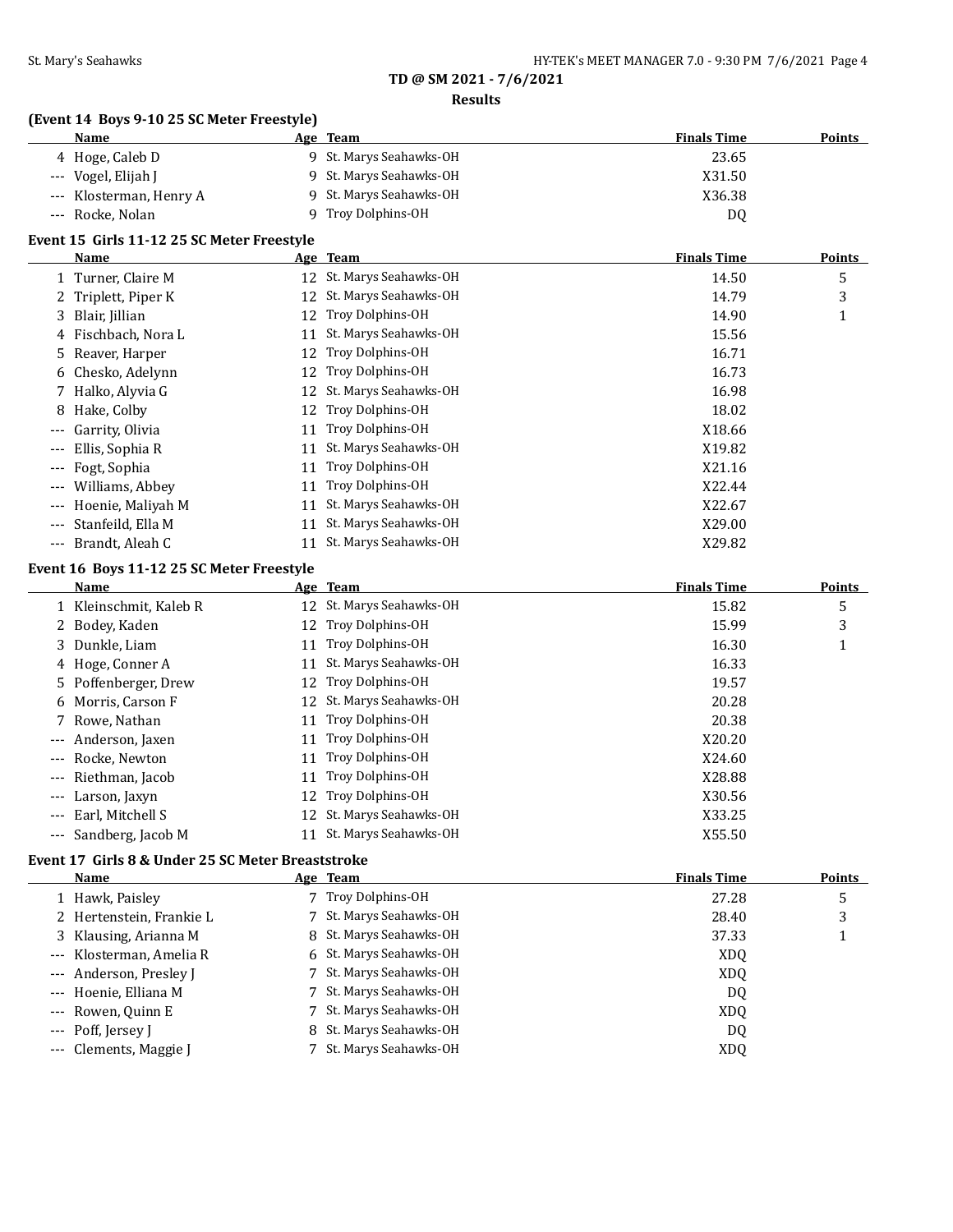**Event 18 Boys 8 & Under 25 SC Meter Breaststroke**

# **TD @ SM 2021 - 7/6/2021**

### **Results**

| Name                                               |   | Age Team                                   | <b>Finals Time</b> | <b>Points</b> |
|----------------------------------------------------|---|--------------------------------------------|--------------------|---------------|
| 1 Adams, Henry D                                   |   | 8 St. Marys Seahawks-OH                    | 41.50              | 5             |
| 2 Garvic, Alexander                                |   | 8 Troy Dolphins-OH                         | 42.52              | 3             |
| Fulmer, Kyper J<br>$---$                           |   | 6 St. Marys Seahawks-OH                    | DQ                 |               |
| Hertenstein, Crew W<br>$---$                       | 6 | St. Marys Seahawks-OH                      | DQ                 |               |
| Budde, Ezra W<br>$\scriptstyle\cdots$              |   | 6 St. Marys Seahawks-OH                    | DQ                 |               |
| Event 19 Girls 9-10 50 SC Meter Freestyle          |   |                                            |                    |               |
| Name                                               |   | Age Team                                   | <b>Finals Time</b> | <b>Points</b> |
| 1 Alexander, Emily                                 |   | 10 Troy Dolphins-OH                        | 42.44              | 5             |
| 2 Wuebker, Kate                                    |   | 9 Troy Dolphins-OH                         | 43.40              | 3             |
| 3 Vasil, Harper                                    |   | 9 Troy Dolphins-OH                         | 44.46              | $\mathbf{1}$  |
| 4 Rickard, Ellyona R                               |   | 9 St. Marys Seahawks-OH                    | 45.94              |               |
| Bodey, Alyssa<br>5.                                |   | 10 Troy Dolphins-OH                        | 52.31              |               |
| 6 Cotterman, Brooklyn A                            |   | 10 St. Marys Seahawks-OH                   | 57.59              |               |
| 7 Verbryke, Emery                                  |   | 9 St. Marys Seahawks-OH                    | 1:01.62            |               |
| --- Fulmer, Kenna J                                |   | 9 St. Marys Seahawks-OH                    | DQ                 |               |
| Event 20 Boys 9-10 50 SC Meter Freestyle           |   |                                            |                    |               |
| Name                                               |   | Age Team                                   | <b>Finals Time</b> | <b>Points</b> |
| 1 Trost, Dawson                                    |   | 10 Troy Dolphins-OH                        | 39.79              | 5             |
| 2 Verbryke, Rowan M                                |   | 10 St. Marys Seahawks-OH                   | 40.55              | 3             |
| Blair, Liam<br>3                                   |   | 9 Troy Dolphins-OH                         | 44.43              | 1             |
| 4 Johns, Aidyn M                                   |   | 10 St. Marys Seahawks-OH                   | 46.01              |               |
| 5 Hoge, Caleb D                                    |   | 9 St. Marys Seahawks-OH                    | 53.03              |               |
| Event 21 Girls 11-12 50 SC Meter Freestyle         |   |                                            |                    |               |
| Name                                               |   | <u>Age Team</u>                            | <b>Finals Time</b> | <b>Points</b> |
| 1 Rammel, Eva                                      |   | 12 Troy Dolphins-OH                        | 29.53              | 5             |
| 2 Sroufe, Cher                                     |   | 11 Troy Dolphins-OH                        | 32.65              | 3             |
| 3 Fischbach, Nora L                                |   | 11 St. Marys Seahawks-OH                   | 33.16              | $\mathbf{1}$  |
| 4 Botkin, Ava R                                    |   | 12 St. Marys Seahawks-OH                   | 34.07              |               |
| Ratermann, Sophia<br>5.                            |   | 11 Troy Dolphins-OH                        | 34.78              |               |
| 6 Zimmerman, Ruby                                  |   | 11 Troy Dolphins-OH                        | 38.93              |               |
| 7 James, Alana M                                   |   | 11 St. Marys Seahawks-OH                   | 41.28              |               |
| Stanfeild, Ella M<br>8                             |   | 11 St. Marys Seahawks-OH                   | 1:09.68            |               |
| Vasil, Rowan<br>$---$                              |   | 12 Troy Dolphins-OH                        | X41.47             |               |
| --- Williams, Abbey                                |   | 11 Troy Dolphins-OH                        | X48.09             |               |
| Event 22 Boys 11-12 50 SC Meter Freestyle          |   |                                            | <b>Finals Time</b> |               |
| Name                                               |   | Age Team<br>12 St. Marys Seahawks-OH       |                    | <b>Points</b> |
| 1 Kleinschmit, Kaleb R                             |   | 12 Troy Dolphins-OH                        | 36.03              | 5             |
| 2 Bodey, Kaden                                     |   |                                            | 36.54              | 3             |
| 3 Evans, Rysen                                     |   | 12 Troy Dolphins-OH<br>11 Troy Dolphins-OH | 37.00              | $\mathbf{1}$  |
| Blair, Jackson<br>4                                |   |                                            | 37.20              |               |
| Reimer, Griffin<br>5.                              |   | 11 Troy Dolphins-OH                        | 38.45              |               |
| 6 Morris, Carson F                                 |   | 12 St. Marys Seahawks-OH                   | 46.72              |               |
| 7 Craft, CJ J                                      |   | 11 St. Marys Seahawks-OH                   | 1:01.00            |               |
| 8 Earl, Mitchell S                                 |   | 12 St. Marys Seahawks-OH                   | 1:14.19            |               |
|                                                    |   |                                            |                    |               |
| Event 23 Girls 13-14 50 SC Meter Freestyle<br>Name |   | Age Team                                   | <b>Finals Time</b> | <b>Points</b> |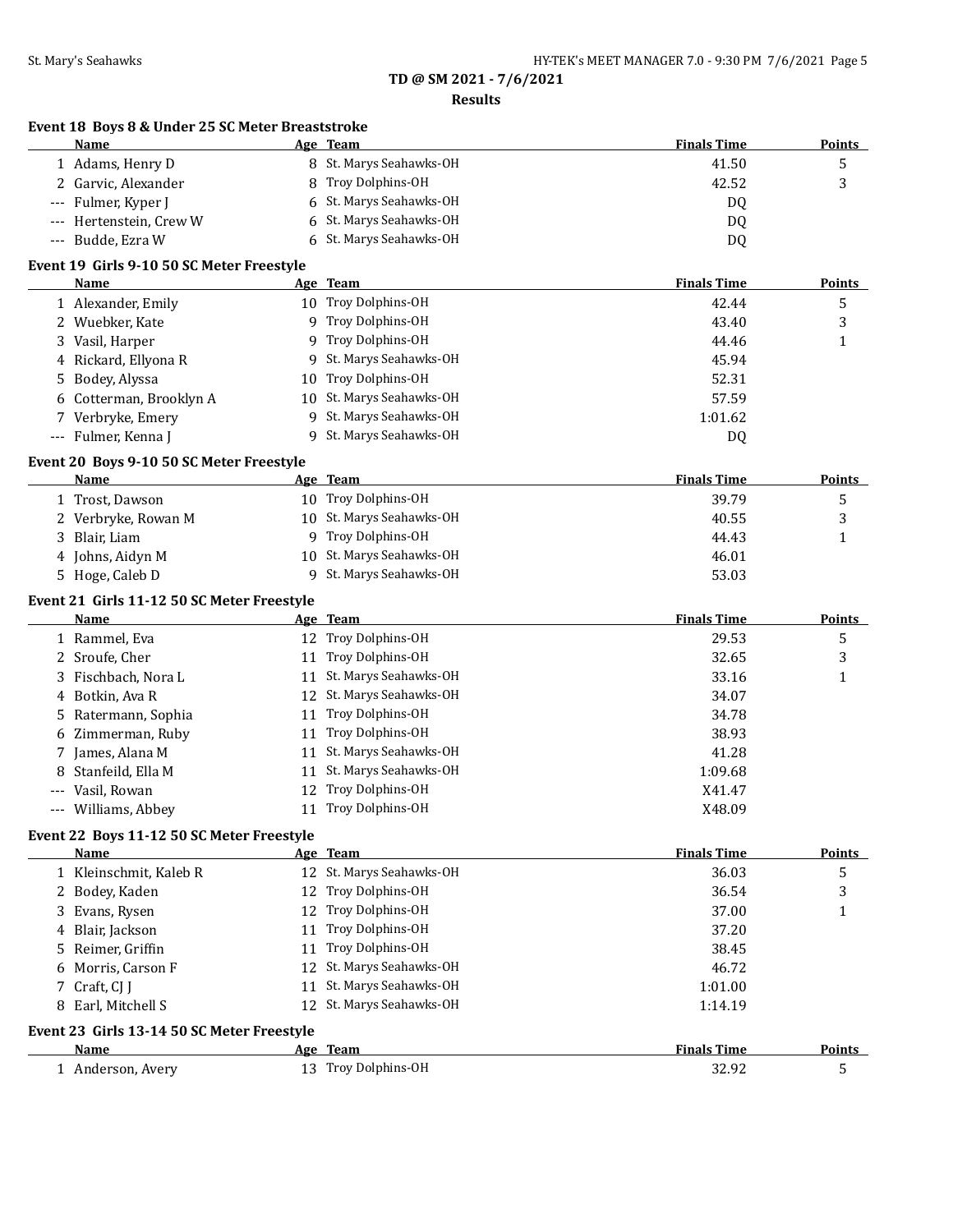### **Results**

# **(Event 23 Girls 13-14 50 SC Meter Freestyle)**

| <b>Name</b>             | Age Team                 | <b>Finals Time</b> | <b>Points</b> |
|-------------------------|--------------------------|--------------------|---------------|
| 2 Zimmerman, Lily       | 14 Troy Dolphins-OH      | 33.05              | 3             |
| 3 Meyer, Anna           | 14 Troy Dolphins-OH      | 35.47              |               |
| 4 Rocke, Norah          | 14 Troy Dolphins-OH      | 36.87              |               |
| *5 Kleinschmit, Kara L  | 14 St. Marys Seahawks-OH | 39.73              |               |
| *5 Spees, Zara E        | 13 St. Marys Seahawks-OH | 39.73              |               |
| 7 Cotterman, Izabella L | 13 St. Marys Seahawks-OH | 40.25              |               |
| 8 Verbryke, Kailyn R    | 14 St. Marys Seahawks-OH | 40.81              |               |
| 9 Kenny, Emma L         | 14 St. Marys Seahawks-OH | 41.09              |               |

### **Event 24 Boys 13-14 50 SC Meter Freestyle**

| Name                      | Age Team                 | <b>Finals Time</b> | Points |
|---------------------------|--------------------------|--------------------|--------|
| 1 Dale, Jerrin            | 14 Troy Dolphins-OH      | 31.63              | 5      |
| 2 Knott, Ian              | 14 Troy Dolphins-OH      | 32.35              | 3      |
| 3 Hertenstein, Luke W     | 14 St. Marys Seahawks-OH | 33.93              |        |
| 4 Campbell, Colin         | 14 Troy Dolphins-OH      | 34.90              |        |
| 5 Monroe, Andy J          | 13 St. Marys Seahawks-OH | 34.91              |        |
| 6 Thistlethwaite, Tyler D | 14 St. Marys Seahawks-OH | 35.90              |        |
| 7 Bodey, Gavin            | 13 Troy Dolphins-OH      | 40.13              |        |
| 8 Phlipot, Brady J        | 13 St. Marys Seahawks-OH | 47.83              |        |
| --- Rowe, Jack            | 14 Troy Dolphins-OH      | X45.21             |        |

### **Event 25 Girls 15 & Over 50 SC Meter Freestyle**

| Name |                                                                                                                                                                                                                                                                           |                       |                                                                                                                                                                                                                     | <b>Points</b>      |
|------|---------------------------------------------------------------------------------------------------------------------------------------------------------------------------------------------------------------------------------------------------------------------------|-----------------------|---------------------------------------------------------------------------------------------------------------------------------------------------------------------------------------------------------------------|--------------------|
|      |                                                                                                                                                                                                                                                                           |                       | 30.34                                                                                                                                                                                                               | 5                  |
|      |                                                                                                                                                                                                                                                                           |                       | 32.03                                                                                                                                                                                                               | 3                  |
|      | 17                                                                                                                                                                                                                                                                        | Troy Dolphins-OH      | 32.57                                                                                                                                                                                                               |                    |
|      | 17                                                                                                                                                                                                                                                                        | Troy Dolphins-OH      | 32.66                                                                                                                                                                                                               |                    |
|      |                                                                                                                                                                                                                                                                           | Troy Dolphins-OH      | 32.81                                                                                                                                                                                                               |                    |
|      |                                                                                                                                                                                                                                                                           | St. Marys Seahawks-OH | 33.85                                                                                                                                                                                                               |                    |
|      |                                                                                                                                                                                                                                                                           | St. Marys Seahawks-OH | 37.88                                                                                                                                                                                                               |                    |
|      |                                                                                                                                                                                                                                                                           |                       | X36.09                                                                                                                                                                                                              |                    |
|      |                                                                                                                                                                                                                                                                           |                       | X36.19                                                                                                                                                                                                              |                    |
|      |                                                                                                                                                                                                                                                                           |                       | X38.43                                                                                                                                                                                                              |                    |
|      |                                                                                                                                                                                                                                                                           |                       | X47.28                                                                                                                                                                                                              |                    |
|      |                                                                                                                                                                                                                                                                           |                       | X50.22                                                                                                                                                                                                              |                    |
|      | 1 Rupert, Ciera J<br>2 Link, Alivia L<br>3 Fields, Addie<br>4 Longo, Kailey<br>5 Poffenberger, Abigayle<br>6 Hertenstein, Abbi S<br>7 Ackroyd, Liz E<br>--- Wehnes, Raeh E<br>--- Longo, Ava<br>--- MacLean, Kadence R<br>--- Hertenstein, Amy L<br>--- Rempfer, Morgan A | 17                    | Age Team<br>15 St. Marys Seahawks-OH<br>18 St. Marys Seahawks-OH<br>15<br>17<br>16 St. Marys Seahawks-OH<br>15 Troy Dolphins-OH<br>15 St. Marys Seahawks-OH<br>15 St. Marys Seahawks-OH<br>16 St. Marys Seahawks-OH | <b>Finals Time</b> |

### **Event 26 Boys 15 & Over 50 SC Meter Freestyle**

|                     | Name                    |    | Age Team                 | <b>Finals Time</b> | Points |
|---------------------|-------------------------|----|--------------------------|--------------------|--------|
|                     | 1 Krebs, Charlie M      |    | 18 St. Marys Seahawks-OH | 26.57              | 5      |
|                     | 2 Triplett, Reese M     | 15 | St. Marys Seahawks-OH    | 27.06              | 3      |
|                     | 3 McClain, Marcus R     | 16 | St. Marys Seahawks-OH    | 27.32              | 1      |
|                     | 4 Reimer, Quinten       | 15 | Troy Dolphins-OH         | 29.20              |        |
|                     | 5 Rowe, Marcus          |    | 16 Troy Dolphins-OH      | 30.47              |        |
|                     | 6 Hertenstein, Austin M | 18 | St. Marys Seahawks-OH    | 30.88              |        |
|                     | 7 Godwin, Jackson       | 17 | Troy Dolphins-OH         | 34.42              |        |
| $\qquad \qquad - -$ | Milner, Connor A        |    | St. Marys Seahawks-OH    | X28.16             |        |
| $- - -$             | MacLean, Kameron R      | 18 | St. Marys Seahawks-OH    | X29.24             |        |
| $---$               | Hertenstein, Dylan C    | 15 | St. Marys Seahawks-OH    | X30.06             |        |
| $---$               | Monroe, Jackson W       | 16 | St. Marys Seahawks-OH    | X31.12             |        |
| $---$               | Schmidt, Carter J       | 17 | St. Marys Seahawks-OH    | X32.87             |        |
| $---$               | Brandt, Seth R          | 15 | St. Marys Seahawks-OH    | X34.86             |        |
|                     | --- Spees, Jaxton R     | 15 | St. Marys Seahawks-OH    | X35.06             |        |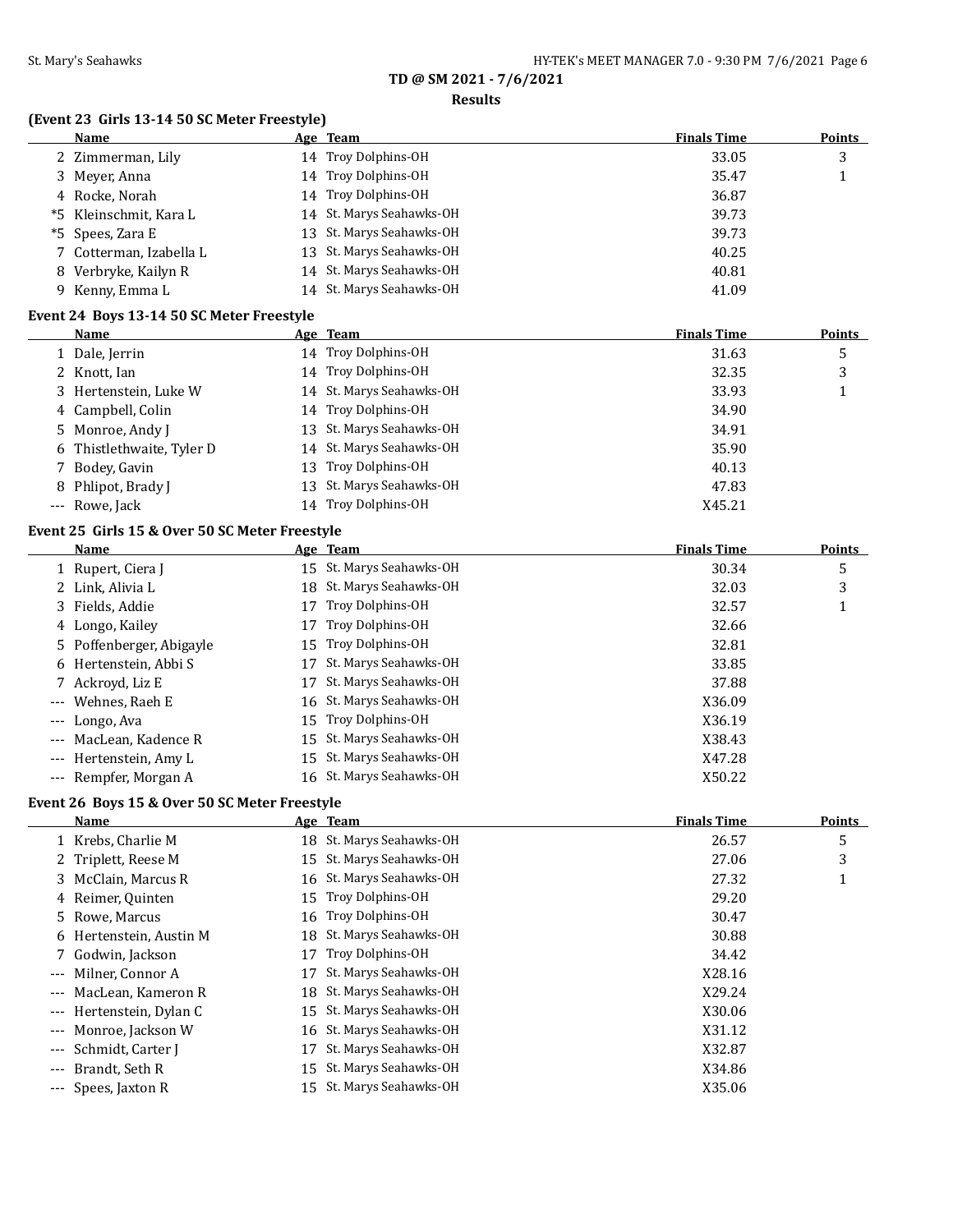### **Results**

# **Event 27 Girls 8 & Under 25 SC Meter Butterfly**

| Name                                          |    | Age Team                 | <b>Finals Time</b> | Points        |
|-----------------------------------------------|----|--------------------------|--------------------|---------------|
| 1 Hawk, Paisley                               |    | 7 Troy Dolphins-OH       | 24.56              | 5             |
| 2 Yahl, Allie                                 | 7  | St. Marys Seahawks-OH    | 31.72              | 3             |
| 3 Fishbaugh, Emmerson G                       | 8  | St. Marys Seahawks-OH    | 32.25              | 1             |
| 4 Wuebker, Brenna                             |    | Troy Dolphins-OH         | 34.06              |               |
| Wuebker, Brooke<br>5                          |    | Troy Dolphins-OH         | 39.85              |               |
| Langsdon, Ella R                              |    | St. Marys Seahawks-OH    | DQ                 |               |
| Cable, Harper N                               | 8  | St. Marys Seahawks-OH    | DQ                 |               |
| --- Rowe, Zoe                                 |    | Troy Dolphins-OH         | DQ                 |               |
| Event 28 Boys 8 & Under 25 SC Meter Butterfly |    |                          |                    |               |
| Name                                          |    | Age Team                 | <b>Finals Time</b> | <b>Points</b> |
| --- Budde, Maverick A                         |    | 8 St. Marys Seahawks-OH  | DQ                 |               |
| --- Adams, Henry D                            |    | 8 St. Marys Seahawks-OH  | DQ                 |               |
| --- Kilgore, Caysen J                         |    | 8 St. Marys Seahawks-OH  | DQ                 |               |
| Event 29 Girls 9-10 25 SC Meter Butterfly     |    |                          |                    |               |
| Name                                          |    | Age Team                 | <b>Finals Time</b> | Points        |
| 1 Astor, Hayley                               |    | 10 Troy Dolphins-OH      | 24.77              | 5             |
| 2 Alexander, Emily                            |    | 10 Troy Dolphins-OH      | 24.93              | 3             |
| Wuebker, Kate<br>3                            | 9  | Troy Dolphins-OH         | 25.57              | 1             |
| 4 Anderson, Haley                             | 10 | St. Marys Seahawks-OH    | 28.66              |               |
| Gabel, Piper R<br>5.                          | 10 | St. Marys Seahawks-OH    | 35.11              |               |
| 6 Craft, Kali M                               |    | 9 St. Marys Seahawks-OH  | 36.56              |               |
| 7 Verbryke, Emery                             | 9. | St. Marys Seahawks-OH    | 37.32              |               |
| 8 Zumbroegel, Leah                            |    | 7 St. Marys Seahawks-OH  | 56.47              |               |
| Event 30 Boys 9-10 25 SC Meter Butterfly      |    |                          |                    |               |
| Name                                          |    | Age Team                 | <b>Finals Time</b> | <b>Points</b> |
| 1 Rowen, Gavin K                              |    | 10 St. Marys Seahawks-OH | 20.19              | 5             |
| Trost, Dawson<br>2                            | 10 | Troy Dolphins-OH         | 23.08              | 3             |
| Blair, Liam<br>3                              | 9  | Troy Dolphins-OH         | 24.07              | 1             |
| --- Klosterman, Henry A                       | 9  | St. Marys Seahawks-OH    | DQ                 |               |
| --- Vogel, Elijah J                           |    | 9 St. Marys Seahawks-OH  | DQ                 |               |
| Event 31 Girls 11-12 25 SC Meter Butterfly    |    |                          |                    |               |
| Name                                          |    | Age Team                 | <b>Finals Time</b> | <b>Points</b> |
| 1 Turner, Claire M                            |    | 12 St. Marys Seahawks-OH | 15.40              | 5             |
| 2 Blair, Jillian                              |    | 12 Troy Dolphins-OH      | 15.53              | 3             |
| 3 Fischbach, Nora L                           |    | 11 St. Marys Seahawks-OH | 16.78              | 1             |
| 4 Chesko, Adelynn                             |    | 12 Troy Dolphins-OH      | 18.26              |               |
| 5 Rammel, Eva                                 |    | 12 Troy Dolphins-OH      | 20.32              |               |
| Ellis, Sophia R<br>6                          | 11 | St. Marys Seahawks-OH    | 23.01              |               |
| Craft, Elle J<br>7                            |    | 12 St. Marys Seahawks-OH | 23.80              |               |
| 8 Vasil, Rowan                                |    | 12 Troy Dolphins-OH      | 24.25              |               |
| Event 32 Boys 11-12 25 SC Meter Butterfly     |    |                          |                    |               |
| <u>Name</u>                                   |    | Age Team                 | <b>Finals Time</b> | <b>Points</b> |
| 1 Hoge, Conner A                              |    | 11 St. Marys Seahawks-OH | 17.73              | 5             |
| 2 Dunkle, Liam                                | 11 | Troy Dolphins-OH         | 18.37              | 3             |
| 3 Adams, William A                            | 11 | St. Marys Seahawks-OH    | 21.71              | 1             |
| 4 Poffenberger, Drew                          | 12 | Troy Dolphins-OH         | 23.96              |               |
| 5 Rowe, Nathan                                |    | 11 Troy Dolphins-OH      | 24.81              |               |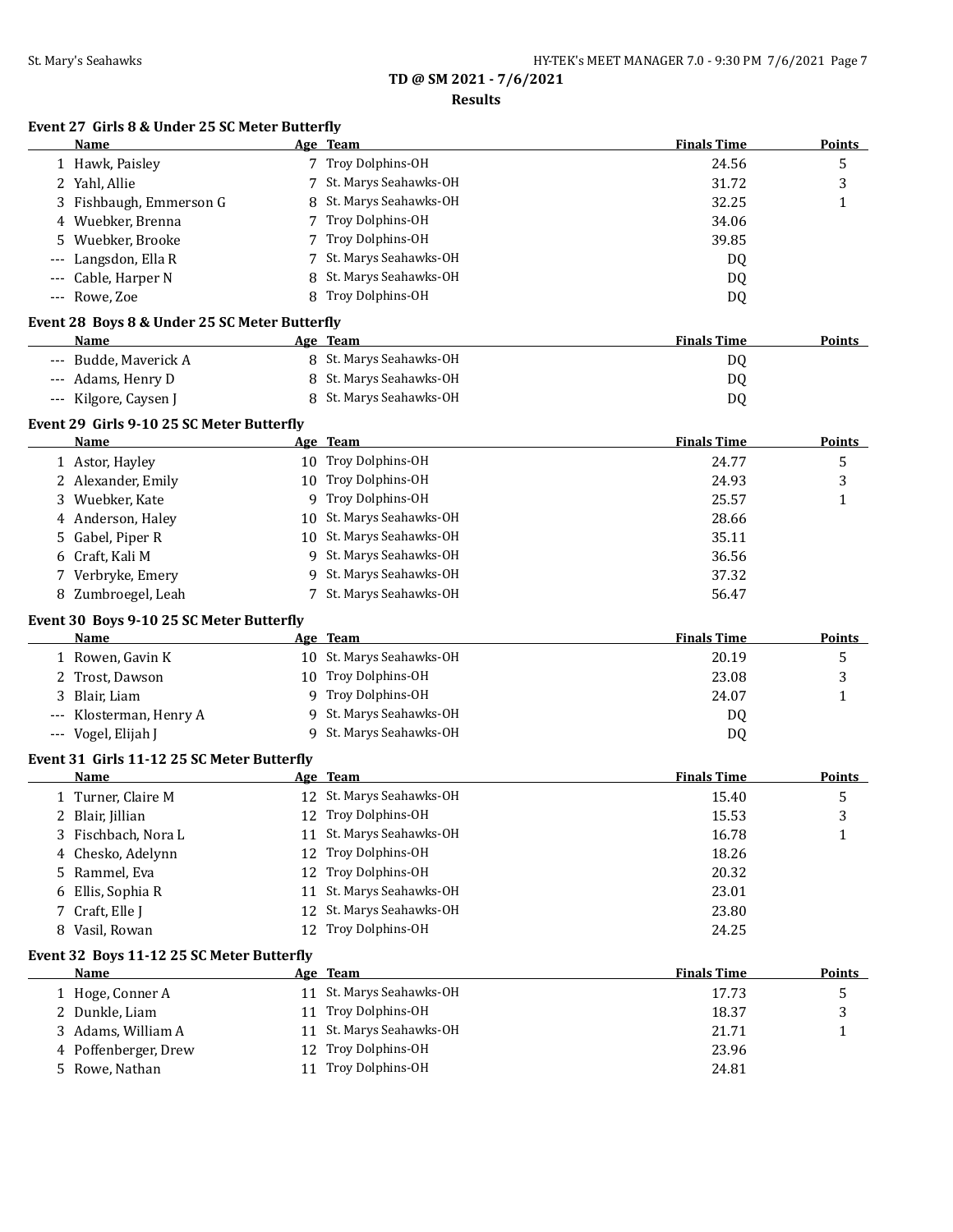#### **Results**

### **(Event 32 Boys 11-12 25 SC Meter Butterfly)**

# **Name Age Team Finals Time Points** 6 Anderson, Jaxen 11 Troy Dolphins-OH 25.07 **Event 33 Girls 8 & Under 25 SC Meter Backstroke Name Age Team Finals Time Points** 1 Hertenstein, Frankie L 7 St. Marys Seahawks-OH 30.53 5 2 Yahl, Allie 2012 12 St. Marys Seahawks-OH 30.92 31.92 32.92 3 3 Huber, Leah 8 Troy Dolphins-OH 30.98 1 4 Koehler, Jenna 8 Troy Dolphins-OH 32.98 5 Klausing, Arianna M 8 St. Marys Seahawks-OH 34.63 6 Cable, Harper N 8 St. Marys Seahawks-OH 36.14 7 Wuebker, Brooke 7 Troy Dolphins-OH 38.01 8 Rowe, Zoe 8 Troy Dolphins-OH 40.93 --- Fishbaugh, Emmerson G 8 St. Marys Seahawks-OH X35.84 --- Wuebker, Brenna 7 Troy Dolphins-OH X36.07 --- Langsdon, Ella R 7 St. Marys Seahawks-OH 7 St. Marys Seahawks-OH --- Johnson, Claire 2012 8 Troy Dolphins-OH 2013 19:39.92 -- Poff, Jersey J 8 St. Marys Seahawks-OH 743.61 --- Hoge, Courtney 2008 7 St. Marys Seahawks-OH 2008 7 St. Marys Seahawks-OH --- Vanmeter, Charlee J 6 St. Marys Seahawks-OH X44.88 --- Hoenie, Elliana M 7 St. Marys Seahawks-OH X45.65 --- Klosterman, Amelia R 6 St. Marys Seahawks-OH X46.43 --- Anderson, Presley J 7 St. Marys Seahawks-OH 347.56 --- Vogel, Gracelyn M 7 St. Marys Seahawks-OH 7 St. Marys Seahawks-OH --- Schemmel, Olivia 6 Troy Dolphins-OH 349.05 --- Johnson, Sophia 6 Troy Dolphins-OH X49.57 --- Johnson, Madelyn 6 Troy Dolphins-OH X50.75 --- Clements, Maggie J 7 St. Marys Seahawks-OH XDQ --- Brown, Bella L 6 St. Marys Seahawks-OH XDQ --- Zumbroegel, Leah G 7 St. Marys Seahawks-OH 7 St. Marys Seahawks-OH --- Roby, Jocelyn M 6 St. Marys Seahawks-OH XDQ

### **Event 34 Boys 8 & Under 25 SC Meter Backstroke**

| <b>Name</b>             |   | Age Team                | <b>Finals Time</b> | Points |
|-------------------------|---|-------------------------|--------------------|--------|
| 1 Garvic, Alexander     |   | 8 Troy Dolphins-OH      | 29.44              | 5      |
| 2 Chaney, Jack          | 8 | Troy Dolphins-OH        | 40.33              | 3      |
| 3 Kilgore, Caysen J     |   | 8 St. Marys Seahawks-OH | 41.95              |        |
| 4 Fulmer, Kyper J       |   | 6 St. Marys Seahawks-OH | 42.31              |        |
| 5 Riethman, Easton      |   | 6 Troy Dolphins-OH      | 42.81              |        |
| 6 Budde, Ezra W         |   | 6 St. Marys Seahawks-OH | 43.56              |        |
| 7 Budde, Maverick A     |   | 8 St. Marys Seahawks-OH | 44.07              |        |
| --- Hertenstein, Crew W |   | 6 St. Marys Seahawks-OH | X1:03.18           |        |
| --- Garvic, Noah        | 6 | Troy Dolphins-OH        | XD <sub>O</sub>    |        |
| --- Magyar, Chase       |   | Troy Dolphins-OH        | <b>XDQ</b>         |        |
|                         |   |                         |                    |        |

### **Event 35 Girls 13-14 50 SC Meter Butterfly**

| Name              | Age Team                 | <b>Finals Time</b> | <b>Points</b> |
|-------------------|--------------------------|--------------------|---------------|
| 1 Gabel, Peyton K | 13 St. Marys Seahawks-OH | 34.65              | ر             |
| 2 Zimmerman, Lily | 14 Troy Dolphins-OH      | 34.89              |               |
| 3 Good, Julia     | 14 Troy Dolphins-OH      | 36.17              |               |
| 4 Anderson, Avery | 13 Troy Dolphins-OH      | 36.87              |               |
| 5 Milner, Madi R  | 14 St. Marys Seahawks-OH | 41.46              |               |
| Rocke, Norah      | 14 Troy Dolphins-OH      | 44.31              |               |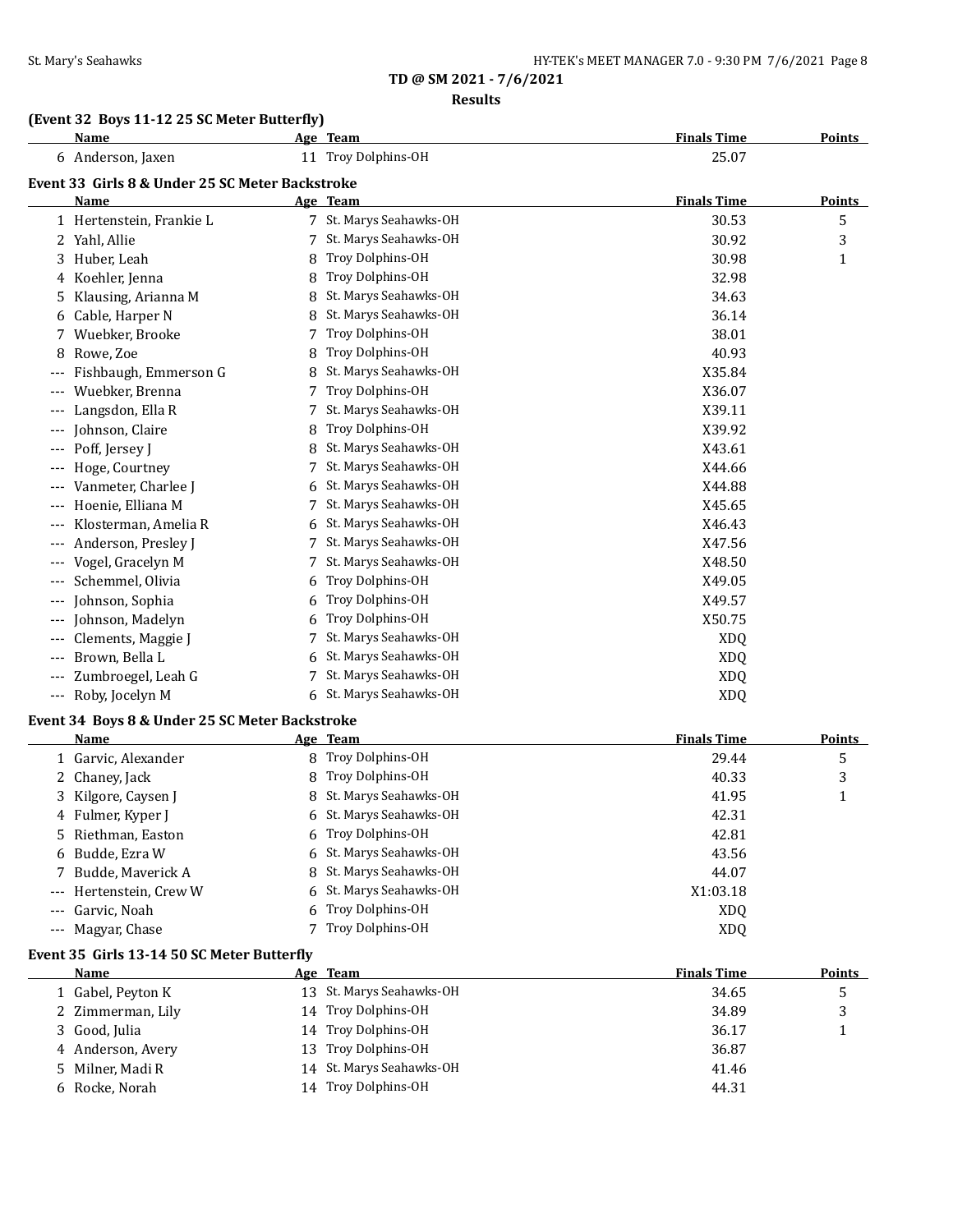**Results**

|       | (Event 35 Girls 13-14 50 SC Meter Butterfly)          |    |                          |                         |                             |               |
|-------|-------------------------------------------------------|----|--------------------------|-------------------------|-----------------------------|---------------|
|       | Name                                                  |    | Age Team                 |                         | <b>Finals Time</b>          | <b>Points</b> |
|       | 7 Verbryke, Kailyn R                                  |    | 14 St. Marys Seahawks-OH |                         | 53.06                       |               |
|       | --- Cotterman, Izabella L                             |    | 13 St. Marys Seahawks-OH |                         | DQ                          |               |
|       | Event 36 Boys 13-14 50 SC Meter Butterfly             |    |                          |                         |                             |               |
|       | Name                                                  |    | Age Team                 |                         | <b>Finals Time</b>          | <b>Points</b> |
|       | 1 Triplett, Bradey M                                  |    | 13 St. Marys Seahawks-OH |                         | 33.59                       | 5             |
|       | 2 Campbell, Colin                                     |    | 14 Troy Dolphins-OH      |                         | 38.19                       | 3             |
|       | 3 Knott, Ian                                          |    | 14 Troy Dolphins-OH      |                         | 38.68                       | $\mathbf{1}$  |
|       | 4 Hertenstein, Luke W                                 |    | 14 St. Marys Seahawks-OH |                         | 45.11                       |               |
|       | Event 37 Girls 15 & Over 50 SC Meter Butterfly        |    |                          |                         |                             |               |
|       | Name                                                  |    | Age Team                 |                         | <b>Finals Time</b>          | <b>Points</b> |
|       | 1 Poffenberger, Abigayle                              |    | 15 Troy Dolphins-OH      |                         | 36.85                       | 5             |
|       | 2 Longo, Kailey                                       |    | 17 Troy Dolphins-OH      |                         | 38.27                       | 3             |
|       | 3 Hake, Carson                                        | 15 | Troy Dolphins-OH         |                         | 39.55                       | 1             |
|       | 4 MacLean, Kadence R                                  |    | 15 St. Marys Seahawks-OH |                         | 43.00                       |               |
| 5.    | Hertenstein, Abbi S                                   | 17 | St. Marys Seahawks-OH    |                         | 43.52                       |               |
|       | 6 Ackroyd, Liz E                                      | 17 | St. Marys Seahawks-OH    |                         | 44.11                       |               |
|       | 7 Wehnes, Raeh E                                      |    | 16 St. Marys Seahawks-OH |                         | 44.34                       |               |
|       | Event 38 Boys 15 & Over 50 SC Meter Butterfly         |    |                          |                         |                             |               |
|       | Name                                                  |    | Age Team                 |                         | <b>Finals Time</b>          | <b>Points</b> |
|       | 1 Krebs, Charlie M                                    |    | 18 St. Marys Seahawks-OH |                         | 28.49                       | 5             |
|       | *2 Milner, Connor A                                   |    | 17 St. Marys Seahawks-OH |                         | 30.25                       | 2             |
|       | *2 McClain, Marcus R                                  |    | 16 St. Marys Seahawks-OH |                         | 30.25                       | 2             |
|       | 4 Hertenstein, Austin M                               |    | 18 St. Marys Seahawks-OH |                         | 31.12                       |               |
| 5.    | Christenson, Matthew                                  |    | 16 Troy Dolphins-OH      |                         | 31.22                       |               |
| $---$ | MacLean, Kameron R                                    |    | 18 St. Marys Seahawks-OH |                         | X33.18                      |               |
|       | --- Schmidt, Carter J                                 |    | 17 St. Marys Seahawks-OH |                         | X36.45                      |               |
|       | Event 39 Girls 8 & Under 100 SC Meter Freestyle Relay |    |                          |                         |                             |               |
|       | Team                                                  |    | <b>Relay</b>             |                         | <b>Finals Time</b>          | <b>Points</b> |
|       | 1 Troy Dolphins-OH                                    |    | A                        |                         | 1:47.72                     | 7             |
|       | 1) Wuebker, Brooke 7                                  |    | 2) Koehler, Jenna 8      | 3) Rowe, Zoe 8          | 4) Hawk, Paisley 7          |               |
|       | 2 St. Marys Seahawks-OH                               |    | A                        |                         | 1:49.07                     |               |
|       | 1) Fishbaugh, Emmerson G 8                            |    | 2) Klausing, Arianna M 8 | 3) Yahl, Allie 7        | 4) Hertenstein, Frankie L 7 |               |
|       | 3 Troy Dolphins-OH                                    |    | B                        |                         | 2:13.97                     |               |
|       | 1) Huber, Leah 8                                      |    | 2) Johnson, Sophia 6     | 3) Johnson, Claire 8    | 4) Wuebker, Brenna 7        |               |
|       | 4 St. Marys Seahawks-OH                               |    | B                        |                         | 2:26.50                     |               |
|       | 1) Vanmeter, Charlee J 6                              |    | 2) Hoge, Courtney 7      | 3) Poff, Jersey J 8     | 4) Hoenie, Elliana M 7      |               |
|       | 5 St. Marys Seahawks-OH                               |    | C                        |                         | 2:27.00                     |               |
|       | 1) Cable, Harper N 8                                  |    | 2) Clements, Maggie J 7  | 3) Brown, Bella L 6     | 4) Langsdon, Ella R 7       |               |
|       | 6 St. Marys Seahawks-OH                               |    | D                        |                         | 2:56.66                     |               |
|       | 1) Klosterman, Amelia R 6                             |    | 2) Anderson, Presley J 7 | 3) Rowen, Quinn E 7     | 4) Vogel, Gracelyn M 7      |               |
|       | --- St. Marys Seahawks-OH                             |    | E                        |                         | <b>XDQ</b>                  |               |
|       | 1) Klausing, Delaney M 6                              |    | 2) Roby, Jocelyn M 6     | 3) Zumbroegel, Leah G 7 | 4) Poff, Jada N 6           |               |
|       | Event 40 Boys 8 & Under 100 SC Meter Freestyle Relay  |    |                          |                         |                             |               |
|       | <b>Team</b>                                           |    | <u>Relay</u>             |                         | <b>Finals Time</b>          | Points        |
|       | 1 St. Marys Seahawks-OH                               |    | A                        |                         | 2:10.31                     | 7             |
|       | 1) Kilgore, Caysen J 8                                |    | 2) Budde, Maverick A 8   | 3) Fulmer, Kyper J 6    | 4) Adams, Henry D 8         |               |

--- Troy Dolphins-OH 2) Chaney, Jack 8 3) Riethman, Easton 6 4) Tobe, Trent 7<br>2) Chaney, Jack 8 3) Riethman, Easton 6 4) Tobe, Trent 7

2) Chaney, Jack 8 3) Riethman, Easton 6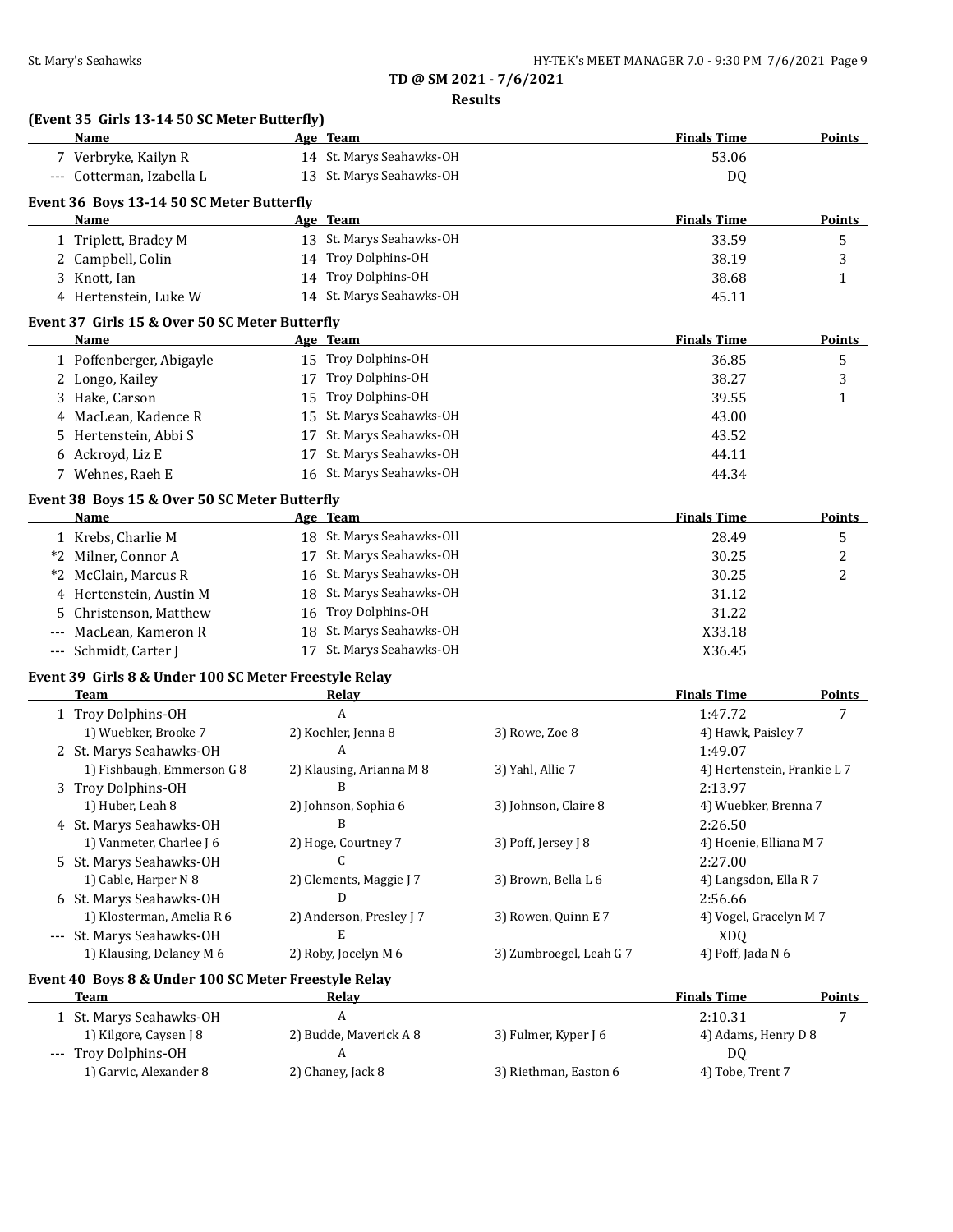### **Results**

|       | <b>Name</b>                                      | Age Team                                   | <b>Finals Time</b> | <b>Points</b> |
|-------|--------------------------------------------------|--------------------------------------------|--------------------|---------------|
|       | 1 Alexander, Emily                               | 10 Troy Dolphins-OH                        | 1:53.21            | 5             |
|       | 2 Rickard, Ellyona R                             | 9 St. Marys Seahawks-OH                    | 2:20.00            | 3             |
|       | --- Fulmer, Kaya M                               | 10 St. Marys Seahawks-OH                   | DQ.                |               |
| $---$ | Cable, Joslyn R                                  | 9 St. Marys Seahawks-OH                    | DQ                 |               |
|       | Verbryke, Emery                                  | 9 St. Marys Seahawks-OH                    | DQ                 |               |
|       | Event 42 Boys 9-10 100 SC Meter IM               |                                            |                    |               |
|       | Name                                             | Age Team                                   | <b>Finals Time</b> | <b>Points</b> |
|       | 1 Rowen, Gavin K                                 | 10 St. Marys Seahawks-OH                   | 1:47.33            | 5             |
|       | 2 Trost, Dawson                                  | 10 Troy Dolphins-OH                        | 1:50.75            | 3             |
|       | 3 Kleinschmit, Kolby R                           | 10 St. Marys Seahawks-OH                   | 2:08.32            | $\mathbf{1}$  |
|       | --- Verbryke, Rowan M                            | 10 St. Marys Seahawks-OH                   | DQ                 |               |
|       | Event 43 Girls 11-12 100 SC Meter IM             |                                            |                    |               |
|       | Name                                             | Age Team                                   | <b>Finals Time</b> | <b>Points</b> |
|       | 1 Triplett, Piper K                              | 12 St. Marys Seahawks-OH                   | 1:20.34            | 5             |
|       | 2 Sroufe, Cher                                   | 11 Troy Dolphins-OH                        | 1:21.06            | 3             |
| 3     | Botkin, Ava R                                    | 12 St. Marys Seahawks-OH                   | 1:25.75            | 1             |
| 4     | Zimmerman, Ruby                                  | 11 Troy Dolphins-OH                        | 1:34.28            |               |
| 5     | Ratermann, Sophia                                | 11 Troy Dolphins-OH                        | 1:34.57            |               |
| 6     | Hake, Colby                                      | 12 Troy Dolphins-OH                        | 1:36.31            |               |
| 7     | James, Alana M                                   | 11 St. Marys Seahawks-OH                   | 1:49.12            |               |
|       | 8 Craft, Elle J                                  | 12 St. Marys Seahawks-OH                   | 1:59.71            |               |
|       | Event 44 Boys 11-12 100 SC Meter IM              |                                            |                    |               |
|       | <b>Name</b>                                      | Age Team                                   | <b>Finals Time</b> | <b>Points</b> |
|       | 1 McClain, Caiden H                              | 11 St. Marys Seahawks-OH                   | 1:29.77            | 5             |
|       | 2 Blair, Jackson                                 | 11 Troy Dolphins-OH                        | 1:34.09            | 3             |
| 3     | Reimer, Griffin                                  | 11 Troy Dolphins-OH<br>12 Troy Dolphins-OH | 1:36.41            | 1             |
| 4     | Evans, Rysen                                     | 11 Troy Dolphins-OH                        | 1:38.44            |               |
| 5     | Dunkle, Liam                                     | 11 St. Marys Seahawks-OH                   | 1:41.37            |               |
|       | 6 Adams, William A                               |                                            | 1:54.25            |               |
|       | Event 45 Girls 13-14 100 SC Meter IM<br>Name     | Age Team                                   | <b>Finals Time</b> | <b>Points</b> |
|       | 1 Good, Julia                                    | 14 Troy Dolphins-OH                        | 1:20.75            |               |
|       | 2 Zimmerman, Lily                                | 14 Troy Dolphins-OH                        | 1:25.91            | 5<br>3        |
|       | Milner, Madi R                                   | 14 St. Marys Seahawks-OH                   | 1:34.29            | 1             |
|       | 4 Meyer, Anna                                    | 14 Troy Dolphins-OH                        | 1:38.83            |               |
| 5.    | Kleinschmit, Kara L                              | 14 St. Marys Seahawks-OH                   | 1:49.15            |               |
|       | 6 Kenny, Emma L                                  | 14 St. Marys Seahawks-OH                   | 1:51.06            |               |
|       | 7 Verbryke, Kailyn R                             | 14 St. Marys Seahawks-OH                   | 1:51.49            |               |
|       |                                                  |                                            |                    |               |
|       | Event 46 Boys 13-14 100 SC Meter IM<br>Name      | Age Team                                   | <b>Finals Time</b> | <b>Points</b> |
|       | 1 Triplett, Bradey M                             | 13 St. Marys Seahawks-OH                   | 1:16.33            | 5             |
|       | 2 Dale, Jerrin                                   | 14 Troy Dolphins-OH                        | 1:25.60            | 3             |
|       | --- Phlipot, Brady J                             | 13 St. Marys Seahawks-OH                   | DQ                 |               |
|       |                                                  |                                            |                    |               |
|       | Event 47 Girls 15 & Over 100 SC Meter IM<br>Name | Age Team                                   | <b>Finals Time</b> | <b>Points</b> |
|       | 1 Rupert, Ciera J                                | 15 St. Marys Seahawks-OH                   | 1:14.23            | 5             |
|       | 2 Link, Alivia L                                 | 18 St. Marys Seahawks-OH                   | 1:22.53            | 3             |
|       |                                                  |                                            |                    |               |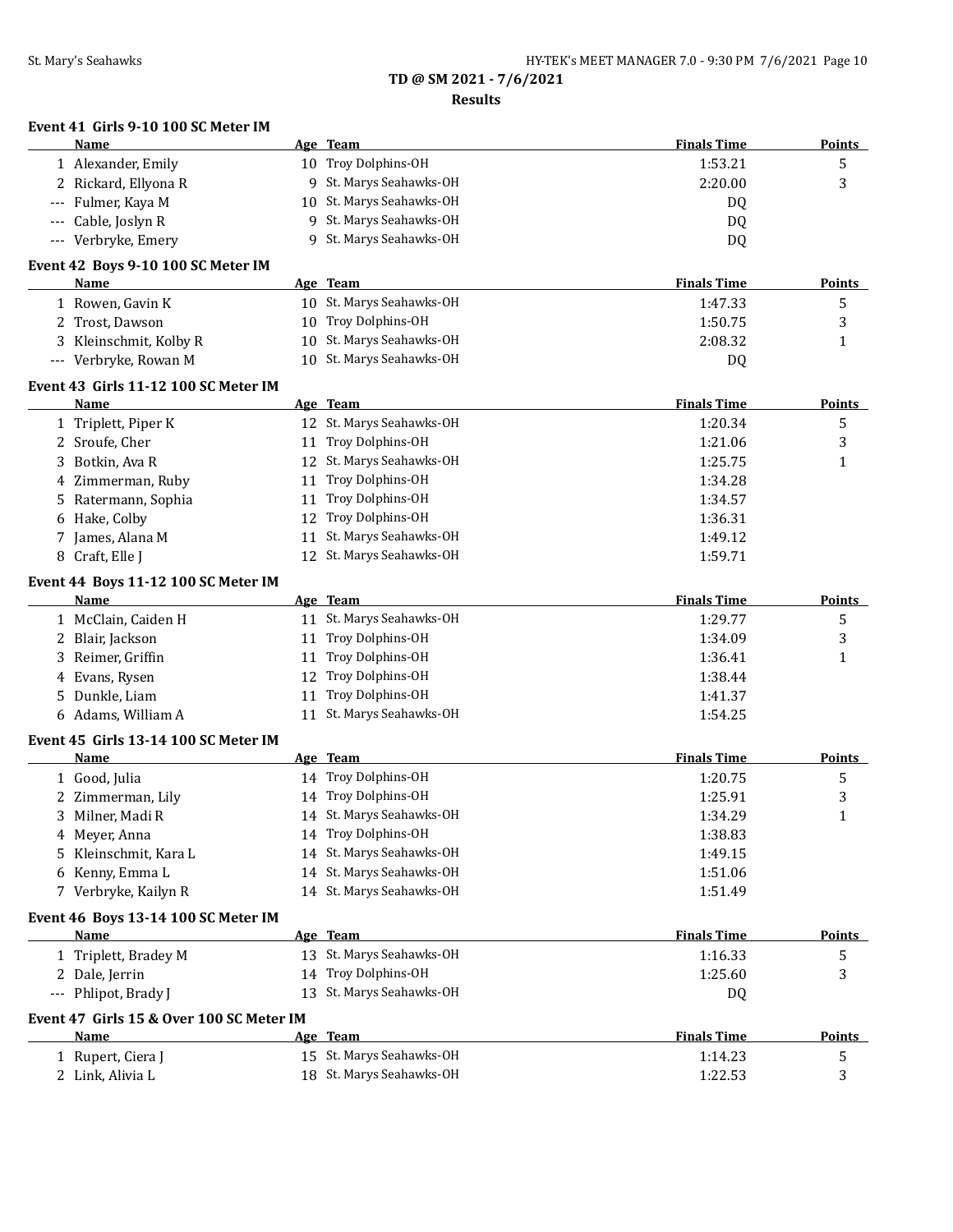**Results**

|                          | (Event 47 Girls 15 & Over 100 SC Meter IM)<br>Name |    | Age Team                 | <b>Finals Time</b> | <b>Points</b> |
|--------------------------|----------------------------------------------------|----|--------------------------|--------------------|---------------|
|                          | 3 Poffenberger, Abigayle                           | 15 | Troy Dolphins-OH         | 1:24.71            | $\mathbf{1}$  |
|                          | 4 Fields, Addie                                    | 17 | Troy Dolphins-OH         | 1:27.56            |               |
| 5.                       | Longo, Kailey                                      | 17 | Troy Dolphins-OH         | 1:27.76            |               |
| 6                        | Carlisle, Megan                                    | 16 | Troy Dolphins-OH         | 1:31.23            |               |
| 7                        | Wehnes, Raeh E                                     | 16 | St. Marys Seahawks-OH    | 1:43.85            |               |
| 8                        | Rempfer, Morgan A                                  | 16 | St. Marys Seahawks-OH    | 2:14.93            |               |
|                          | Event 48 Boys 15 & Over 100 SC Meter IM            |    |                          |                    |               |
|                          | Name                                               |    | Age Team                 | <b>Finals Time</b> | <b>Points</b> |
|                          | 1 Triplett, Reese M                                |    | 15 St. Marys Seahawks-OH | 1:08.90            | 5             |
|                          | 2 Krebs, Charlie M                                 |    | 18 St. Marys Seahawks-OH | 1:10.68            | 3             |
| 3                        | Christenson, Matthew                               | 16 | Troy Dolphins-OH         | 1:12.00            | 1             |
| 4                        | Reimer, Quinten                                    | 15 | Troy Dolphins-OH         | 1:17.59            |               |
| 5                        | Hertenstein, Dylan C                               | 15 | St. Marys Seahawks-OH    | 1:21.28            |               |
| 6                        | Rowe, Marcus                                       | 16 | Troy Dolphins-OH         | 1:22.95            |               |
| 7                        | Brandt, Seth R                                     | 15 | St. Marys Seahawks-OH    | 1:37.59            |               |
|                          | Event 49 Girls 9-10 25 SC Meter Backstroke         |    |                          |                    |               |
|                          | Name                                               |    | Age Team                 | <b>Finals Time</b> | <b>Points</b> |
|                          | 1 Halko, Kalle M                                   |    | 10 St. Marys Seahawks-OH | 23.09              | 5             |
|                          | 2 Fulmer, Kaya M                                   |    | 10 St. Marys Seahawks-OH | 23.85              | 3             |
| 3                        | Bodey, Alyssa                                      | 10 | Troy Dolphins-OH         | 32.09              | 1             |
|                          | 4 Fulmer, Kenna J                                  | 9  | St. Marys Seahawks-OH    | 33.42              |               |
| 5                        | Cable, Joslyn R                                    | 9  | St. Marys Seahawks-OH    | 37.84              |               |
| ---                      | Craft, Kali M                                      | 9  | St. Marys Seahawks-OH    | X30.04             |               |
| $\cdots$                 | Cotterman, Brooklyn A                              | 10 | St. Marys Seahawks-OH    | X35.59             |               |
|                          | Event 50 Boys 9-10 25 SC Meter Backstroke          |    |                          |                    |               |
|                          | Name                                               |    | <u>Age Team</u>          | <b>Finals Time</b> | <b>Points</b> |
|                          | 1 Johns, Aidyn M                                   |    | 10 St. Marys Seahawks-OH | 25.09              | 5             |
|                          | 2 Hertenstein, Benson L                            |    | 10 St. Marys Seahawks-OH | 35.98              | 3             |
| 3                        | Vogel, Elijah J                                    | 9  | St. Marys Seahawks-OH    | 38.74              | 1             |
|                          | Klosterman, Henry A                                | 9  | St. Marys Seahawks-OH    | DQ                 |               |
|                          | --- Rocke, Nolan                                   |    | 9 Troy Dolphins-OH       | DQ                 |               |
|                          | Event 51 Girls 11-12 25 SC Meter Backstroke        |    |                          |                    |               |
|                          | <u>Name</u>                                        |    | <u>Age Team</u>          | <b>Finals Time</b> | Points        |
| I,                       | Sroufe, Cher                                       |    | Troy Dolphins-OH         | 18.25              | 5             |
| 2                        | Chesko, Adelynn                                    | 12 | Troy Dolphins-OH         | 19.87              | 3             |
| 3                        | Reaver, Harper                                     | 12 | Troy Dolphins-OH         | 20.87              | $\mathbf{1}$  |
| 4                        | Halko, Alyvia G                                    | 12 | St. Marys Seahawks-OH    | 22.68              |               |
| 5                        | James, Alana M                                     | 11 | St. Marys Seahawks-OH    | 22.93              |               |
| 6                        | Rammel, Eva                                        | 12 | Troy Dolphins-OH         | 24.93              |               |
| 7                        | Craft, Elle J                                      | 12 | St. Marys Seahawks-OH    | 27.75              |               |
| 8                        | Hoenie, Maliyah M                                  | 11 | St. Marys Seahawks-OH    | 30.73              |               |
| ---                      | Garrity, Olivia                                    | 11 | Troy Dolphins-OH         | X23.10             |               |
| ---                      | Vasil, Rowan                                       | 12 | Troy Dolphins-OH         | X23.48             |               |
| ---                      | Hake, Colby                                        | 12 | Troy Dolphins-OH         | X23.78             |               |
| ---                      | Fogt, Sophia                                       | 11 | Troy Dolphins-OH         | X25.94             |               |
| ---                      | Williams, Abbey                                    | 11 | Troy Dolphins-OH         | X26.58             |               |
| ---                      | Stanfeild, Ella M                                  | 11 | St. Marys Seahawks-OH    | X32.71             |               |
|                          |                                                    |    |                          |                    |               |
| $\hspace{0.05cm} \ldots$ | Brandt, Aleah C                                    |    | 11 St. Marys Seahawks-OH | X35.05             |               |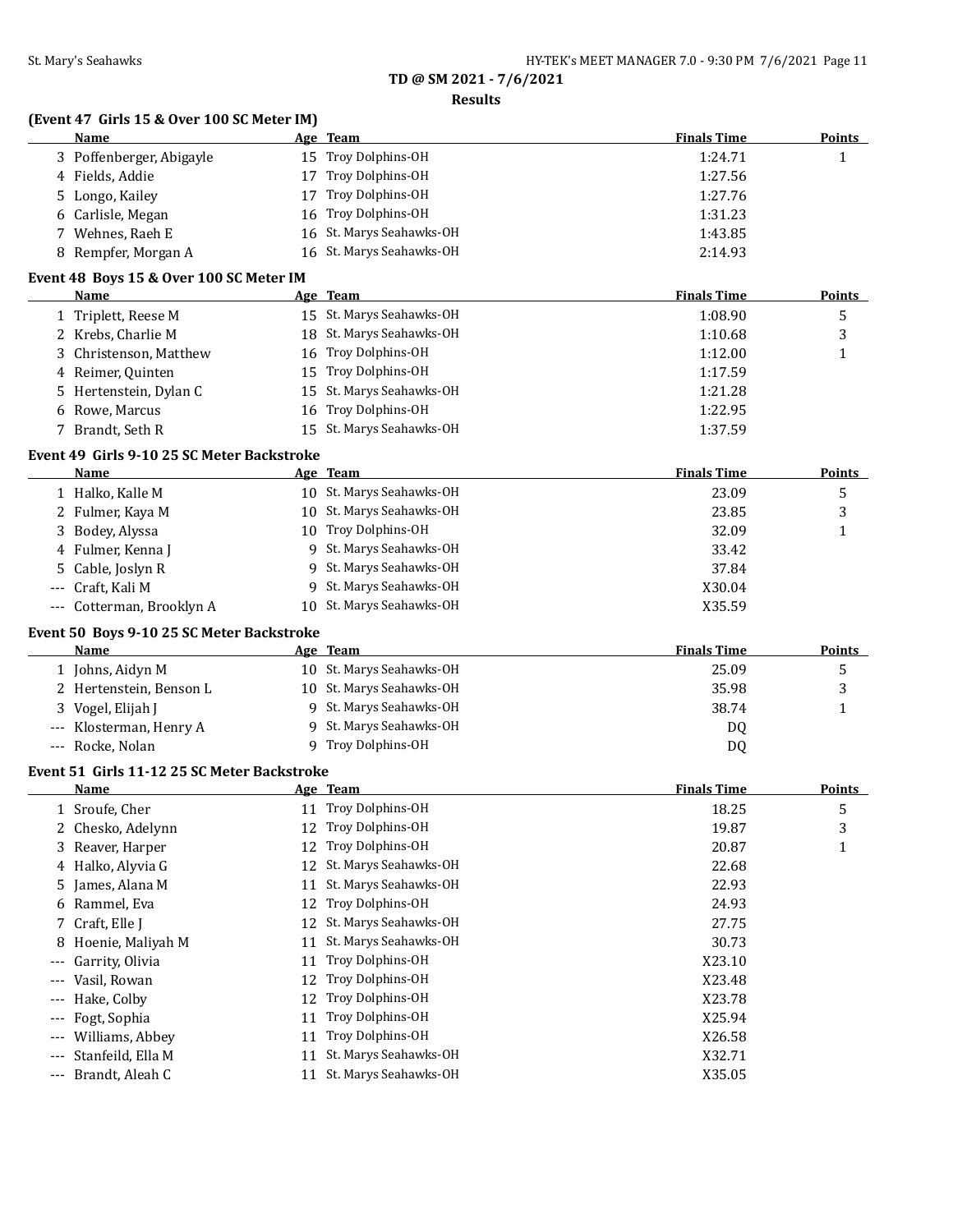### **Results**

# **Event 52 Boys 11-12 25 SC Meter Backstroke**

|                                          | <b>Name</b>                                        |    | Age Team                 | <b>Finals Time</b> | <b>Points</b> |
|------------------------------------------|----------------------------------------------------|----|--------------------------|--------------------|---------------|
|                                          | 1 Bodey, Kaden                                     |    | 12 Troy Dolphins-OH      | 19.59              | 5             |
|                                          | 2 McClain, Caiden H                                |    | 11 St. Marys Seahawks-OH | 20.69              | 3             |
| 3.                                       | Evans, Rysen                                       | 12 | Troy Dolphins-OH         | 21.40              | 1             |
| 4                                        | Blair, Jackson                                     | 11 | Troy Dolphins-OH         | 21.41              |               |
| 5                                        | Adams, William A                                   |    | 11 St. Marys Seahawks-OH | 25.15              |               |
| 6                                        | Craft, CJ J                                        |    | 11 St. Marys Seahawks-OH | 26.56              |               |
|                                          | Morris, Carson F                                   |    | 12 St. Marys Seahawks-OH | 33.22              |               |
|                                          | Rocke, Newton                                      | 11 | Troy Dolphins-OH         | X26.90             |               |
|                                          | Rowe, Nathan                                       | 11 | Troy Dolphins-OH         | X30.48             |               |
|                                          | Larson, Jaxyn                                      | 12 | Troy Dolphins-OH         | X30.75             |               |
|                                          | Riethman, Jacob                                    | 11 | Troy Dolphins-OH         | X35.07             |               |
|                                          | Earl, Mitchell S                                   | 12 | St. Marys Seahawks-OH    | X48.60             |               |
|                                          | Sandberg, Jacob M                                  | 11 | St. Marys Seahawks-OH    | X1:12.75           |               |
| $\hspace{0.05cm} \ldots \hspace{0.05cm}$ | Anderson, Jaxen                                    |    | 11 Troy Dolphins-OH      | DQ                 |               |
|                                          | Event 53 Girls 13-14 50 SC Meter Backstroke        |    |                          |                    |               |
|                                          | Name                                               |    | Age Team                 | <b>Finals Time</b> | <b>Points</b> |
|                                          | 1 Gabel, Peyton K                                  |    | 13 St. Marys Seahawks-OH | 36.89              | 5             |
|                                          | 2 Anderson, Avery                                  | 13 | Troy Dolphins-OH         | 38.90              | 3             |
| 3.                                       | Meyer, Anna                                        |    | 14 Troy Dolphins-OH      | 43.09              | 1             |
|                                          | 4 Milner, Madi R                                   |    | 14 St. Marys Seahawks-OH | 48.97              |               |
| 5.                                       | Cotterman, Izabella L                              | 13 | St. Marys Seahawks-OH    | 51.06              |               |
|                                          | 6 Spees, Zara E                                    |    | 13 St. Marys Seahawks-OH | 51.66              |               |
|                                          |                                                    |    |                          |                    |               |
|                                          | Event 54 Boys 13-14 50 SC Meter Backstroke<br>Name |    | <u>Age Team</u>          | <b>Finals Time</b> | <b>Points</b> |
|                                          | 1 Campbell, Colin                                  |    | 14 Troy Dolphins-OH      | 43.81              | 5             |
|                                          | 2 Dale, Jerrin                                     |    | 14 Troy Dolphins-OH      | 45.51              | 3             |
| 3                                        | Thistlethwaite, Tyler D                            |    | 14 St. Marys Seahawks-OH | 48.15              | 1             |
| 4                                        | Bodey, Gavin                                       | 13 | Troy Dolphins-OH         | 1:00.89            |               |
|                                          | Knott, Ian                                         |    | 14 Troy Dolphins-OH      | DQ                 |               |
|                                          | Phlipot, Brady J                                   | 13 | St. Marys Seahawks-OH    | DQ                 |               |
|                                          | Monroe, Andy J                                     | 13 | St. Marys Seahawks-OH    | DQ                 |               |
|                                          | --- Rowe, Jack                                     |    | 14 Troy Dolphins-OH      | <b>XDQ</b>         |               |
|                                          |                                                    |    |                          |                    |               |
|                                          | Event 55 Girls 15 & Over 50 SC Meter Backstroke    |    |                          |                    |               |
|                                          | Name                                               |    | Age Team                 | <b>Finals Time</b> | <b>Points</b> |
|                                          | 1 Longo, Ava                                       |    | 15 Troy Dolphins-OH      | 42.97              | 5             |
|                                          | 2 Hertenstein, Abbi S                              |    | 17 St. Marys Seahawks-OH | 43.00              | 3             |
| 3.                                       | Carlisle, Megan                                    | 16 | Troy Dolphins-OH         | 43.61              | 1             |
|                                          | 4 Hake, Carson                                     | 15 | Troy Dolphins-OH         | 44.69              |               |
|                                          | 5 Ackroyd, Liz E                                   | 17 | St. Marys Seahawks-OH    | 45.90              |               |
| 6                                        | Hertenstein, Amy L                                 | 15 | St. Marys Seahawks-OH    | 52.13              |               |
| $---$                                    | Rempfer, Morgan A                                  |    | 16 St. Marys Seahawks-OH | DQ                 |               |
|                                          | Event 56 Boys 15 & Over 50 SC Meter Backstroke     |    |                          |                    |               |
|                                          | Name                                               |    | <u>Age Team</u>          | <b>Finals Time</b> | Points        |
|                                          | 1 Triplett, Reese M                                |    | 15 St. Marys Seahawks-OH | 33.09              | 5             |
|                                          | 2 Reimer, Quinten                                  |    | 15 Troy Dolphins-OH      | 37.31              | 3             |
| 3.                                       | Schmidt, Carter J                                  | 17 | St. Marys Seahawks-OH    | 41.60              | 1             |
|                                          | 4 Rowe, Marcus                                     |    | 16 Troy Dolphins-OH      | 44.57              |               |
| 5.                                       | Monroe, Jackson W                                  |    | 16 St. Marys Seahawks-OH | 44.85              |               |
|                                          |                                                    |    |                          |                    |               |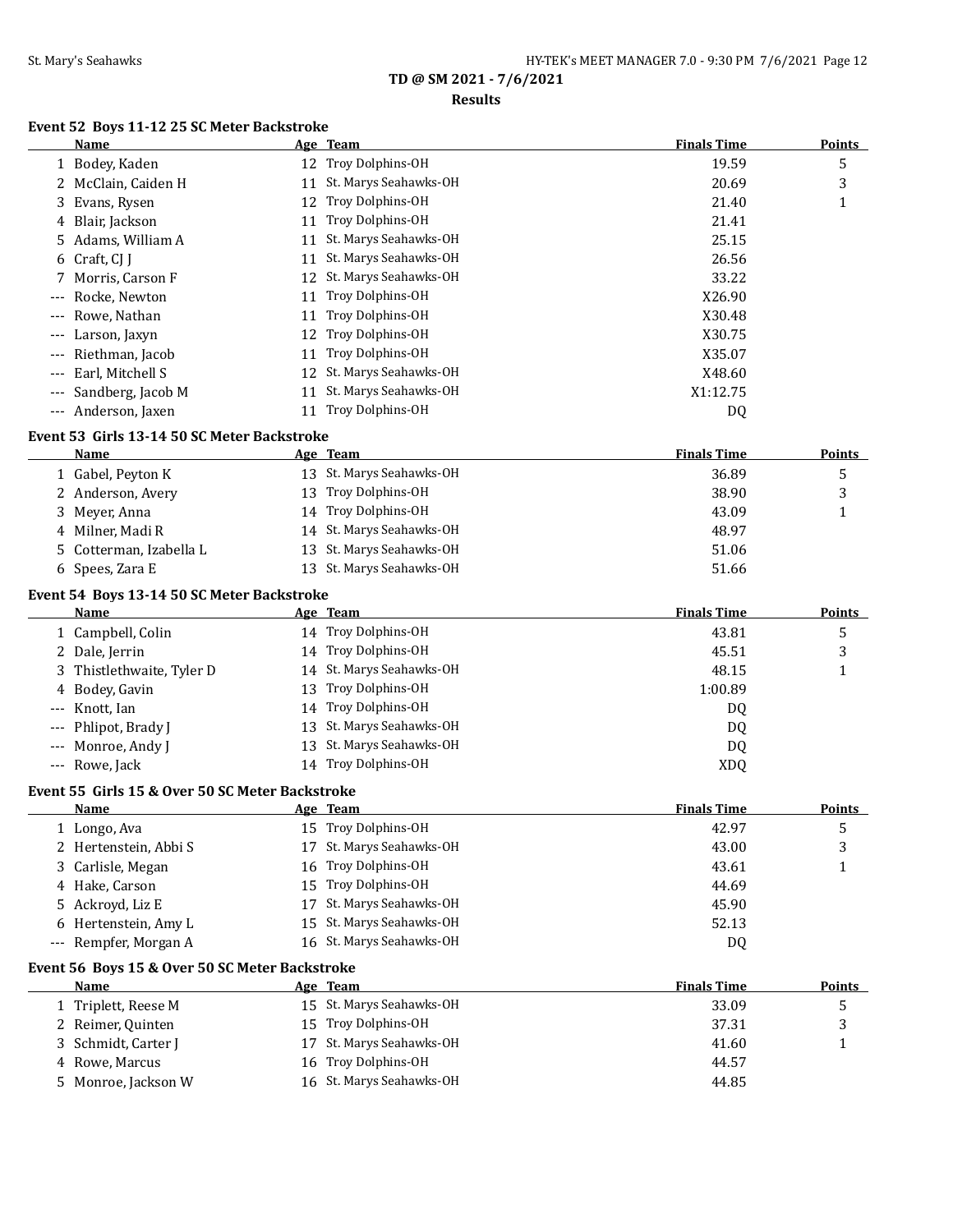**Results**

| (Event 56 Boys 15 & Over 50 SC Meter Backstroke)<br>Name | Age Team                    | <b>Finals Time</b> | <b>Points</b> |
|----------------------------------------------------------|-----------------------------|--------------------|---------------|
| 6 Spees, Jaxton R                                        | 15 St. Marys Seahawks-OH    | 44.91              |               |
| 7 Godwin, Jackson                                        | 17 Troy Dolphins-OH         | 46.24              |               |
| Event 57 Girls 9-10 25 SC Meter Breaststroke             |                             |                    |               |
| Name                                                     | Age Team                    | <b>Finals Time</b> | Points        |
| 1 Halko, Kalle M                                         | 10 St. Marys Seahawks-OH    | 22.30              | 5             |
| 2 Anderson, Haley                                        | 10 St. Marys Seahawks-OH    | 28.27              | 3             |
| 3 Astor, Hayley                                          | 10 Troy Dolphins-OH         | 28.81              | 1             |
| Gabel, Piper R<br>4                                      | 10 St. Marys Seahawks-OH    | 31.40              |               |
| Vasil, Harper<br>5.                                      | Troy Dolphins-OH<br>9       | 33.43              |               |
| Beam, Ellie M<br>6                                       | St. Marys Seahawks-OH<br>9  | 43.68              |               |
|                                                          |                             |                    |               |
| Event 58 Boys 9-10 25 SC Meter Breaststroke              |                             |                    |               |
| Name                                                     | Age Team                    | <b>Finals Time</b> | Points        |
| 1 Kleinschmit, Kolby R                                   | 10 St. Marys Seahawks-OH    | 26.72              | 5             |
| 2 Hoge, Caleb D                                          | 9 St. Marys Seahawks-OH     | 27.47              | 3             |
| 3 Hertenstein, Benson L                                  | 10 St. Marys Seahawks-OH    | 28.71              | 1             |
| 4 Blair, Liam                                            | 9 Troy Dolphins-OH          | 29.25              |               |
| --- Verbryke, Rowan M                                    | 10 St. Marys Seahawks-OH    | DQ                 |               |
| Event 59 Girls 11-12 25 SC Meter Breaststroke            |                             |                    |               |
| Name                                                     | Age Team                    | <b>Finals Time</b> | Points        |
| 1 Triplett, Piper K                                      | 12 St. Marys Seahawks-OH    | 19.42              | 5             |
| 2 Turner, Claire M                                       | 12 St. Marys Seahawks-OH    | 19.59              | 3             |
| Botkin, Ava R                                            | 12 St. Marys Seahawks-OH    | 20.25              | 1             |
| Blair, Jillian<br>4                                      | 12 Troy Dolphins-OH         | 20.88              |               |
| 5 Halko, Alyvia G                                        | 12 St. Marys Seahawks-OH    | 22.62              |               |
| Ratermann, Sophia<br>6                                   | 11 Troy Dolphins-OH         | 22.70              |               |
| 7 Reaver, Harper                                         | 12 Troy Dolphins-OH         | 23.94              |               |
| Zimmerman, Ruby<br>8                                     | 11 Troy Dolphins-OH         | 23.98              |               |
| Garrity, Olivia<br>$---$                                 | 11 Troy Dolphins-OH         | X24.98             |               |
| Hoenie, Maliyah M<br>$---$                               | 11 St. Marys Seahawks-OH    | X27.65             |               |
| Fogt, Sophia                                             | Troy Dolphins-OH<br>11      | X27.68             |               |
| Ellis, Sophia R<br>$---$                                 | 11 St. Marys Seahawks-OH    | X29.20             |               |
| --- Brandt, Aleah C                                      | 11 St. Marys Seahawks-OH    | <b>XDQ</b>         |               |
|                                                          |                             |                    |               |
| Event 60 Boys 11-12 25 SC Meter Breaststroke             | Age Team                    | <b>Finals Time</b> | Points        |
| <u>Name</u>                                              | 11 St. Marys Seahawks-OH    | 20.35              |               |
| 1 Hoge, Conner A                                         | 11 St. Marys Seahawks-OH    |                    | 5             |
| 2 McClain, Caiden H                                      | Troy Dolphins-OH            | 20.63              | 3             |
| Reimer, Griffin<br>3                                     | 11<br>Troy Dolphins-OH      | 21.31              | 1             |
| Poffenberger, Drew<br>4                                  | 12                          | 27.83              |               |
| Kleinschmit, Kaleb R<br>$---$                            | St. Marys Seahawks-OH<br>12 | DQ                 |               |
| Event 61 Girls 13-14 50 SC Meter Breaststroke            |                             |                    |               |
| Name                                                     | Age Team                    | <b>Finals Time</b> | <b>Points</b> |
| 1 Gabel, Peyton K                                        | 13 St. Marys Seahawks-OH    | 42.37              | 5             |
| 2 Good, Julia                                            | 14 Troy Dolphins-OH         | 44.99              | 3             |
| Spees, Zara E<br>3                                       | 13 St. Marys Seahawks-OH    | 48.03              | 1             |
| Rocke, Norah<br>4                                        | 14 Troy Dolphins-OH         | 49.48              |               |
| Kenny, Emma L<br>5.                                      | 14 St. Marys Seahawks-OH    | 49.62              |               |
| Kleinschmit, Kara L<br>6                                 | 14 St. Marys Seahawks-OH    | 52.12              |               |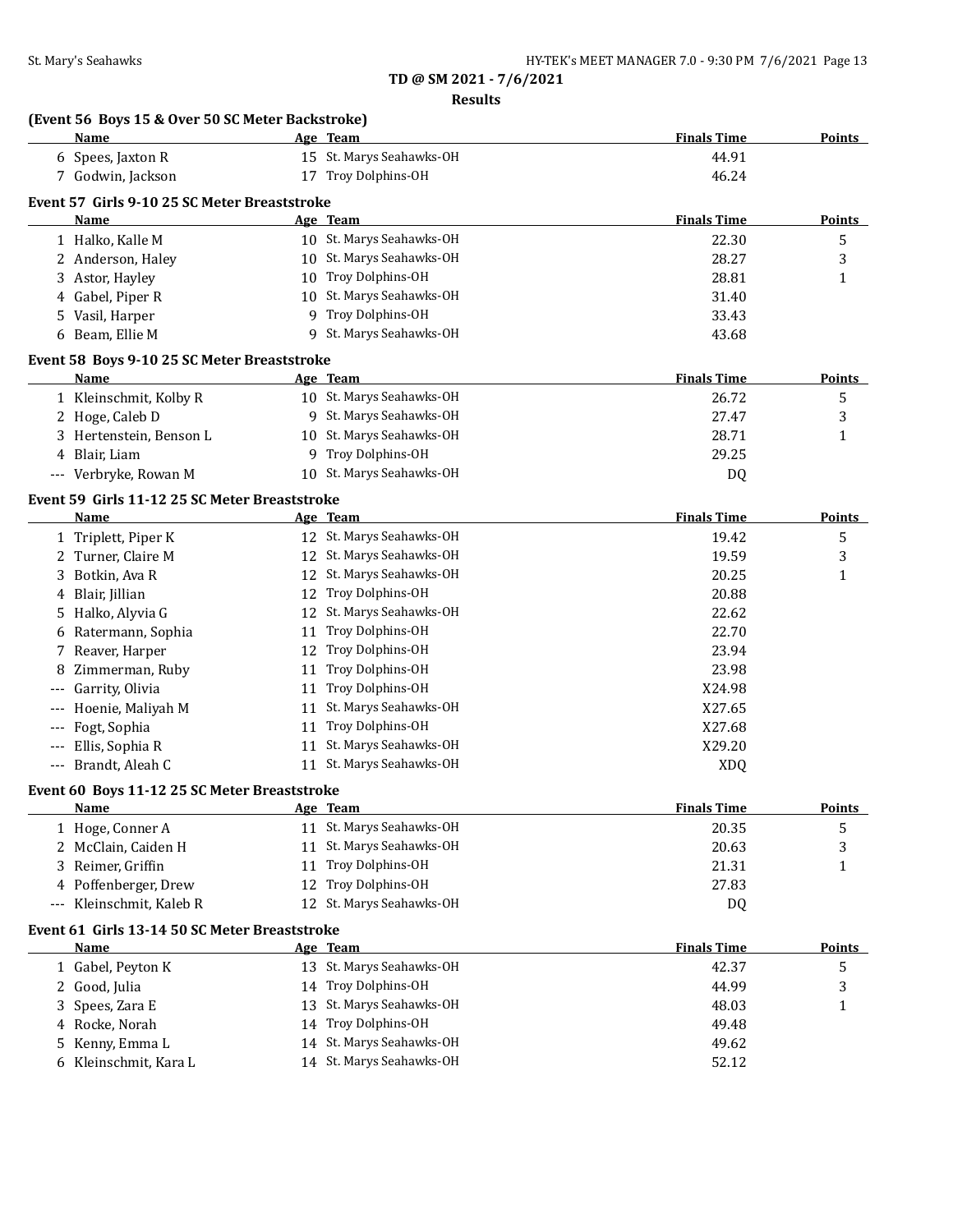**Results**

|                     | Event 62 Boys 13-14 50 SC Meter Breaststroke      |    |                          |                            |                         |               |
|---------------------|---------------------------------------------------|----|--------------------------|----------------------------|-------------------------|---------------|
|                     | Name                                              |    | Age Team                 |                            | <b>Finals Time</b>      | <b>Points</b> |
|                     | 1 Triplett, Bradey M                              |    | 13 St. Marys Seahawks-OH |                            | 39.50                   | 5             |
|                     | 2 Hertenstein, Luke W                             |    | 14 St. Marys Seahawks-OH |                            | 45.59                   | 3             |
|                     | Thistlethwaite, Tyler D                           | 14 | St. Marys Seahawks-OH    |                            | 46.16                   | 1             |
|                     | 4 Rowe, Jack                                      | 14 | Troy Dolphins-OH         |                            | 1:04.66                 |               |
|                     | --- Monroe, Andy J                                |    | 13 St. Marys Seahawks-OH |                            | DQ                      |               |
|                     | Event 63 Girls 15 & Over 50 SC Meter Breaststroke |    |                          |                            |                         |               |
|                     | Name                                              |    | Age Team                 |                            | <b>Finals Time</b>      | Points        |
|                     | 1 Rupert, Ciera J                                 |    | 15 St. Marys Seahawks-OH |                            | 38.19                   | 5             |
|                     | 2 Link, Alivia L                                  |    | 18 St. Marys Seahawks-OH |                            | 40.57                   | 3             |
| 3                   | Carlisle, Megan                                   | 16 | Troy Dolphins-OH         |                            | 44.98                   | $\mathbf{1}$  |
|                     | 4 Hake, Carson                                    | 15 | Troy Dolphins-OH         |                            | 48.48                   |               |
|                     | 5 Mitchell, Kinsey                                | 15 | Troy Dolphins-OH         |                            | 48.88                   |               |
| 6                   | MacLean, Kadence R                                | 15 | St. Marys Seahawks-OH    |                            | 50.81                   |               |
|                     | 7 Longo, Ava                                      | 15 | Troy Dolphins-OH         |                            | 51.47                   |               |
|                     | 8 Hertenstein, Amy L                              | 15 | St. Marys Seahawks-OH    |                            | 53.39                   |               |
|                     | Event 64 Boys 15 & Over 50 SC Meter Breaststroke  |    |                          |                            |                         |               |
|                     | <b>Name</b>                                       |    | Age Team                 |                            | <b>Finals Time</b>      | <b>Points</b> |
|                     | 1 Christenson, Matthew                            |    | 16 Troy Dolphins-OH      |                            | 34.94                   | 5             |
|                     | 2 McClain, Marcus R                               |    | 16 St. Marys Seahawks-OH |                            | 34.97                   | 3             |
|                     | 3 Hertenstein, Austin M                           | 18 | St. Marys Seahawks-OH    |                            | 35.29                   | 1             |
| 4                   | Milner, Connor A                                  | 17 | St. Marys Seahawks-OH    |                            | 36.69                   |               |
| 5.                  | Spees, Jaxton R                                   | 15 | St. Marys Seahawks-OH    |                            | 37.78                   |               |
| 6                   | Godwin, Jackson                                   | 17 | Troy Dolphins-OH         |                            | 49.39                   |               |
| ---                 | MacLean, Kameron R                                | 18 | St. Marys Seahawks-OH    |                            | X40.63                  |               |
| ---                 | Brandt, Seth R                                    | 15 | St. Marys Seahawks-OH    |                            | X42.71                  |               |
| $\qquad \qquad - -$ | Hertenstein, Dylan C                              | 15 | St. Marys Seahawks-OH    |                            | X43.09                  |               |
|                     | --- Monroe, Jackson W                             |    | 16 St. Marys Seahawks-OH |                            | X48.33                  |               |
|                     | Event 65 Girls 9-10 100 SC Meter Freestyle Relay  |    |                          |                            |                         |               |
|                     | <b>Team</b>                                       |    | Relay                    |                            | <b>Finals Time</b>      | <b>Points</b> |
|                     | 1 St. Marys Seahawks-OH                           |    | A                        |                            | 1:21.24                 | 7             |
|                     | 1) Fulmer, Kaya M 10                              |    | 2) Anderson, Haley 10    | 3) Rickard, Ellyona R 9    | 4) Halko, Kalle M 10    |               |
|                     | 2 Troy Dolphins-OH                                |    | A                        |                            | 1:22.22                 |               |
|                     | 1) Alexander, Emily 10                            |    | 2) Bodey, Alyssa 10      | 3) Astor, Hayley 10        | 4) Wuebker, Kate 9      |               |
|                     | 3 St. Marys Seahawks-OH                           |    | B                        |                            | 1:40.86                 |               |
|                     | 1) Cotterman, Brooklyn A 10                       |    | 2) Fulmer, Kenna J 9     | 3) Verbryke, Emery 9       | 4) Cable, Joslyn R 9    |               |
|                     | Event 66 Boys 9-10 100 SC Meter Freestyle Relay   |    |                          |                            |                         |               |
|                     | <b>Team</b>                                       |    | <u>Relay</u>             |                            | <b>Finals Time</b>      | <b>Points</b> |
|                     | 1 St. Marys Seahawks-OH                           |    | A                        |                            | 1:17.97                 | 7             |
|                     | 1) Rowen, Gavin K 10                              |    | 2) Johns, Aidyn M 10     | 3) Kleinschmit, Kolby R 10 | 4) Verbryke, Rowan M 10 |               |
|                     | 2 St. Marys Seahawks-OH                           |    | B                        |                            | 2:09.11                 |               |
|                     | 1) Hertenstein, Benson L 10                       |    | 2) Klosterman, Henry A 9 | 3) Vogel, Elijah J 9       | 4) Hoge, Caleb D 9      |               |
|                     | Event 67 Girls 11-12 100 SC Meter Freestyle Relay |    |                          |                            |                         |               |
|                     | Team                                              |    | <b>Relay</b>             |                            | <b>Finals Time</b>      | <b>Points</b> |
|                     | 1 St. Marys Seahawks-OH                           |    | A                        |                            | 1:02.03                 | 7             |
|                     | 1) Turner, Claire M 12                            |    | 2) Botkin, Ava R 12      | 3) Fischbach, Nora L 11    | 4) Triplett, Piper K 12 |               |
|                     | 2 Troy Dolphins-OH                                |    | A                        |                            | 1:04.00                 |               |
|                     | 1) Ratermann, Sophia 11                           |    | 2) Sroufe, Cher 11       | 3) Chesko, Adelynn 12      | 4) Blair, Jillian 12    |               |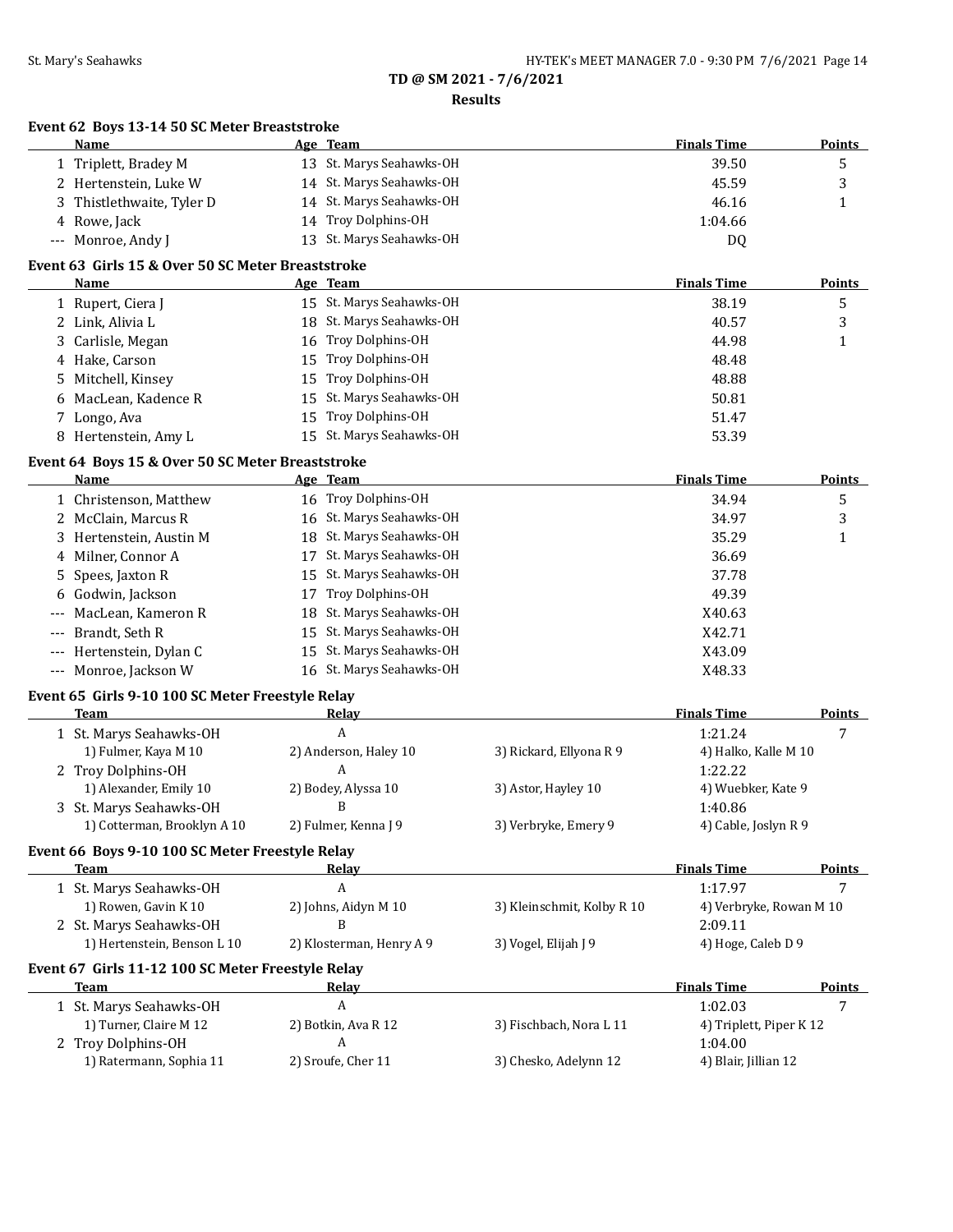**Results**

# **(Event 67 Girls 11-12 100 SC Meter Freestyle Relay)**

| <b>Team</b>                                                     | Relay                         |                            | <b>Finals Time</b>                | <b>Points</b> |
|-----------------------------------------------------------------|-------------------------------|----------------------------|-----------------------------------|---------------|
| 3 Troy Dolphins-OH                                              | B                             |                            | 1:13.60                           |               |
| 1) Hake, Colby 12                                               | 2) Vasil, Rowan 12            | 3) Rammel, Eva 12          | 4) Reaver, Harper 12              |               |
| 4 St. Marys Seahawks-OH                                         | B                             |                            | 1:16.41                           |               |
| 1) Craft, Elle J 12                                             | 2) Ellis, Sophia R 11         | 3) James, Alana M 11       | 4) Halko, Alyvia G 12             |               |
| 5 Troy Dolphins-OH                                              | C                             |                            | 1:24.97                           |               |
| 1) Garrity, Olivia 11                                           | 2) Fogt, Sophia 11            | 3) Williams, Abbey 11      | 4) Zimmerman, Ruby 11             |               |
| 6 St. Marys Seahawks-OH                                         | C                             |                            | 1:46.16                           |               |
| 1) Brandt, Aleah C 11                                           | 2) Hoenie, Maliyah M 11       | 3) Stanfeild, Ella M 11    | 4) Craft, Kali M 9                |               |
|                                                                 |                               |                            |                                   |               |
| Event 68 Boys 11-12 100 SC Meter Freestyle Relay<br><b>Team</b> | Relay                         |                            | <b>Finals Time</b>                | <b>Points</b> |
| 1 Troy Dolphins-OH                                              | A                             |                            | 1:09.09                           | 7             |
| 1) Blair, Jackson 11                                            | 2) Reimer, Griffin 11         | 3) Evans, Rysen 12         | 4) Dunkle, Liam 11                |               |
|                                                                 | A                             |                            | 1:09.15                           |               |
| 2 St. Marys Seahawks-OH<br>1) McClain, Caiden H 11              |                               |                            |                                   |               |
|                                                                 | 2) Adams, William A 11<br>B   | 3) Kleinschmit, Kaleb R 12 | 4) Hoge, Conner A 11              |               |
| 3 Troy Dolphins-OH                                              |                               |                            | 1:20.04                           |               |
| 1) Poffenberger, Drew 12                                        | 2) Anderson, Jaxen 11<br>B    | 3) Rowe, Nathan 11         | 4) Bodey, Kaden 12                |               |
| 4 St. Marys Seahawks-OH                                         |                               |                            | 2:16.03                           |               |
| 1) Craft, CJ J 11                                               | 2) Morris, Carson F 12        | 3) Earl, Mitchell S 12     | 4) Sandberg, Jacob M 11           |               |
| Event 69 Girls 13-14 200 SC Meter Freestyle Relay               |                               |                            |                                   |               |
| Team                                                            | <b>Relay</b>                  |                            | <b>Finals Time</b>                | <b>Points</b> |
| 1 Troy Dolphins-OH                                              | $\mathbf{A}$                  |                            | 2:15.18                           | 7             |
| 1) Zimmerman, Lily 14                                           | 2) Meyer, Anna 14             | 3) Anderson, Avery 13      | 4) Good, Julia 14                 |               |
| 2 St. Marys Seahawks-OH                                         | $\mathbf{A}$                  |                            | 2:29.01                           |               |
| 1) Milner, Madi R 14                                            | 2) Verbryke, Kailyn R 14      | 3) Spees, Zara E 13        | 4) Gabel, Peyton K 13             |               |
| Event 70 Boys 13-14 200 SC Meter Freestyle Relay                |                               |                            |                                   |               |
| <u> 1990 - Johann Barbara, martin a</u><br>Team                 | Relay                         |                            | <b>Finals Time</b>                | <b>Points</b> |
|                                                                 |                               |                            |                                   |               |
| 1 St. Marys Seahawks-OH                                         | $\boldsymbol{A}$              |                            | 2:13.53                           | 7             |
| 1) Monroe, Andy J 13                                            | 2) Thistlethwaite, Tyler D 14 | 3) Hertenstein, Luke W 14  | 4) Triplett, Bradey M 13          |               |
| 2 Troy Dolphins-OH                                              | A                             |                            | 2:22.91                           |               |
| 1) Dale, Jerrin 14                                              | 2) Bodey, Gavin 13            | 3) Campbell, Colin 14      | 4) Knott, Ian 14                  |               |
| Event 71 Girls 15 & Over 200 SC Meter Freestyle Relay           |                               |                            |                                   |               |
| Team                                                            | Relay                         |                            | <b>Finals Time</b>                | Points        |
|                                                                 | $\boldsymbol{A}$              |                            | 2:15.69                           | 7             |
| 1 St. Marys Seahawks-OH<br>1) Link, Alivia L 18                 | 2) Ackroyd, Liz E 17          | 3) Hertenstein, Abbi S 17  |                                   |               |
|                                                                 | A                             |                            | 4) Rupert, Ciera J 15<br>2:15.93  |               |
| 2 Troy Dolphins-OH                                              |                               | 3) Hake, Carson 15         |                                   |               |
| 1) Fields, Addie 17                                             | 2) Carlisle, Megan 16<br>B    |                            | 4) Poffenberger, Abigayle 15      |               |
| 3 Troy Dolphins-OH                                              |                               |                            | 2:28.85                           |               |
| 1) Longo, Kailey 17                                             | 2) Longo, Ava 15<br>B         | 3) Rocke, Norah 14         | 4) Mitchell, Kinsey 15            |               |
| 4 St. Marys Seahawks-OH                                         |                               |                            | 3:00.64                           |               |
| 1) MacLean, Kadence R 15                                        | 2) Hertenstein, Amy L 15      | 3) Rempfer, Morgan A 16    | 4) Wehnes, Raeh E 16              |               |
| Event 72 Boys 15 & Over 200 SC Meter Freestyle Relay            |                               |                            |                                   |               |
| <b>Team</b>                                                     | <b>Relay</b>                  |                            | <b>Finals Time</b>                | <b>Points</b> |
| 1 St. Marys Seahawks-OH                                         | A                             |                            | 1:53.70                           | 7             |
| 1) Triplett, Reese M 15                                         | 2) Hertenstein, Austin M 18   | 3) McClain, Marcus R 16    | 4) Krebs, Charlie M 18            |               |
| 2 St. Marys Seahawks-OH                                         | B                             |                            | 2:02.27                           |               |
| 1) MacLean, Kameron R 18                                        | 2) Monroe, Jackson W 16       | 3) Hertenstein, Dylan C 15 | 4) Milner, Connor A 17            |               |
| 3 Troy Dolphins-OH                                              | A                             |                            | 2:07.99                           |               |
| 1) Reimer, Quinten 15                                           | 2) Godwin, Jackson 17         | 3) Rowe, Marcus 16         | 4) Christenson, Matthew 16        |               |
| 4 St. Marys Seahawks-OH<br>1) Schmidt, Carter J 17              | C<br>2) Brandt, Seth R 15     | 3) Spees, Jaxton R 15      | 2:32.53<br>4) Phlipot, Brady J 13 |               |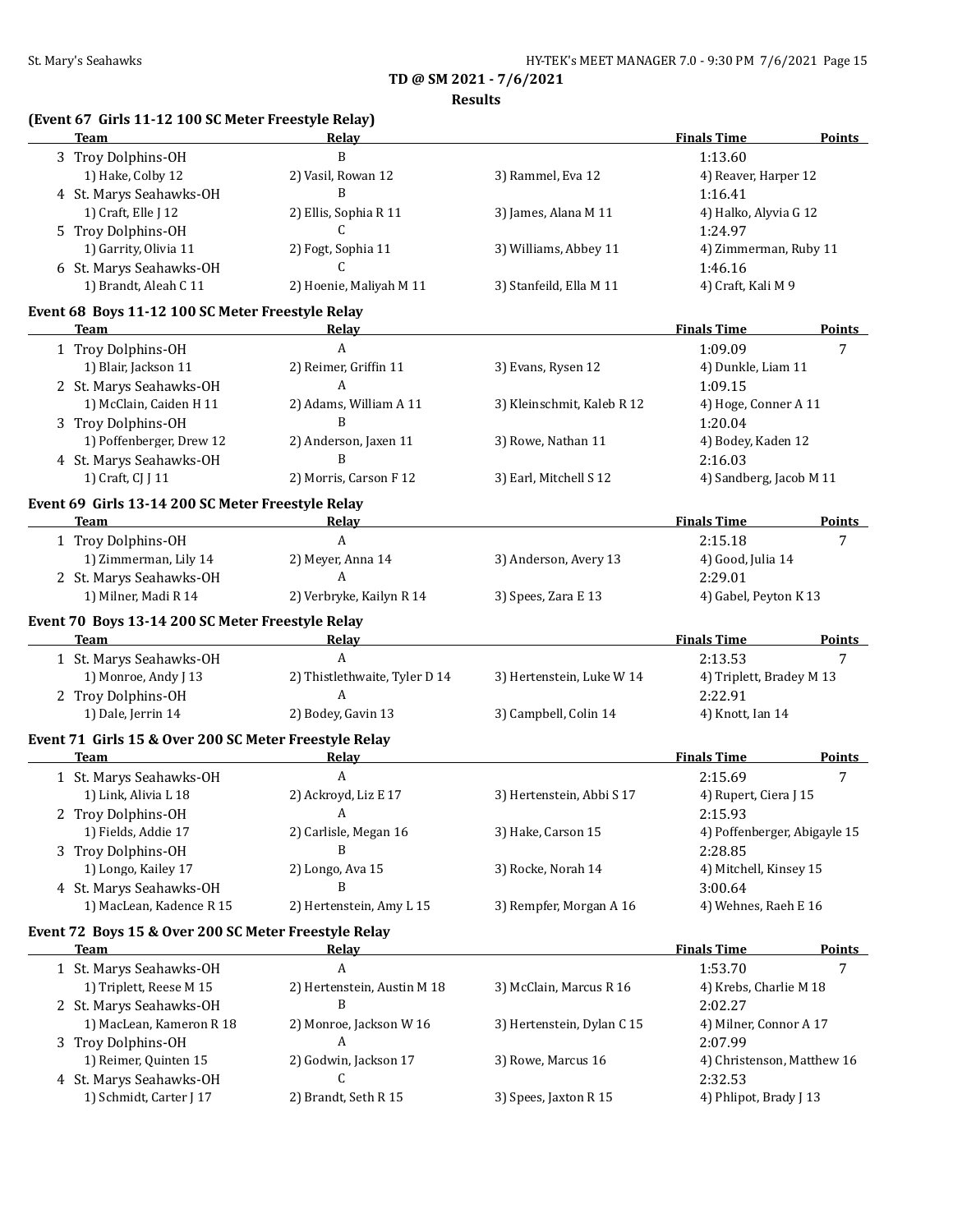### **Results**

# **Combined Team Scores**

|                       | Combined Team Scores - Through Event 72  |                  |     |
|-----------------------|------------------------------------------|------------------|-----|
| 1. St. Marys Seahawks | 347                                      | 2. Troy Dolphins | 242 |
| <b>Scores - Women</b> |                                          |                  |     |
|                       | Women - Team Rankings - Through Event 72 |                  |     |
| 1. St. Marys Seahawks | 156                                      | 2. Troy Dolphins | 147 |
| <b>Scores - Men</b>   |                                          |                  |     |
|                       | Men - Team Rankings - Through Event 72   |                  |     |
| 1. St. Marys Seahawks | 191                                      | 2. Troy Dolphins | 95  |